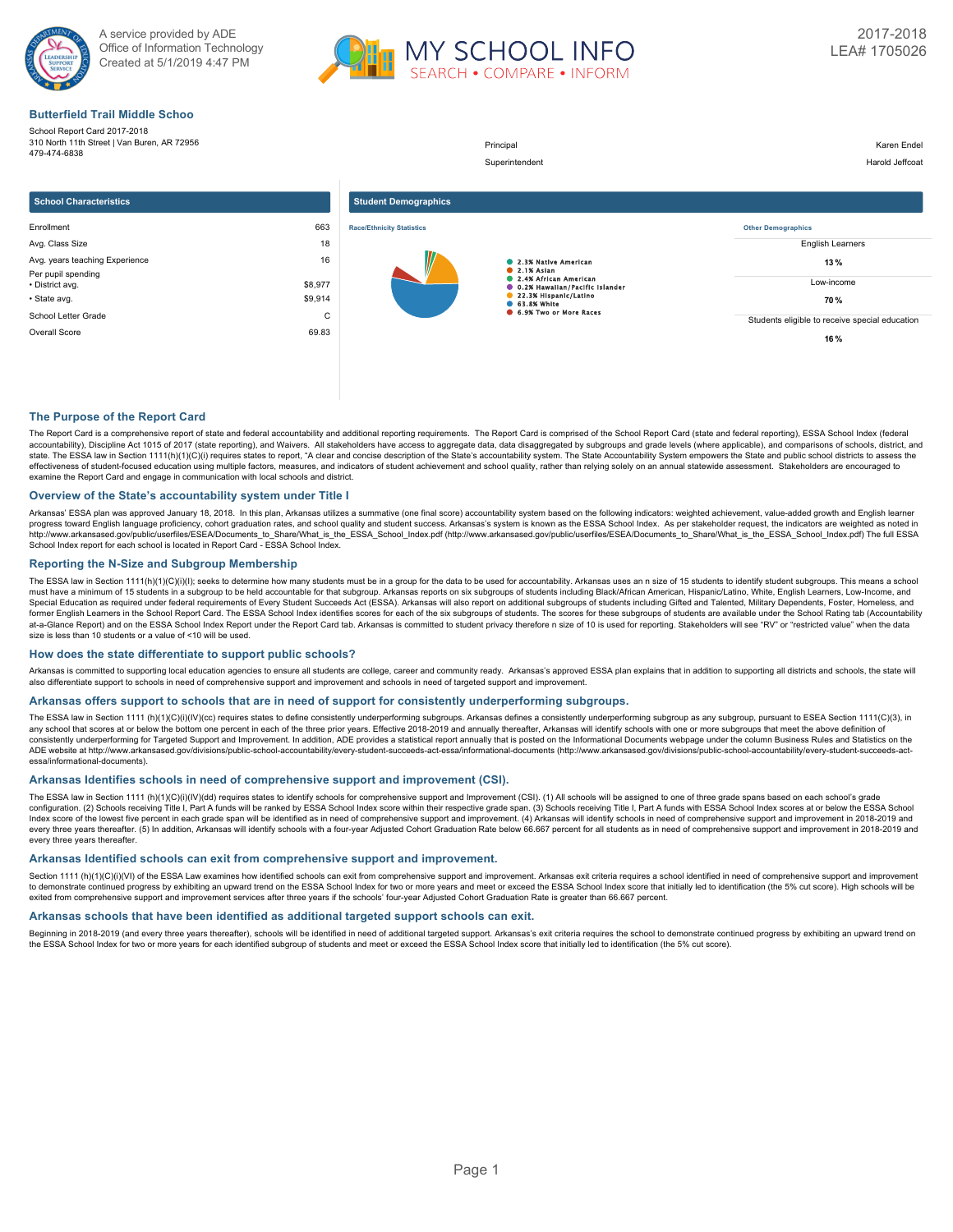



| Butterfield Trail Middle Schoo - 1705026<br>Van Buren School District - 1705000 |
|---------------------------------------------------------------------------------|
|---------------------------------------------------------------------------------|

|                                                                                                              |          | 2017-2018             |                   |       |           |                       |                                                 |                                    |
|--------------------------------------------------------------------------------------------------------------|----------|-----------------------|-------------------|-------|-----------|-----------------------|-------------------------------------------------|------------------------------------|
|                                                                                                              | % Tested | In Need<br>of Support | Close             | Ready | Exceeding | Ready or<br>Exceeding | <b>District</b><br>Avg<br>Ready or<br>Exceeding | State Avg<br>Ready or<br>Exceeding |
| <b>6th Grade Literacy</b>                                                                                    |          |                       |                   |       |           |                       |                                                 |                                    |
| All Students Percentage of Students                                                                          | 100.00   | 37.89                 | 18.94             | 22.03 | 21.15     | 43.17                 | 47.89                                           | 46.77                              |
| All Students Number of Students                                                                              |          | 86                    | 43                | 50    | 48        | 98                    |                                                 |                                    |
| African American                                                                                             | 100.00   | 66.67                 | 16.67             | 16.67 | 0.00      | 16.67                 | 30.77                                           | 25.27                              |
| Hispanic                                                                                                     | 100.00   | 37.74                 | 20.75             | 26.42 | 15.09     | 41.51                 | 41.56                                           | 39.99                              |
| Caucasian                                                                                                    | 100.00   | 38.69                 | 16.06             | 21.90 | 23.36     | 45.26                 | 50.00                                           | 54.85                              |
| Economically Disadvantaged                                                                                   | 100.00   | 42.77                 | 21.69             | 20.48 | 15.06     | 35.54                 | 39.72                                           | 37.09                              |
| Non-Economically Disadvantaged                                                                               | 100.00   | 24.59                 | 11.48             | 26.23 | 37.70     | 63.93                 | 63.89                                           | 64.82                              |
| <b>Students with Disabilities</b>                                                                            | 100.00   | 97.50                 | 2.50              | 0.00  | 0.00      | 0.00                  | 11.27                                           | 11.15                              |
| Students without Disabilities                                                                                | 100.00   | 25.13                 | 22.46             | 26.74 | 25.67     | 52.41                 | 55.21                                           | 52.41                              |
| Students with the most significant cognitive disabilities who take an alternate assessment: Number (Percent) |          |                       |                   |       |           |                       |                                                 | $0(0.00\%)$                        |
| Current English Learners (EL)                                                                                | 100.00   | 48.65                 | 21.62             | 16.22 | 13.51     | 29.73                 | 31.11                                           | 35.02                              |
| Non-English Learners (includes Former EL Monitored 1-4 years)                                                | 100.00   | 35.79                 | 18.42             | 23.16 | 22.63     | 45.79                 | 49.87                                           | 48.19                              |
| Former English Learner (Monitored 1-4 years)                                                                 | 100.00   | 77.78                 | 22.22             | 0.00  | 0.00      | 0.00                  | 0.00                                            | 72.81                              |
| Recently Arrived English Learners (RAEL) Excluded from Accountability Indicators: Number (Percent)           |          |                       |                   |       |           |                       |                                                 | $0(0.00\%)$                        |
| Homeless                                                                                                     | 100.00   | 0.00                  | 100.00            | 0.00  | 0.00      | 0.00                  | 0.00                                            | 31.06                              |
| Children in Foster Care                                                                                      | ---      | $---$                 | $\qquad \qquad -$ | $---$ | $\cdots$  | $\cdots$              | 0.00                                            | $---$                              |
| Children with Parent on Active Military Duty                                                                 | ---      | $---$                 | $\qquad \qquad -$ | $---$ | $\cdots$  | $\cdots$              | 50.00                                           | $\overline{\phantom{a}}$           |
| Gifted and Talented                                                                                          | 100.00   | 0.00                  | 4.17              | 16.67 | 79.17     | 95.83                 | 95.83                                           | 90.40                              |
| <b>Female Students</b>                                                                                       | 100.00   | 26.83                 | 22.76             | 24.39 | 26.02     | 50.41                 | 52.94                                           | 53.76                              |
| Male Students                                                                                                | 100.00   | 50.96                 | 14.42             | 19.23 | 15.38     | 34.62                 | 42.44                                           | 40.15                              |
| Migrant                                                                                                      | 100.00   | 100.00                | 0.00              | 0.00  | 0.00      | 0.00                  | 0.00                                            | 25.86                              |
|                                                                                                              |          |                       |                   |       |           |                       |                                                 |                                    |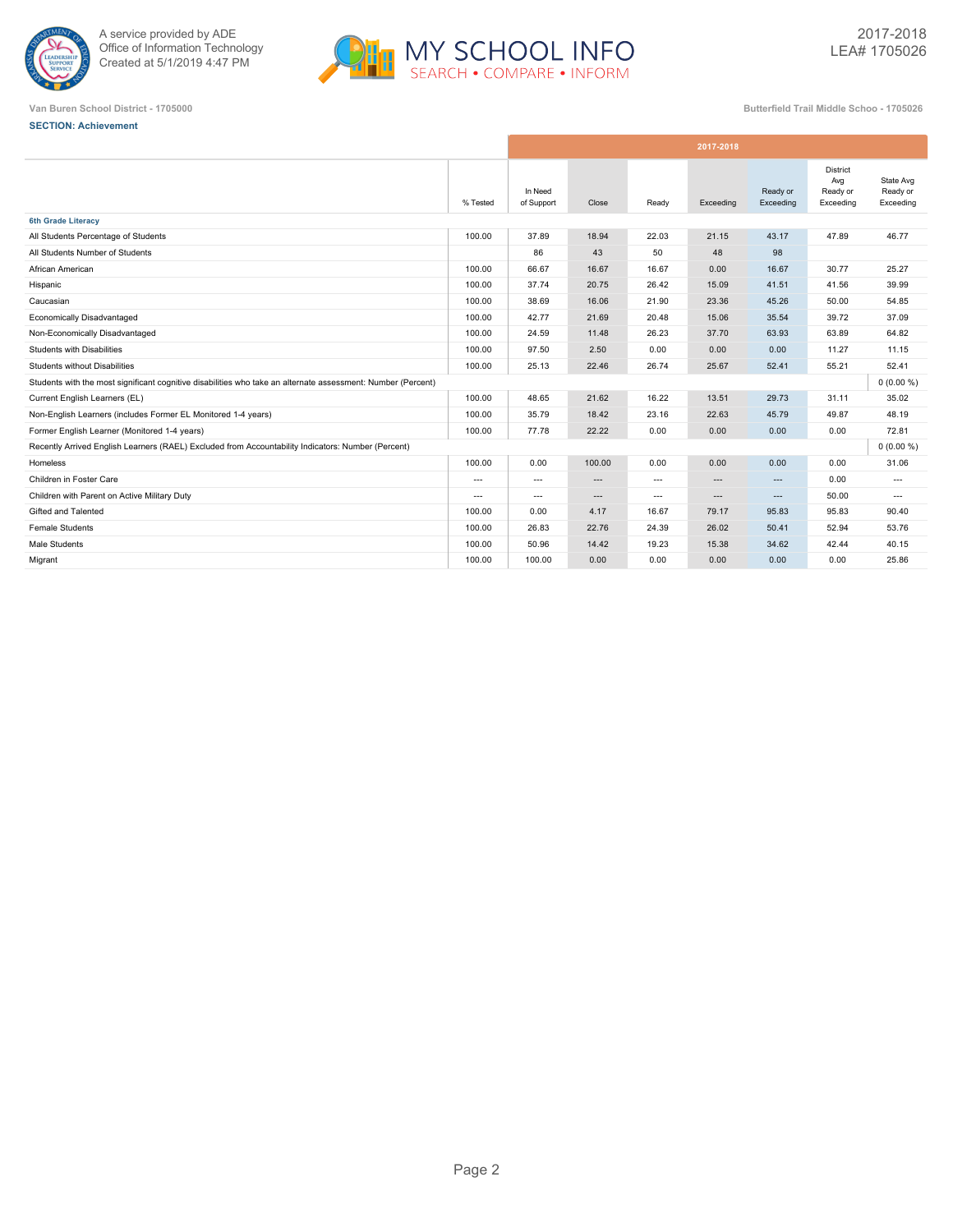



| Van Buren School District - 1705000 | Butterfield Trail Middle Schoo - 1705026 |
|-------------------------------------|------------------------------------------|
|                                     |                                          |

|                                                                                                              |          | 2017-2018             |                   |        |           |                       |                                                 |                                    |
|--------------------------------------------------------------------------------------------------------------|----------|-----------------------|-------------------|--------|-----------|-----------------------|-------------------------------------------------|------------------------------------|
|                                                                                                              | % Tested | In Need<br>of Support | Close             | Ready  | Exceeding | Ready or<br>Exceeding | <b>District</b><br>Avg<br>Ready or<br>Exceeding | State Avg<br>Ready or<br>Exceeding |
| <b>6th Grade Mathematics</b>                                                                                 |          |                       |                   |        |           |                       |                                                 |                                    |
| All Students Percentage of Students                                                                          | 100.00   | 7.02                  | 30.26             | 39.04  | 23.68     | 62.72                 | 61.83                                           | 56.42                              |
| All Students Number of Students                                                                              |          | 16                    | 69                | 89     | 54        | 143                   |                                                 |                                    |
| African American                                                                                             | 100.00   | 33.33                 | 50.00             | 16.67  | 0.00      | 16.67                 | 38.46                                           | 30.64                              |
| Hispanic                                                                                                     | 100.00   | 5.66                  | 26.42             | 41.51  | 26.42     | 67.92                 | 63.64                                           | 55.59                              |
| Caucasian                                                                                                    | 100.00   | 7.97                  | 31.16             | 38.41  | 22.46     | 60.87                 | 60.98                                           | 64.46                              |
| Economically Disadvantaged                                                                                   | 100.00   | 7.19                  | 34.73             | 38.92  | 19.16     | 58.08                 | 55.83                                           | 47.30                              |
| Non-Economically Disadvantaged                                                                               | 100.00   | 6.56                  | 18.03             | 39.34  | 36.07     | 75.41                 | 73.61                                           | 73.45                              |
| <b>Students with Disabilities</b>                                                                            | 100.00   | 37.50                 | 45.00             | 17.50  | 0.00      | 17.50                 | 22.54                                           | 21.50                              |
| Students without Disabilities                                                                                | 100.00   | 0.53                  | 27.13             | 43.62  | 28.72     | 72.34                 | 69.66                                           | 61.95                              |
| Students with the most significant cognitive disabilities who take an alternate assessment: Number (Percent) |          |                       |                   |        |           |                       |                                                 | $0(0.00\%)$                        |
| Current English Learners (EL)                                                                                | 100.00   | 2.70                  | 35.14             | 43.24  | 18.92     | 62.16                 | 60.00                                           | 53.76                              |
| Non-English Learners (includes Former EL Monitored 1-4 years)                                                | 100.00   | 7.85                  | 29.32             | 38.22  | 24.61     | 62.83                 | 62.04                                           | 56.74                              |
| Former English Learner (Monitored 1-4 years)                                                                 | 100.00   | 11.11                 | 55.56             | 22.22  | 11.11     | 33.33                 | 33.33                                           | 84.40                              |
| Recently Arrived English Learners (RAEL) Excluded from Accountability Indicators: Number (Percent)           |          |                       |                   |        |           |                       |                                                 | $0(0.00\%)$                        |
| Homeless                                                                                                     | 100.00   | 0.00                  | 100.00            | 0.00   | 0.00      | 0.00                  | 0.00                                            | 40.52                              |
| Children in Foster Care                                                                                      | ---      | $---$                 | $\qquad \qquad -$ | $---$  | $---$     | $---$                 | 0.00                                            | $---$                              |
| Children with Parent on Active Military Duty                                                                 | $---$    | $---$                 | $\qquad \qquad -$ | $---$  | $\cdots$  | $\cdots$              | 100.00                                          | $\cdots$                           |
| Gifted and Talented                                                                                          | 100.00   | 0.00                  | 0.00              | 16.67  | 83.33     | 100.00                | 97.92                                           | 92.39                              |
| <b>Female Students</b>                                                                                       | 100.00   | 4.03                  | 32.26             | 38.71  | 25.00     | 63.71                 | 64.41                                           | 58.69                              |
| <b>Male Students</b>                                                                                         | 100.00   | 10.58                 | 27.88             | 39.42  | 22.12     | 61.54                 | 59.02                                           | 54.28                              |
| Migrant                                                                                                      | 100.00   | 0.00                  | 0.00              | 100.00 | 0.00      | 100.00                | 50.00                                           | 37.26                              |
|                                                                                                              |          |                       |                   |        |           |                       |                                                 |                                    |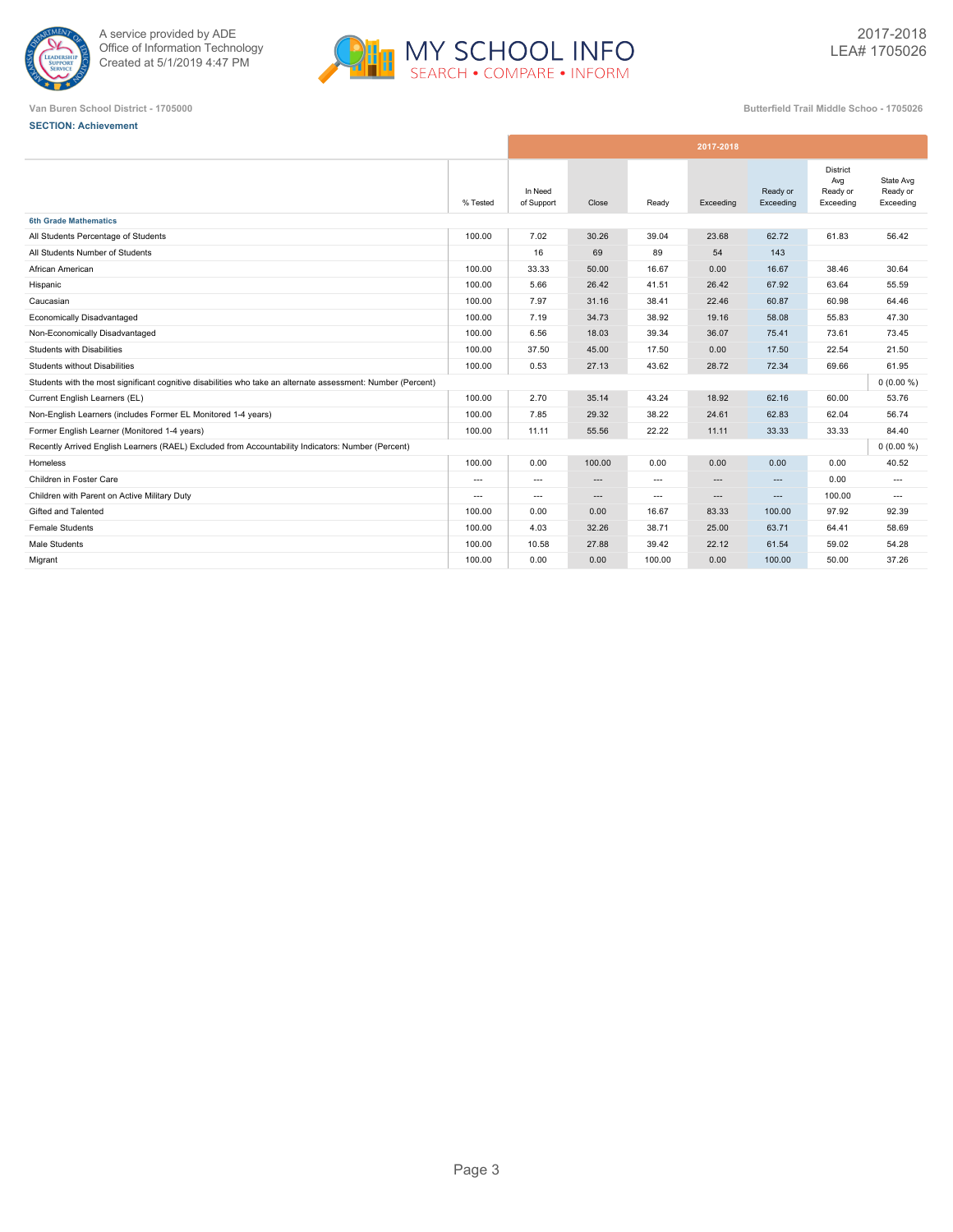



| Butterfield Trail Middle Schoo - 1705026<br>Van Buren School District - 1705000 |
|---------------------------------------------------------------------------------|
|---------------------------------------------------------------------------------|

|                                                                                                              |                |                       |          |       | 2017-2018 |                        |                                                 |                                    |
|--------------------------------------------------------------------------------------------------------------|----------------|-----------------------|----------|-------|-----------|------------------------|-------------------------------------------------|------------------------------------|
|                                                                                                              | % Tested       | In Need<br>of Support | Close    | Ready | Exceeding | Ready or<br>Exceeding  | <b>District</b><br>Avg<br>Ready or<br>Exceeding | State Avg<br>Ready or<br>Exceeding |
| <b>7th Grade Literacy</b>                                                                                    |                |                       |          |       |           |                        |                                                 |                                    |
| All Students Percentage of Students                                                                          | 100.00         | 39.91                 | 17.98    | 18.42 | 23.68     | 42.11                  | 48.29                                           | 44.59                              |
| All Students Number of Students                                                                              |                | 91                    | 41       | 42    | 54        | 96                     |                                                 |                                    |
| African American                                                                                             | 100.00         | 80.00                 | 0.00     | 20.00 | 0.00      | 20.00                  | 16.67                                           | 22.68                              |
| Hispanic                                                                                                     | 100.00         | 45.65                 | 10.87    | 23.91 | 19.57     | 43.48                  | 43.48                                           | 39.05                              |
| Caucasian                                                                                                    | 100.00         | 36.81                 | 20.25    | 17.18 | 25.77     | 42.94                  | 48.25                                           | 52.08                              |
| Economically Disadvantaged                                                                                   | 100.00         | 47.10                 | 16.13    | 18.06 | 18.71     | 36.77                  | 42.32                                           | 34.31                              |
| Non-Economically Disadvantaged                                                                               | 100.00         | 24.66                 | 21.92    | 19.18 | 34.25     | 53.42                  | 57.56                                           | 62.39                              |
| <b>Students with Disabilities</b>                                                                            | 100.00         | 82.50                 | 7.50     | 7.50  | 2.50      | 10.00                  | 12.68                                           | 9.81                               |
| <b>Students without Disabilities</b>                                                                         | 100.00         | 30.85                 | 20.21    | 20.74 | 28.19     | 48.94                  | 55.16                                           | 49.68                              |
| Students with the most significant cognitive disabilities who take an alternate assessment: Number (Percent) |                |                       |          |       |           |                        |                                                 | $0(0.00\%)$                        |
| Current English Learners (EL)                                                                                | 100.00         | 48.48                 | 9.09     | 24.24 | 18.18     | 42.42                  | 42.55                                           | 33.13                              |
| Non-English Learners (includes Former EL Monitored 1-4 years)                                                | 100.00         | 38.46                 | 19.49    | 17.44 | 24.62     | 42.05                  | 48.98                                           | 45.83                              |
| Former English Learner (Monitored 1-4 years)                                                                 | 100.00         | 30.00                 | 0.00     | 10.00 | 60.00     | 70.00                  | 76.92                                           | 71.67                              |
| Recently Arrived English Learners (RAEL) Excluded from Accountability Indicators: Number (Percent)           |                |                       |          |       |           |                        |                                                 | $3(1.38\%)$                        |
| Homeless                                                                                                     | 100.00         | 66.67                 | 0.00     | 16.67 | 16.67     | 33.33                  | 28.57                                           | 27.00                              |
| Children in Foster Care                                                                                      | $\overline{a}$ | ---                   | $\cdots$ | $---$ | $\cdots$  | $\qquad \qquad \cdots$ | $\overline{a}$                                  | $\overline{\phantom{a}}$           |
| Children with Parent on Active Military Duty                                                                 | 100.00         | 0.00                  | 100.00   | 0.00  | 0.00      | 0.00                   | 0.00                                            | 55.21                              |
| Gifted and Talented                                                                                          | 100.00         | 0.00                  | 9.52     | 9.52  | 80.95     | 90.48                  | 95.74                                           | 87.94                              |
| <b>Female Students</b>                                                                                       | 100.00         | 34.34                 | 17.17    | 20.20 | 28.28     | 48.48                  | 55.61                                           | 52.78                              |
| Male Students                                                                                                | 100.00         | 44.19                 | 18.60    | 17.05 | 20.16     | 37.21                  | 41.88                                           | 36.82                              |
| Migrant                                                                                                      | 100.00         | 66.67                 | 0.00     | 16.67 | 16.67     | 33.33                  | 40.00                                           | 24.24                              |
|                                                                                                              |                |                       |          |       |           |                        |                                                 |                                    |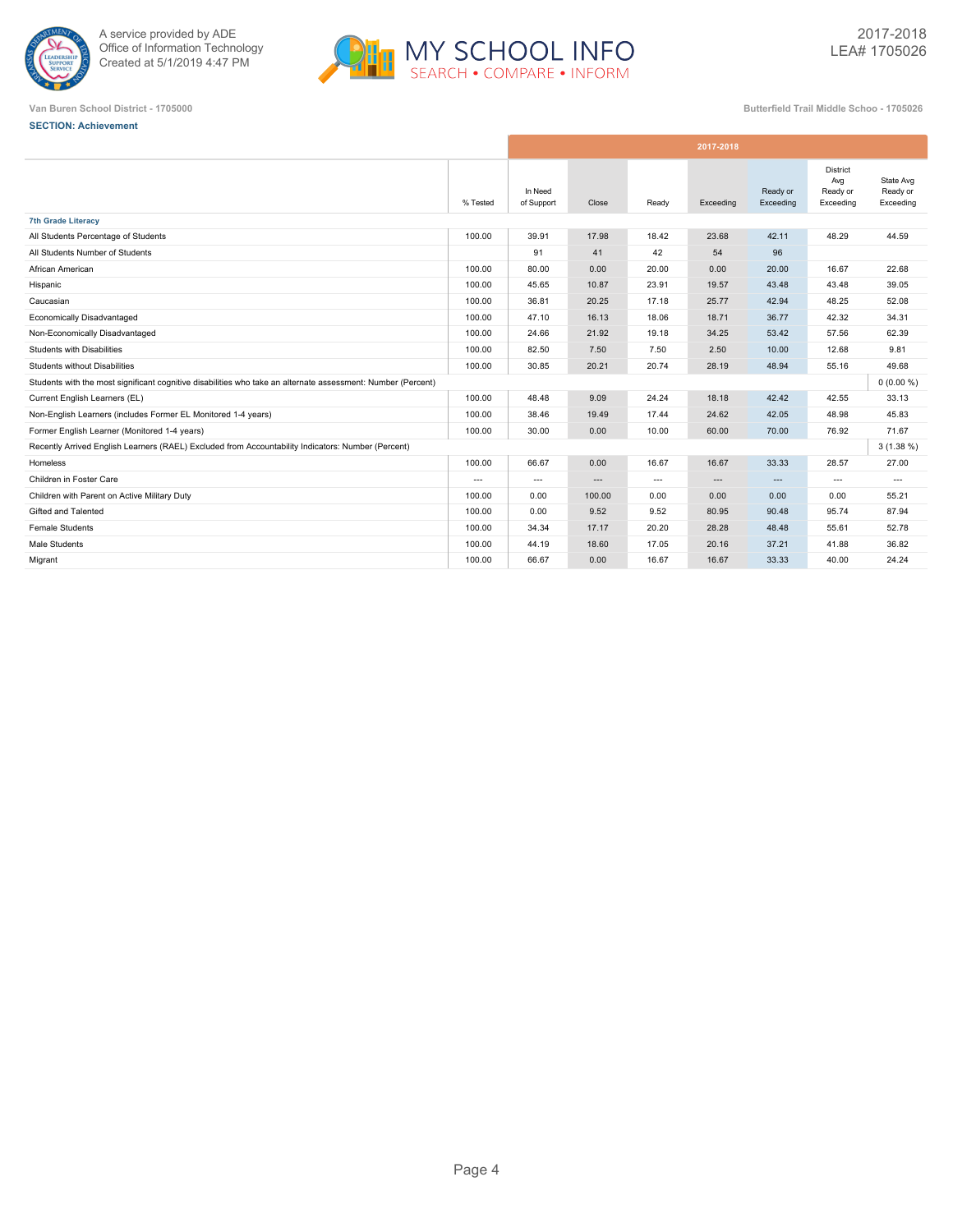



|                                                                                                              |                          |                          |                          |                          | 2017-2018 |                       |                                                 |                                    |
|--------------------------------------------------------------------------------------------------------------|--------------------------|--------------------------|--------------------------|--------------------------|-----------|-----------------------|-------------------------------------------------|------------------------------------|
|                                                                                                              | % Tested                 | In Need<br>of Support    | Close                    | Ready                    | Exceeding | Ready or<br>Exceeding | <b>District</b><br>Avg<br>Ready or<br>Exceeding | State Avg<br>Ready or<br>Exceeding |
| <b>7th Grade Mathematics</b>                                                                                 |                          |                          |                          |                          |           |                       |                                                 |                                    |
| All Students Percentage of Students                                                                          | 100.00                   | 23.68                    | 33.77                    | 22.81                    | 19.74     | 42.54                 | 47.15                                           | 47.38                              |
| All Students Number of Students                                                                              |                          | 54                       | 77                       | 52                       | 45        | 97                    |                                                 |                                    |
| African American                                                                                             | 100.00                   | 20.00                    | 80.00                    | 0.00                     | 0.00      | 0.00                  | 8.33                                            | 23.61                              |
| Hispanic                                                                                                     | 100.00                   | 23.91                    | 32.61                    | 26.09                    | 17.39     | 43.48                 | 42.03                                           | 42.14                              |
| Caucasian                                                                                                    | 100.00                   | 23.93                    | 32.52                    | 23.31                    | 20.25     | 43.56                 | 47.62                                           | 55.54                              |
| Economically Disadvantaged                                                                                   | 100.00                   | 27.10                    | 33.55                    | 23.87                    | 15.48     | 39.35                 | 41.20                                           | 36.76                              |
| Non-Economically Disadvantaged                                                                               | 100.00                   | 16.44                    | 34.25                    | 20.55                    | 28.77     | 49.32                 | 56.40                                           | 65.78                              |
| <b>Students with Disabilities</b>                                                                            | 100.00                   | 77.50                    | 15.00                    | 2.50                     | 5.00      | 7.50                  | 11.27                                           | 12.18                              |
| <b>Students without Disabilities</b>                                                                         | 100.00                   | 12.23                    | 37.77                    | 27.13                    | 22.87     | 50.00                 | 54.08                                           | 52.54                              |
| Students with the most significant cognitive disabilities who take an alternate assessment: Number (Percent) |                          |                          |                          |                          |           |                       |                                                 | $0(0.00\%)$                        |
| Current English Learners (EL)                                                                                | 100.00                   | 21.21                    | 30.30                    | 30.30                    | 18.18     | 48.48                 | 42.55                                           | 36.50                              |
| Non-English Learners (includes Former EL Monitored 1-4 years)                                                | 100.00                   | 24.10                    | 34.36                    | 21.54                    | 20.00     | 41.54                 | 47.70                                           | 48.56                              |
| Former English Learner (Monitored 1-4 years)                                                                 | 100.00                   | 10.00                    | 10.00                    | 40.00                    | 40.00     | 80.00                 | 84.62                                           | 71.97                              |
| Recently Arrived English Learners (RAEL) Excluded from Accountability Indicators: Number (Percent)           |                          |                          |                          |                          |           |                       |                                                 | $3(1.38\%)$                        |
| Homeless                                                                                                     | 100.00                   | 16.67                    | 50.00                    | 0.00                     | 33.33     | 33.33                 | 28.57                                           | 26.05                              |
| Children in Foster Care                                                                                      | $\overline{\phantom{a}}$ | $\hspace{0.05cm} \ldots$ | $\overline{\phantom{a}}$ | $\hspace{0.05cm} \ldots$ | $\cdots$  | $\cdots$              | $\overline{a}$                                  | $---$                              |
| Children with Parent on Active Military Duty                                                                 | 100.00                   | 0.00                     | 100.00                   | 0.00                     | 0.00      | 0.00                  | 0.00                                            | 62.50                              |
| Gifted and Talented                                                                                          | 100.00                   | 0.00                     | 9.52                     | 4.76                     | 85.71     | 90.48                 | 95.74                                           | 87.18                              |
| <b>Female Students</b>                                                                                       | 100.00                   | 21.21                    | 31.31                    | 27.27                    | 20.20     | 47.47                 | 49.76                                           | 50.53                              |
| Male Students                                                                                                | 100.00                   | 25.58                    | 35.66                    | 19.38                    | 19.38     | 38.76                 | 44.87                                           | 44.40                              |
| Migrant                                                                                                      | 100.00                   | 0.00                     | 50.00                    | 33.33                    | 16.67     | 50.00                 | 50.00                                           | 24.53                              |
|                                                                                                              |                          |                          |                          |                          |           |                       |                                                 |                                    |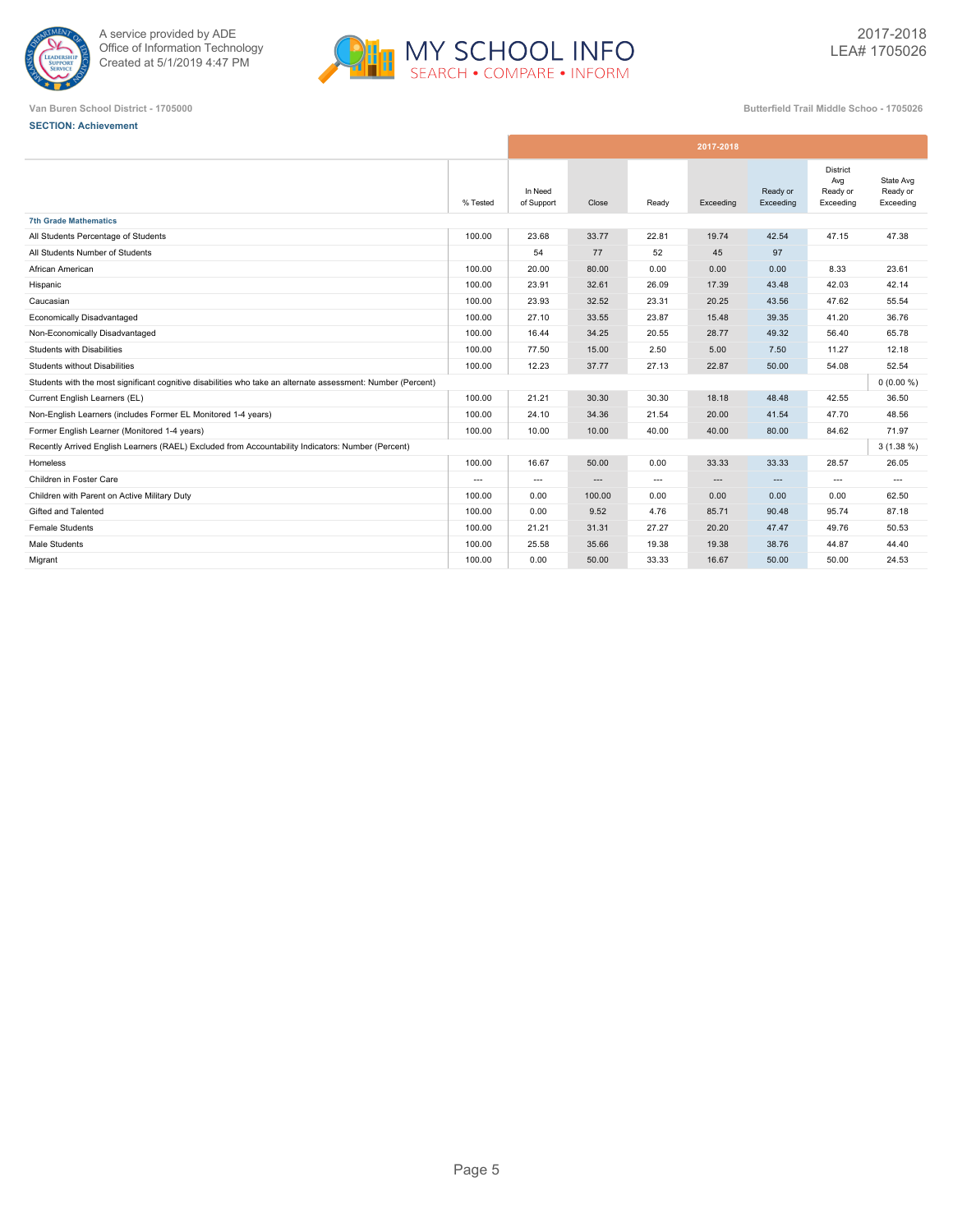



|                                                                                                              |          |                       |          |       | 2017-2018 |                       |                                          |                                    |
|--------------------------------------------------------------------------------------------------------------|----------|-----------------------|----------|-------|-----------|-----------------------|------------------------------------------|------------------------------------|
|                                                                                                              | % Tested | In Need<br>of Support | Close    | Ready | Exceeding | Ready or<br>Exceeding | District<br>Avg<br>Ready or<br>Exceeding | State Avg<br>Ready or<br>Exceeding |
| <b>8th Grade Literacy</b>                                                                                    |          |                       |          |       |           |                       |                                          |                                    |
| All Students Percentage of Students                                                                          | 99.07    | 34.27                 | 28.17    | 19.72 | 17.84     | 37.56                 | 47.39                                    | 48.13                              |
| All Students Number of Students                                                                              |          | 73                    | 60       | 42    | 38        | 80                    |                                          |                                    |
| African American                                                                                             | 100.00   | 83.33                 | 0.00     | 16.67 | 0.00      | 16.67                 | 46.15                                    | 25.29                              |
| Hispanic                                                                                                     | 97.87    | 30.43                 | 34.78    | 19.57 | 15.22     | 34.78                 | 46.38                                    | 40.71                              |
| Caucasian                                                                                                    | 99.25    | 31.06                 | 28.79    | 21.21 | 18.94     | 40.15                 | 47.12                                    | 56.33                              |
| Economically Disadvantaged                                                                                   | 98.68    | 39.60                 | 32.89    | 16.78 | 10.74     | 27.52                 | 37.97                                    | 37.17                              |
| Non-Economically Disadvantaged                                                                               | 100.00   | 21.88                 | 17.19    | 26.56 | 34.38     | 60.94                 | 61.71                                    | 65.88                              |
| <b>Students with Disabilities</b>                                                                            | 100.00   | 96.00                 | 0.00     | 4.00  | 0.00      | 4.00                  | 16.33                                    | 10.83                              |
| <b>Students without Disabilities</b>                                                                         | 98.95    | 26.06                 | 31.91    | 21.81 | 20.21     | 42.02                 | 51.28                                    | 53.20                              |
| Students with the most significant cognitive disabilities who take an alternate assessment: Number (Percent) |          |                       |          |       |           |                       |                                          | $0(0.00\%)$                        |
| Current English Learners (EL)                                                                                | 97.73    | 30.23                 | 30.23    | 20.93 | 18.60     | 39.53                 | 42.86                                    | 32.84                              |
| Non-English Learners (includes Former EL Monitored 1-4 years)                                                | 99.42    | 35.29                 | 27.65    | 19.41 | 17.65     | 37.06                 | 48.05                                    | 49.81                              |
| Former English Learner (Monitored 1-4 years)                                                                 | 100.00   | 36.36                 | 0.00     | 9.09  | 54.55     | 63.64                 | 69.23                                    | 71.91                              |
| Recently Arrived English Learners (RAEL) Excluded from Accountability Indicators: Number (Percent)           |          |                       |          |       |           |                       |                                          | $1(0.51\%)$                        |
| Homeless                                                                                                     | 100.00   | 25.00                 | 50.00    | 0.00  | 25.00     | 25.00                 | 25.00                                    | 30.89                              |
| Children in Foster Care                                                                                      | ---      | $---$                 | $\cdots$ | ---   | ---       | $\cdots$              | 50.00                                    | ---                                |
| Children with Parent on Active Military Duty                                                                 | 100.00   | 0.00                  | 100.00   | 0.00  | 0.00      | 0.00                  | 0.00                                     | 56.82                              |
| Gifted and Talented                                                                                          | 100.00   | 0.00                  | 8.33     | 8.33  | 83.33     | 91.67                 | 93.88                                    | 88.92                              |
| Female Students                                                                                              | 99.08    | 20.37                 | 33.33    | 22.22 | 24.07     | 46.30                 | 57.46                                    | 56.13                              |
| <b>Male Students</b>                                                                                         | 99.06    | 48.57                 | 22.86    | 17.14 | 11.43     | 28.57                 | 36.62                                    | 40.42                              |
| Migrant                                                                                                      | 88.89    | 50.00                 | 25.00    | 0.00  | 25.00     | 25.00                 | 40.00                                    | 25.69                              |
|                                                                                                              |          |                       |          |       |           |                       |                                          |                                    |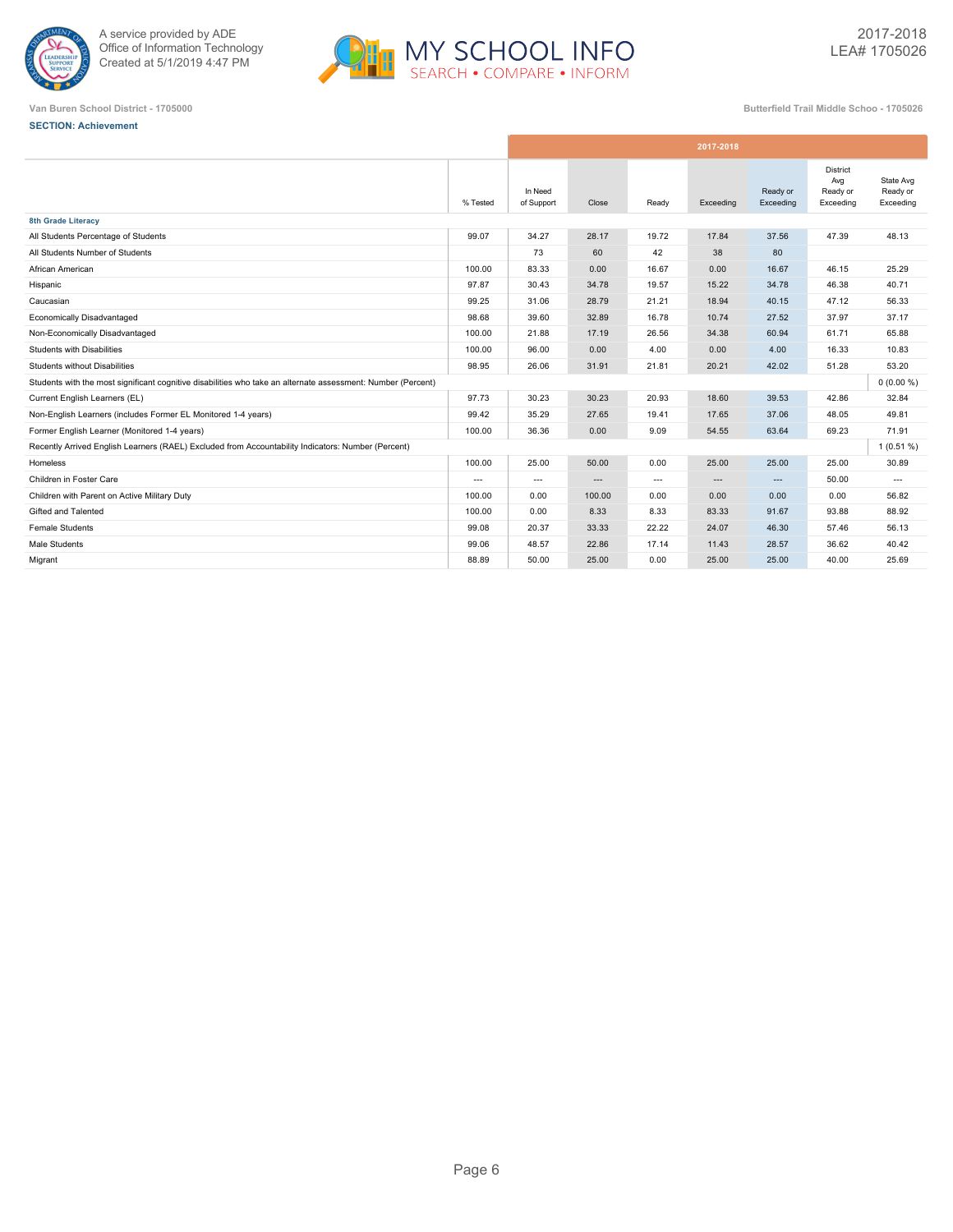



|                                                                                                              |                |                       |                   |       | 2017-2018 |                       |                                          |                                    |
|--------------------------------------------------------------------------------------------------------------|----------------|-----------------------|-------------------|-------|-----------|-----------------------|------------------------------------------|------------------------------------|
|                                                                                                              | % Tested       | In Need<br>of Support | Close             | Ready | Exceeding | Ready or<br>Exceeding | District<br>Avg<br>Ready or<br>Exceeding | State Avg<br>Ready or<br>Exceeding |
| <b>8th Grade Mathematics</b>                                                                                 |                |                       |                   |       |           |                       |                                          |                                    |
| All Students Percentage of Students                                                                          | 99.07          | 34.74                 | 33.80             | 15.49 | 15.96     | 31.46                 | 39.91                                    | 46.48                              |
| All Students Number of Students                                                                              |                | 74                    | 72                | 33    | 34        | 67                    |                                          |                                    |
| African American                                                                                             | 100.00         | 66.67                 | 33.33             | 0.00  | 0.00      | 0.00                  | 23.08                                    | 21.91                              |
| Hispanic                                                                                                     | 97.87          | 39.13                 | 41.30             | 17.39 | 2.17      | 19.57                 | 33.33                                    | 38.80                              |
| Caucasian                                                                                                    | 99.25          | 31.82                 | 31.06             | 14.39 | 22.73     | 37.12                 | 40.34                                    | 55.30                              |
| Economically Disadvantaged                                                                                   | 98.68          | 43.62                 | 34.23             | 11.41 | 10.74     | 22.15                 | 31.58                                    | 35.49                              |
| Non-Economically Disadvantaged                                                                               | 100.00         | 14.06                 | 32.81             | 25.00 | 28.13     | 53.13                 | 52.57                                    | 64.28                              |
| <b>Students with Disabilities</b>                                                                            | 100.00         | 84.00                 | 12.00             | 4.00  | 0.00      | 4.00                  | 12.24                                    | 11.12                              |
| <b>Students without Disabilities</b>                                                                         | 98.95          | 28.19                 | 36.70             | 17.02 | 18.09     | 35.11                 | 43.37                                    | 51.29                              |
| Students with the most significant cognitive disabilities who take an alternate assessment: Number (Percent) |                |                       |                   |       |           |                       |                                          | $0(0.00\%)$                        |
| Current English Learners (EL)                                                                                | 97.73          | 41.86                 | 37.21             | 16.28 | 4.65      | 20.93                 | 28.57                                    | 31.95                              |
| Non-English Learners (includes Former EL Monitored 1-4 years)                                                | 99.42          | 32.94                 | 32.94             | 15.29 | 18.82     | 34.12                 | 41.56                                    | 48.07                              |
| Former English Learner (Monitored 1-4 years)                                                                 | 100.00         | 45.45                 | 9.09              | 27.27 | 18.18     | 45.45                 | 46.15                                    | 68.11                              |
| Recently Arrived English Learners (RAEL) Excluded from Accountability Indicators: Number (Percent)           |                |                       |                   |       |           |                       |                                          | $1(0.51\%)$                        |
| <b>Homeless</b>                                                                                              | 100.00         | 50.00                 | 0.00              | 50.00 | 0.00      | 50.00                 | 50.00                                    | 28.80                              |
| Children in Foster Care                                                                                      | $\overline{a}$ | $\cdots$              | $\qquad \qquad -$ | $---$ | $---$     | ---                   | 0.00                                     | $---$                              |
| Children with Parent on Active Military Duty                                                                 | 100.00         | 0.00                  | 100.00            | 0.00  | 0.00      | 0.00                  | 0.00                                     | 54.29                              |
| Gifted and Talented                                                                                          | 100.00         | 0.00                  | 8.33              | 8.33  | 83.33     | 91.67                 | 95.92                                    | 86.37                              |
| <b>Female Students</b>                                                                                       | 99.08          | 32.41                 | 33.33             | 18.52 | 15.74     | 34.26                 | 42.11                                    | 48.39                              |
| Male Students                                                                                                | 99.06          | 37.14                 | 34.29             | 12.38 | 16.19     | 28.57                 | 37.56                                    | 44.64                              |
| Migrant                                                                                                      | 88.89          | 62.50                 | 25.00             | 0.00  | 12.50     | 12.50                 | 30.00                                    | 23.72                              |
|                                                                                                              |                |                       |                   |       |           |                       |                                          |                                    |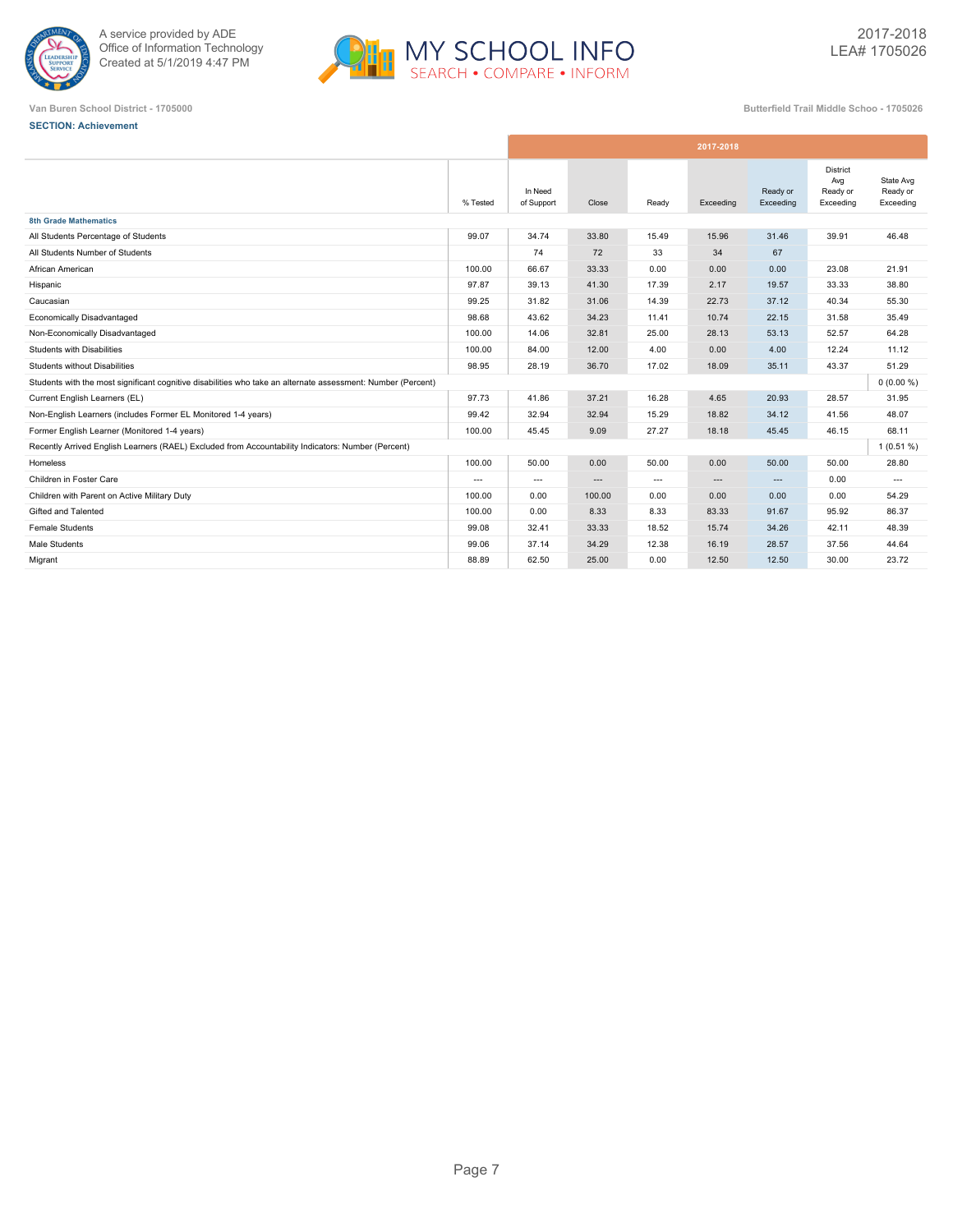



| Rutterfield Trail Middle Schoo - 1705 |  |  |
|---------------------------------------|--|--|

|                                                                                                              |          | 2017-2018             |          |       |           |                       |                                          |                                    |
|--------------------------------------------------------------------------------------------------------------|----------|-----------------------|----------|-------|-----------|-----------------------|------------------------------------------|------------------------------------|
|                                                                                                              | % Tested | In Need<br>of Support | Close    | Ready | Exceeding | Ready or<br>Exceeding | District<br>Avg<br>Ready or<br>Exceeding | State Avg<br>Ready or<br>Exceeding |
| <b>6th Grade Science</b>                                                                                     |          |                       |          |       |           |                       |                                          |                                    |
| All Students Percentage of Students                                                                          | 100.00   | 40.79                 | 21.05    | 23.68 | 14.47     | 38.16                 | 44.12                                    | 45.94                              |
| All Students Number of Students                                                                              |          | 93                    | 48       | 54    | 33        | 87                    |                                          |                                    |
| African American                                                                                             | 100.00   | 66.67                 | 16.67    | 16.67 | 0.00      | 16.67                 | 16.67                                    | 21.18                              |
| Hispanic                                                                                                     | 100.00   | 39.62                 | 24.53    | 28.30 | 7.55      | 35.85                 | 40.00                                    | 39.06                              |
| Caucasian                                                                                                    | 100.00   | 42.75                 | 19.57    | 21.01 | 16.67     | 37.68                 | 44.64                                    | 55.00                              |
| Economically Disadvantaged                                                                                   | 100.00   | 47.31                 | 23.35    | 18.56 | 10.78     | 29.34                 | 34.91                                    | 35.87                              |
| Non-Economically Disadvantaged                                                                               | 100.00   | 22.95                 | 14.75    | 37.70 | 24.59     | 62.30                 | 61.97                                    | 64.56                              |
| Students with Disabilities                                                                                   | 100.00   | 90.00                 | 7.50     | 2.50  | 0.00      | 2.50                  | 1.64                                     | 10.77                              |
| <b>Students without Disabilities</b>                                                                         | 100.00   | 30.32                 | 23.94    | 28.19 | 17.55     | 45.74                 | 51.40                                    | 50.93                              |
| Students with the most significant cognitive disabilities who take an alternate assessment: Number (Percent) |          |                       |          |       |           |                       |                                          | $0(0.00\%)$                        |
| Current English Learners (EL)                                                                                | 100.00   | 43.24                 | 24.32    | 27.03 | 5.41      | 32.43                 | 33.33                                    | 35.61                              |
| Non-English Learners (includes Former EL Monitored 1-4 years)                                                | 100.00   | 40.31                 | 20.42    | 23.04 | 16.23     | 39.27                 | 45.43                                    | 47.18                              |
| Former English Learner (Monitored 1-4 years)                                                                 | 100.00   | 66.67                 | 11.11    | 22.22 | 0.00      | 22.22                 | 22.22                                    | 69.80                              |
| Recently Arrived English Learners (RAEL) Excluded from Accountability Indicators: Number (Percent)           |          |                       |          |       |           |                       |                                          | $0(0.00\%)$                        |
| Homeless                                                                                                     | 100.00   | 100.00                | 0.00     | 0.00  | 0.00      | 0.00                  | 0.00                                     | 31.37                              |
| Children in Foster Care                                                                                      | $---$    | $---$                 | $\cdots$ | ---   | $---$     | $\cdots$              | 0.00                                     | $---$                              |
| Children with Parent on Active Military Duty                                                                 | $---$    | $---$                 | $\cdots$ | ---   | ---       | $\cdots$              | 100.00                                   | $---$                              |
| Gifted and Talented                                                                                          | 100.00   | 0.00                  | 0.00     | 16.67 | 83.33     | 100.00                | 100.00                                   | 89.31                              |
| Female Students                                                                                              | 100.00   | 35.48                 | 24.19    | 24.19 | 16.13     | 40.32                 | 47.06                                    | 46.80                              |
| Male Students                                                                                                | 100.00   | 47.12                 | 17.31    | 23.08 | 12.50     | 35.58                 | 40.82                                    | 45.10                              |
| Migrant                                                                                                      | 100.00   | 0.00                  | 100.00   | 0.00  | 0.00      | 0.00                  | 0.00                                     | 22.18                              |
|                                                                                                              |          |                       |          |       |           |                       |                                          |                                    |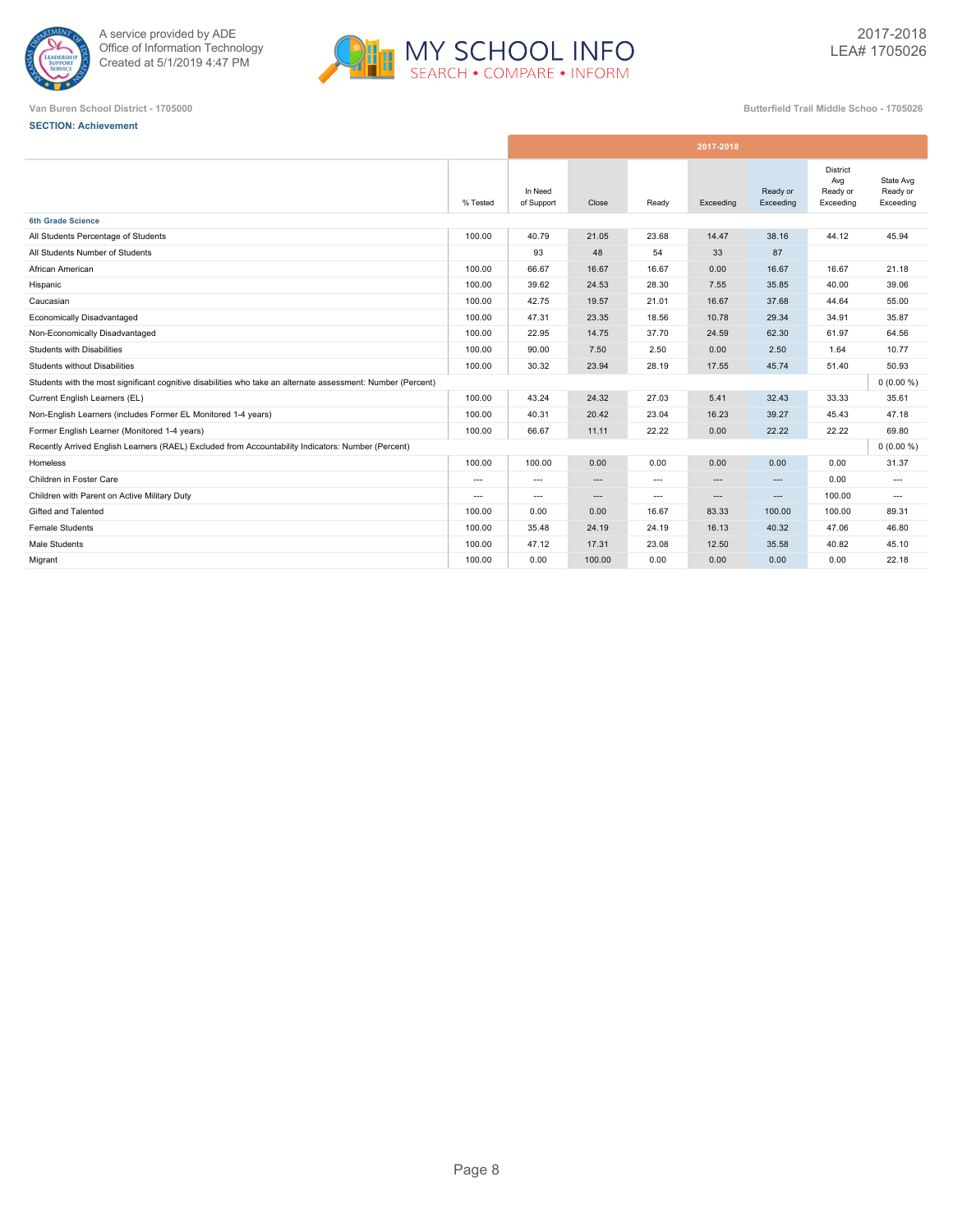



## **SECTION: Achievement**

| <b>SECTION: Achievement</b>                                                                                  |          |                       |          |                        |                          |                       |                                          |                                    |  |
|--------------------------------------------------------------------------------------------------------------|----------|-----------------------|----------|------------------------|--------------------------|-----------------------|------------------------------------------|------------------------------------|--|
|                                                                                                              |          |                       |          |                        | 2017-2018                |                       |                                          |                                    |  |
|                                                                                                              | % Tested | In Need<br>of Support | Close    | Ready                  | Exceeding                | Ready or<br>Exceeding | District<br>Avg<br>Ready or<br>Exceeding | State Avg<br>Ready or<br>Exceeding |  |
| <b>7th Grade Science</b>                                                                                     |          |                       |          |                        |                          |                       |                                          |                                    |  |
| All Students Percentage of Students                                                                          | 100.00   | 40.79                 | 17.98    | 19.74                  | 21.49                    | 41.23                 | 44.87                                    | 42.94                              |  |
| All Students Number of Students                                                                              |          | 93                    | 41       | 45                     | 49                       | 94                    |                                          |                                    |  |
| African American                                                                                             | 100.00   | 60.00                 | 40.00    | 0.00                   | 0.00                     | 0.00                  | 16.67                                    | 18.89                              |  |
| Hispanic                                                                                                     | 100.00   | 45.65                 | 19.57    | 21.74                  | 13.04                    | 34.78                 | 33.33                                    | 35.61                              |  |
| Caucasian                                                                                                    | 100.00   | 38.65                 | 16.56    | 20.86                  | 23.93                    | 44.79                 | 46.98                                    | 51.63                              |  |
| Economically Disadvantaged                                                                                   | 100.00   | 45.16                 | 18.71    | 18.06                  | 18.06                    | 36.13                 | 38.20                                    | 32.16                              |  |
| Non-Economically Disadvantaged                                                                               | 100.00   | 31.51                 | 16.44    | 23.29                  | 28.77                    | 52.05                 | 55.23                                    | 61.63                              |  |
| Students with Disabilities                                                                                   | 100.00   | 92.50                 | 0.00     | 0.00                   | 7.50                     | 7.50                  | 5.63                                     | 11.03                              |  |
| <b>Students without Disabilities</b>                                                                         | 100.00   | 29.79                 | 21.81    | 23.94                  | 24.47                    | 48.40                 | 52.45                                    | 47.62                              |  |
| Students with the most significant cognitive disabilities who take an alternate assessment: Number (Percent) |          |                       |          |                        |                          |                       |                                          | $0(0.00\%)$                        |  |
| Current English Learners (EL)                                                                                | 100.00   | 39.39                 | 27.27    | 15.15                  | 18.18                    | 33.33                 | 36.17                                    | 29.29                              |  |
| Non-English Learners (includes Former EL Monitored 1-4 years)                                                | 100.00   | 41.03                 | 16.41    | 20.51                  | 22.05                    | 42.56                 | 45.92                                    | 44.42                              |  |
| Former English Learner (Monitored 1-4 years)                                                                 | 100.00   | 30.00                 | 0.00     | 20.00                  | 50.00                    | 70.00                 | 76.92                                    | 60.89                              |  |
| Recently Arrived English Learners (RAEL) Excluded from Accountability Indicators: Number (Percent)           |          |                       |          |                        |                          |                       |                                          | $3(1.38\%)$                        |  |
| Homeless                                                                                                     | 100.00   | 66.67                 | 0.00     | 16.67                  | 16.67                    | 33.33                 | 28.57                                    | 25.09                              |  |
| Children in Foster Care                                                                                      | ---      | ---                   | $\cdots$ | $\qquad \qquad \cdots$ | $\hspace{0.05cm} \ldots$ | $\cdots$              | $\hspace{0.05cm} \ldots$                 | $\cdots$                           |  |
| Children with Parent on Active Military Duty                                                                 | 100.00   | 0.00                  | 100.00   | 0.00                   | 0.00                     | 0.00                  | 0.00                                     | 54.83                              |  |
| Gifted and Talented                                                                                          | 100.00   | 4.76                  | 4.76     | 9.52                   | 80.95                    | 90.48                 | 95.74                                    | 85.48                              |  |
| <b>Female Students</b>                                                                                       | 100.00   | 37.37                 | 21.21    | 22.22                  | 19.19                    | 41.41                 | 45.37                                    | 45.15                              |  |
| Male Students                                                                                                | 100.00   | 43.41                 | 15.50    | 17.83                  | 23.26                    | 41.09                 | 44.44                                    | 40.85                              |  |

Migrant 100.00 | 16.67 50.00 | 16.67 50.00 0.00 | 33.33 33.33 40.00 21.59 كان بالمستحدثة المستحدثة المستحدثة المستحدثة المستحدثة المستحدثة المستحدثة المستحدثة المستحدثة المستحدثة المستحدثة المستحدثة المستحدثة المستحدثة ال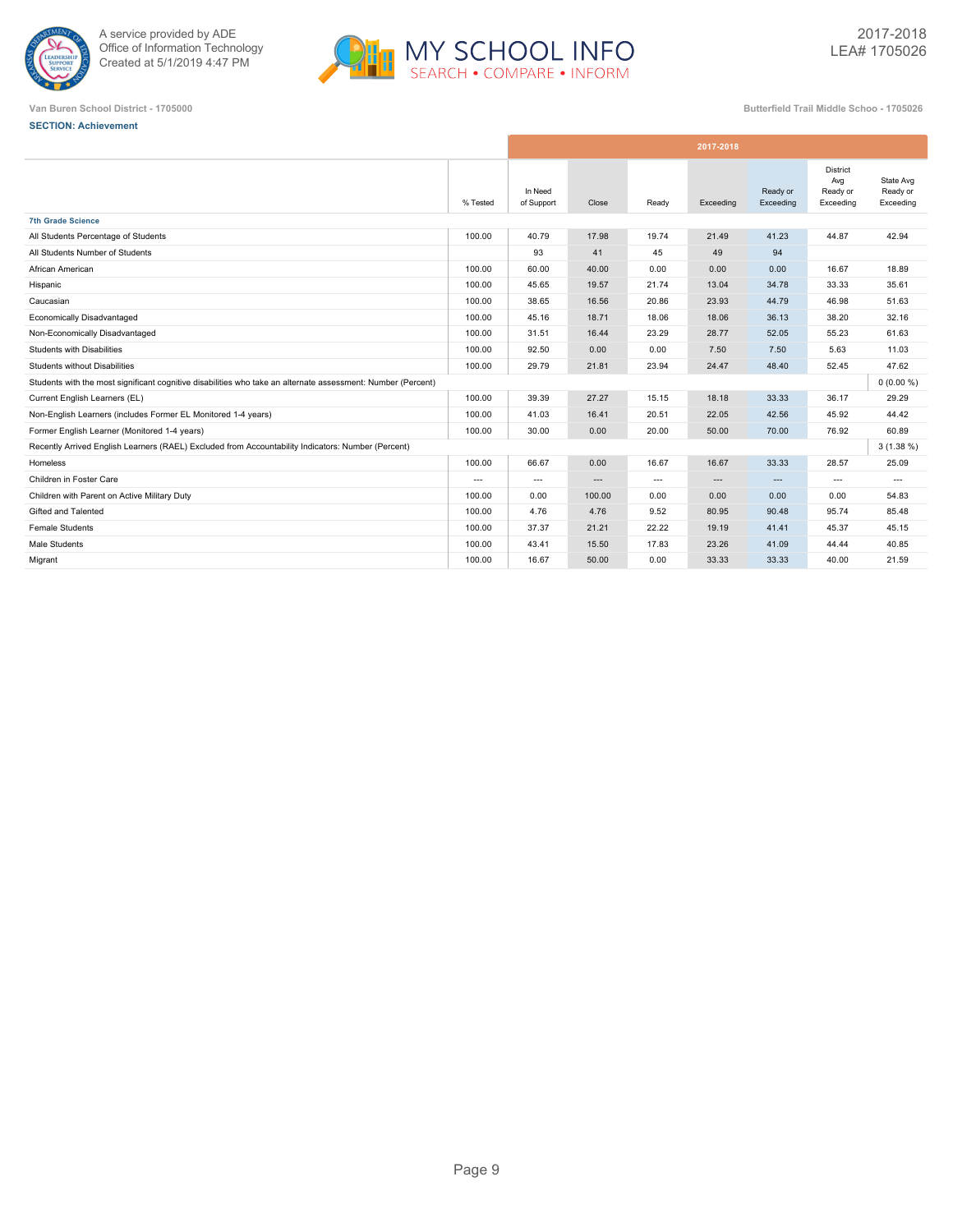



|                                                                                                              |          | 2017-2018                |          |       |           |                       |                                                 |                                    |  |  |
|--------------------------------------------------------------------------------------------------------------|----------|--------------------------|----------|-------|-----------|-----------------------|-------------------------------------------------|------------------------------------|--|--|
|                                                                                                              | % Tested | In Need<br>of Support    | Close    | Ready | Exceeding | Ready or<br>Exceeding | <b>District</b><br>Avg<br>Ready or<br>Exceeding | State Avg<br>Ready or<br>Exceeding |  |  |
| <b>8th Grade Science</b>                                                                                     |          |                          |          |       |           |                       |                                                 |                                    |  |  |
| All Students Percentage of Students                                                                          | 99.53    | 46.26                    | 24.30    | 18.69 | 10.75     | 29.44                 | 38.25                                           | 42.23                              |  |  |
| All Students Number of Students                                                                              |          | 99                       | 52       | 40    | 23        | 63                    |                                                 |                                    |  |  |
| African American                                                                                             | 100.00   | 83.33                    | 0.00     | 16.67 | 0.00      | 16.67                 | 41.67                                           | 18.57                              |  |  |
| Hispanic                                                                                                     | 97.87    | 41.30                    | 32.61    | 19.57 | 6.52      | 26.09                 | 29.41                                           | 34.77                              |  |  |
| Caucasian                                                                                                    | 100.00   | 45.11                    | 22.56    | 18.05 | 14.29     | 32.33                 | 40.34                                           | 50.77                              |  |  |
| Economically Disadvantaged                                                                                   | 99.34    | 56.00                    | 24.67    | 12.67 | 6.67      | 19.33                 | 28.74                                           | 31.36                              |  |  |
| Non-Economically Disadvantaged                                                                               | 100.00   | 23.44                    | 23.44    | 32.81 | 20.31     | 53.13                 | 52.60                                           | 59.72                              |  |  |
| <b>Students with Disabilities</b>                                                                            | 100.00   | 84.00                    | 12.00    | 4.00  | 0.00      | 4.00                  | 7.32                                            | 6.81                               |  |  |
| <b>Students without Disabilities</b>                                                                         | 99.47    | 41.27                    | 25.93    | 20.63 | 12.17     | 32.80                 | 41.48                                           | 46.51                              |  |  |
| Students with the most significant cognitive disabilities who take an alternate assessment: Number (Percent) |          |                          |          |       |           |                       |                                                 | $0(0.00\%)$                        |  |  |
| Current English Learners (EL)                                                                                | 97.73    | 41.86                    | 25.58    | 25.58 | 6.98      | 32.56                 | 35.71                                           | 28.17                              |  |  |
| Non-English Learners (includes Former EL Monitored 1-4 years)                                                | 100.00   | 47.37                    | 23.98    | 16.96 | 11.70     | 28.65                 | 38.62                                           | 43.78                              |  |  |
| Former English Learner (Monitored 1-4 years)                                                                 | 100.00   | 36.36                    | 18.18    | 18.18 | 27.27     | 45.45                 | 53.85                                           | 61.83                              |  |  |
| Recently Arrived English Learners (RAEL) Excluded from Accountability Indicators: Number (Percent)           |          |                          |          |       |           |                       |                                                 | $1(0.51\%)$                        |  |  |
| Homeless                                                                                                     | 100.00   | 75.00                    | 25.00    | 0.00  | 0.00      | 0.00                  | 0.00                                            | 25.18                              |  |  |
| Children in Foster Care                                                                                      | $---$    | $\hspace{0.05cm} \ldots$ | $\cdots$ | $---$ | $\cdots$  | $\cdots$              | 0.00                                            | $---$                              |  |  |
| Children with Parent on Active Military Duty                                                                 | 100.00   | 0.00                     | 100.00   | 0.00  | 0.00      | 0.00                  | 0.00                                            | 51.91                              |  |  |
| Gifted and Talented                                                                                          | 100.00   | 0.00                     | 16.67    | 16.67 | 66.67     | 83.33                 | 89.80                                           | 83.70                              |  |  |
| Female Students                                                                                              | 100.00   | 39.45                    | 26.61    | 22.02 | 11.93     | 33.94                 | 42.22                                           | 44.60                              |  |  |
| Male Students                                                                                                | 99.06    | 53.33                    | 21.90    | 15.24 | 9.52      | 24.76                 | 33.97                                           | 39.93                              |  |  |
| Migrant                                                                                                      | 88.89    | 75.00                    | 12.50    | 12.50 | 0.00      | 12.50                 | 20.00                                           | 19.68                              |  |  |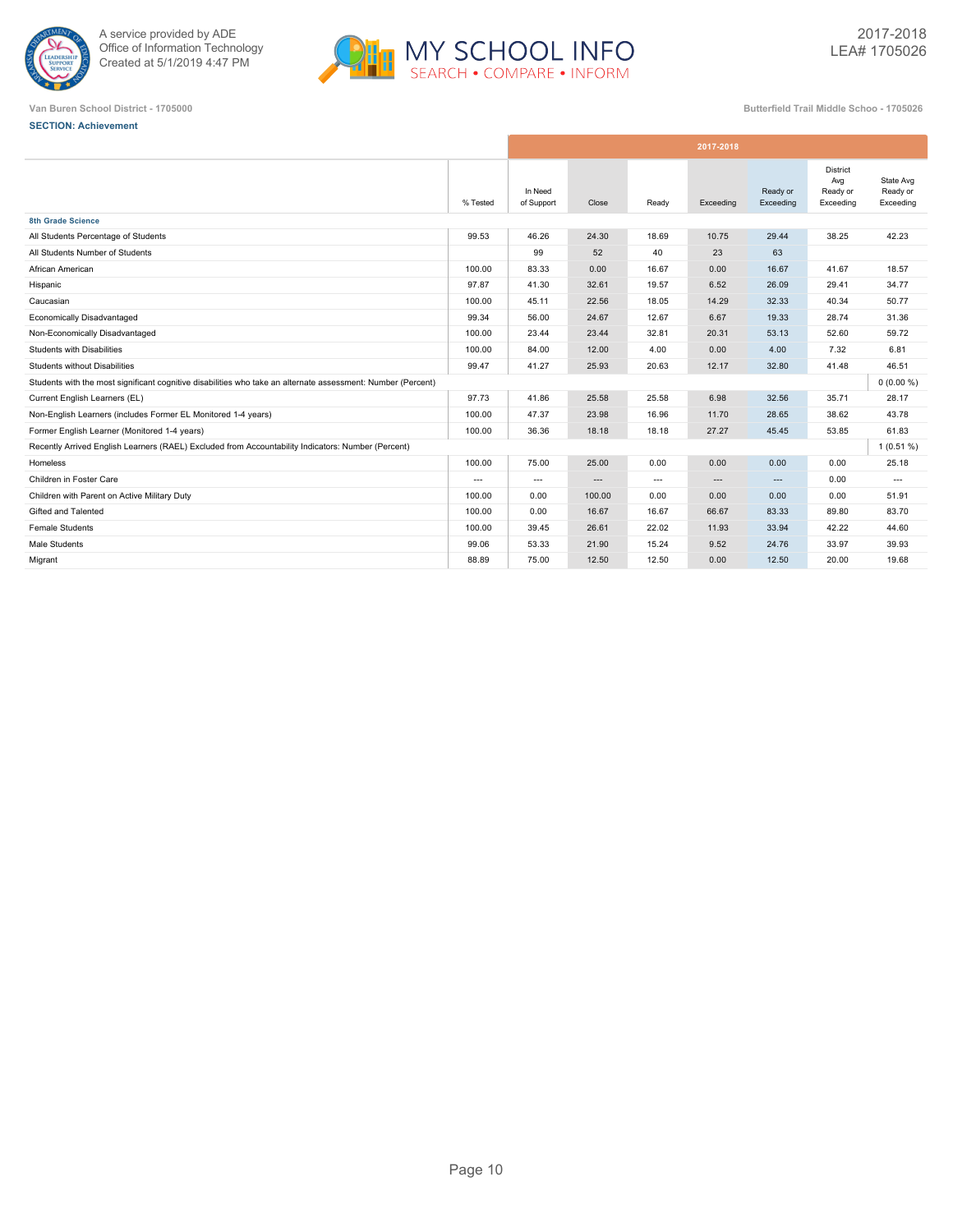

**SECTION: Growth**



|                                                               | <b>ELA</b>               | Math           | Content        | <b>Science</b> | <b>ELP</b>               | Content<br>with ELP      |
|---------------------------------------------------------------|--------------------------|----------------|----------------|----------------|--------------------------|--------------------------|
| Grade 6                                                       |                          |                |                |                |                          |                          |
| All Students                                                  | 90.2528                  | 80.7094        | 85.4289        | 77.7743        | 90.5535                  | 86.0006                  |
| African-American                                              | 78.8216                  | 79.9727        | 79.3972        | 80.2555        | $\overline{\phantom{a}}$ | ---                      |
| Hispanic                                                      | 94.3263                  | 80.8505        | 87.5884        | 78.9324        | 89.2408                  | 88.1171                  |
| Caucasian                                                     | 88.6852                  | 80.8329        | 84.6716        | 76.8292        | $\overline{\phantom{a}}$ | $\overline{a}$           |
| Economically Disadvantaged                                    | 89.6667                  | 79.7984        | 84.6667        | 76.0825        | 90.6327                  | 85.4601                  |
| Non-Economically Disadvantaged                                | 91.8450                  | 83.1540        | 87.4995        | 82.3048        | 89.8937                  | 87.6135                  |
| Students with Disabilities                                    | 86.1683                  | 72.2152        | 79.1918        | 74.6419        | ---                      | $\overline{a}$           |
| Students without Disabilities                                 | 91.1185                  | 82.5296        | 86.7509        | 78.3360        | 90.5535                  | 87.2531                  |
| Current English Learners (EL)                                 | 97.3236                  | 84.7648        | 90.9782        | 80.0399        | 90.5535                  | 90.7658                  |
| Non-English Learners (includes Former EL Monitored 1-4 years) | 89.2375                  | 80.1450        | 84.6321        | 77.4386        | $\overline{\phantom{a}}$ | $\overline{a}$           |
| Former English Learner (Monitored 1-4 years)                  | 87.9677                  | 71.5881        | 79.7779        | 80.0472        | $---$                    | $---$                    |
| Homeless                                                      | 77.5178                  | 73.3449        | 75.4313        | 76.7507        | $\overline{\phantom{a}}$ | $\overline{\phantom{a}}$ |
| Children in Foster Care                                       | $\overline{a}$           | $\overline{a}$ | $\overline{a}$ | $\overline{a}$ | $\overline{a}$           | ---                      |
| Children with Parent on Active Military Duty                  | $\overline{\phantom{a}}$ | ---            | ---            | ---            | ---                      | ---                      |
| Gifted and Talented                                           | 99.1093                  | 81.2281        | 90.1687        | 84.7852        | 100.2870                 | 90.5734                  |
| <b>Female Students</b>                                        | 91.0107                  | 81.7040        | 86.2563        | 78.3421        | 91.9101                  | 86.8008                  |
| Male Students                                                 | 89.3373                  | 79.5060        | 84.4294        | 77.0717        | 89.3778                  | 85.0693                  |
| Migrant                                                       | 95.1563                  | 68.5453        | 81.8508        | 84.6242        | 74.3848                  | 78.1178                  |
|                                                               |                          |                |                |                |                          |                          |
|                                                               | <b>ELA</b>               | Math           | Content        | <b>Science</b> | <b>ELP</b>               | Content<br>with ELP      |
| Grade 7                                                       |                          |                |                |                |                          |                          |
| All Students                                                  | 80.5654                  | 83.2361        | 81.9186        | 80.8197        | 92.0358                  | 82.8197                  |
| African-American                                              | 81.2152                  | 83.3795        | 82.2974        | 78.9501        | $\overline{\phantom{a}}$ | ---                      |
| Hispanic                                                      | 83.1520                  | 83.5508        | 83.4410        | 82.1932        | 91.6473                  | 86.0462                  |
| Caucasian                                                     | 79.7193                  | 83.5375        | 81.6284        | 80.4502        | $\overline{a}$           | $\overline{a}$           |
| Economically Disadvantaged                                    | 80.9991                  | 82.5806        | 81.8184        | 80.9309        | 91.8465                  | 83.0357                  |
| Non-Economically Disadvantaged                                | 79.6625                  | 84.5919        | 82.1272        | 80.5911        | 96.0105                  | 82.3148                  |
| Students with Disabilities                                    | 75.7366                  | 84.7690        | 80.2528        | 76.2444        | 97.0242                  | 81.0514                  |
| <b>Students without Disabilities</b>                          | 81.6095                  | 82.9028        | 82.2788        | 81.7895        | 91.5369                  | 83.1820                  |
| Current English Learners (EL)                                 | 85.4769                  | 84.8424        | 85.3201        | 83.7624        | 92.0358                  | 88.8379                  |
| Non-English Learners (includes Former EL Monitored 1-4 years) | 80.0863                  | 83.0872        | 81.5867        | 80.5298        | $\overline{\phantom{a}}$ | $\overline{\phantom{a}}$ |
| Former English Learner (Monitored 1-4 years)                  | 83.2498                  | 80.7247        | 81.9873        | 79.2079        | $\overline{\phantom{a}}$ | ---                      |
| Homeless                                                      | 91.3462                  | 73.4105        | 82.3783        | 74.3499        | $\overline{\phantom{a}}$ | $\overline{a}$           |
| Children in Foster Care                                       | $\overline{\phantom{a}}$ | ---            | ---            | ---            | ---                      | ---                      |
| Children with Parent on Active Military Duty                  | 60.9577                  | 81.3968        | 71.1773        | 87.3067        | $\overline{\phantom{a}}$ | $\overline{a}$           |
| Gifted and Talented                                           | 84.6798                  | 87.9100        | 86.2949        | 83.4663        | $\overline{a}$           | ---                      |
| <b>Female Students</b>                                        | 81.8689                  | 84.4667        | 83.2028        | 81.6220        | 89.9864                  | 84.1113                  |
| Male Students                                                 | 79.5776                  | 82.3131        | 80.9454        | 80.2242        | 96.4273                  | 81.7481                  |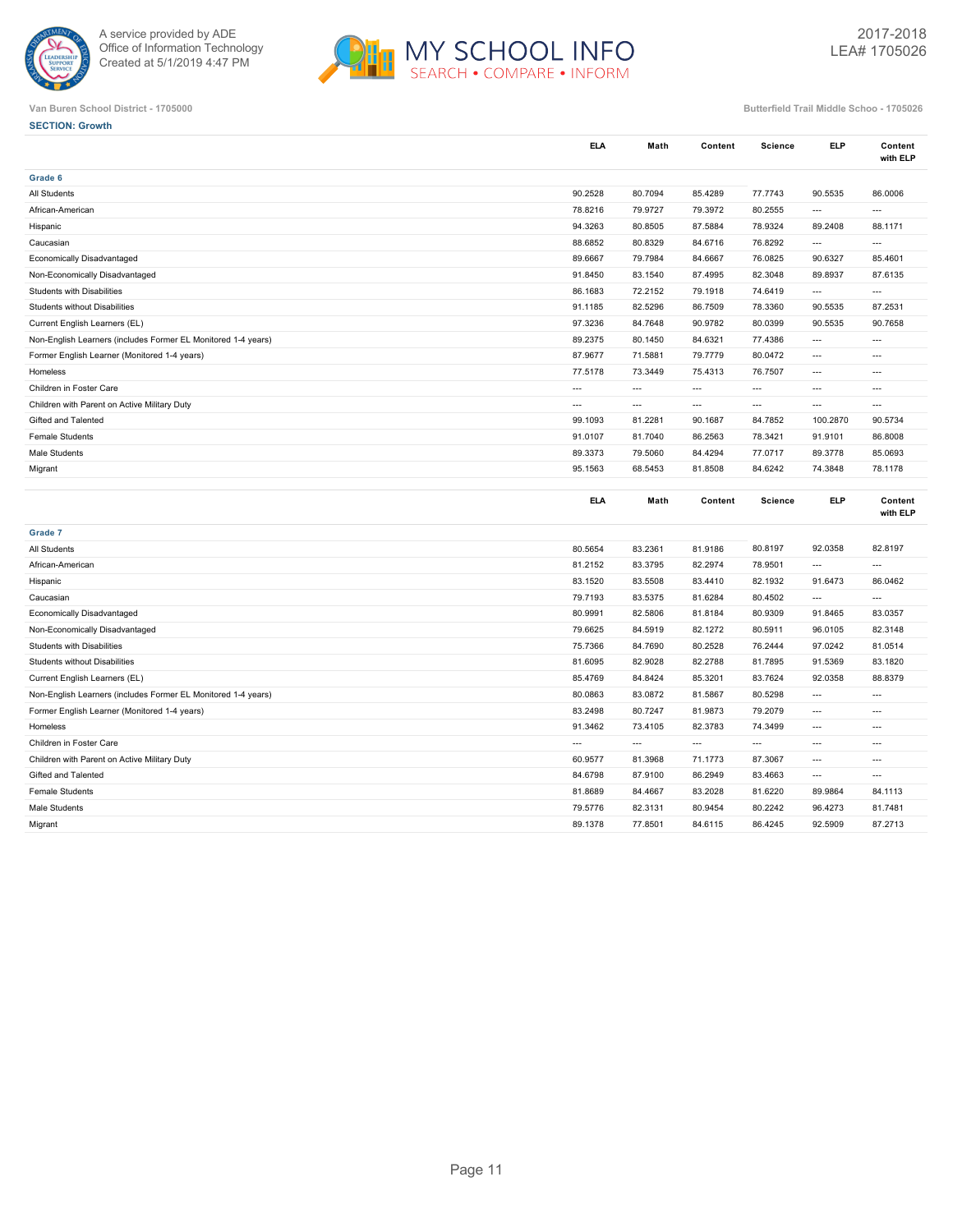

**SECTION: Growth**



|                                                               | <b>ELA</b>               | Math                     | Content                  | <b>Science</b>           | <b>ELP</b>               | Content<br>with ELP      |
|---------------------------------------------------------------|--------------------------|--------------------------|--------------------------|--------------------------|--------------------------|--------------------------|
| Grade 8                                                       |                          |                          |                          |                          |                          |                          |
| All Students                                                  | 80.5701                  | 82.5483                  | 81.5913                  | 80.6496                  | 91.0819                  | 82.8432                  |
| African-American                                              | 67.9566                  | 77.4994                  | 72.7280                  | 84.8436                  | $\overline{\phantom{a}}$ | $\overline{\phantom{a}}$ |
| Hispanic                                                      | 80.5061                  | 86.9923                  | 83.7968                  | 85.4641                  | 90.7607                  | 86.6200                  |
| Caucasian                                                     | 81.7329                  | 81.8301                  | 81.7815                  | 79.7050                  | $\overline{\phantom{a}}$ | $\overline{\phantom{a}}$ |
| Economically Disadvantaged                                    | 80.2698                  | 82.8632                  | 81.6106                  | 80.7027                  | 90.9568                  | 83.2050                  |
| Non-Economically Disadvantaged                                | 81.2422                  | 81.8536                  | 81.5479                  | 80.5316                  | 92.8958                  | 81.8971                  |
| <b>Students with Disabilities</b>                             | 77.5385                  | 82.0966                  | 79.8175                  | 79.2491                  | $\overline{\phantom{a}}$ | $\cdots$                 |
| Students without Disabilities                                 | 80.9935                  | 82.6121                  | 81.8390                  | 80.8374                  | 91.0819                  | 83.2034                  |
| Current English Learners (EL)                                 | 81.0625                  | 89.3910                  | 85.2167                  | 87.1293                  | 91.0819                  | 88.1973                  |
| Non-English Learners (includes Former EL Monitored 1-4 years) | 80.4852                  | 81.4472                  | 80.9662                  | 79.5260                  | $\overline{a}$           | $\overline{a}$           |
| Former English Learner (Monitored 1-4 years)                  | 78.6640                  | 85.2057                  | 81.9349                  | 80.6614                  | $\overline{\phantom{a}}$ | $\overline{\phantom{a}}$ |
| Homeless                                                      | 66.2139                  | 83.1996                  | 74.7067                  | 79.6254                  | $\overline{a}$           | $---$                    |
| Children in Foster Care                                       | $\overline{\phantom{a}}$ | $\overline{\phantom{a}}$ | $\overline{a}$           | $\overline{a}$           | $\overline{a}$           | $---$                    |
| Children with Parent on Active Military Duty                  | 80.8935                  | 76.8572                  | 78.8754                  | 85.7274                  | $\overline{\phantom{a}}$ | $\overline{\phantom{a}}$ |
| Gifted and Talented                                           | 86.7502                  | 80.3141                  | 83.5321                  | 82.2974                  | $\overline{a}$           | $\overline{a}$           |
| <b>Female Students</b>                                        | 80.9697                  | 84.1160                  | 82.5429                  | 82.0112                  | 93.2468                  | 83.8237                  |
| Male Students                                                 | 80.1625                  | 80.9173                  | 80.6208                  | 79.2472                  | 89.2990                  | 81.8711                  |
| Migrant                                                       | 86.2716                  | 88.1932                  | 87.3443                  | 77.7642                  | 87.7668                  | 87.5555                  |
|                                                               |                          |                          |                          |                          |                          |                          |
|                                                               |                          |                          |                          |                          |                          |                          |
|                                                               | <b>ELA</b>               | Math                     | Content                  | <b>Science</b>           | <b>ELP</b>               | Content<br>with ELP      |
| <b>All Grades</b>                                             |                          |                          |                          |                          |                          |                          |
| All Students                                                  | 83.8802                  | 82.1583                  | 83.0168                  | 79.7382                  | 91.1583                  | 83.9165                  |
| African-American                                              | 76.1743                  | 80.2644                  | 78.2194                  | 81.2814                  | $\overline{a}$           | $\overline{a}$           |
| Hispanic                                                      | 86.4380                  | 83.6014                  | 85.0872                  | 82.0515                  | 90.5074                  | 86.9791                  |
| Caucasian                                                     | 83.1752                  | 82.1666                  | 82.6416                  | 79.0844                  | $\overline{\phantom{a}}$ | $\overline{a}$           |
| Economically Disadvantaged                                    | 83.8719                  | 81.6745                  | 82.7723                  | 79.1497                  | 91.0979                  | 83.9482                  |
| Non-Economically Disadvantaged                                | 83.8996                  | 83.2716                  | 83.5856                  | 81.0904                  | 91.9138                  | 83.8330                  |
| Students with Disabilities                                    | 80.0817                  | 79.4189                  | 79.7503                  | 76.4447                  | 97.0242                  | 80.0762                  |
| Students without Disabilities                                 | 84.6011                  | 82.6830                  | 83.6367                  | 80.3162                  | 91.0098                  | 84.5657                  |
| Current English Learners (EL)                                 | 88.0317                  | 86.5352                  | 87.3114                  | 83.7211                  | 91.1583                  | 89.2712                  |
| Non-English Learners (includes Former EL Monitored 1-4 years) | 83.3161                  | 81.5931                  | 82.4332                  | 79.1884                  | $\overline{\phantom{a}}$ | $\overline{\phantom{a}}$ |
| Former English Learner (Monitored 1-4 years)                  | 82.9837                  | 79.6268                  | 81.3052                  | 79.9638                  | $\overline{\phantom{a}}$ | $\overline{\phantom{a}}$ |
| Homeless                                                      | 83.3345                  | 75.8496                  | 79.5921                  | 75.9689                  | $\overline{\phantom{a}}$ | $\overline{\phantom{a}}$ |
| Children in Foster Care                                       | $\overline{\phantom{a}}$ | $\overline{\phantom{a}}$ | $\overline{\phantom{a}}$ | $\overline{\phantom{a}}$ | $\overline{\phantom{a}}$ | $\overline{\phantom{a}}$ |
| Children with Parent on Active Military Duty                  | 70.9256                  | 79.1270                  | 75.0263                  | 86.5170                  | $\overline{\phantom{a}}$ | ---                      |
| Gifted and Talented                                           | 91.2706                  | 83.5543                  | 87.4124                  | 83.8019                  | 100.2870                 | 87.6383                  |
| <b>Female Students</b>                                        | 85.0450                  | 83.3092                  | 84.1486                  | 80.5104                  | 91.6686                  | 85.0163                  |
| Male Students                                                 | 82.7437                  | 81.0321                  | 81.9124                  | 78.9827                  | 90.6087                  | 82.8315                  |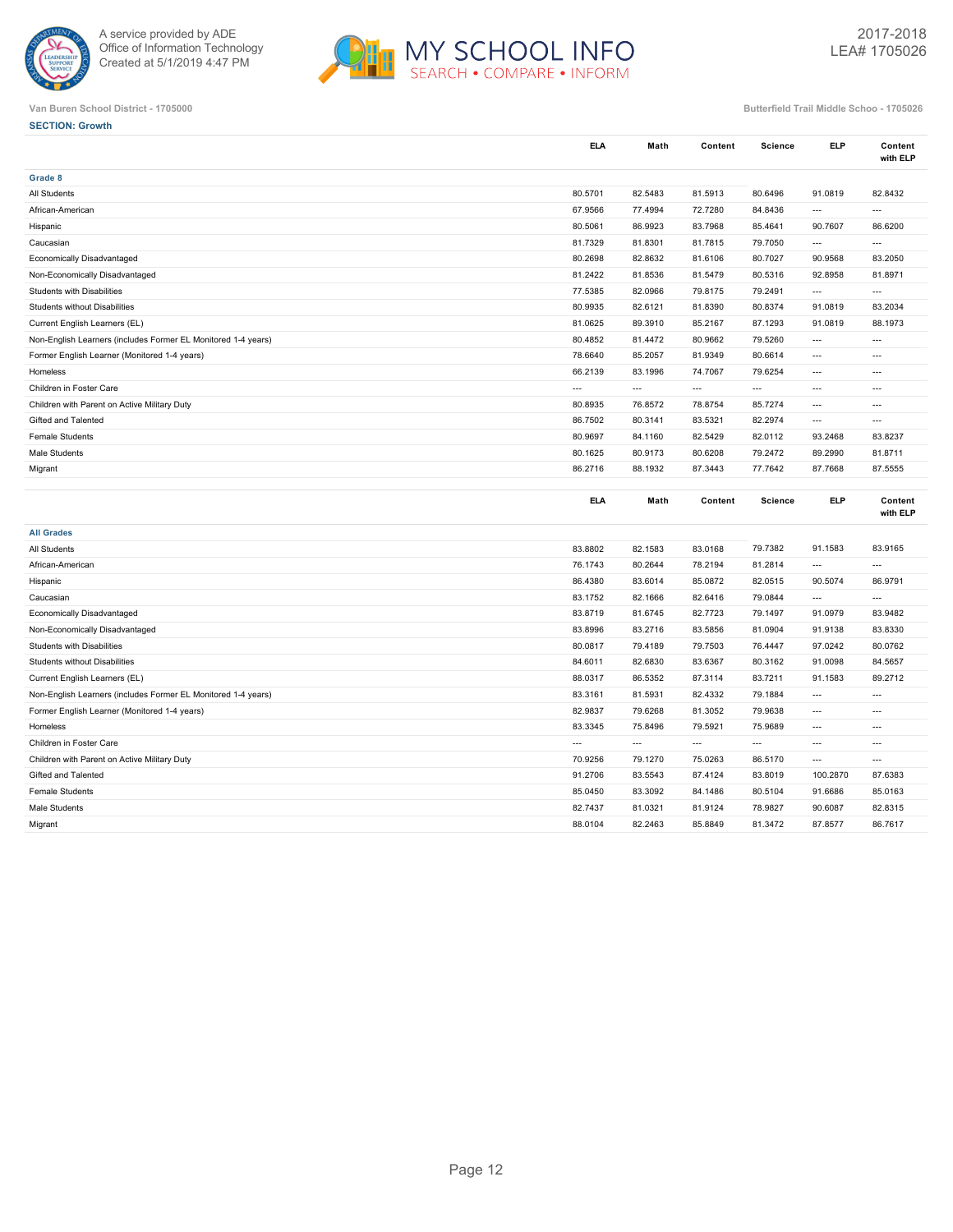



## **SECTION: English Language Proficiency for ELL**

|           | 2015-2016        |                             |                   |                  | 2016-2017            |                   | 2017-2018        |                      |                    |  |
|-----------|------------------|-----------------------------|-------------------|------------------|----------------------|-------------------|------------------|----------------------|--------------------|--|
|           | <b>EL Tested</b> | <b>Number</b><br>Proficient | EL%<br>Proficient | <b>EL Tested</b> | Number<br>Proficient | EL%<br>Proficient | <b>EL Tested</b> | Number<br>Proficient | EL %<br>Proficient |  |
| Grade All | 93               | 34                          | 36.56 %           | 102              | 38                   | 37.25 %           | 83               | 28                   | 33.73 %            |  |
| Grade 06  | 39               | 20                          | 51.28 %           | 29               | 15                   | 51.72 %           | 28               | 16                   | 57.14 %            |  |
| Grade 07  | 26               | 8                           | 30.77 %           | 41               | 16                   | 39.02 %           | 23               | 5                    | 21.74 %            |  |
| Grade 08  | 28               | 6                           | 21.43 %           | 32               |                      | 21.88 %           | 32               |                      | 21.88%             |  |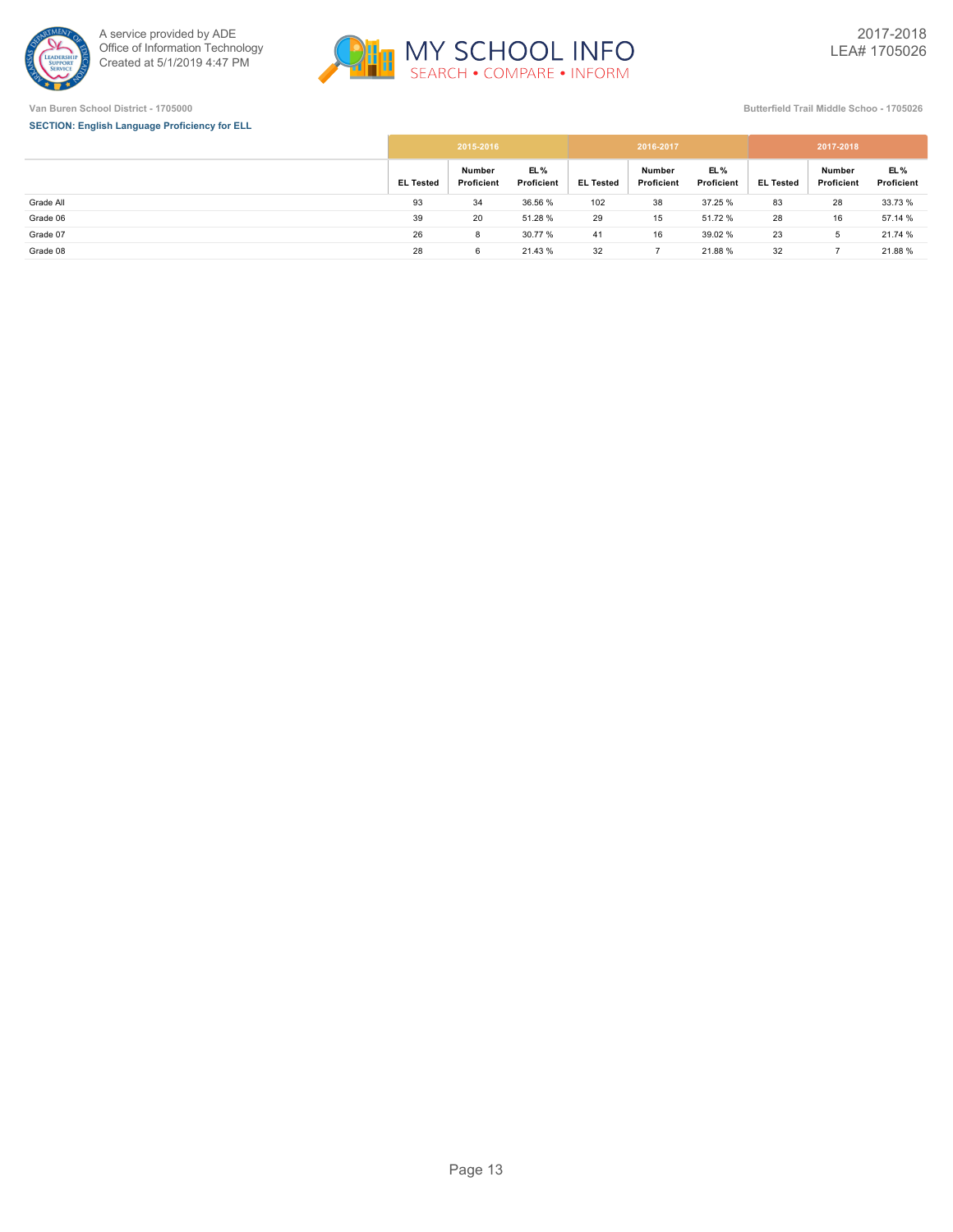

**SECTION: SQSS**



|                                                                  | <b>Student</b><br>Engagement | Science<br>Achievement | Reading<br>Achievement | Science<br>Growth | <b>ACT</b><br>Composite | <b>High School</b><br><b>Final GPA</b> | Community<br>Learning<br><b>Services</b><br>Credits | Computer<br>Science<br>Credits | On-Time<br>Credits | <b>ACT</b><br><b>Benchmark</b><br><b>Readiness</b> | AP/IB/CC<br>Credits | Total    |
|------------------------------------------------------------------|------------------------------|------------------------|------------------------|-------------------|-------------------------|----------------------------------------|-----------------------------------------------------|--------------------------------|--------------------|----------------------------------------------------|---------------------|----------|
| Grade 6                                                          |                              |                        |                        |                   |                         |                                        |                                                     |                                |                    |                                                    |                     |          |
| All Students                                                     | 68.75                        | 40.67                  | 42.79                  | 46.98             |                         | ---                                    | $\cdots$                                            | $\cdots$                       |                    |                                                    | $\cdots$            | 50.53    |
| African-American                                                 | 100.00                       | 16.67                  | 16.67                  | 41.67             |                         |                                        | $---$                                               | $---$                          |                    |                                                    |                     | 43.75    |
| Hispanic                                                         | 77.78                        | 35.85                  | 45.28                  | 47.96             |                         | ---                                    | $---$                                               | $---$                          |                    |                                                    |                     | 51.91    |
| Caucasian                                                        | 64.29                        | 42.15                  | 42.98                  | 46.58             |                         | $---$                                  | $\cdots$                                            | $\cdots$                       | $\cdots$           | $---$                                              | ---                 | 49.80    |
| Economically Disadvantaged                                       | 64.74                        | 31.33                  | 36.24                  | 42.96             | $\cdots$                | $---$                                  | $---$                                               | $\cdots$                       |                    | $- - -$                                            |                     | 44.63    |
| Non-Economically Disadvantaged                                   | 79.10                        | 64.41                  | 59.32                  | 57.02             |                         | $---$                                  | $\cdots$                                            | $\cdots$                       | $\cdots$           | $---$                                              |                     | 65.50    |
| Students with Disabilities                                       | 57.95                        | 2.70                   | 0.00                   | 35.00             | $---$                   |                                        | $---$                                               | $---$                          |                    |                                                    |                     | 25.00    |
| Students without Disabilities                                    | 71.17                        | 48.84                  | 52.05                  | 49.11             | $---$                   |                                        | $---$                                               | $---$                          |                    |                                                    | $---$               | 55.86    |
| Current English Learners (EL)                                    | 86.21                        | 35.71                  | 46.43                  | 46.43             |                         | $---$                                  | $\cdots$                                            | $\cdots$                       | $\cdots$           | $---$                                              | ---                 | 53.98    |
| Non-English Learners (includes Former EL Monitored 1-4<br>years) | 66.35                        | 41.44                  | 42.22                  | 47.08             |                         | $---$                                  | $\cdots$                                            | $\cdots$                       | $\cdots$           | $---$                                              | $---$               | 50.00    |
| Former English Learner (Monitored 1-4 years)                     | 72.22                        | 22.22                  | 0.00                   | 57.14             |                         |                                        | $---$                                               | $---$                          |                    |                                                    |                     | 36.76    |
| Homeless                                                         | 50.00                        | 0.00                   | 0.00                   | 50.00             | $---$                   |                                        | $---$                                               | $\cdots$                       |                    | $---$                                              | $---$               | 31.25    |
| Children in Foster Care                                          | 0.00                         | $\cdots$               | $\cdots$               | $---$             |                         |                                        | $---$                                               | $\cdots$                       |                    |                                                    |                     | 0.00     |
| Children with Parent on Active Military Duty                     | $- - -$                      | $\cdots$               | $\cdots$               | $\cdots$          | $\cdots$                | $---$                                  | $---$                                               | $\cdots$                       |                    | $\cdots$                                           | $---$               | $\cdots$ |
| Gifted and Talented                                              | 82.00                        | 100.00                 | 86.96                  | 60.87             |                         |                                        | $---$                                               | $---$                          |                    |                                                    |                     | 82.45    |
| <b>Female Students</b>                                           | 67.94                        | 41.74                  | 49.12                  | 47.30             |                         |                                        | $\cdots$                                            | $\cdots$                       |                    |                                                    |                     | 52.12    |
| Male Students                                                    | 69.72                        | 39.36                  | 35.11                  | 46.59             | $\cdots$                | $---$                                  | $---$                                               | $\cdots$                       |                    | $\cdots$                                           | $---$               | 48.57    |
| Migrant                                                          | 100.00                       | 0.00                   | 0.00                   | 50.00             |                         |                                        | $---$                                               | $---$                          |                    |                                                    |                     | 37.50    |
|                                                                  |                              |                        |                        |                   |                         |                                        |                                                     |                                |                    |                                                    |                     |          |

|                                                                  | Student<br>Engagement | Science<br>Achievement | Reading<br>Achievement | Science<br>Growth | <b>ACT</b><br>Composite | <b>High School</b><br><b>Final GPA</b> | Community<br>Learning<br><b>Services</b><br>Credits | Computer<br><b>Science</b><br>Credits | On-Time<br>Credits | <b>ACT</b><br><b>Benchmark</b><br><b>Readiness</b> | AP/IB/CC<br>Credits | Total |
|------------------------------------------------------------------|-----------------------|------------------------|------------------------|-------------------|-------------------------|----------------------------------------|-----------------------------------------------------|---------------------------------------|--------------------|----------------------------------------------------|---------------------|-------|
| Grade 7                                                          |                       |                        |                        |                   |                         |                                        |                                                     |                                       |                    |                                                    |                     |       |
| All Students                                                     | 70.80                 | 41.86                  | 35.35                  | 53.04             | $\cdots$                | $---$                                  | $---$                                               | $\cdots$                              | $\cdots$           | $\cdots$                                           | $\cdots$            | 50.79 |
| African-American                                                 | 80.00                 | 0.00                   | 0.00                   | 50.00             | $-1$                    | $---$                                  | $---$                                               | $\cdots$                              | $\sim$             | $\cdots$                                           | $\cdots$            | 32.50 |
| Hispanic                                                         | 72.55                 | 37.21                  | 32.56                  | 54.65             | $\cdots$                | $- - -$                                | $\cdots$                                            | $\cdots$                              | $\cdots$           | $\cdots$                                           | $\cdots$            | 50.28 |
| Caucasian                                                        | 70.66                 | 45.10                  | 37.91                  | 53.29             | $-1$                    | $---$                                  | $---$                                               | $\cdots$                              | $\sim$             | $\cdots$                                           | $\cdots$            | 52.16 |
| Economically Disadvantaged                                       | 66.88                 | 36.81                  | 31.25                  | 53.50             | $-1$                    | $- - -$                                | $---$                                               | $\cdots$                              | $\sim$             | $\cdots$                                           | $\cdots$            | 47.63 |
| Non-Economically Disadvantaged                                   | 78.85                 | 52.11                  | 43.66                  | 52.11             | $-1$                    | $---$                                  | $---$                                               | $\cdots$                              | $\sim$             | $\cdots$                                           | $\cdots$            | 57.22 |
| Students with Disabilities                                       | 75.00                 | 7.69                   | 7.69                   | 40.79             | $-1$                    | $---$                                  | $---$                                               | $\cdots$                              | $\sim$             | $\cdots$                                           | $\cdots$            | 33.01 |
| Students without Disabilities                                    | 69.95                 | 49.43                  | 41.48                  | 55.68             | $-1$                    | $---$                                  | $\cdots$                                            | $\cdots$                              | $\sim$             | $\cdots$                                           | $\cdots$            | 54.61 |
| Current English Learners (EL)                                    | 79.17                 | 20.00                  | 20.00                  | 57.50             | $-1$                    | $---$                                  | $---$                                               | $\cdots$                              | $\cdots$           | $\cdots$                                           | $\cdots$            | 45.83 |
| Non-English Learners (includes Former EL Monitored 1-4<br>years) | 69.86                 | 44.10                  | 36.92                  | 52.58             | $\cdots$                | $\cdots$                               | $---$                                               | $\cdots$                              | $\cdots$           | $\cdots$                                           | $\cdots$            | 51.32 |
| Former English Learner (Monitored 1-4 years)                     | 86.36                 | 70.00                  | 50.00                  | 50.00             | $-1$                    | $---$                                  | $---$                                               | $\cdots$                              | $\cdots$           | $\cdots$                                           | $\cdots$            | 64.63 |
| Homeless                                                         | 50.00                 | 25.00                  | 25.00                  | 25.00             | $\sim$                  | $\cdots$                               | $\cdots$                                            | $\cdots$                              | $\cdots$           | $\cdots$                                           | $\cdots$            | 34.21 |
| Children in Foster Care                                          | $\cdots$              | $\cdots$               | $- - -$                | $\cdots$          | $\cdots$                | $---$                                  | $---$                                               | $\cdots$                              | $\cdots$           | $\cdots$                                           | $\cdots$            | $---$ |
| Children with Parent on Active Military Duty                     | 100.00                | 0.00                   | 0.00                   | 50.00             | $-1$                    | $---$                                  | $---$                                               | $\cdots$                              | $\cdots$           | $\cdots$                                           | $\cdots$            | 37.50 |
| Gifted and Talented                                              | 95.24                 | 90.48                  | 85.71                  | 57.14             | $-1$                    | $---$                                  | $---$                                               | $\cdots$                              | $\cdots$           | $\cdots$                                           | $\cdots$            | 82.14 |
| Female Students                                                  | 71.08                 | 42.22                  | 38.89                  | 53.37             | $-1$                    | $---$                                  | $---$                                               | $\cdots$                              | $\cdots$           | $\cdots$                                           | $\cdots$            | 52.02 |
| Male Students                                                    | 70.59                 | 41.60                  | 32.80                  | 52.80             | $\cdots$                | $- - -$                                | $\cdots$                                            | $\cdots$                              | $\cdots$           | $\cdots$                                           | $---$               | 49.90 |
| Migrant                                                          | 100.00                | 40.00                  | 40.00                  | 70.00             | $-1$                    | $---$                                  | $---$                                               | $\cdots$                              | $\cdots$           | $\cdots$                                           | $\cdots$            | 65.91 |
|                                                                  |                       |                        |                        |                   |                         |                                        |                                                     |                                       |                    |                                                    |                     |       |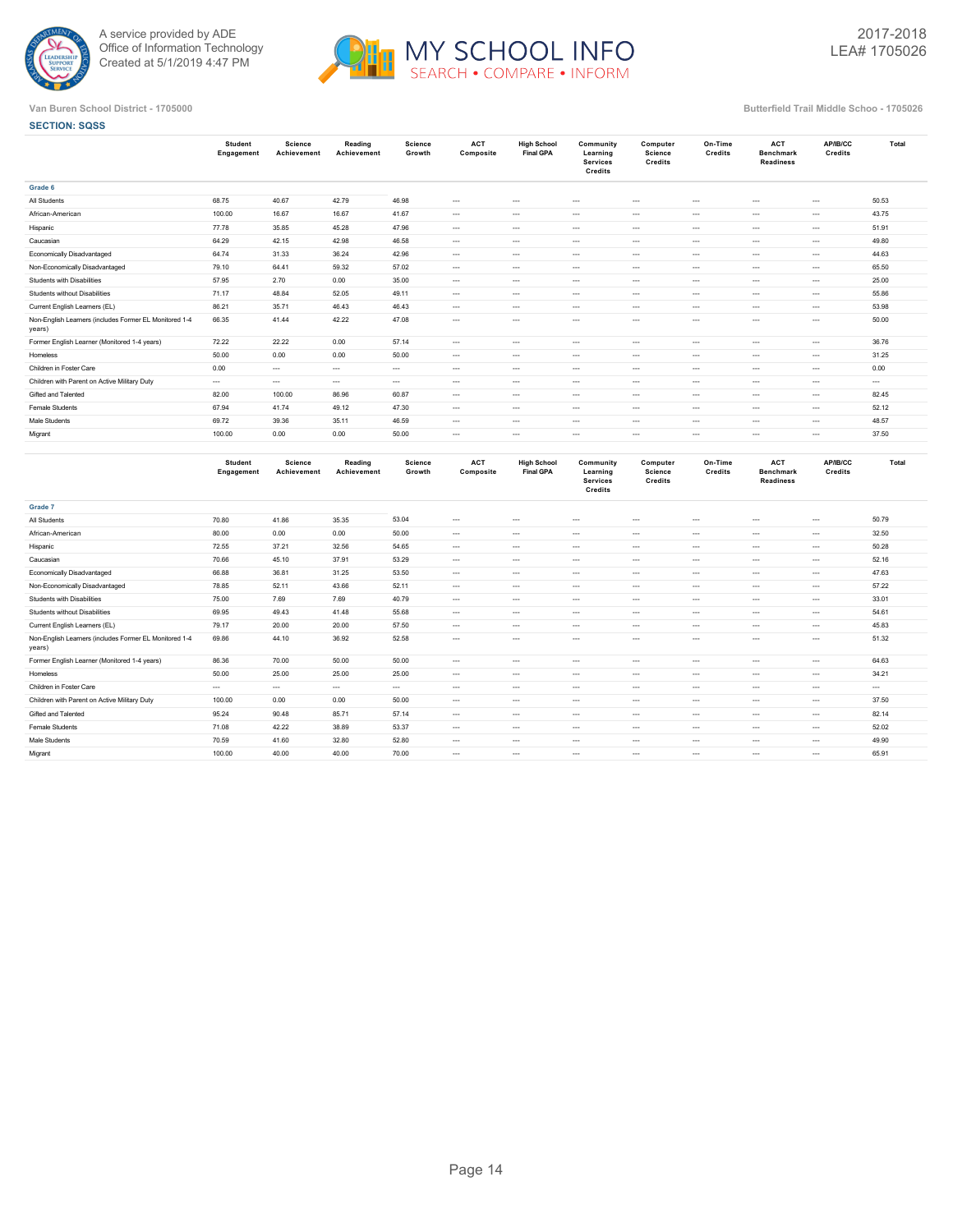

**SECTION: SQSS**



|                                                                  | <b>Student</b><br>Engagement | <b>Science</b><br>Achievement | Reading<br>Achievement | Science<br>Growth | <b>ACT</b><br>Composite | <b>High School</b><br><b>Final GPA</b> | Community<br>Learning<br><b>Services</b><br>Credits | Computer<br>Science<br>Credits | On-Time<br>Credits | <b>ACT</b><br><b>Benchmark</b><br><b>Readiness</b> | AP/IB/CC<br>Credits | Total |
|------------------------------------------------------------------|------------------------------|-------------------------------|------------------------|-------------------|-------------------------|----------------------------------------|-----------------------------------------------------|--------------------------------|--------------------|----------------------------------------------------|---------------------|-------|
| Grade 8                                                          |                              |                               |                        |                   |                         |                                        |                                                     |                                |                    |                                                    |                     |       |
| All Students                                                     | 60.09                        | 31.96                         | 46.91                  | 53.99             | $\cdots$                | $\cdots$                               | $\cdots$                                            | $\cdots$                       | $\sim$             | $\cdots$                                           | $\cdots$            | 48.55 |
| African-American                                                 | 66.67                        | 16.67                         | 16.67                  | 60.00             | $\cdots$                | $\cdots$                               | $\cdots$                                            | $\cdots$                       | $\cdots$           | $\cdots$                                           | $\cdots$            | 39.13 |
| Hispanic                                                         | 73.91                        | 27.27                         | 50.00                  | 65.48             | $\cdots$                | $\cdots$                               | $\cdots$                                            | $\cdots$                       | $\cdots$           | $\sim$                                             | $\cdots$            | 54.26 |
| Caucasian                                                        | 55.84                        | 35.90                         | 49.57                  | 53.45             | $\cdots$                | $\cdots$                               | $\cdots$                                            | $\cdots$                       | $\cdots$           | $\cdots$                                           | $\cdots$            | 48.97 |
| Economically Disadvantaged                                       | 54.33                        | 21.05                         | 37.59                  | 54.30             | $\cdots$                | $\cdots$                               | $\cdots$                                            | $\cdots$                       | $\sim$             | $\sim$                                             | $\cdots$            | 42.10 |
| Non-Economically Disadvantaged                                   | 72.79                        | 55.74                         | 67.21                  | 53.33             | $\cdots$                | $\cdots$                               | $\cdots$                                            | $\cdots$                       | $\cdots$           | $\sim$                                             | $\cdots$            | 62.60 |
| Students with Disabilities                                       | 48.15                        | 4.76                          | 4.76                   | 45.00             | $\cdots$                | $\cdots$                               | $\cdots$                                            | $\cdots$                       | $\cdots$           | $\cdots$                                           | $\cdots$            | 26.97 |
| Students without Disabilities                                    | 61.78                        | 35.26                         | 52.02                  | 55.06             | $\cdots$                | $\cdots$                               | $\cdots$                                            | $\sim$ $ -$                    | $\sim$             | $\cdots$                                           | $\cdots$            | 51.28 |
| Current English Learners (EL)                                    | 76.56                        | 30.00                         | 46.67                  | 70.00             | $\cdots$                | $\cdots$                               | $\cdots$                                            | $\cdots$                       | $\sim$             | $\cdots$                                           | $\cdots$            | 56.15 |
| Non-English Learners (includes Former EL Monitored 1-4<br>years) | 57.26                        | 32.32                         | 46.95                  | 50.95             | $\cdots$                | $\cdots$                               | $\cdots$                                            | $\cdots$                       | $\cdots$           | $\sim$                                             | $\cdots$            | 47.17 |
| Former English Learner (Monitored 1-4 years)                     | 80.00                        | 45.45                         | 63.64                  | 50.00             | $\cdots$                | $---$                                  | $---$                                               | $\cdots$                       | $\sim$             | $\sim$                                             | $\cdots$            | 59.52 |
| Homeless                                                         | 50.00                        | 0.00                          | 33.33                  | 50.00             | $\cdots$                | $---$                                  | $---$                                               | $\cdots$                       | $\sim$             | $\sim$                                             | $---$               | 31.82 |
| Children in Foster Care                                          | 75.00                        | $\cdots$                      | $\cdots$               | $\cdots$          | $\cdots$                | $\cdots$                               | $\cdots$                                            | $\cdots$                       | $\sim$             | $\sim$                                             | $\cdots$            | 75.00 |
| Children with Parent on Active Military Duty                     | 50.00                        | 0.00                          | 100.00                 | 50.00             | $\cdots$                | $\cdots$                               | $\cdots$                                            | $\cdots$                       | $\cdots$           | $\cdots$                                           | $\cdots$            | 50.00 |
| Gifted and Talented                                              | 45.45                        | 83.33                         | 100.00                 | 54.55             | $\cdots$                | $\cdots$                               | $\cdots$                                            | $\cdots$                       | $\sim$             | $\cdots$                                           | $\cdots$            | 71.74 |
| Female Students                                                  | 61.68                        | 38.95                         | 57.89                  | 61.29             | $\cdots$                | $\cdots$                               | $\cdots$                                            | $\cdots$                       | $\sim$             | $\cdots$                                           | $\cdots$            | 55.13 |
| Male Students                                                    | 58.56                        | 25.25                         | 36.36                  | 46.84             | $\cdots$                | $---$                                  | $\cdots$                                            | $\cdots$                       | $\sim$             | $\sim$                                             | $\cdots$            | 42.20 |
| Migrant                                                          | 61.11                        | 12.50                         | 37.50                  | 37.50             | $\cdots$                | $\cdots$                               | $\cdots$                                            | $\cdots$                       | $\sim$             | $\cdots$                                           | $\cdots$            | 37.88 |
|                                                                  |                              |                               |                        |                   |                         |                                        |                                                     |                                |                    |                                                    |                     |       |

|                                                                  | <b>Student</b><br>Engagement | Science<br>Achievement | Reading<br>Achievement | Science<br>Growth | <b>ACT</b><br>Composite | <b>High School</b><br><b>Final GPA</b> | Community<br>Learning<br><b>Services</b><br>Credits | Computer<br>Science<br>Credits | On-Time<br>Credits | <b>ACT</b><br><b>Benchmark</b><br><b>Readiness</b> | AP/IB/CC<br>Credits | Total |
|------------------------------------------------------------------|------------------------------|------------------------|------------------------|-------------------|-------------------------|----------------------------------------|-----------------------------------------------------|--------------------------------|--------------------|----------------------------------------------------|---------------------|-------|
| <b>All Grades</b>                                                |                              |                        |                        |                   |                         |                                        |                                                     |                                |                    |                                                    |                     |       |
| All Students                                                     | 66.74                        | 38.35                  | 41.49                  | 51.33             | $\sim$                  | $---$                                  | $---$                                               | $\cdots$                       | $\sim$             | $\cdots$                                           | $\cdots$            | 50.00 |
| African-American                                                 | 82.35                        | 11.76                  | 11.76                  | 50.00             | $\cdots$                | $\cdots$                               | $---$                                               | $\cdots$                       | $\cdots$           | $-1$                                               | $\cdots$            | 38.81 |
| Hispanic                                                         | 74.83                        | 33.57                  | 42.86                  | 55.60             | $\cdots$                | $---$                                  | $---$                                               | $\cdots$                       | $\cdots$           | $\cdots$                                           | $\cdots$            | 52.12 |
| Caucasian                                                        | 64.08                        | 41.43                  | 42.97                  | 51.30             | $\cdots$                | $\cdots$                               | $\cdots$                                            | $\cdots$                       | $\cdots$           | $\sim$                                             | $\cdots$            | 50.46 |
| <b>Economically Disadvantaged</b>                                | 62.22                        | 29.98                  | 34.98                  | 50.12             | $\cdots$                | $---$                                  | $---$                                               | $\cdots$                       | $\sim$             | $\cdots$                                           | $\cdots$            | 44.85 |
| Non-Economically Disadvantaged                                   | 77.00                        | 57.07                  | 56.02                  | 53.99             | $\cdots$                | $\cdots$                               | $---$                                               | $\cdots$                       | $\sim$             | $\cdots$                                           | $\cdots$            | 61.49 |
| Students with Disabilities                                       | 61.71                        | 5.15                   | 4.12                   | 39.77             | $\cdots$                | $\cdots$                               | $---$                                               | $\cdots$                       | $\sim$             | $\cdots$                                           | $\cdots$            | 28.63 |
| Students without Disabilities                                    | 67.69                        | 44.53                  | 48.46                  | 53.31             | $\cdots$                | $\cdots$                               | $---$                                               | $\cdots$                       | $\cdots$           | $\cdots$                                           | $\cdots$            | 53.93 |
| Current English Learners (EL)                                    | 80.59                        | 29.49                  | 39.74                  | 58.33             | $\cdots$                | $\cdots$                               | $---$                                               | $\cdots$                       | $\cdots$           | $-1$                                               | $\cdots$            | 52.66 |
| Non-English Learners (includes Former EL Monitored 1-4<br>years) | 64.81                        | 39.63                  | 41.74                  | 50.29             | $\cdots$                | $---$                                  | $---$                                               | $\cdots$                       | $\sim$             | $\cdots$                                           | $\cdots$            | 49.62 |
| Former English Learner (Monitored 1-4 years)                     | 80.00                        | 46.67                  | 40.00                  | 51.85             | $\cdots$                | $---$                                  | $---$                                               | $\cdots$                       | $\cdots$           | $\cdots$                                           | $\cdots$            | 54.70 |
| Homeless                                                         | 50.00                        | 11.11                  | 25.00                  | 37.50             | $\cdots$                | $\cdots$                               | $\cdots$                                            | $\cdots$                       | $\cdots$           | $\cdots$                                           | $\cdots$            | 32.89 |
| Children in Foster Care                                          | 50.00                        | $- - -$                | $\cdots$               | $- - -$           | $\cdots$                | $\cdots$                               | $---$                                               | $\cdots$                       | $\sim$             | $\sim$                                             | $\cdots$            | 50.00 |
| Children with Parent on Active Military Duty                     | 75.00                        | 0.00                   | 50.00                  | 50.00             | $\cdots$                | $---$                                  | $---$                                               | $\cdots$                       | $\sim$             | $\cdots$                                           | $\cdots$            | 43.75 |
| Gifted and Talented                                              | 79.82                        | 92.86                  | 89.29                  | 58.18             | $\cdots$                | $\cdots$                               | $---$                                               | $\cdots$                       | $\sim$             | $-1$                                               | $\cdots$            | 80.13 |
| Female Students                                                  | 66.91                        | 41.00                  | 48.83                  | 53.58             | $\cdots$                | $---$                                  | $---$                                               | $\cdots$                       | $\sim$             | $\sim$ $\sim$                                      | $\cdots$            | 53.04 |
| Male Students                                                    | 66.57                        | 35.85                  | 34.59                  | 49.19             | $\cdots$                | $\cdots$                               | $\cdots$                                            | $\cdots$                       | $\cdots$           | $\sim$                                             | $\cdots$            | 47.12 |
| Migrant                                                          | 79.41                        | 21.43                  | 35.71                  | 50.00             | $\cdots$                | $\cdots$                               | $\cdots$                                            | $\cdots$                       | $\sim$             | $\cdots$                                           | $\cdots$            | 48.31 |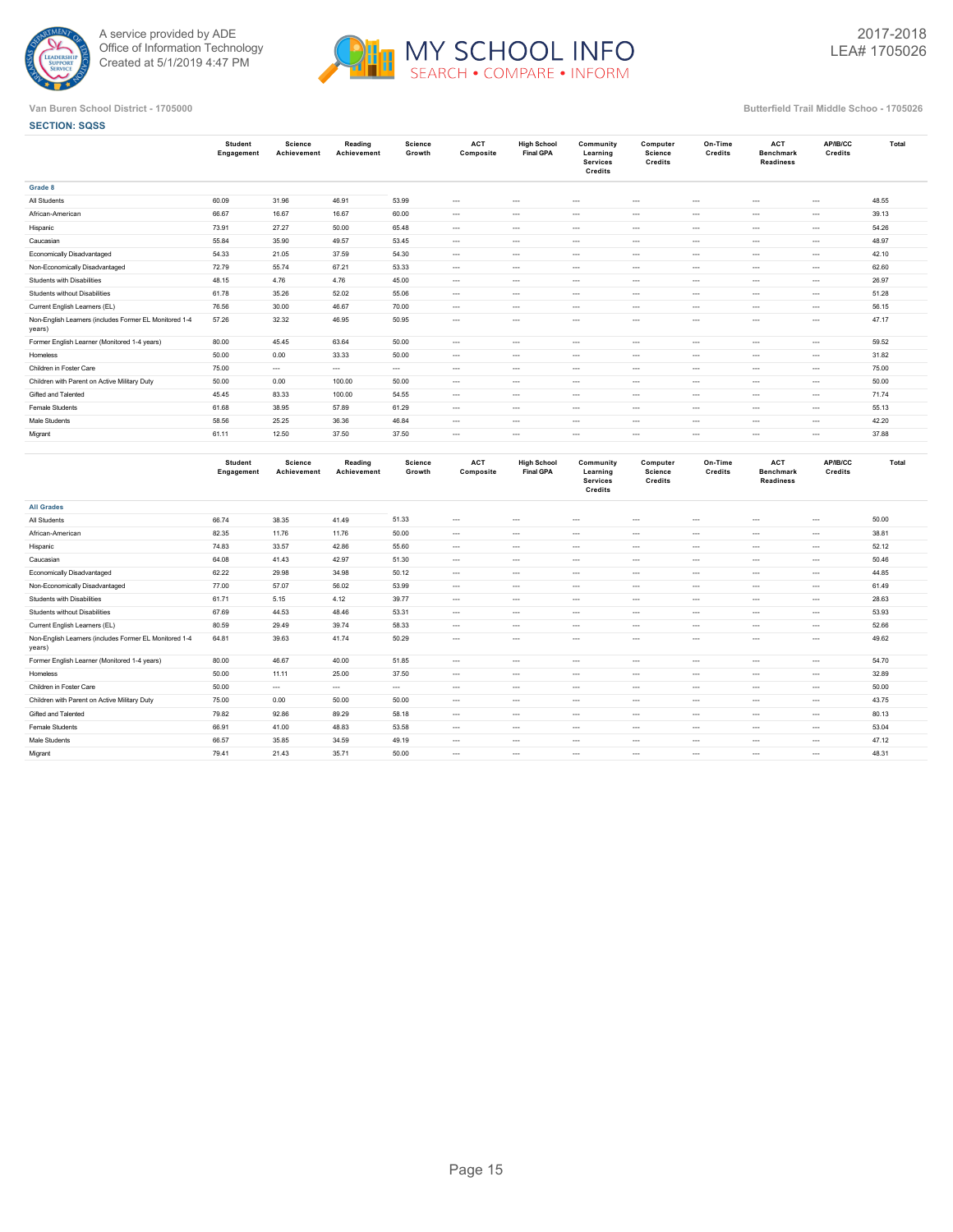



## **SECTION: Graduation Rates**

|                                                                                         | School                   | <b>District</b> | <b>State</b> |
|-----------------------------------------------------------------------------------------|--------------------------|-----------------|--------------|
| <b>Four-Year Graduation Rate</b>                                                        |                          |                 |              |
| Four-Year Graduation Rate All Students                                                  | $---$                    | 87.3%           | 89.2%        |
| Four-Year Graduation Rate African-American                                              | $---$                    | 100.0%          | 85.6%        |
| Four-Year Graduation Rate Hispanic                                                      | $---$                    | 85.1%           | 85.8%        |
| Four-Year Graduation Rate Caucasian                                                     | $---$                    | 86.4 %          | 91.2%        |
| Four-Year Graduation Rate Economically Disadvantaged                                    | $---$                    | 85.0%           | 86.8%        |
| Four-Year Graduation Rate Non-Economically Disadvantaged                                | N/A                      | N/A             | N/A          |
| Four-Year Graduation Rate Students with Disabilities                                    | $\hspace{0.05cm} \ldots$ | 80.4 %          | 84.6%        |
| Four-Year Graduation Rate Students without Disabilities                                 | <b>N/A</b>               | N/A             | N/A          |
| Four-Year Graduation Rate Current English Learners (EL)                                 | $---$                    | 84.6%           | 82.7%        |
| Four-Year Graduation Rate Non-English Learners (includes Former EL Monitored 1-4 years) | N/A                      | N/A             | N/A          |
| Four-Year Graduation Rate Homeless                                                      | $---$                    | 52.6%           | 81.3%        |
| Four-Year Graduation Rate Children in Foster Care                                       | $---$                    | 0.0%            | 73.5 %       |
| Four-Year Graduation Rate Children with Parent on Active Military Duty                  | $---$                    | 100.0%          | 94.3%        |
| Four-Year Graduation Rate Gifted and Talented                                           | $---$                    | 97.4 %          | 97.8%        |
| Four-Year Graduation Rate Female Students                                               | $\hspace{0.05cm} \ldots$ | 89.8%           | 92.0%        |
| Four-Year Graduation Rate Male Students                                                 | $---$                    | 84.8%           | 86.6%        |
| Four-Year Graduation Rate Migrant                                                       | $---$                    | 85.7 %          | 82.8%        |
|                                                                                         |                          |                 |              |

|                                                                                         | School                   | <b>District</b> | <b>State</b> |
|-----------------------------------------------------------------------------------------|--------------------------|-----------------|--------------|
| <b>Five-Year Graduation Rate</b>                                                        |                          |                 |              |
| Five-Year Graduation Rate All Students                                                  | $\cdots$                 | 92.1%           | 90.7%        |
| Five-Year Graduation Rate African-American                                              | $\cdots$                 | 100.0%          | 87.7%        |
| Five-Year Graduation Rate Hispanic                                                      | $---$                    | 91.2%           | 89.2%        |
| Five-Year Graduation Rate Caucasian                                                     | $---$                    | 91.9%           | 92.1%        |
| Five-Year Graduation Rate Economically Disadvantaged                                    | $\hspace{0.05cm} \ldots$ | 89.0%           | 88.0%        |
| Five-Year Graduation Rate Non-Economically Disadvantaged                                | N/A                      | <b>N/A</b>      | N/A          |
| Five-Year Graduation Rate Students with Disabilities                                    | $---$                    | 89.8%           | 87.7%        |
| Five-Year Graduation Rate Students without Disabilities                                 | N/A                      | N/A             | N/A          |
| Five-Year Graduation Rate Current English Learners (EL)                                 | $\cdots$                 | 95.2%           | 86.3%        |
| Five-Year Graduation Rate Non-English Learners (includes Former EL Monitored 1-4 years) | N/A                      | N/A             | N/A          |
| Five-Year Graduation Rate Homeless                                                      | $---$                    | 100.0%          | 88.5%        |
| Five-Year Graduation Rate Children in Foster Care                                       | $\cdots$                 | 100.0%          | 87.5 %       |
| Five-Year Graduation Rate Children with Parent on Active Military Duty                  | $---$                    | $\cdots$        | 100.0%       |
| Five-Year Graduation Rate Gifted and Talented                                           | $---$                    | $\cdots$        | 100.0%       |
| Five-Year Graduation Rate Female Students                                               | $---$                    | 92.0%           | 92.7%        |
| Five-Year Graduation Rate Male Students                                                 | $\cdots$                 | 92.3%           | 88.8%        |
| Five-Year Graduation Rate Migrant                                                       | $---$                    | 94.1%           | 85.9%        |
|                                                                                         |                          |                 |              |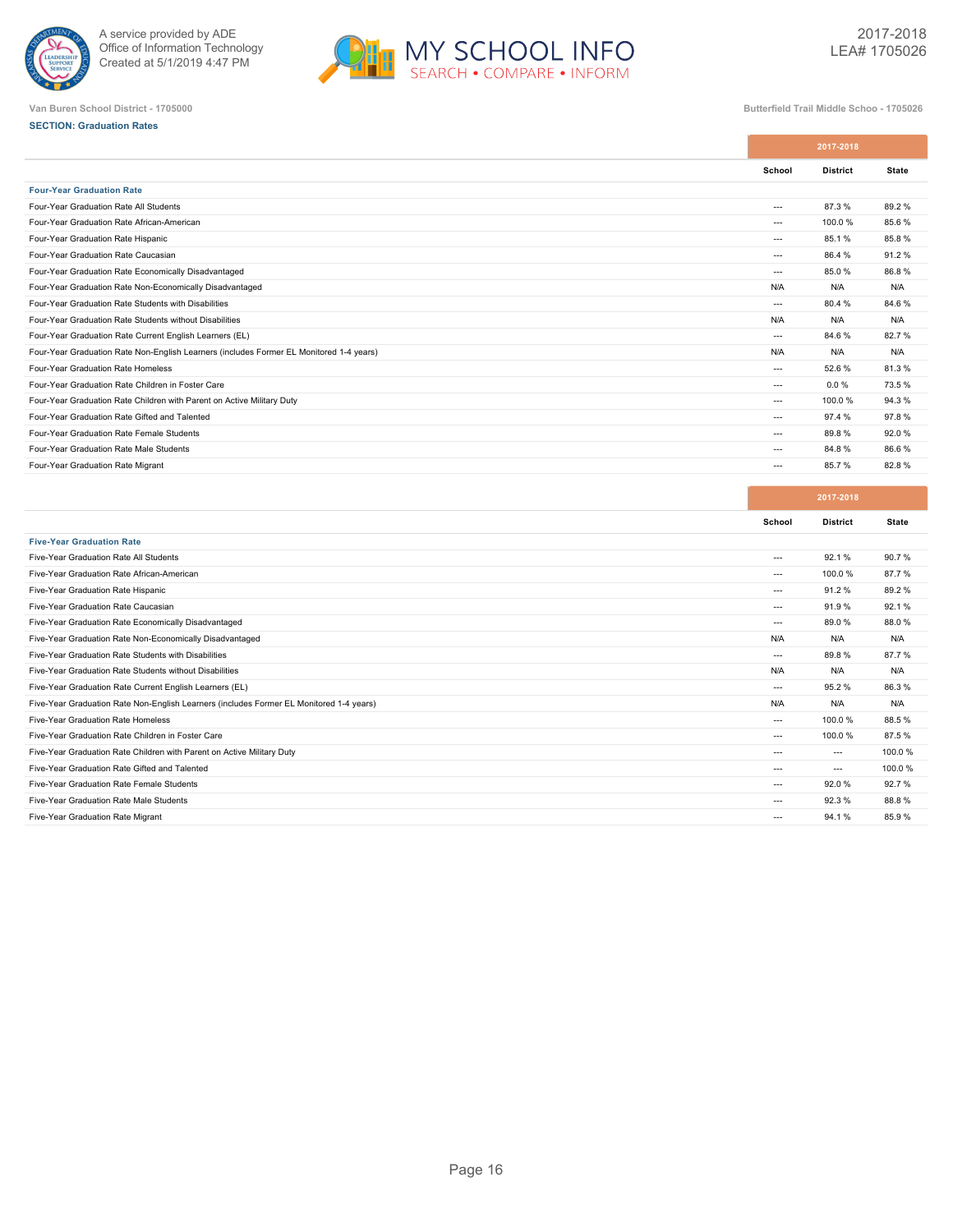



### **SECTION: College Readiness**

|                                                               |                          | 2017-2018                |              |
|---------------------------------------------------------------|--------------------------|--------------------------|--------------|
|                                                               | School                   | <b>District</b>          | <b>State</b> |
| <b>American College Test (ACT)</b>                            |                          |                          |              |
| Participation in Grade 11 Statewide ACT Administration        |                          | 416                      | 31,425       |
| District Provided Remediation for Students Taking ACT         |                          |                          |              |
| Number of Students Taking ACT in Grades 9-11                  |                          | 562                      | 40,561       |
| Number of Graduates that have taken ACT in High School        |                          | 388                      | 29,421       |
| <b>ACT Reading Average</b>                                    |                          | 20.54                    | 20.32        |
| <b>ACT English Average</b>                                    |                          | 19.28                    | 19.44        |
| <b>ACT Math Average</b>                                       |                          | 19.39                    | 19.12        |
| <b>ACT Science Average</b>                                    |                          | 19.86                    | 19.95        |
| <b>ACT Composite Average</b>                                  |                          | 19.94                    | 19.86        |
| <b>SAT® by College Board</b>                                  |                          |                          |              |
| Number of Students Taking SAT College Admission Test          |                          | $\overline{2}$           | 1,388        |
| SAT Critical Reading Mean                                     |                          | 610                      | 589          |
| SAT Math Mean                                                 |                          | 530                      | 569          |
| <b>SAT Writing Mean</b>                                       |                          |                          |              |
| <b>Advanced Placement Courses (AP)</b>                        |                          |                          |              |
| Number of Students Taking Advanced Placement (AP) Courses     |                          | 361                      | 29,031       |
| Number of AP Exams Taken                                      |                          | 538                      | 45,874       |
| Number of AP Exams Scored 3, 4, or 5                          |                          | 199                      | 15,869       |
| <b>International Baccalaureate Courses</b>                    |                          |                          |              |
| Number of Students Taking International Baccalaureate Courses | $\overline{a}$           | $\overline{\phantom{a}}$ | 460          |
| <b>College Going Rates</b>                                    |                          |                          |              |
| All Students                                                  | $\overline{a}$           | 48.9%                    | 49.1%        |
| African-American                                              | $\overline{\phantom{a}}$ | 35.7%                    | 45.0%        |
| Hispanic                                                      | $---$                    | 46.9%                    | 38.9%        |
| Caucasian                                                     | $\overline{\phantom{a}}$ | 50.2%                    | 52.4 %       |
| Economically Disadvantaged                                    | $\hspace{0.05cm} \cdots$ | 36.4%                    | 41.3%        |
| Students with Disabilities                                    | $\overline{a}$           | $0.0 \%$                 | 15.1%        |
| Current English Learners (EL)                                 | $---$                    | 37.5%                    | 24.0%        |
| Homeless                                                      | $\overline{a}$           | 40.0%                    | 33.7%        |
| Children in Foster Care                                       | $\overline{\phantom{a}}$ | 0.0%                     | 40.9%        |
| Children with Parent on Active Military Duty                  | $\overline{\phantom{a}}$ | $0.0 \%$                 | 58.9%        |
| Gifted and Talented                                           | $---$                    | 86.1%                    | 69.8%        |
| <b>College Credit Accumulation Rates</b>                      |                          |                          |              |
| All Students                                                  | $\overline{\phantom{a}}$ | 64.8%                    | 54.1%        |
| African-American                                              | $\overline{\phantom{a}}$ | 40.0%                    | 37.9%        |
| Hispanic                                                      | $\overline{\phantom{a}}$ | 61.1%                    | 49.7%        |
| Caucasian                                                     | $---$                    | 63.6%                    | 58.9%        |
| Economically Disadvantaged                                    | $\overline{a}$           | 50.0%                    | 42.9%        |
| Students with Disabilities                                    | $\overline{a}$           | 0.0 %                    | 30.2%        |
| Current English Learners (EL)                                 | $\overline{a}$           | 55.6%                    | 32.5%        |
| Homeless                                                      | $\overline{\phantom{a}}$ | 23.1%                    | 35.0%        |
| Children in Foster Care                                       | $\overline{\phantom{a}}$ | 0.0 %                    | 51.6%        |
| Children with Parent on Active Military Duty                  | $\overline{a}$           | 100.0%                   | 60.8%        |
| Gifted and Talented                                           | $\overline{a}$           | 72.7%                    | 76.5%        |

\* The College Credit Accumulation Rate definition from the U.S. Department of Education gives high school graduates two years at an institution of higher education to complete at least one year's worth of college credit th a degree. Students graduating in the last school year listed have not yet had two years to complete a year of college credit. Only a basic level of suppression had been applied to CGR and CCAR datasets.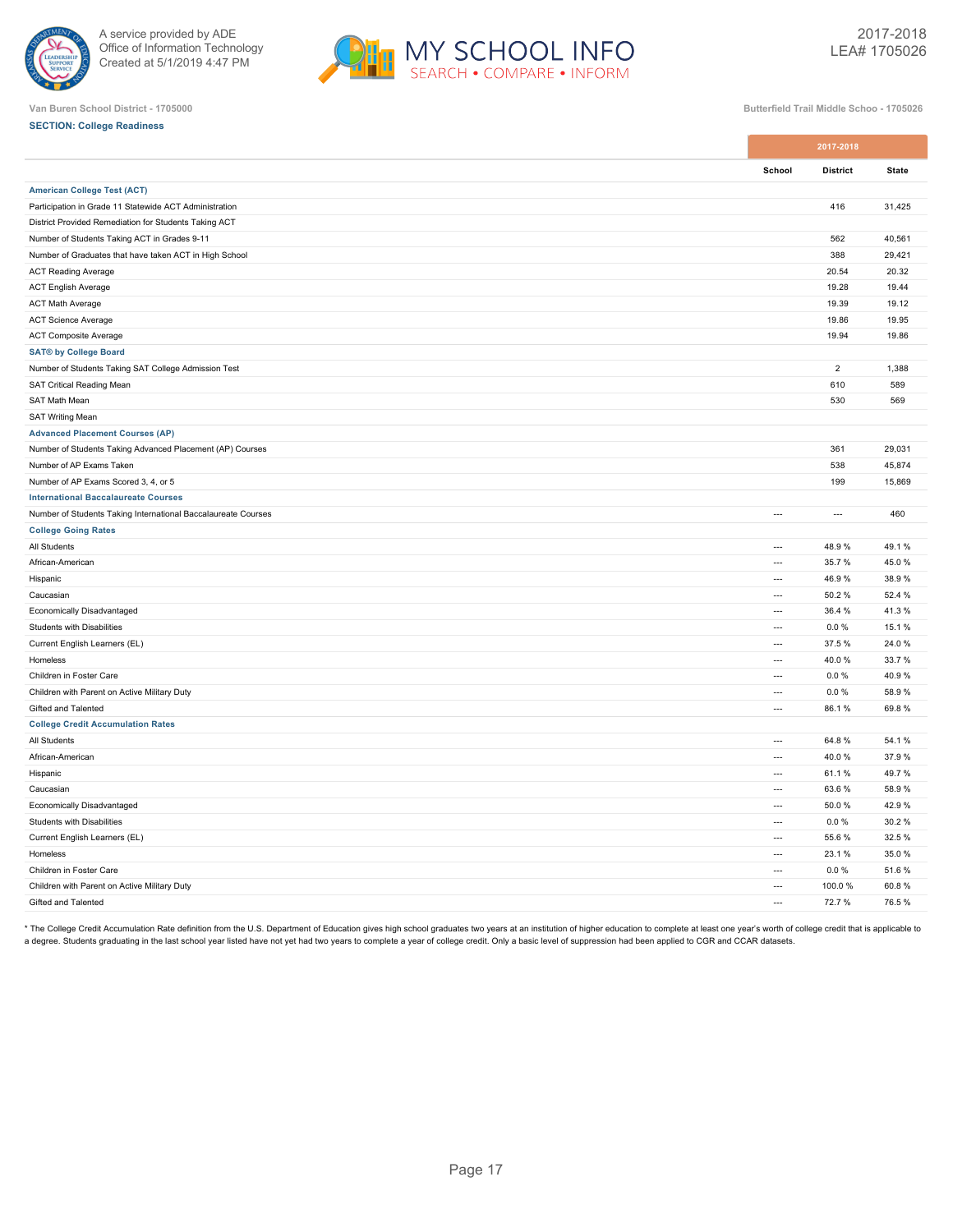



**SECTION: School Performance**

|                                                                 |           | 2017-2018       |              |
|-----------------------------------------------------------------|-----------|-----------------|--------------|
|                                                                 | School    | <b>District</b> | <b>State</b> |
| 2018 School Performance Rating                                  | c         |                 |              |
| Overall Points for School Rating                                | 69.83     |                 |              |
| Count of Schools with Rating = A                                |           | 3               | 152          |
| Count of Schools with Rating = B                                |           | $\overline{2}$  | 313          |
| Count of Schools with Rating = C                                |           | 6               | 380          |
| Count of Schools with Rating = D                                |           | $\mathbf 0$     | 145          |
| Count of Schools with Rating = F                                |           | 0               | 44           |
| District Provides Textbooks or Digital Resources for all Pupils |           |                 |              |
| District Provides Textbooks or Digital Resources for all Pupils |           | Υ               | 100 %        |
| <b>Annual Accreditation Status</b>                              |           |                 |              |
| Accredited                                                      | Y         | 12              | 1,046        |
| <b>Accredited Cited</b>                                         | N         | 0               | 5            |
| <b>Accredited Probationary</b>                                  | ${\sf N}$ | 0               | $\mathbf{1}$ |
| <b>Attendance Rate</b>                                          |           |                 |              |
| Attendance Rate All Students                                    | 94.28%    | 93.36 %         | 93.92 %      |
| Attendance Rate African American                                | 97.2%     | 93.68%          | 93.83 %      |
| Attendance Rate Hispanic                                        | 94.92%    | 94.48%          | 93.95 %      |
| Attendance Rate Caucasian                                       | 94.16%    | 92.96 %         | 93.53 %      |
| Attendance Rate Economically Disadvantaged                      | 93.92 %   | 92.75 %         | 93.65 %      |
| Attendance Rate Non-Economically Disadvantaged                  | 95.32%    | 93.49 %         | 93.63%       |
| Attendance Rate Students with Disabilities                      | 93.66%    | 94.14 %         | 93.8%        |
| Attendance Rate Students without Disabilities                   | 94.43%    | 93.29 %         | 93.93 %      |
| Attendance Rate English Learners (EL)                           | 96.8%     | 94.69%          | 94.79%       |
| Attendance Rate Non-EL (includes Former EL Monitored 1-4 years) | 96.89%    | 94.71%          | 94.96 %      |
| Attendance Rate Former EL (Monitored 1-4 years)                 | 97.06%    | 95.15%          | 95.64 %      |
| Attendance Rate Homeless                                        | 87.47%    | 83.36 %         | 90.32 %      |
| Attendance Rate Children in Foster Care                         | 97.65%    | 95.9%           | 92.95 %      |
| Attendance Rate Children with Parent on Active Military Duty    | 93.83%    | 94.76 %         | 94.51 %      |
| Attendance Rate Gifted and Talented                             | 96.68%    | 94.81%          | 95.79 %      |
| Attendance Rate Female Students                                 | 94.41%    | 92.84 %         | 93.83 %      |
| Attendance Rate Male Students                                   | 94.16%    | 93.76%          | 93.96 %      |
| Attendance Rate Migrant                                         | 95.65%    | 93.87 %         | 92.07%       |
| <b>Dropout Rate</b>                                             |           |                 |              |
| Dropout Rate                                                    |           | 2.20%           | 2.36 %       |
| <b>College Remediation Rate</b>                                 |           |                 |              |
| College Remediation Rate                                        |           | 64.4%           | 62.8%        |
| <b>Enrollment</b>                                               |           |                 |              |
| October 1 Enrollment                                            | 663       | 5,798           | 479,258      |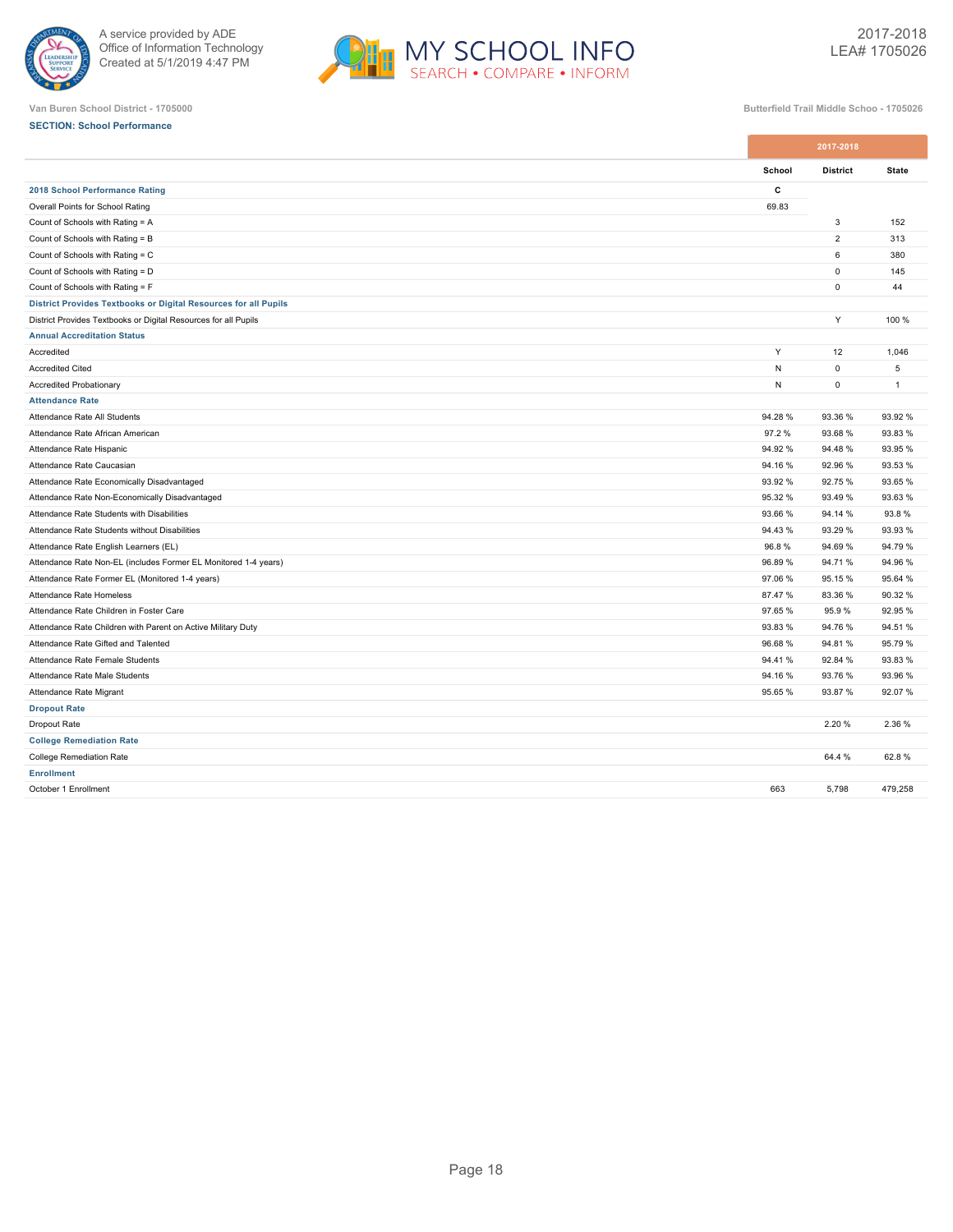



| <b>SECTION: School Environment</b>                   |        |                 |       |
|------------------------------------------------------|--------|-----------------|-------|
|                                                      |        | 2017-2018       |       |
|                                                      | School | <b>District</b> | State |
| Discipline Policies Distributed to Parents           | Y      | 100 %           | 100 % |
| Discipline Training Provided to Staff                | Y      | 100 %           | 100 % |
| Parental Involvement Plan Adopted                    | Y      | 100 %           | 100 % |
| District Alternative Learning Environment Compliance |        | Y               | 100 % |
| Expulsions                                           |        | 6               | 979   |
| Weapons Incidents                                    |        | 13              | 840   |
| <b>Staff Assaults</b>                                |        |                 | 852   |
| <b>Student Assaults</b>                              |        |                 | 3,339 |
| Referrals to Law Enforcement                         |        |                 | 66    |
| School-related Arrests                               |        |                 | 10    |
|                                                      |        |                 |       |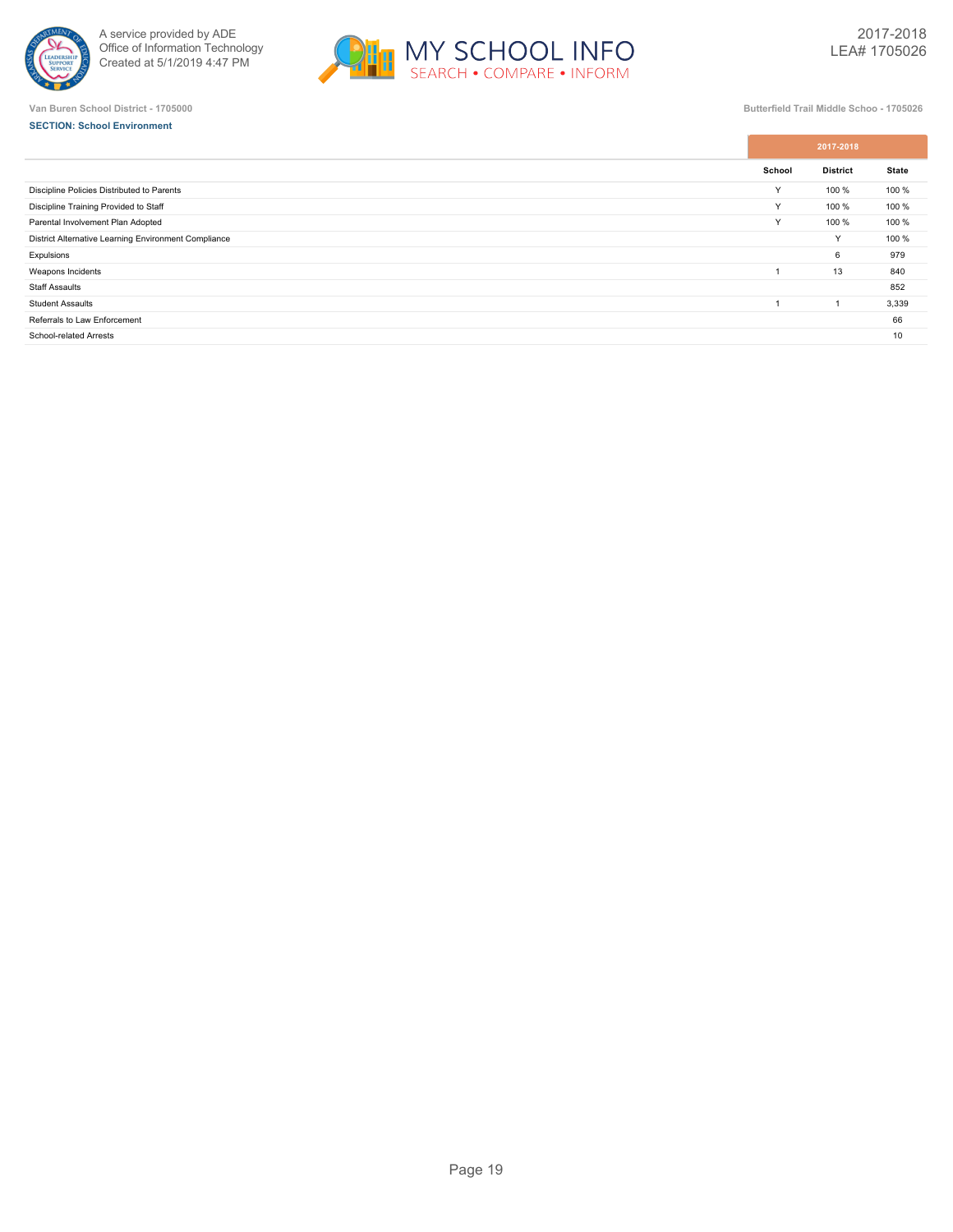

**SECTION: Retention**



**Van Buren School District - 1705000 Butterfield Trail Middle Schoo - 1705026**

## **School District State** Number of Students Retained at Grade 1 and 2 2 1,085 Percent of Students Retained at Grade 1 0.00 % 0.46 % 2.95 % 0.46 % 0.00 % 0.46 % 2.95 % 0.46 % 0.00 % 0.46 % 2.95 % 0.46 % 2.95 % 0.46 % 0.00 % 0.46 % 0.46 % 0.2.95 % 0.46 % 0.2.95 % 0.46 % 0.46 % 0.46 % 0.46 % 0.46 % 0.4 Number of Students Retained at Grade 2 0 1 369 Percent of Students Retained at Grade 2 0.00 % 0.21 % 1.00 % 0.21 % 1.00 % 0.21 % 1.00 % 0.21 % 1.00 % 0.21 % 1.00 % 0.21 % 1.00 % 0.21 % 1.00 % 0.21 % 1.00 % 0.21 % 1.00 % 0.21 % 1.00 % 0.21 % 1.00 % 0.21 % 0.00 % 0.21 % Number of Students Retained at Grade 3 0 0 158 Percent of Students Retained at Grade 3 0.00 % 0.42 % 0.00 % 0.42 % 0.00 % 0.42 % 0.00 % 0.42 % 0.00 % 0.42 % 0.00 % 0.42 % 0.42 % 0.42 % 0.42 % 0.42 % 0.42 % 0.42 % 0.42 % 0.42 % 0.42 % 0.42 % 0.42 % 0.42 % 0.42 % 0.42 % Number of Students Retained at Grade 4 0 0 0 86 Percent of Students Retained at Grade 4 0.00 % 0.00 % 0.00 % 0.22 % Number of Students Retained at Grade 5 0 0 74 Percent of Students Retained at Grade 5 0.00 % 0.19 % 0.00 % 0.00 % 0.19 % 0.00 % 0.19 % Number of Students Retained at Grade 6 1 1 139 Percent of Students Retained at Grade 6 0.38 % 0.38 % 0.38 % 0.38 % 0.38 % 0.38 % 0.38 % 0.38 % 0.38 % 0.38 % 0.38 % 0.38 % 0.38 % 0.38 % 0.38 % 0.38 % 0.38 % 0.38 % 0.38 % 0.38 % 0.38 % 0.38 % 0.38 % 0.38 % 0.38 % 0.38 % Number of Students Retained at Grade 7 0 0 209 Percent of Students Retained at Grade 7 0.00 % 0.00 % 0.00 % 0.00 % 0.00 % 0.00 % 0.00 % 0.00 % 0.00 % 0.00 % 0.00 % 0.57 % 0.00 % 0.00 % 0.57 % 0.00 % 0.57 % 0.00 % 0.00 % 0.57 % 0.00 % 0.57 % 0.00 % 0.00 % 0.57 % 0.00 % Number of Students Retained at Grade 8 0 0 222 Percent of Students Retained at Grade 8 0.00 % 0.00 % 0.00 % 0.00 % 0.00 % 0.00 % 0.00 % 0.00 % 0.00 % 0.00 % 0.00 % 0.61 %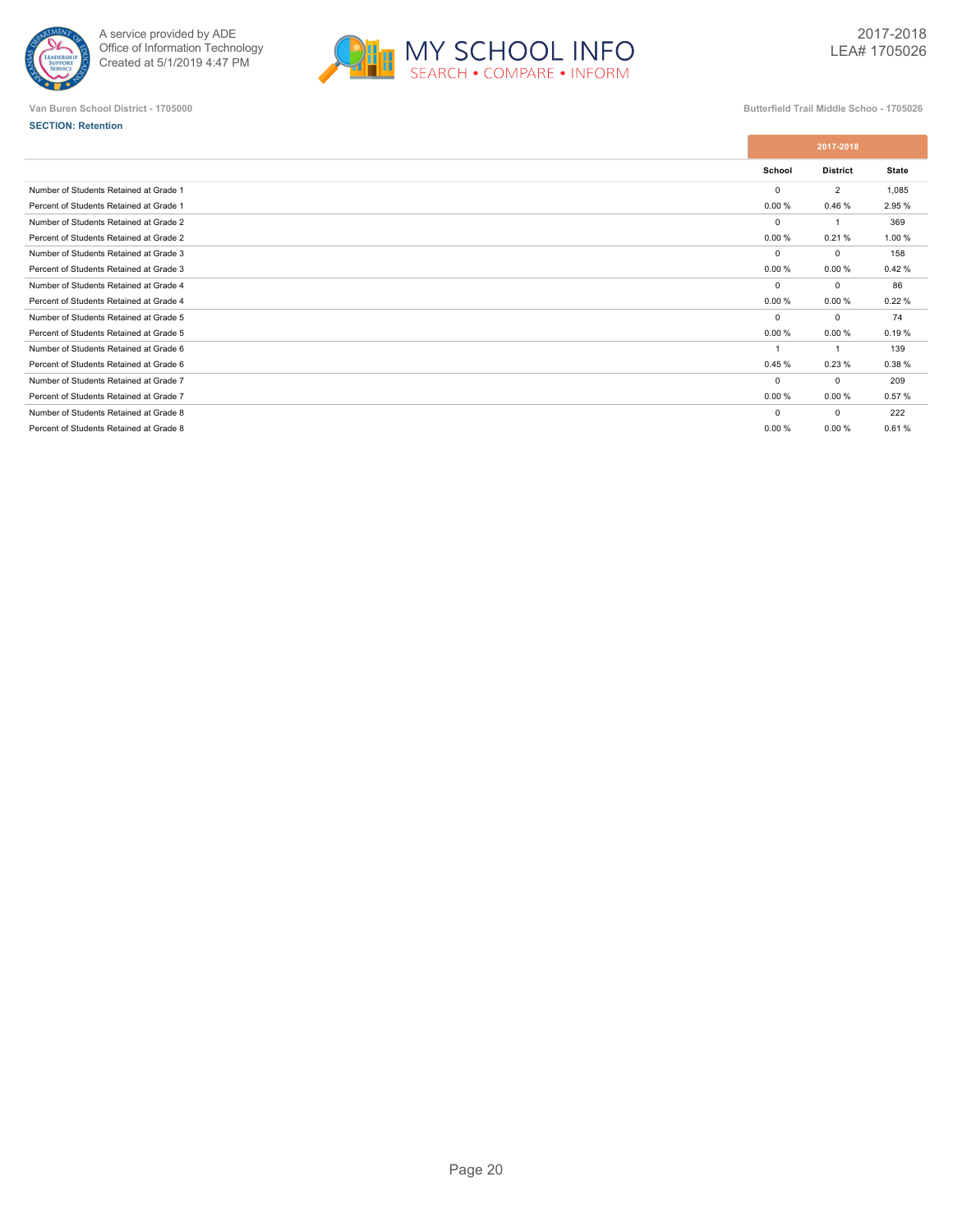



| <b>SECTION: Teacher Quality</b>                                                    |                          |                          |                          |
|------------------------------------------------------------------------------------|--------------------------|--------------------------|--------------------------|
|                                                                                    |                          | 2017-2018                |                          |
|                                                                                    | School                   | <b>District</b>          | <b>State</b>             |
| % Teachers Completely Certified (Licensed)                                         | 100.0%                   | 92.0%                    | 96.8%                    |
| % Teachers with Emergency / Provisional Credentials                                | $0.0 \%$                 | 0.0%                     | 0.0%                     |
| % Teachers with Bachelor's Degree                                                  | 74.0%                    | 74.0%                    | 53.0 %                   |
| % Teachers with Master's Degree                                                    | 26.0%                    | 25.0%                    | 42.0%                    |
| % Teachers with Advanced Degree                                                    | 0.0%                     | 1.0%                     | 1.0%                     |
| All Economic Levels (All Quartiles All Schools)                                    |                          |                          |                          |
|                                                                                    | School                   | <b>District</b>          | <b>State</b>             |
| Number of Teachers (Certified Teachers)                                            | 50                       | 469                      | 41,834                   |
| Number of Teachers Evaluated this year under Teacher Excellence and Support System | 10                       | 106                      | 8,035                    |
| Number of Teachers Proficient or Above under Teacher Excellence and Support System | 9                        | 104                      | 7,845                    |
| Number Certified by National Board for Professional Teaching Standards             | 3                        | 37                       | 2,287                    |
| Number of Teachers Teaching with Emergency/Provisional Credentials                 | $\mathbf{1}$             | 6                        | 765                      |
| Percentage Teaching with Emergency/Provisional Credentials                         | 2.0%                     | 1.3%                     | 1.8%                     |
| Number of Teachers Teaching Out-of-field                                           | 3                        | 19                       | 1,459                    |
| Percentage of Teachers Teaching Out-of-field                                       | 6.0%                     | 4.1%                     | 3.5%                     |
| Number of Inexperienced Teachers                                                   | 3                        | 57                       | 7,134                    |
| Percentage of Teachers who are Inexperienced                                       | 6.0%                     | 12.2%                    | 17.1 %                   |
| Number of Teachers, Principals, and Assistant Principals                           | 52                       | 493                      | 43,663                   |
| Number of Inexperienced Teachers, Principals, and Assistant Principals             | N/A                      | N/A                      | N/A                      |
| Percentage of Teachers, Principals, and Assitant Principals who are Inexperienced  | N/A                      | N/A                      | N/A                      |
| High Poverty (Highest Quartile of Schools Free and Reduced Lunch Percentage)       |                          |                          |                          |
|                                                                                    | School                   | <b>District</b>          | <b>State</b>             |
| Number of Teachers (Certified Teachers)                                            | $\overline{\phantom{a}}$ | 21                       | 9,078                    |
| Number of Teachers Evaluated this year under Teacher Excellence and Support System | $\hspace{0.05cm} \ldots$ | $\hspace{0.05cm} \ldots$ | 1,324                    |
| Number of Teachers Proficient or Above under Teacher Excellence and Support System | $\overline{\phantom{a}}$ | $\overline{\phantom{a}}$ | 1,262                    |
| Number Certified by National Board for Professional Teaching Standards             | $\hspace{0.05cm} \ldots$ | $\overline{\phantom{a}}$ | 339                      |
| Number of Teachers Teaching with Emergency/Provisional Credentials                 | ---                      | 0                        | 281                      |
| Percentage Teaching with Emergency/Provisional Credentials                         | $\hspace{0.05cm} \ldots$ | 0.0%                     | 3.1%                     |
| Number of Teachers Teaching Out-of-field                                           | $---$                    | 0                        | 380                      |
| Percentage of Teachers Teaching Out-of-field                                       | $\hspace{0.05cm} \ldots$ | 0.0%                     | 4.2%                     |
| Number of Inexperienced Teachers                                                   | $---$                    | $\mathbf{1}$             | 1,747                    |
| Percentage of Teachers who are Inexperienced                                       | $\hspace{0.05cm} \ldots$ | 4.8%                     | 19.2 %                   |
| Number of Teachers, Principals, and Assistant Principals                           | $\sim$ $\sim$            | 23                       | 9,504                    |
| Number of Inexperienced Teachers, Principals, and Assistant Principals             | $\hspace{0.05cm} \ldots$ | N/A                      | N/A                      |
| Percentage of Teachers, Principals, and Assitant Principals who are Inexperienced  | $\hspace{0.05cm} \ldots$ | N/A                      | N/A                      |
| Low Poverty (Lowest Quartile of Schools Free and Reduced Lunch Percentage)         |                          |                          |                          |
|                                                                                    | School                   | <b>District</b>          | <b>State</b>             |
| Number of Teachers (Certified Teachers)                                            | ---                      | 64                       | 12,453                   |
| Number of Teachers Evaluated this year under Teacher Excellence and Support System | ---                      | $\overline{7}$           | 2,507                    |
| Number of Teachers Proficient or Above under Teacher Excellence and Support System | $\hspace{0.05cm} \ldots$ | $\overline{7}$           | 2,464                    |
| Number Certified by National Board for Professional Teaching Standards             | $\overline{a}$           | 10                       | 877                      |
| Number of Teachers Teaching with Emergency/Provisional Credentials                 | $\hspace{0.05cm} \ldots$ | $\overline{2}$           | 154                      |
| Percentage Teaching with Emergency/Provisional Credentials                         | $---$                    | 3.1%                     | 1.2%                     |
| Number of Teachers Teaching Out-of-field                                           | $\hspace{0.05cm} \ldots$ | $\overline{2}$           | 341                      |
| Percentage of Teachers Teaching Out-of-field                                       | $---$                    | 3.1%                     | 2.7%                     |
| Number of Inexperienced Teachers                                                   | $\hspace{0.05cm} \ldots$ | $\overline{2}$           | 1,926                    |
| Percentage of Teachers who are Inexperienced                                       | $\cdots$                 | 3.1%                     | 15.5 %                   |
| Number of Teachers, Principals, and Assistant Principals                           | $\sim$ $\sim$            | 67                       | 12,978                   |
| Number of Inexperienced Teachers, Principals, and Assistant Principals             | $\hspace{0.05cm} \ldots$ | N/A                      | N/A                      |
| Percentage of Teachers, Principals, and Assitant Principals who are Inexperienced  | $\overline{\phantom{a}}$ | N/A                      | N/A                      |
| <b>School Board Members</b>                                                        |                          |                          | <b>Hours of Training</b> |
| <b>Bob Freeman</b>                                                                 |                          |                          | 0.00                     |

| Bob Freeman             | 0.00  |
|-------------------------|-------|
| Candice Settle-Beshears | 8.00  |
| Carman Young            | 21.25 |
| Christy Mayo            | 22.00 |
| Kevin Bell              | 11.00 |
| Lance Lanier            | 10.00 |
| Theresa Bell            | 20.75 |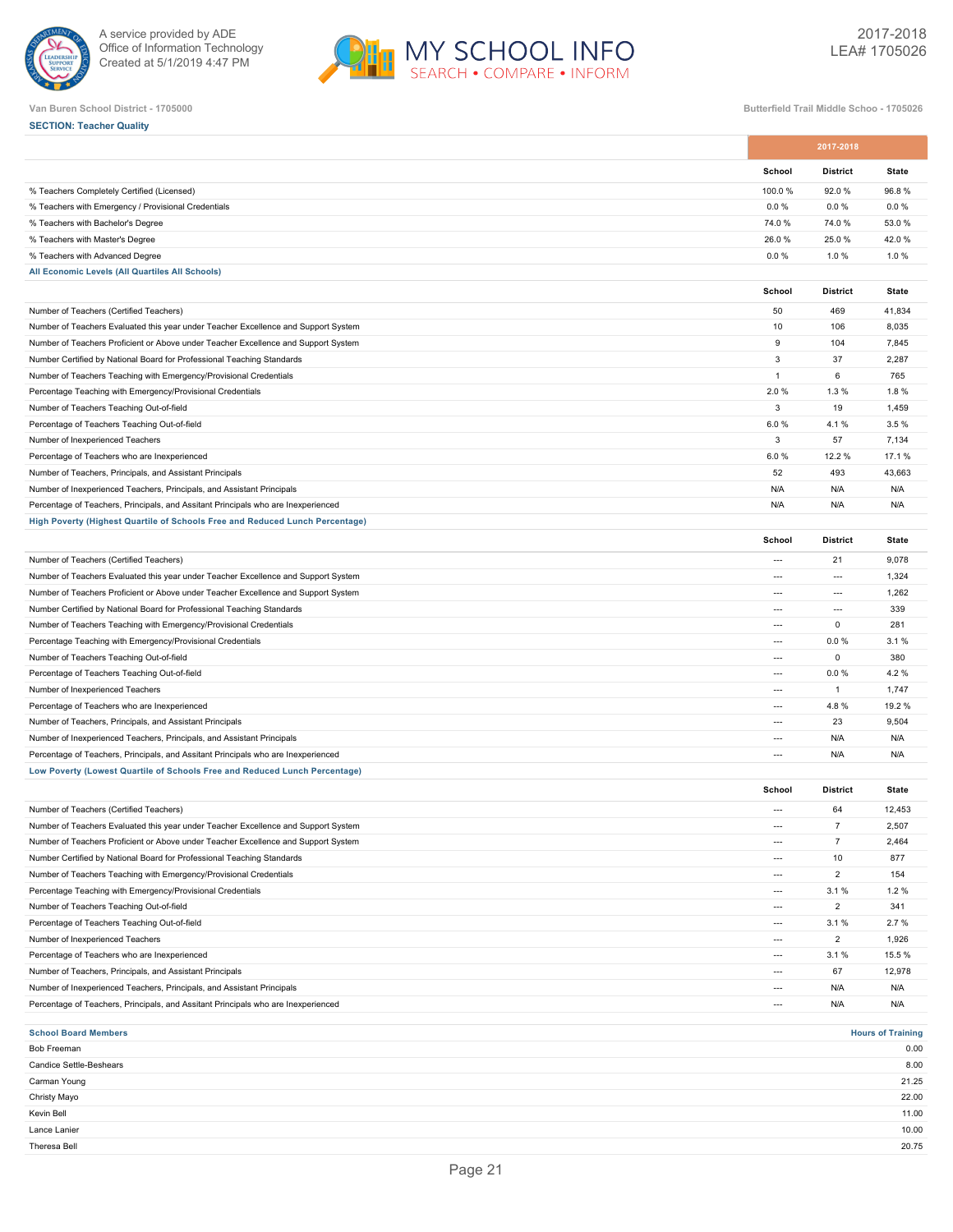

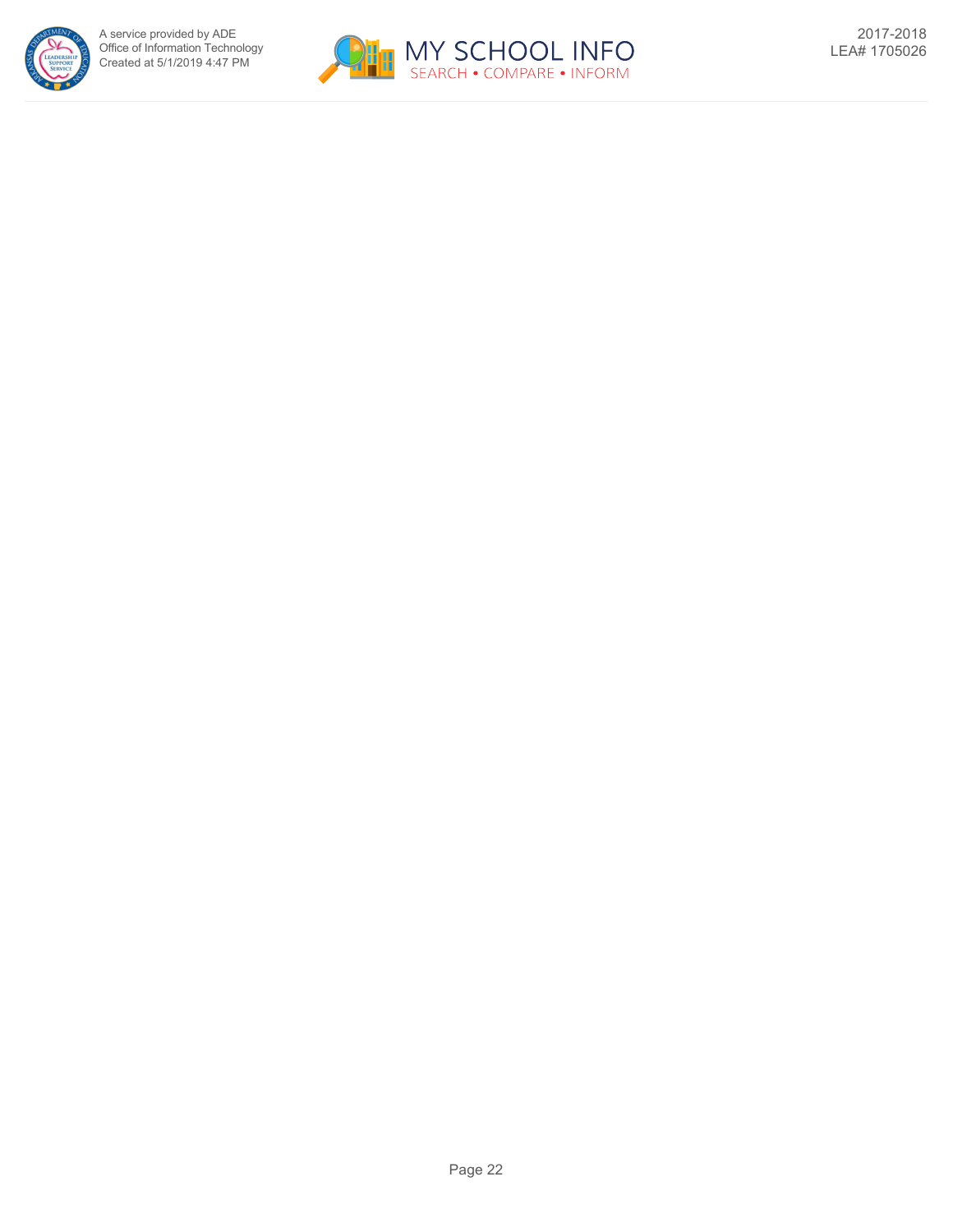



## **SECTION: School Expenditures**

|                                                      |                        |                                |             |                        | 2017-2018           |              |                 |                                |                 |
|------------------------------------------------------|------------------------|--------------------------------|-------------|------------------------|---------------------|--------------|-----------------|--------------------------------|-----------------|
| <b>State and Local Expenditures</b>                  |                        |                                |             |                        |                     |              |                 |                                |                 |
|                                                      |                        | School                         |             |                        | <b>District</b>     |              |                 | <b>State</b>                   |                 |
|                                                      | Personnel <sup>®</sup> | Non-<br>Personnel*             | Total       | Personnel *            | Non-<br>Personnel * | Total        | Personnel *     | Non-<br>Personnel*             | Total           |
| Instruction                                          | \$2,782,527            | \$131,222                      | \$2,913,749 | \$22,336,531           | \$2,664,430         | \$25,000,960 | \$1,846,546,023 | \$285,439,315                  | \$2,131,985,338 |
| Support services, pupils                             | \$219,921              | \$914                          | \$220,835   | \$1,848,852            | \$53,074            | \$1,901,926  | \$160,069,101   | \$8,503,839                    | \$168,572,940   |
| Support services, instructional staff                | \$145,037              | \$78,546                       | \$223,582   | \$1,754,435            | \$1,122,945         | \$2,877,380  | \$166,475,200   | \$70,344,838                   | \$236,820,038   |
| Support services, general administration             | \$72,871               | \$21,721                       | \$94,592    | \$625,872              | \$186,558           | \$812,431    | \$74,567,573    | \$26,093,991                   | \$100,661,564   |
| Support services, school administration              | \$299,626              | \$2,232                        | \$301,858   | \$2,922,960            | \$38,258            | \$2,961,218  | \$238,663,133   | \$8,760,219                    | \$247,423,352   |
| Support services, operation and maintenance of plant | \$260,415              | \$343,245                      | \$603,660   | \$2,289,682            | \$3,012,378         | \$5,302,060  | \$176,640,009   | \$310,699,332                  | \$487,339,341   |
| Support services, student transportation             | \$149,015              | \$53,951                       | \$202,966   | \$1,279,854            | \$463,376           | \$1,743,229  | \$111,117,482   | \$63,133,720                   | \$174,251,201   |
| Business/central/other support services              | \$104,476              | \$18,100                       | \$122,576   | \$893,200              | \$185,838           | \$1,079,038  | \$79,763,690    | \$51,636,647                   | \$131,400,337   |
| Food services                                        | \$171,126              | \$108,946                      | \$280,072   | \$1,502,426            | \$980,015           | \$2,482,441  | \$98,105,725    | \$160,750,493                  | \$258,856,218   |
| Enterprise operations                                | \$0                    | \$23,733                       | \$23,733    | \$0                    | \$163,392           | \$163,392    | \$40,418        | \$2,666,844                    | \$2,707,263     |
| Other                                                | \$33,730               | \$12,741                       | \$46,471    | \$289,699              | \$109,428           | \$399,127    | \$8,920,422     | \$2,213,308                    | \$11,133,730    |
| <b>Grand Total</b>                                   | \$4,238,745            | \$795,351                      | \$5,034,095 | \$35,743,511           | \$8,979,691         | \$44,723,203 | \$2,960,908,776 | \$990,242,548                  | \$3,951,151,324 |
| State and Local Per-pupil Expenditures               | \$6,317                | \$1,185                        | \$7,502     | \$6,202                | \$1,558             | \$7,760      | \$6,231         | \$2,084                        | \$8,315         |
| <b>Federal Expenditures</b>                          |                        |                                |             |                        |                     |              |                 |                                |                 |
|                                                      |                        | School                         |             |                        | <b>District</b>     |              |                 | <b>State</b>                   |                 |
|                                                      |                        |                                |             |                        |                     |              |                 |                                |                 |
|                                                      | Personnel*             | Non-<br>Personnel <sup>'</sup> | Total       | Personnel*             | Non-<br>Personnel * | Total        | Personnel *     | Non-<br>Personnel *            | Total           |
| Instruction                                          | \$454,333              | \$134,673                      | \$589,006   | \$3,987,973            | \$1,099,964         | \$5,087,937  | \$465,591,792   | \$60,997,050                   | \$526,588,842   |
| Support services, pupils                             | \$0                    | \$7,137                        | \$7,137     | \$96,638               | \$309,970           | \$406,608    | \$43,263,291    | \$33,247,903                   | \$76,511,193    |
| Support services, instructional staff                | \$51,261               | \$51,419                       | \$102,680   | \$347,239              | \$344,532           | \$691,770    | \$76,162,766    | \$39,296,794                   | \$115,459,560   |
| Support services, general administration             | \$6,844                | \$5,166                        | \$12,010    | \$58,780               | \$44,368            | \$103,149    | \$8,536,892     | \$4,085,874                    | \$12,622,766    |
| Support services, school administration              | \$0                    | \$0                            | \$0         | \$0                    | \$0                 | \$0          | \$951,883       | \$58,734                       | \$1,010,618     |
| Support services, operation and maintenance of plant | \$0                    | \$0                            | \$0         | \$0                    | \$14,711            | \$14,711     | \$203,457       | \$1,551,473                    | \$1,754,930     |
| Support services, student transportation             | \$14,761               | \$57                           | \$14,817    | \$126,777              | \$486               | \$127,263    | \$7,211,281     | \$1,152,985                    | \$8,364,266     |
| Business/central/other support services              | \$0                    | \$12,061                       | \$12,061    | \$0                    | \$103,589           | \$103,589    | \$1,182,327     | \$8,688,164                    | \$9,870,491     |
| Food services                                        | \$0                    | \$0                            | \$0         | \$0                    | \$5,000             | \$5,000      | \$220,700       | \$596,414                      | \$817,115       |
| Enterprise operations                                | \$0                    | \$0                            | \$0         | \$0                    | \$0                 | \$0          | \$0             | \$6,054                        | \$6,054         |
| Other                                                | \$0                    | \$107                          | \$107       | \$434,360              | \$37,880            | \$472,240    | \$5,189,656     | \$1,639,119                    | \$6,828,775     |
| <b>Grand Total</b>                                   | \$527,198              | \$210,620                      | \$737,818   | \$5,051,767            | \$1,960,500         | \$7,012,267  | \$608,514,045   | \$151,320,564                  | \$759,834,609   |
| Federal Per-pupil Expenditures                       | \$786                  | \$314                          | \$1,100     | <b>\$877</b>           | \$340               | \$1,217      | \$1,281         | \$318                          | \$1,599         |
| <b>Total Expenditures</b>                            |                        |                                |             |                        |                     |              |                 |                                |                 |
|                                                      |                        | School                         |             |                        | <b>District</b>     |              |                 | <b>State</b>                   |                 |
|                                                      | Personnel <sup>®</sup> | Non-<br>Personnel <sup>'</sup> | Total       | Personnel <sup>*</sup> | Non-<br>Personnel   | Total        | Personnel *     | Non-<br>Personnel <sup>*</sup> | Total           |
| Instruction                                          | \$3,236,860            | \$265,895                      | \$3,502,755 | \$26,324,504           | \$3,764,393         | \$30,088,897 | \$2,312,137,815 | \$346,436,365                  | \$2,658,574,180 |

| Support services, instructional staff                | \$196,298   | \$129,965   | \$326,263   | \$2,101.674  | \$1,467,477  | \$3,569.151  | \$242,637,966   | \$109.641.632   | \$352,279,598   |
|------------------------------------------------------|-------------|-------------|-------------|--------------|--------------|--------------|-----------------|-----------------|-----------------|
| Support services, general administration             | \$79,715    | \$26,887    | \$106,602   | \$684,653    | \$230.927    | \$915,579    | \$83,104,465    | \$30,179,866    | \$113,284,330   |
| Support services, school administration              | \$299,626   | \$2,232     | \$301,858   | \$2,922,960  | \$38,258     | \$2,961,218  | \$239,615,017   | \$8,818,953     | \$248,433,970   |
| Support services, operation and maintenance of plant | \$260,415   | \$343,245   | \$603,660   | \$2,289,682  | \$3,027,089  | \$5,316,771  | \$176,843,466   | \$312,250,805   | \$489.094.271   |
| Support services, student transportation             | \$163,775   | \$54,008    | \$217,783   | \$1,406,630  | \$463,861    | \$1,870,492  | \$118,328,762   | \$64,286,705    | \$182,615,468   |
| Business/central/other support services              | \$104,476   | \$30,161    | \$134,637   | \$893,200    | \$289,427    | \$1,182,627  | \$80,946,017    | \$60,324,811    | \$141,270,828   |
| Food services                                        | \$171.126   | \$108,946   | \$280,072   | \$1,502,426  | \$985,015    | \$2,487,441  | \$98,326,426    | \$161,346,907   | \$259,673,333   |
| Enterprise operations                                | \$0         | \$23,733    | \$23,733    | \$0          | \$163,392    | \$163,392    | \$40,418        | \$2,672,898     | \$2,713,317     |
| Other                                                | \$33,730    | \$12,848    | \$46,578    | \$724.059    | \$147,308    | \$871,367    | \$14,110,077    | \$3,852,428     | \$17,962,505    |
| <b>Grand Total</b>                                   | \$4,765,943 | \$1,005,971 | \$5,771,914 | \$40,795,278 | \$10,940.192 | \$51,735,470 | \$3,569,422.821 | \$1.141.563.112 | \$4,710,985,933 |
| <b>Total Per-pupil Expenditures</b>                  | \$7,103     | \$1,499     | \$8,602     | \$7,078      | \$1,898      | \$8,977      | \$7.511         | \$2,402         | \$9,914         |

\* Personnel Expenditures Salaries and Employee Benefits (Object Series 100 and 200)

\*\* Non-Personnel Expenditures = Personnel Expenditures subtracted from Total Expenditures.

|                                                         |        | 2017-2018       |               |
|---------------------------------------------------------|--------|-----------------|---------------|
|                                                         | School | <b>District</b> | State         |
| Mills Voted                                             |        | 42.6            | 38.4          |
| Average Teacher Salary                                  |        | \$50,318        | \$49,840      |
| <b>Extracurricular Expenditures</b>                     |        | \$4,585,507     | \$187,202,332 |
| Capital Expenditures                                    |        | \$4,191,955     | \$573,071,733 |
| Debt Service Expenditures                               |        | \$5,089,631     | \$294,033,249 |
| <b>Free and Reduced Meals</b>                           |        |                 |               |
| Percent of Students Eligible for Free and Reduced Meals | 70.1%  | 61.2%           | 60.2%         |
| State Free and Reduced-Price Meal Rate++                |        |                 | 60.6%         |
| National Free and Reduced-Price Meal Rate+              |        |                 | 57.9%         |
|                                                         |        |                 |               |

† Source: FNS National databank.

†† State Free and Reduced Meal Rate includes preschool and adult education students.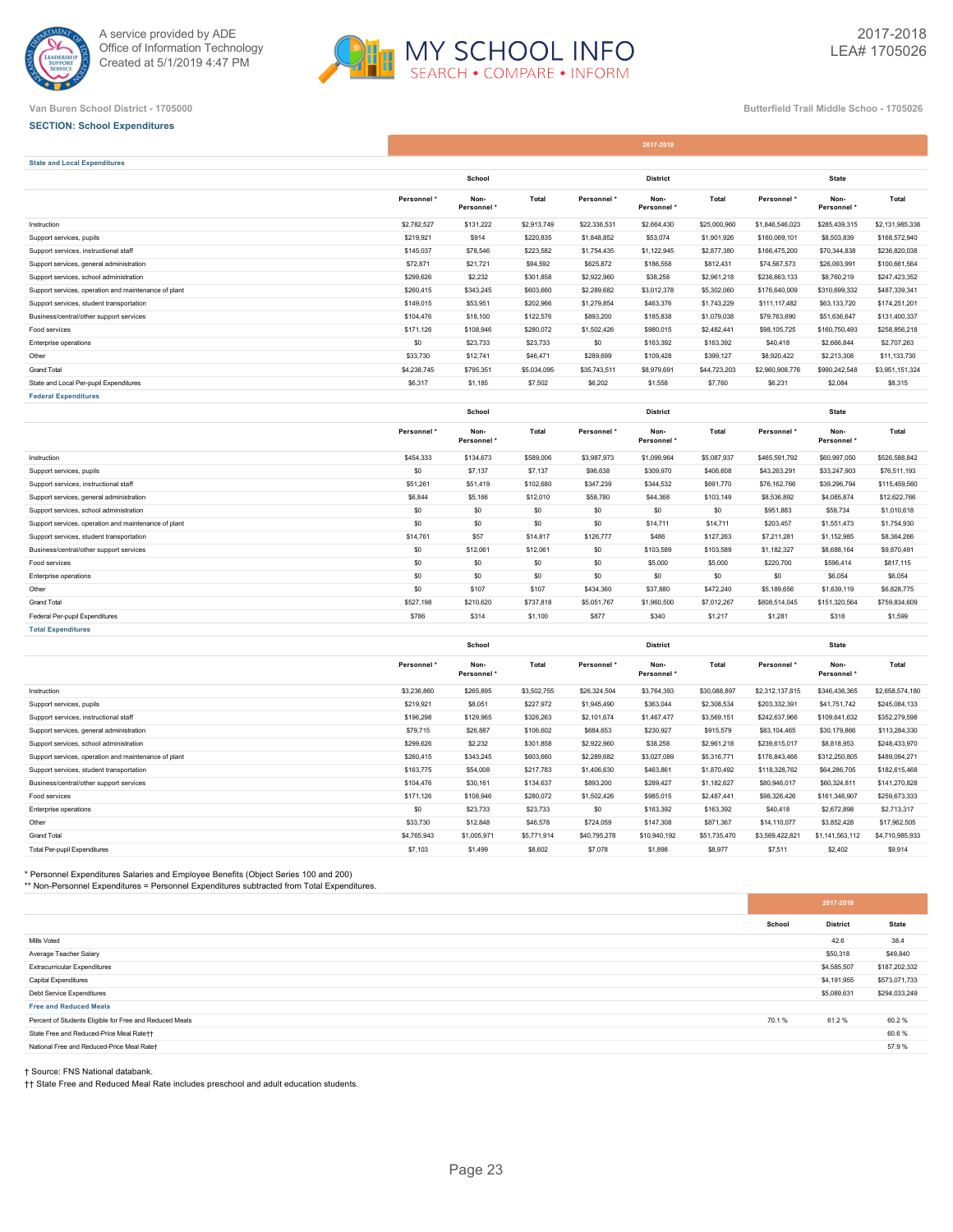





|         |            | 2017-2018 |                |
|---------|------------|-----------|----------------|
|         | <b>ELA</b> | Math      | <b>Science</b> |
| Grade 6 | 0.00%      | 0.00%     | $0.00\%$       |
| Grade 7 | 0.00%      | 0.00%     | $0.00\%$       |
| Grade 8 | 0.00%      | 0.00%     | $0.00\%$       |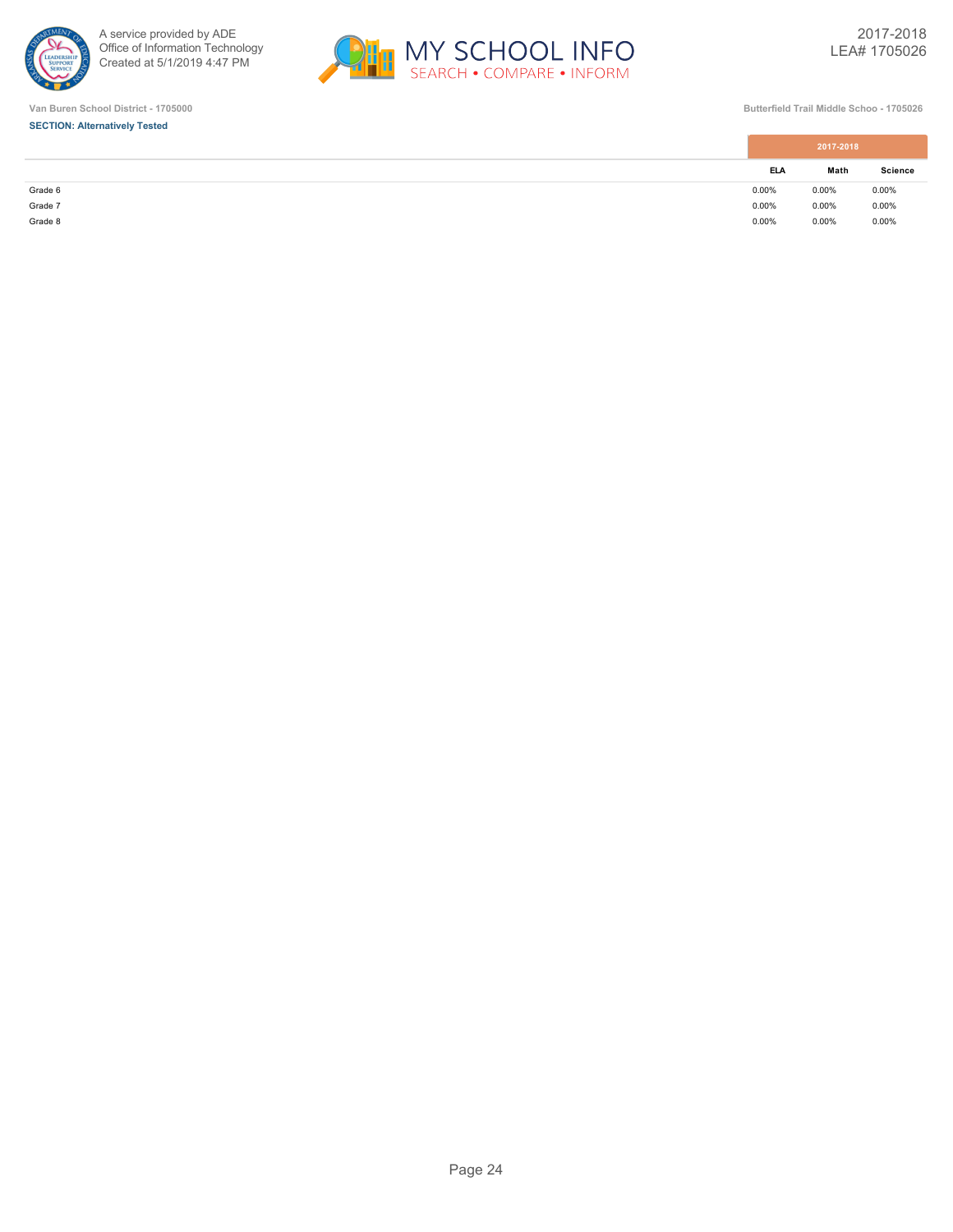



|                                                                                                   |                |                      | 2017-2018           |                      |                            |
|---------------------------------------------------------------------------------------------------|----------------|----------------------|---------------------|----------------------|----------------------------|
|                                                                                                   | % Tested       | % In Need of Support | % Close             | % Ready              | % Exceeds                  |
|                                                                                                   |                |                      |                     |                      |                            |
| <b>Grade 6 Mathematics</b><br>African-American                                                    | 100            | 33.33                | $_{50}$             | 16.67                | $\,$ 0                     |
| African-American Student with Disability                                                          | $100\,$        | 66.67                | 33.33               | $\,$ 0 $\,$          | $\,$ 0 $\,$                |
| African-American Female                                                                           | 100            | $\circ$              | 100                 | $^{\circ}$           | $^{\circ}$                 |
| African-American Female with Disability                                                           | 100            | $\circ$              | 100                 | $\circ$              | $\circ$                    |
| African-American Female without Disability                                                        | 100            | $\circ$              | 100                 | $\,$ 0 $\,$          | $\,$ 0 $\,$                |
| African-American Female Non-English Learner                                                       | 100            | $\circ$              | 100                 | $^{\circ}$           | $\mathbf{0}$               |
| African-American Female Non-English Learner with Disability                                       | $100\,$        | $\circ$              | $100\,$             | $\,$ 0 $\,$          | $\,$ 0 $\,$                |
| African-American Female Non-English Learner without Disability                                    | 100            | $\,$ 0 $\,$          | 100                 | $\mathbb O$          | $\,$ 0 $\,$                |
| African-American Male                                                                             | 100            | 66.67                | $\,$ 0 $\,$         | 33.33                | $\,$ 0 $\,$                |
| African-American Male with Disability                                                             | 100            | 100                  | $\,$ 0              | $\,0\,$              | $\,$ 0 $\,$                |
| African-American Male without Disability                                                          | 100            | $\circ$              | $\circ$             | 100                  | $\circ$                    |
| African-American Male Non-English Learner                                                         | 100            | 66.67                | $\,$ 0 $\,$         | 33.33                | $\,$ 0 $\,$                |
| African-American Male Non-English Learner with Disability                                         | 100            | 100                  | $\circ$             | $\mathbb O$          | $\mathbb O$                |
| African-American Male Non-English Learner without Disability                                      | 100            | $\circ$              | $\circ$             | 100                  | $\mathbb O$                |
| African-American Student without Disability                                                       | $100\,$        | $\,$ 0 $\,$          | 66.67               | 33.33                | $\,$ 0 $\,$                |
| African-American Non-English Learner<br>African-American Non-English Learner with Disability      | 100<br>100     | 33.33<br>66.67       | $_{50}$<br>33.33    | 16.67                | $\,$ 0 $\,$<br>$\mathbb O$ |
| African-American Non-English Learner without Disability                                           | $100\,$        | $\,$ 0 $\,$          | 66.67               | $\circ$<br>33.33     | $\,$ 0 $\,$                |
| All                                                                                               | 100            | 7.02                 | 30.26               | 39.04                | 23.68                      |
| Caucasian                                                                                         | 100            | 7.97                 | 31.16               | 38.41                | 22.46                      |
| Caucasian Student with Disability                                                                 | 100            | 40                   | $40\,$              | $\rm{20}$            | $\mathbb O$                |
| Caucasian Female                                                                                  | 100            | 5.26                 | 30.26               | 43.42                | 21.05                      |
| Caucasian Female with Disability                                                                  | 100            | 44.44                | 44.44               | 11.11                | $\,$ 0                     |
| Caucasian Female without Disability                                                               | 100            | $\,$ 0 $\,$          | 28.36               | 47.76                | 23.88                      |
| Caucasian Female Non-English Learner                                                              | 100            | 5.26                 | 30.26               | 43.42                | 21.05                      |
| Caucasian Female Non-English Learner with Disability                                              | $100\,$        | 44.44                | 44.44               | 11.11                | $\circ$                    |
| Caucasian Female Non-English Learner without Disability                                           | 100            | $\circ$              | 28.36               | 47.76                | 23.88                      |
| Caucasian Male                                                                                    | 100            | 11.29                | 32.26               | 32.26                | 24.19                      |
| Caucasian Male with Disability                                                                    | 100            | 37.5                 | 37.5                | $\rm 25$             | $\mathbb O$                |
| Caucasian Male without Disability                                                                 | 100            | 2.17                 | 30.43               | 34.78                | 32.61                      |
| Caucasian Male Non-English Learner                                                                | $100\,$        | 11.29                | 32.26               | 32.26                | 24.19                      |
| Caucasian Male Non-English Learner with Disability                                                | 100            | 37.5                 | 37.5                | $\rm 25$             | $^{\circ}$                 |
| Caucasian Male Non-English Learner without Disability                                             | 100            | 2.17                 | 30.43               | 34.78                | 32.61                      |
| Caucasian Student without Disability                                                              | $100\,$<br>100 | 0.88<br>7.97         | 29.2<br>31.16       | 42.48<br>38.41       | 27.43<br>22.46             |
| Caucasian Non-English Learner<br>Caucasian Non-English Learner with Disability                    | 100            | $40\,$               | $40\,$              | 20                   | $\mathbb O$                |
| Caucasian Non-English Learner without Disability                                                  | 100            | 0.88                 | 29.2                | 42.48                | 27.43                      |
| Student with Disability                                                                           | 100            | 37.5                 | 45                  | 17.5                 | $^{\circ}$                 |
| English Learner                                                                                   | $100\,$        | $2.7\,$              | 35.14               | 43.24                | 18.92                      |
| English Learner Student with Disability                                                           | 100            | 14.29                | 71.43               | 14.29                | $\mathbb O$                |
| English Learner Student without Disability                                                        | 100            | $\,$ 0 $\,$          | 26.67               | $_{50}$              | 23.33                      |
| Female                                                                                            | $100\,$        | $4.03\,$             | 32.26               | 38.71                | $\rm 25$                   |
| Female Student with Disability                                                                    | 100            | 31.25                | 62.5                | 6.25                 | $^{\circ}$                 |
| Female English Learner                                                                            | 100            | $\,$ 0 $\,$          | $_{50}$             | 27.78                | 22.22                      |
| Female English Learner with Disability                                                            | 100            | $^{\circ}$           | 100                 | $^{\circ}$           | $^{\circ}$                 |
| Female English Learner without Disability                                                         | 100            | $\circ$              | 30.77               | 38.46                | 30.77                      |
| Female Student without Disability                                                                 | $100\,$        | $\,$ 0 $\,$          | 27.78               | 43.52                | $28.7\,$                   |
| Female Non-English Learner                                                                        | 100            | 4.72                 | 29.25               | 40.57                | 25.47                      |
|                                                                                                   |                |                      |                     |                      |                            |
| Female Non-English Learner with Disability                                                        | 100            | 45.45                | 45.45               | 9.09                 | $\mathbb O$                |
| Female Non-English Learner without Disability                                                     | $100\,$        | $\,$ 0 $\,$          | 27.37               | 44.21                | 28.42                      |
| Hispanic                                                                                          | 100            | 5.66                 | 26.42               | 41.51                | 26.42                      |
| Hispanic Student with Disability                                                                  | 100            | 33.33                | 55.56               | 11.11                | $\mathbb O$                |
| Hispanic English Learner                                                                          | 100            | 3.03                 | 33.33<br>71.43      | 42.42                | 21.21<br>$^{\circ}$        |
| Hispanic English Learner with Disability                                                          | 100            | 14.29<br>$\,$ 0      |                     | 14.29                |                            |
| Hispanic English Learner without Disability<br>Hispanic Female                                    | $100\,$<br>100 | 3.57                 | 23.08<br>39.29      | $_{\rm 50}$<br>32.14 | 26.92<br>$\rm 25$          |
| Hispanic Female with Disability                                                                   | 100            | 16.67                | 83.33               | $\,$ 0 $\,$          | $\,$ 0 $\,$                |
| Hispanic Female English Learner                                                                   | 100            | $\,$ 0               | 52.94               | 23.53                | 23.53                      |
| Hispanic Female English Learner with Disability                                                   | 100            | $\circ$              | 100                 | $\circ$              | $\circ$                    |
| Hispanic Female English Learner without Disability                                                | 100            | $\,$ 0 $\,$          | 33.33               | 33.33                | 33.33                      |
| Hispanic Female without Disability                                                                | 100            | $\Omega$             | 27.27               | 40.91                | 31.82                      |
| Hispanic Female Non-English Learner                                                               | 100            | 9.09                 | 18.18               | 45.45                | 27.27                      |
| Hispanic Female Non-English Learner with Disability                                               | 100            | 100                  | $\,$ 0 $\,$         | $\,$ 0 $\,$          | $\,$ 0 $\,$                |
| Hispanic Female Non-English Learner without Disability                                            | 100            | $\,0\,$              | $20\,$              | $_{50}$              | $30\,$                     |
| Hispanic Male                                                                                     | 100            | $\boldsymbol{8}$     | 12                  | $\mathbb{S}2$        | $\rm 28$                   |
| Hispanic Male with Disability<br>Hispanic Male English Learner                                    | $100\,$<br>100 | 66.67                | $\,$ 0 $\,$<br>12.5 | 33.33<br>62.5        | $\,$ 0 $\,$<br>18.75       |
|                                                                                                   | 100            | 625<br>$_{50}$       | $\circ$             | $_{50}$              | $\mathbb O$                |
| Hispanic Male English Learner with Disability<br>Hispanic Male English Learner without Disability | 100            | $\circ$              | 14.29               | 64.29                | 21.43                      |
| Hispanic Male without Disability                                                                  | 100            | $\circ$              | 13.64               | 54.55                | 31.82                      |
| Hispanic Male Non-English Learner                                                                 | $100\,$        | 11.11                | 11.11               | 33.33                | 44.44                      |
| Hispanic Male Non-English Learner with Disability                                                 | 100            | 100                  | $\,$ 0 $\,$         | $\mathbb O$          | $\mathbb O$                |
| Hispanic Male Non-English Learner without Disability                                              | 100            | $\,$ 0 $\,$          | 12.5                | 37.5                 | $_{50}$                    |
| Hispanic Student without Disability                                                               | 100            | $\,$ 0               | 20.45               | 47.73                | 31.82                      |
| Hispanic Non-English Learner                                                                      | 100            | 10                   | 15                  | 40                   | 35                         |
| Hispanic Non-English Learner with Disability                                                      | 100            | 100                  | $\,$ 0 $\,$         | $\mathbb O$          | $\mathbb O$                |
| Hispanic Non-English Learner without Disability                                                   | 100            | $\,0\,$              | 16.67               | 44.44                | 38.89                      |
| Male                                                                                              | 100            | 10.58                | 27.88               | 39.42                | 22.12                      |
| Male Student with Disability                                                                      | $100\,$        | 41.67                | 33.33               | $\rm{25}$            | $\mathbb O$                |
| Male English Learner                                                                              | 100            | 5.26                 | 21.05               | 57.89                | 15.79                      |
| Male English Learner with Disability                                                              | 100            | $_{50}$              | $\circ$             | $_{50}$              | $\mathbb O$                |
| Male English Learner without Disability                                                           | 100<br>100     | $\,$ 0 $\,$<br>1.25  | 23.53<br>26.25      | 58.82<br>43.75       | 17.65<br>28.75             |
| Male Student without Disability<br>Male Non-English Learner                                       | 100            | 11.76                | 29.41               | 35.29                | 23.53                      |
| Male Non-English Learner with Disability                                                          | 100            | 40.91                | 36.36               | 22.73                | $\mathbb O$                |
| Male Non-English Learner without Disability                                                       | 100            | 1.59                 | 26.98               | 39.68                | 31.75                      |
| Student without Disability                                                                        | $100\,$        | 0.53                 | 27.13               | 43.62                | 28.72                      |
| Non-English Learner                                                                               | 100            | 7.85                 | 29.32               | 38.22                | 24.61                      |
| Non-English Learner Student with Disability<br>Non-English Learner Student without Disability     | 100<br>$100\,$ | 42.42<br>0.63        | 39.39<br>$27.22\,$  | 18.18<br>42.41       | $\,$ 0 $\,$<br>29.75       |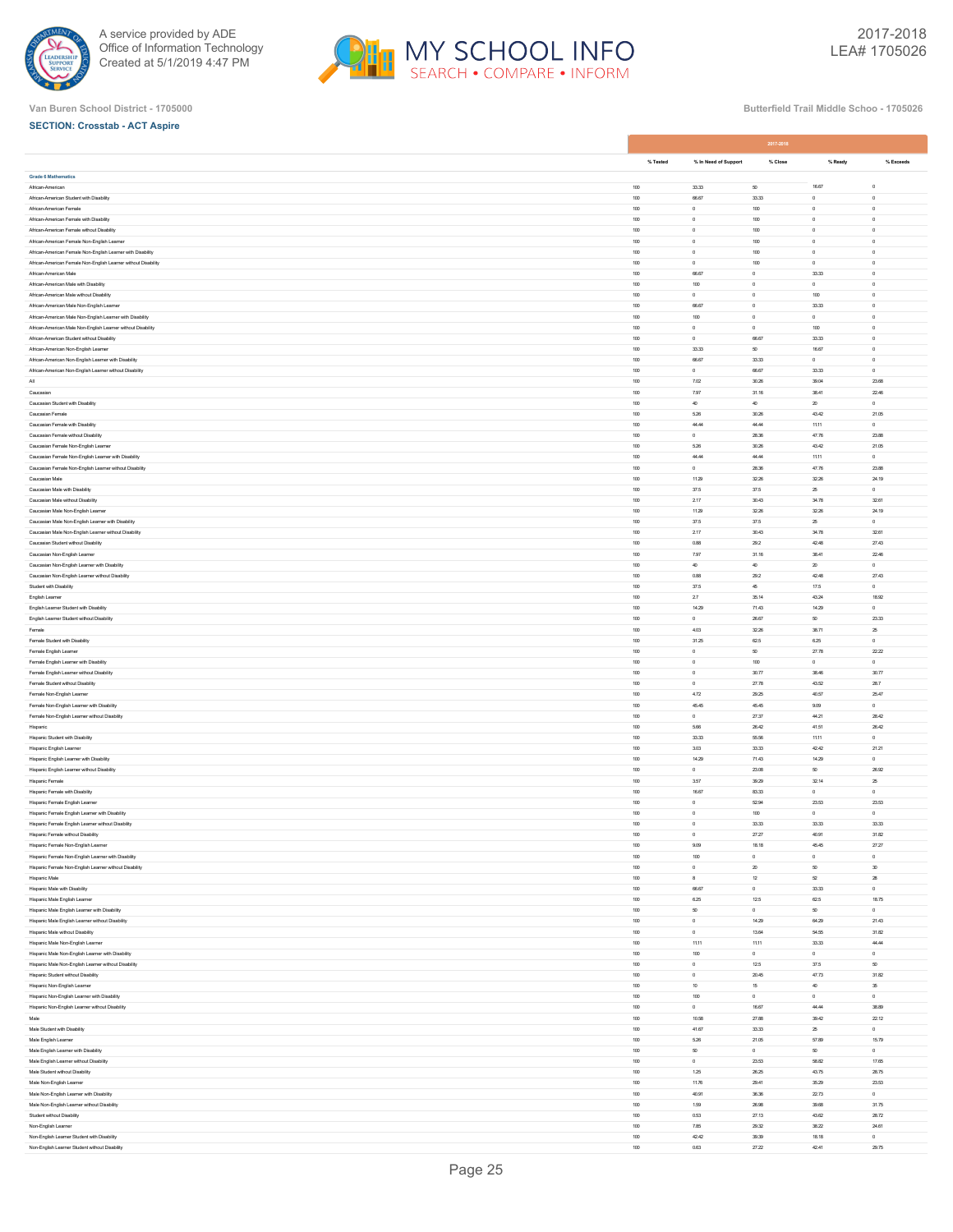

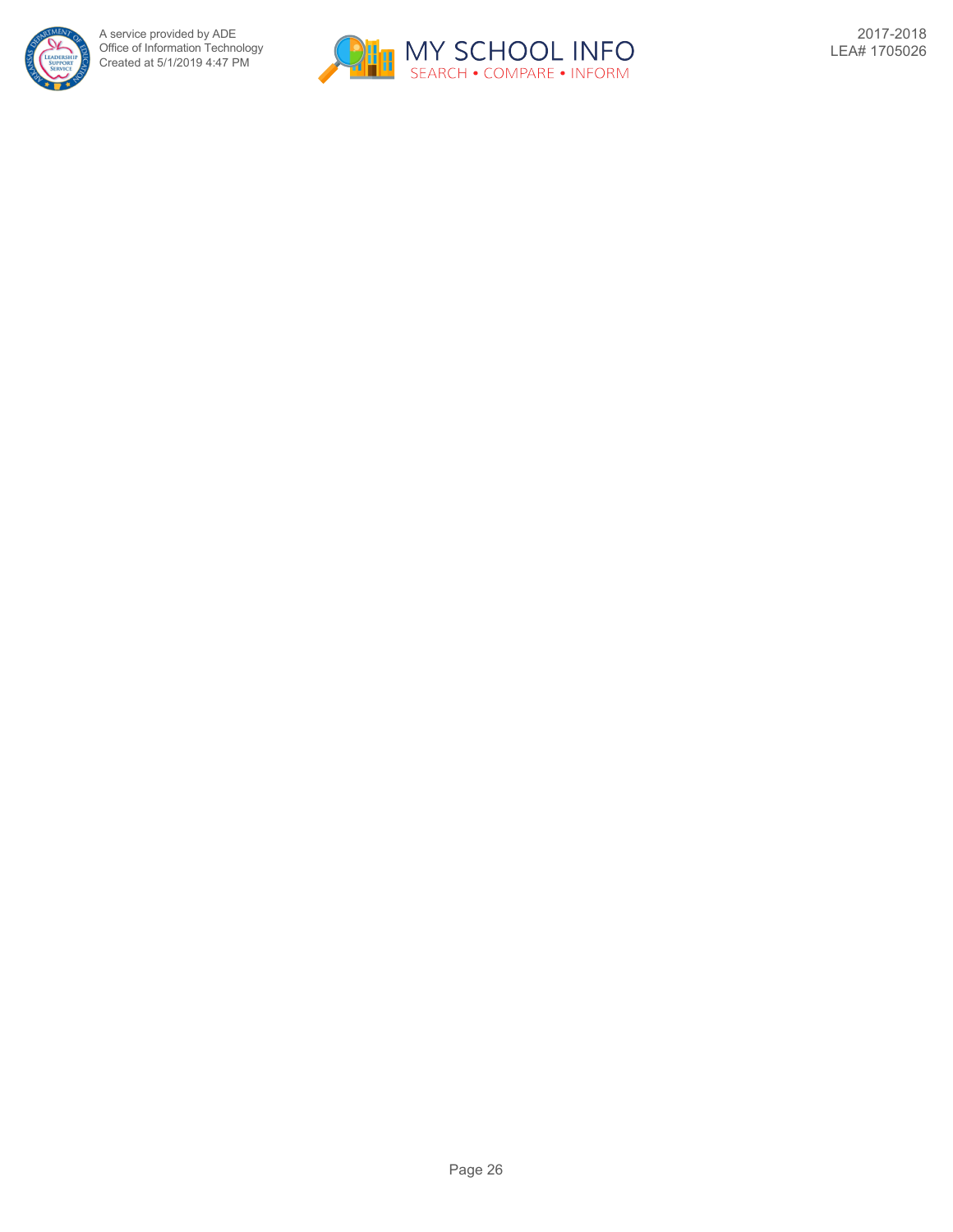



|                                                                                                           |                 |                      | 2017-2018            |                                    |                      |
|-----------------------------------------------------------------------------------------------------------|-----------------|----------------------|----------------------|------------------------------------|----------------------|
|                                                                                                           | % Tested        | % In Need of Support | % Close              | % Ready                            | % Exceeds            |
|                                                                                                           |                 |                      |                      |                                    |                      |
| <b>Grade 7 Mathematics</b><br>African-American                                                            | 100             | $20\,$               | $80\,$               | $\mathbb O$                        | $\,$ 0 $\,$          |
| African-American Student with Disability                                                                  | $100\,$         | 100                  | $\,$ 0 $\,$          | $\,$ 0 $\,$                        | $\,$ 0 $\,$          |
| African-American Female                                                                                   | 100             | $\circ$              | 100                  | $^{\circ}$                         | $^{\circ}$           |
| African-American Female with Disability                                                                   | $\cdots$        | $\cdots$             | $\cdots$             | $\cdots$                           | $\cdots$             |
| African-American Female without Disability                                                                | 100             | $\,$ 0 $\,$          | 100                  | $\,$ 0 $\,$                        | $\,$ 0 $\,$          |
| African-American Female Non-English Learner                                                               | 100             | $\circ$              | 100                  | $^{\circ}$                         | $^{\circ}$           |
| African-American Female Non-English Learner with Disability                                               |                 | $\sim$               |                      | $\ddotsc$                          | $\cdots$             |
| African-American Female Non-English Learner without Disability                                            | 100             | $\,$ 0 $\,$          | 100                  | $\,$ 0 $\,$                        | $\mathbb O$          |
| African-American Male                                                                                     | 100             | $_{50}$              | $_{50}$              | $\,$ 0 $\,$                        | $\,$ 0 $\,$          |
| African-American Male with Disability                                                                     | 100             | $100\,$              | $\,$ 0               | $\,0\,$                            | $\,$ 0 $\,$          |
| African-American Male without Disability                                                                  | 100             | $\circ$              | 100                  | $\circ$                            | $\circ$              |
| African-American Male Non-English Learner                                                                 | 100             | $_{50}$              | $_{50}$              | $\,$ 0 $\,$                        | $\,$ 0 $\,$          |
| African-American Male Non-English Learner with Disability                                                 | 100             | 100                  | $\,$ 0               | $\mathbb O$                        | $\mathbb O$          |
| African-American Male Non-English Learner without Disability                                              | 100             | $\circ$              | 100                  | $\mathbb O$                        | $\mathbb O$          |
| African-American Student without Disability                                                               | $100\,$         | $\,$ 0 $\,$          | $100\,$              | $\mathbb O$                        | $\mathbb O$          |
| African-American Non-English Learner                                                                      | 100             | $\rm{20}$            | 80                   | $\,$ 0 $\,$                        | $\,$ 0 $\,$          |
| African-American Non-English Learner with Disability                                                      | 100             | 100                  | $\circ$              | $\mathbb O$                        | $\mathbb O$          |
| African-American Non-English Learner without Disability<br>All                                            | $100\,$<br>100  | $\,$ 0 $\,$<br>23.68 | 100<br>33.77         | $\mathbb O$<br>22.81               | $\mathbb O$<br>19.74 |
| Caucasian                                                                                                 | 100             | 23.93                | 32.52                | 23.31                              | 20.25                |
| Caucasian Student with Disability                                                                         | 100             | 77.42                | 16.13                | 3.23                               | 3.23                 |
| Caucasian Female                                                                                          | 100             | 23.88                | 26.87                | 26.87                              | 22.39                |
| Caucasian Female with Disability                                                                          | 100             | 84.62                | 15.38                | $\,$ 0 $\,$                        | $\,$ 0               |
| Caucasian Female without Disability                                                                       | 100             | 9.26                 | 29.63                | 33.33                              | 27.78                |
| Caucasian Female Non-English Learner                                                                      | 100             | 23.88                | 26.87                | 26.87                              | 22.39                |
| Caucasian Female Non-English Learner with Disability                                                      | $100\,$         | 84.62                | 15.38                | $\mathbb O$                        | $\circ$              |
| Caucasian Female Non-English Learner without Disability                                                   | 100             | 9.26                 | 29.63                | 33.33                              | 27.78                |
| Caucasian Male                                                                                            | 100             | 23.96                | 36.46                | 20.83                              | 18.75                |
| Caucasian Male with Disability                                                                            | 100             | 72.22                | 16.67                | 5.56                               | 5.56                 |
| Caucasian Male without Disability                                                                         | 100             | 12.82                | 41.03                | 24.36                              | 21.79                |
| Caucasian Male Non-English Learner                                                                        | $100\,$         | 23.96                | 36.46                | 20.83                              | 18.75                |
| Caucasian Male Non-English Learner with Disability                                                        | 100             | 72.22                | 16.67                | 5.56                               | 5.56                 |
| Caucasian Male Non-English Learner without Disability                                                     | 100             | 12.82                | 41.03                | 24.36                              | 21.79                |
| Caucasian Student without Disability                                                                      | $100\,$         | 11.36                | 36.36                | 28.03                              | 24.24                |
| Caucasian Non-English Learner                                                                             | 100             | 23.93                | 32.52                | 23.31                              | 20.25                |
| Caucasian Non-English Learner with Disability                                                             | 100             | 77.42                | 16.13                | 3.23                               | 3.23                 |
| Caucasian Non-English Learner without Disability                                                          | 100             | 11.36                | 36.36                | 28.03                              | 24.24                |
| Student with Disability                                                                                   | 100             | 77.5                 | 15                   | 2.5                                | $\overline{5}$       |
| English Learner                                                                                           | $100\,$         | 21.21<br>66.67       | 30.3                 | $30.3\,$                           | 18.18                |
| English Learner Student with Disability<br>English Learner Student without Disability                     | 100<br>100      | 16.67                | $\,$ 0 $\,$<br>33.33 | $\mathbb O$<br>33.33               | 33.33<br>16.67       |
| Female                                                                                                    | $100\,$         | 21.21                | 31.31                | 27.27                              | $20\,2$              |
| Female Student with Disability                                                                            | 100             | 85.71                | 14.29                | $\circ$                            | $^{\circ}$           |
| Female English Learner                                                                                    | 100             | 15.79                | 36.84                | 31.58                              | 15.79                |
| Female English Learner with Disability                                                                    | ä,              |                      |                      |                                    |                      |
| Female English Learner without Disability                                                                 | 100             | 15.79                | 36.84                | 31.58                              | 15.79                |
| Female Student without Disability                                                                         | $100\,$         | 10.59                | 34.12                | 31.76                              | 23.53                |
| Female Non-English Learner                                                                                | 100             | 22.5                 | $30\,$               | 26.25                              | 21.25                |
| Female Non-English Learner with Disability                                                                | 100             | 85.71                | 14.29                | $\circ$                            | $\mathbb O$          |
| Female Non-English Learner without Disability                                                             | $100\,$         | $9.09$               | 33.33                | 31.82                              | 25.76                |
| Hispanic                                                                                                  | 100             | 23.91                | 32.61                | 26.09                              | 17.39                |
| Hispanic Student with Disability                                                                          | 100             | 71.43                | 14.29                | $\circ$                            | 14.29                |
| Hispanic English Learner                                                                                  | 100             | $\mathbf{25}$        | 32.14                | 28.57                              | 14.29                |
| Hispanic English Learner with Disability                                                                  | 100             | 66.67                | $\circ$              | $\circ$                            | 33.33                |
| Hispanic English Learner without Disability                                                               | $100\,$         | $\rm{20}$            | $_{36}$              | $\mathbf{\underline{\mathcal{Q}}}$ | $\mathbf{12}$        |
| Hispanic Female<br>Hispanic Female with Disability                                                        | 100<br>$\cdots$ | 13.04<br>$\sim$      | 39.13<br>$\sim$      | 34.78<br>$\ddotsc$                 | 13.04<br>$\cdots$    |
| Hispanic Female English Learner                                                                           | $100\,$         | 18.75                | 43.75                | 31.25                              | $_{\rm 6.25}$        |
| Hispanic Female English Learner with Disability                                                           | $\cdots$        | $\sim$               | $\ddotsc$            | $\cdots$                           | $\cdots$             |
| Hispanic Female English Learner without Disability                                                        | 100             | 18.75                | 43.75                | 31.25                              | 6.25                 |
| Hispanic Female without Disability                                                                        | 100             | 13.04                | 39.13                | 34.78                              | 13.04                |
| Hispanic Female Non-English Learner                                                                       | 100             | $\circ$              | 28.57                | 42.86                              | 28.57                |
| Hispanic Female Non-English Learner with Disability                                                       | $\ddotsc$       | $\sim$               | $\sim$               |                                    |                      |
| Hispanic Female Non-English Learner without Disability                                                    | 100             | $\circ$              | 28.57                | 42.86                              | 28.57                |
| Hispanic Male                                                                                             | 100             | 34.78                | 26.09                | 17.39                              | 21.74                |
| Hispanic Male with Disability                                                                             | $100\,$         | 71.43                | 14.29                | $\mathbb O$                        | 14.29                |
| Hispanic Male English Learner                                                                             | 100             | 33.33                | 16.67                | $\rm 25$                           | 25                   |
| Hispanic Male English Learner with Disability                                                             | 100             | 66.67                | $\circ$              | $\,$ 0 $\,$                        | 33.33                |
| Hispanic Male English Learner without Disability                                                          | 100             | 22.22                | 22.22                | 33.33                              | 22.22                |
| Hispanic Male without Disability                                                                          | 100             | 18.75                | 31.25                | 25                                 | $\rm 25$             |
| Hispanic Male Non-English Learner                                                                         | $100\,$<br>100  | 36.36<br>75          | 36.36<br>$\rm{2S}$   | 9.09<br>$\mathbb O$                | 18.18<br>$\mathbb O$ |
| Hispanic Male Non-English Learner with Disability<br>Hispanic Male Non-English Learner without Disability | 100             | 14.29                | 42.86                | 14.29                              | 28.57                |
| Hispanic Student without Disability                                                                       | $100\,$         | 15.38                | 35.9                 | 30.77                              | 17.95                |
| Hispanic Non-English Learner                                                                              | 100             | 22.22                | 33.33                | 22.22                              | 22.22                |
| Hispanic Non-English Learner with Disability                                                              | 100             | 75                   | $\rm{2S}$            | $\mathbb O$                        | $\,$ 0 $\,$          |
| Hispanic Non-English Learner without Disability                                                           | 100             | 7.14                 | 35.71                | 28.57                              | 28.57                |
| Male                                                                                                      | 100             | 25.58                | 35.66                | 19.38                              | 19.38                |
| Male Student with Disability                                                                              | $100\,$         | 73.08                | 15.38                | 3.85                               | 7.69                 |
| Male English Learner                                                                                      | 100             | 28.57                | 21.43                | 28.57                              | 21.43                |
| Male English Learner with Disability                                                                      | 100             | 66.67                | $\circ$              | $\mathbb O$                        | 33.33                |
| Male English Learner without Disability                                                                   | $100\,$         | 18.18                | 27.27                | 36.36                              | 18.18                |
| Male Student without Disability                                                                           | 100             | 13.59                | 40.78                | 23.3                               | 22.33                |
| Male Non-English Learner                                                                                  | 100             | 25.22                | 37.39                | 18.26                              | 19.13                |
| Male Non-English Learner with Disability                                                                  | 100             | 73.91                | 17.39                | 4.35                               | 4.35                 |
| Male Non-English Learner without Disability                                                               | 100             | 13.04                | 42.39                | 21.74                              | 22.83                |
| Student without Disability                                                                                | $100\,$         | 12.23                | 37.77                | 27.13                              | 22.87                |
| Non-English Learner<br>Non-English Learner Student with Disability                                        | 100<br>100      | 24.1<br>78.38        | 34.36<br>16.22       | 21.54<br>$2.7\,$                   | $\rm{20}$<br>$2.7\,$ |
| Non-English Learner Student without Disability                                                            | $100\,$         | 11.39                | 38.61                | 25.95                              | 24.05                |
|                                                                                                           |                 |                      |                      |                                    |                      |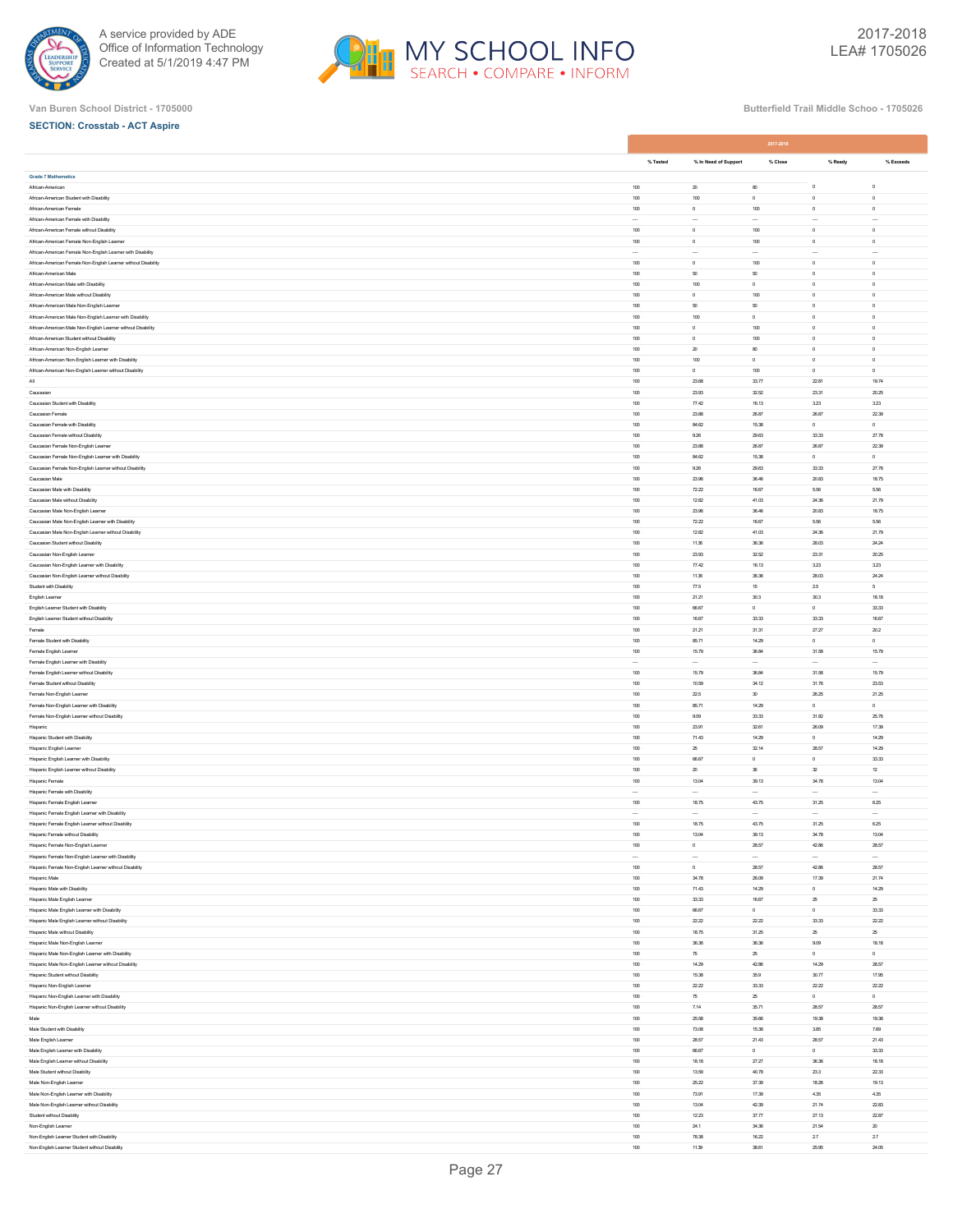

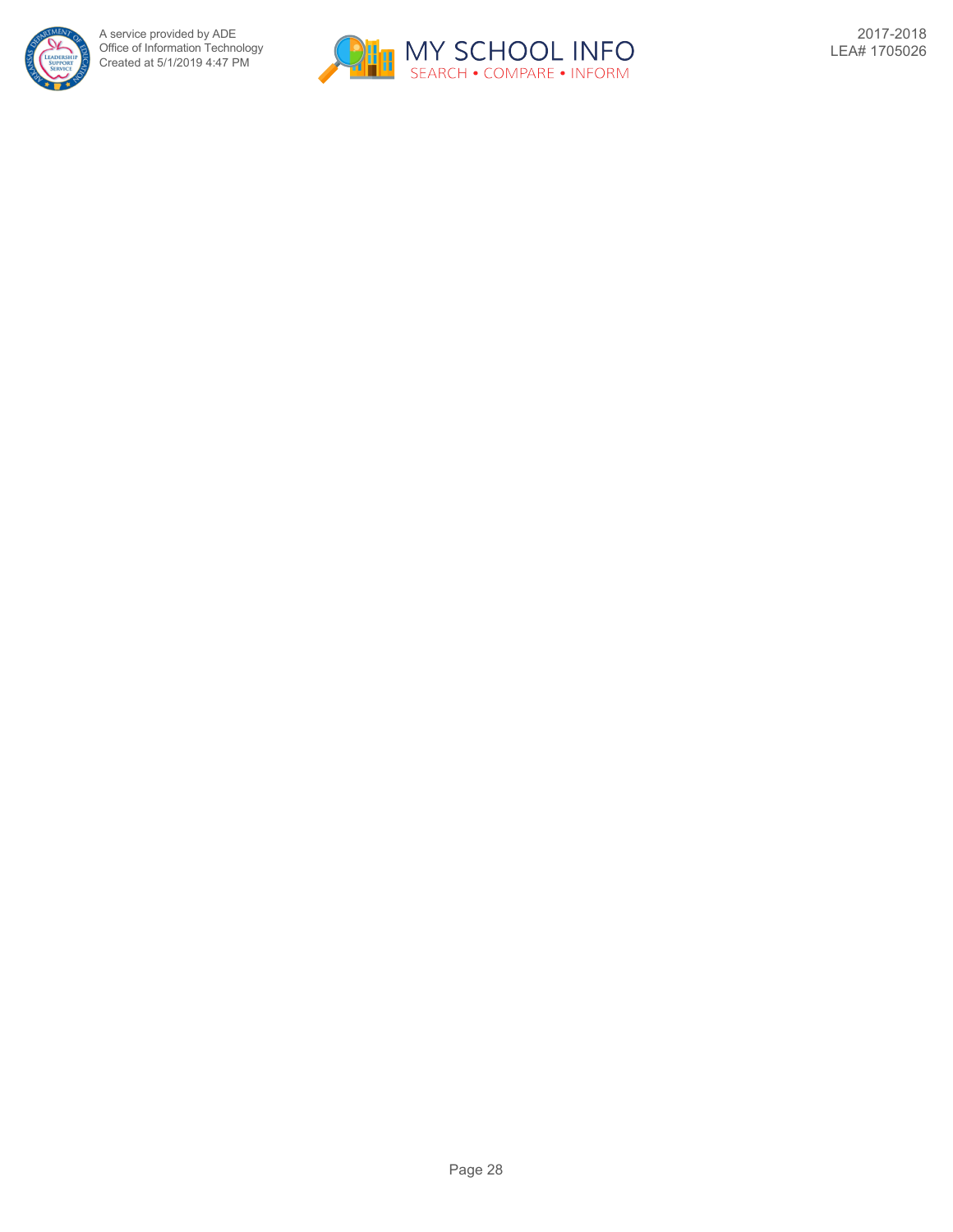



|                                                                                                                               |                  |                      | 2017-2018            |                                 |                        |
|-------------------------------------------------------------------------------------------------------------------------------|------------------|----------------------|----------------------|---------------------------------|------------------------|
|                                                                                                                               | % Tested         | % In Need of Support | % Close              | % Ready                         | % Exceeds              |
| <b>Grade 8 Mathematics</b>                                                                                                    |                  |                      |                      |                                 |                        |
| African-American                                                                                                              | 100              | 66.67                | 33.33                | $\,0\,$                         | $\,$ 0 $\,$            |
| African-American Student with Disability                                                                                      | 100              | 100                  | $\,$ 0               | $\,0\,$                         | $\,$ 0 $\,$            |
| African-American Female                                                                                                       | 100              | 66.67                | 33.33                | $\,$ 0 $\,$                     | $\,$ 0 $\,$            |
| African-American Female with Disability                                                                                       |                  |                      | $\sim$               | $\ddot{\phantom{0}}$            | $\ddot{\phantom{0}}$   |
| African-American Female without Disability                                                                                    | 100              | 66.67                | 33.33                | $\circ$                         | $\circ$                |
| African-American Female Non-English Learner                                                                                   | 100<br>          | 66.67                | 33.33                | $\circ$<br>$\ddot{\phantom{a}}$ | $\circ$<br>$\sim$      |
| African-American Female Non-English Learner with Disability<br>African-American Female Non-English Learner without Disability | 100              | 66.67                | 33.33                | $\circ$                         | $\circ$                |
| African-American Male                                                                                                         | 100              | 66.67                | 33.33                | $\,$ 0 $\,$                     | $\,$ 0 $\,$            |
| African-American Male with Disability                                                                                         | 100              | 100                  | $\,$ 0 $\,$          | $\circ$                         | $\circ$                |
| African-American Male without Disability                                                                                      | 100              | 60                   | 60                   | $\,$ 0                          | $\circ$                |
| African-American Male Non-English Learner                                                                                     | 100              | 66.67                | 33.33                | $\,$ 0                          | $\,$ 0                 |
| African-American Male Non-English Learner with Disability                                                                     | 100              | 100                  | $\circ$              | $^{\circ}$                      | $\circ$                |
| African-American Male Non-English Learner without Disability                                                                  | 100              | $_{50}$              | 60                   | $\,$ 0                          | $\circ$                |
| African-American Student without Disability<br>African-American Non-English Learner                                           | 100<br>100       | 60<br>66.67          | 40<br>33.33          | $\,0\,$<br>$\circ$              | $\,$ 0 $\,$<br>$\circ$ |
| African-American Non-English Learner with Disability                                                                          | 100              | 100                  | $\,$ 0               | $\,$ 0 $\,$                     | $\,$ 0                 |
| African-American Non-English Learner without Disability                                                                       | 100              | 60                   | 40                   | $\,0\,$                         | $\,$ 0 $\,$            |
| $\mathsf{All}$                                                                                                                | 99.07            | 34.74                | 33.8                 | 15.49                           | 15.96                  |
| Caucasian                                                                                                                     | 99.25            | 31.82                | 31.06                | 14.39                           | 22.73                  |
| Caucasian Student with Disability                                                                                             | 100              | 82.35                | 11.76                | 5.88                            | $\circ$                |
| Caucasian Female                                                                                                              | 98.53            | 31.34                | 29.85                | 14.93                           | 23.88                  |
| Caucasian Female with Disability                                                                                              | 100              | 75                   | $\circ$              | 25                              | $\circ$                |
| Caucasian Female without Disability<br>Caucasian Female Non-English Learner                                                   | 98.44<br>98.53   | 28.57<br>31.34       | 31.75<br>29.85       | 14.29<br>14.93                  | 25.4<br>23.88          |
| Caucasian Female Non-English Learner with Disability                                                                          | 100              | 75                   | $\,0\,$              | $2\!$                           | $\,$ 0                 |
| Caucasian Female Non-English Learner without Disability                                                                       | 98.44            | 28.57                | 31.75                | 14.29                           | 25.4                   |
| Caucasian Male                                                                                                                | 100              | 32.31                | 32.31                | 13.85                           | 21.54                  |
| Caucasian Male with Disability                                                                                                | 100              | 84.62                | 15.38                | $\circ$                         | $\circ$                |
| Caucasian Male without Disability                                                                                             | 100              | 19.23                | 36.54                | 17.31                           | 26.92                  |
| Caucasian Male Non-English Learner                                                                                            | 100              | 32.31                | 32.31                | 13.85                           | 21.54                  |
| Caucasian Male Non-English Learner with Disability                                                                            | 100              | 84.62                | 15.38                | $\circ$                         | $\circ$                |
| Caucasian Male Non-English Learner without Disability                                                                         | 100              | 19.23                | 36.54                | 17.31                           | 26.92                  |
| Caucasian Student without Disability<br>Caucasian Non-English Learner                                                         | 99.14<br>99.25   | 24.35<br>31.82       | 33.91<br>31.06       | 15.65<br>14.39                  | 26.09<br>22.73         |
| Caucasian Non-English Learner with Disability                                                                                 | 100              | 82.35                | 11.76                | 5.88                            | $\,$ 0 $\,$            |
| Caucasian Non-English Learner without Disability                                                                              | 99.14            | 24.35                | 33.91                | 15.65                           | 26.09                  |
| Student with Disability                                                                                                       | 100              | 84                   | 12                   | $\,$ 4 $\,$                     | $\,$ 0 $\,$            |
| English Learner                                                                                                               | 97.73            | 41.86                | 37.21                | 16.28                           | 4.65                   |
| English Learner Student with Disability                                                                                       | 100              | 100                  | $\circ$              | $\circ$                         | $\circ$                |
| English Learner Student without Disability                                                                                    | $97.5\,$         | 35.9                 | 41.03                | 17.95                           | 5.13                   |
| Female                                                                                                                        | 99.08            | 32.41                | 33.33                | 18.52                           | 15.74                  |
| Female Student with Disability                                                                                                | 100              | 83.33                | $\,$ 0 $\,$          | 16.67                           | $\circ$                |
| Female English Learner                                                                                                        | 100<br>100       | $\mathbf{35}$<br>100 | $40\,$<br>$\circ$    | $\rm 20$<br>$\circ$             | $\,$ 5 $\,$<br>$\circ$ |
| Female English Learner with Disability<br>Female English Learner without Disability                                           | 100              | 31.58                | 42.11                | 21.05                           | 5.26                   |
| Female Student without Disability                                                                                             | 99.03            | 29.41                | 35.29                | 18.63                           | 16.67                  |
| Female Non-English Learner                                                                                                    | 98.88            | 31.82                | 31.82                | 18.18                           | 18.18                  |
| Female Non-English Learner with Disability                                                                                    | 100              | $_{\rm 80}$          | $\,$ 0               | $\rm 20$                        | $\,0\,$                |
| Female Non-English Learner without Disability                                                                                 | 98.81            | 28.92                | 33.73                | 18.07                           | 19.28                  |
| Hispanic                                                                                                                      | 97.87            | 39.13                | 41.3                 | 17.39                           | 2.17                   |
| Hispanic Student with Disability                                                                                              | 100              | 100                  | $\,$ 0 $\,$          | $\circ$                         | $\,$ 0                 |
| Hispanic English Learner                                                                                                      | 97.5             | 41.03                | 38.46                | 17.95                           | 2.56                   |
| Hispanic English Learner with Disability<br>Hispanic English Learner without Disability                                       | 100              | 100                  | $\,$ 0 $\,$          | $\,$ 0 $\,$                     | $\,$ 0 $\,$            |
| Hispanic Female                                                                                                               | 97.3<br>100      | 36.11<br>28.57       | 41.67<br>42.86       | 19.44<br>23.81                  | 2.78<br>4.76           |
| Hispanic Female with Disability                                                                                               | 100              | 100                  | $\,$ 0 $\,$          | $\,$ 0 $\,$                     | $\,$ 0 $\,$            |
| Hispanic Female English Learner                                                                                               | 100              | 33.33                | 38.89                | 22.22                           | 5.56                   |
| Hispanic Female English Learner with Disability                                                                               | 100              | 100                  | $\circ$              | $\,$ 0                          | $\circ$                |
| Hispanic Female English Learner without Disability                                                                            | 100              | 29.41                | 41.18                | 23.53                           | 5.88                   |
| Hispanic Female without Disability                                                                                            | 100              | 25                   | 45                   | 25                              | 5                      |
| Hispanic Female Non-English Learner                                                                                           | 100              | $\circ$              | 66.67                | 33.33                           | $\circ$                |
| Hispanic Female Non-English Learner with Disability                                                                           | $\ddotsc$<br>100 | $\sim$<br>$\circ$    | $\sim$<br>66.67      | $\ddotsc$<br>33.33              | $\sim$<br>$\circ$      |
| Hispanic Female Non-English Learner without Disability<br>Hispanic Male                                                       | 96.15            | $48\,$               | $40\,$               | $12\,$                          | $\,$ 0                 |
| Hispanic Male with Disability                                                                                                 | 100              | 100                  | $\,$ 0               | $\,0\,$                         | $\,$ 0 $\,$            |
| Hispanic Male English Learner                                                                                                 | 95.45            | 47.62                | 38.1                 | 14.29                           | $\,$ 0 $\,$            |
| Hispanic Male English Learner with Disability                                                                                 | 100              | 100                  | $\,$ 0               | $\circ$                         | $\,0\,$                |
| Hispanic Male English Learner without Disability                                                                              | 95               | 42.11                | 42.11                | 15.79                           | $^{\circ}$             |
| Hispanic Male without Disability                                                                                              | 95.83            | 43.48                | 43.48                | 13.04                           | $\,$ 0 $\,$            |
| Hispanic Male Non-English Learner                                                                                             | 100              | 60                   | 50                   | $\circ$                         | $\circ$                |
| Hispanic Male Non-English Learner with Disability                                                                             | $\cdots$         | $\sim$               | $\cdots$             | $\cdots$                        | $\cdots$               |
| Hispanic Male Non-English Learner without Disability<br>Hispanic Student without Disability                                   | 100<br>97.73     | $_{\rm 50}$<br>34.88 | $_{\rm 50}$<br>44.19 | $\,$ 0 $\,$<br>18.6             | $\,$ 0 $\,$<br>2.33    |
| Hispanic Non-English Learner                                                                                                  | 100              | 28.57                | 57.14                | 14.29                           | $\circ$                |
| Hispanic Non-English Learner with Disability                                                                                  |                  |                      | $\ddot{\phantom{0}}$ | $\ddotsc$                       | $\ddotsc$              |
| Hispanic Non-English Learner without Disability                                                                               | 100              | 28.57                | 57.14                | 14.29                           | $\circ$                |
| Male                                                                                                                          | 99.06            | 37.14                | 34.29                | 12.38                           | 16.19                  |
| Male Student with Disability                                                                                                  | 100              | 84.21                | 15.79                | $\,0\,$                         | $\,$ 0 $\,$            |
| Male English Learner                                                                                                          | 95.83            | 47.83                | 34.78                | 13.04                           | 4.35                   |
| Male English Learner with Disability                                                                                          |                  |                      | $\,$ 0               | $\,$ 0                          | $\,0\,$<br>$\sqrt{5}$  |
| Male English Learner without Disability                                                                                       | 100              | 100                  |                      |                                 |                        |
|                                                                                                                               | 95.24            | 40                   | 40                   | 15                              |                        |
| Male Student without Disability                                                                                               | 98.85            | 26.74                | 38.37                | 15.12                           | 19.77                  |
| Male Non-English Learner                                                                                                      | 100<br>100       | 34.15<br>81.25       | 34.15<br>18.75       | $12.2\,$<br>$\circ$             | 19.51<br>$\circ$       |
| Male Non-English Learner with Disability<br>Male Non-English Learner without Disability                                       | 100              | 22.73                | 37.88                | 15.15                           | 24.24                  |
| Student without Disability                                                                                                    | 98.95            | 28.19                | 36.7                 | 17.02                           | 18.09                  |
| Non-English Learner                                                                                                           | 99.42            | 32.94                | 32.94                | 15.29                           | 18.82                  |
| Non-English Learner Student with Disability<br>Non-English Learner Student without Disability                                 | 100<br>99.33     | 80.95<br>26.17       | 14.29<br>35.57       | $4.76\,$<br>16.78               | $\,$ 0 $\,$<br>21.48   |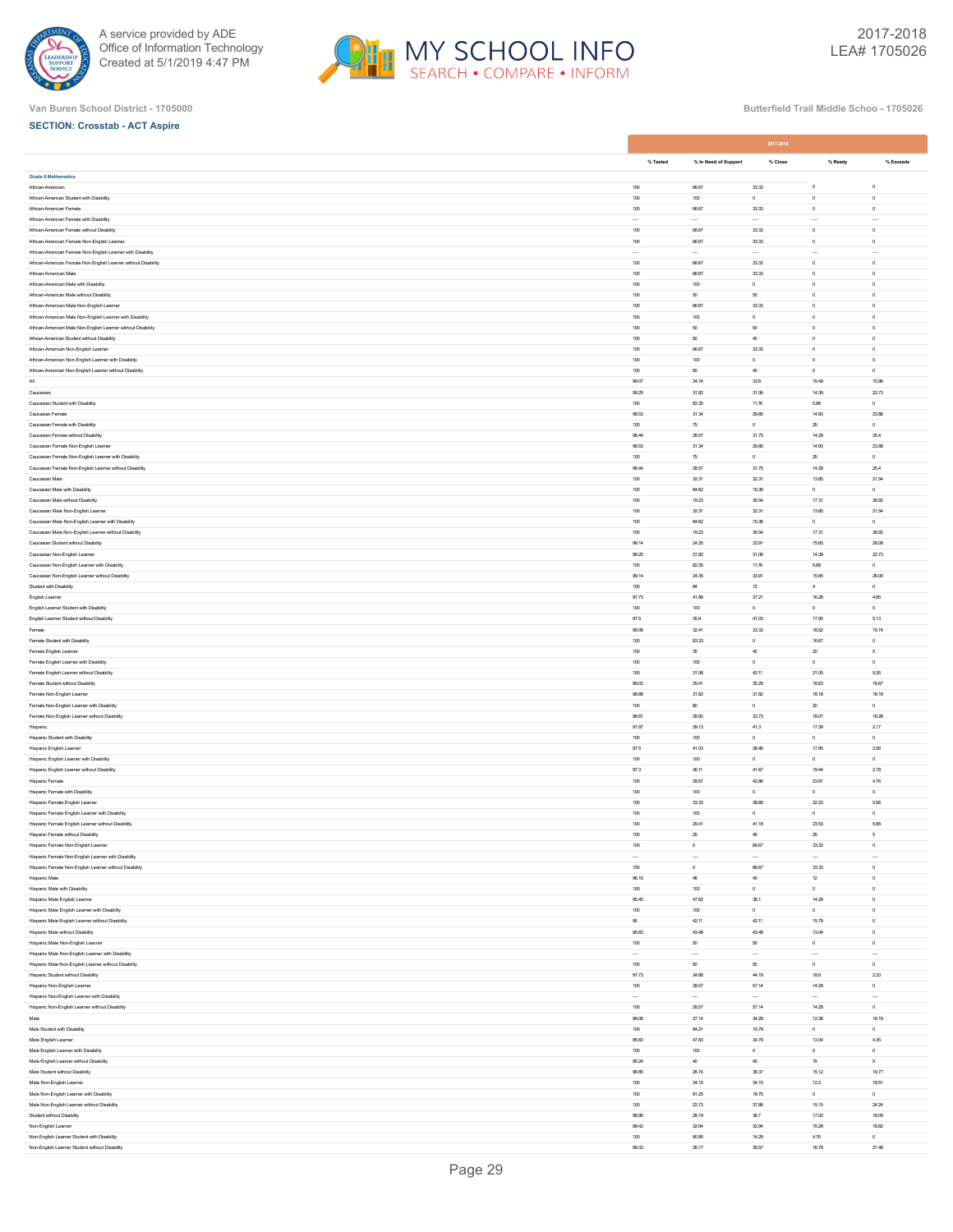

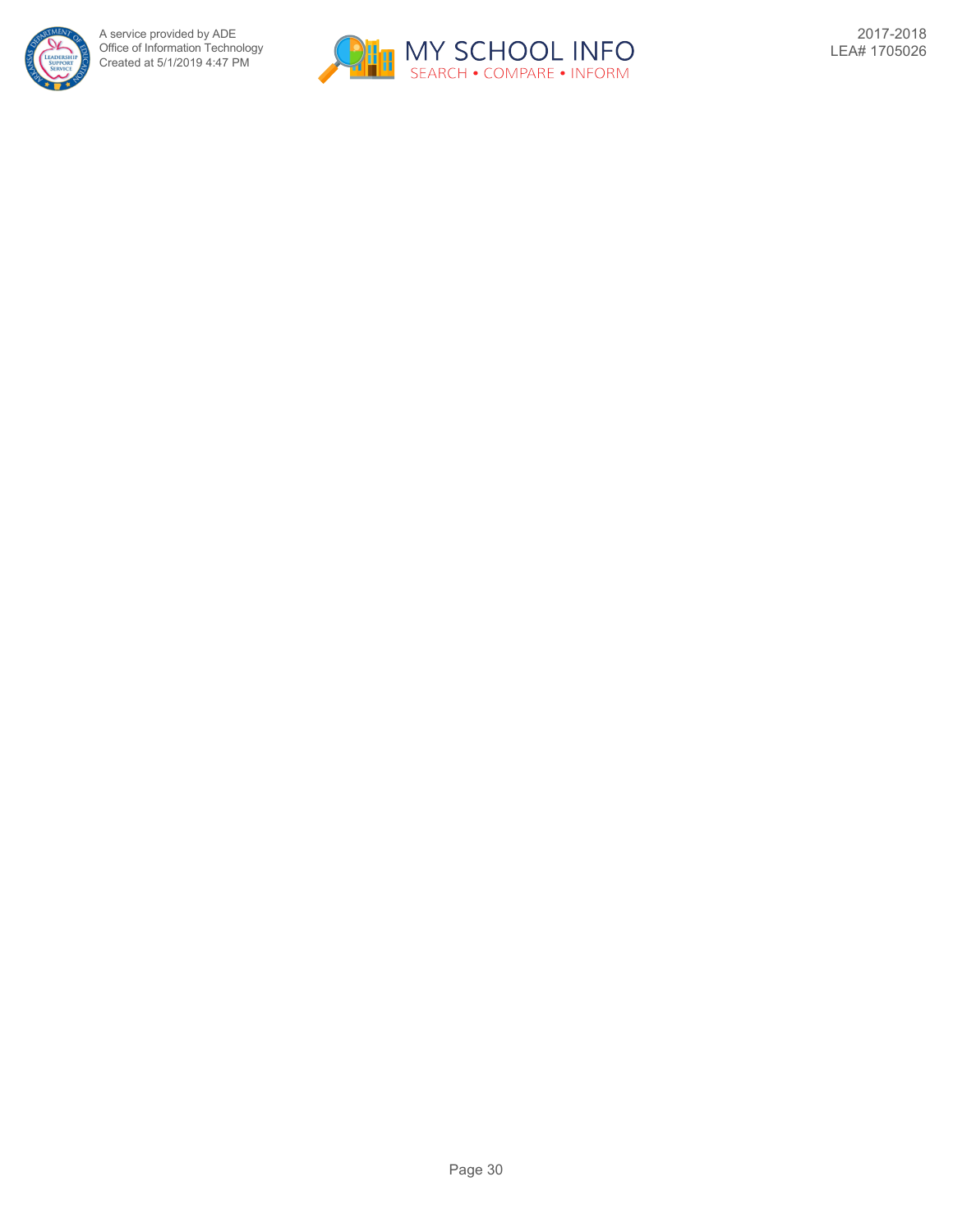



|                                                                                                        |              |                      | 2017-2018               |                  |                    |
|--------------------------------------------------------------------------------------------------------|--------------|----------------------|-------------------------|------------------|--------------------|
|                                                                                                        | $%$ Tested   | % In Need of Support | % Close                 | % Ready          | % Exceeds          |
| <b>All Grades Mathematics</b>                                                                          |              |                      |                         |                  |                    |
| African-American                                                                                       | 100          | 41.18                | 52.94                   | 5.88             | $\,$ 0 $\,$        |
| African-American Student with Disability                                                               | 100          | 80                   | $20\,$                  | $\circ$          | $\circ$            |
| African-American Female                                                                                | 100          | 22.22                | 77.78                   | $\,0\,$          | $\,0\,$            |
| African-American Female with Disability                                                                | 100          | $\overline{0}$       | 100                     | $\circ$          | $\circ$            |
| African-American Female without Disability                                                             | $100\,$      | $\rm{25}$            | $7\!$                   | $\circ$          | $\circ$            |
| African-American Female Non-English Learner                                                            | 100          | 22.22                | 77.78                   | $\circ$          | $\circ$            |
| African-American Female Non-English Learner with Disability                                            | 100          | $\,$ 0 $\,$          | 100                     | $\,$ 0 $\,$      | $\,$ 0 $\,$        |
| African-American Female Non-English Learner without Disability                                         | $100\,$      | $\rm{25}$            | $75\,$                  | $\,$ 0 $\,$      | $\,$ 0 $\,$        |
| African-American Male                                                                                  | 100          | 625                  | $\rm{2S}$               | 12.5             | $\circ$            |
| African-American Male with Disability                                                                  | 100          | 100                  | $\,$ 0                  | $\,$ 0 $\,$      | $\,$ 0 $\,$        |
| African-American Male without Disability                                                               | 100<br>100   | $\rm{25}$<br>625     | $_{50}$<br>25           | $\rm 25$<br>12.5 | $\circ$<br>$\circ$ |
| African-American Male Non-English Learner<br>African-American Male Non-English Learner with Disability | $100\,$      | 100                  | $\,$ 0 $\,$             | $\,$ 0 $\,$      | $\,$ 0 $\,$        |
| African-American Male Non-English Learner without Disability                                           | 100          | $_{\rm 25}$          | 60                      | $\mathbf{25}$    | $\circ$            |
| African-American Student without Disability                                                            | 100          | $\mathbf{z}$         | 66.67                   | 8.33             | $\,$ 0 $\,$        |
| African-American Non-English Learner                                                                   | 100          | 41.18                | 52.94                   | 5.88             | $\,$ 0             |
| African-American Non-English Learner with Disability                                                   | 100          | 80                   | 20                      | $\circ$          | $\circ$            |
| African-American Non-English Learner without Disability                                                | 100          | 25                   | 66.67                   | 8.33             | $\circ$            |
| All                                                                                                    | 99.7         | 21.52                | 32.59                   | 26.01            | 19.88              |
| Caucasian                                                                                              | 99.77        | 21.25                | 31.64                   | 25.4             | 21.71              |
| Caucasian Student with Disability                                                                      | $100\,$      | 65.75                | 23.29                   | $9.59\,$         | $1.37\,$           |
| Caucasian Female                                                                                       | 99.53        | 19.52                | 29.05                   | 29.05            | 22.38              |
| Caucasian Female with Disability                                                                       | 100          | 69.23                | 23.08                   | 7.69             | $\,$ 0 $\,$        |
| Caucasian Female without Disability                                                                    | 99.46        | 12.5                 | 29.89                   | 32.07            | 25.54              |
| Caucasian Female Non-English Learner                                                                   | 99.53        | 19.52                | 29.05                   | 29.05            | 22.38              |
| Caucasian Female Non-English Learner with Disability                                                   | 100          | 69.23                | 23.08                   | 7.69             | $\,$ 0 $\,$        |
| Caucasian Female Non-English Learner without Disability<br>Caucasian Male                              | 99.46<br>100 | 12.5<br>22.87        | 29.89<br>34.08          | 32.07<br>21.97   | 25.54<br>21.08     |
| Caucasian Male with Disability                                                                         | $100\,$      | 63.83                | 23.4                    | 10.64            | 2.13               |
| Caucasian Male without Disability                                                                      | 100          | 11.93                | 36.93                   | 25               | 26.14              |
| Caucasian Male Non-English Learner                                                                     | 100          | 22.87                | 34.08                   | 21.97            | 21.08              |
| Caucasian Male Non-English Learner with Disability                                                     | $100\,$      | 63.83                | 23.4                    | 10.64            | 2.13               |
| Caucasian Male Non-English Learner without Disability                                                  | 100          | 11.93                | 36.93                   | 25               | 26.14              |
| Caucasian Student without Disability                                                                   | 99.72        | 12.22                | 33.33                   | 28.61            | 25.83              |
| Caucasian Non-English Learner                                                                          | 99.77        | 21.25                | 31.64                   | 25.4             | 21.71              |
| Caucasian Non-English Learner with Disability                                                          | 100          | 65.75                | 23.29                   | 9.59             | 1.37               |
| Caucasian Non-English Learner without Disability                                                       | 99.72        | 12.22                | 33.33                   | 28.61            | 25.83              |
| Student with Disability                                                                                | 100          | 63.81                | 25.71                   | 8.57             | 1.9                |
| English Learner                                                                                        | 99.12        | 23.01                | 34.51                   | 29.2             | 13.27              |
| English Learner Student with Disability                                                                | $100\,$      | $_{50}$              | 35.71                   | 7.14             | 7.14               |
| English Learner Student without Disability<br>Female                                                   | 99<br>99.7   | 19.19<br>18.43       | 34.34<br>32.33          | 32.32<br>28.7    | 14.14<br>20.54     |
| Female Student with Disability                                                                         | 100          | 61.11                | 33.33                   | 5.56             | $\circ$            |
| Female English Learner                                                                                 | 100          | 17.54                | 42.11                   | 26.32            | 14.04              |
| Female English Learner with Disability                                                                 | $100\,$      | 16.67                | 83.33                   | $\,$ 0 $\,$      | $\,$ 0 $\,$        |
| Female English Learner without Disability                                                              | 100          | 17.65                | 37.25                   | 29.41            | 15.69              |
| Female Student without Disability                                                                      | 99.66        | 13.22                | 322                     | 31.53            | 23.05              |
| Female Non-English Learner                                                                             | 99.64        | 18.61                | 30.29                   | $29.2\,$         | 21.9               |
| Female Non-English Learner with Disability                                                             | 100          | 70                   | 23.33                   | 6.67             | $\circ$            |
| Female Non-English Learner without Disability                                                          | 99.59        | 12.3                 | 31.15                   | 31.97            | 24.59              |
| Hispanic                                                                                               | 99.32        | 22.07                | 33.1                    | 28.97            | 15.86              |
| Hispanic Student with Disability                                                                       | 100          | 57.89                | 31.58                   | 5.26             | 5.26               |
| Hispanic English Learner                                                                               | 99.01        | $24\,$               | $3\!$                   | $29\,$           | $12\,$             |
| Hispanic English Learner with Disability                                                               | 100<br>98.86 | 46.15<br>20.69       | 38.46<br>34.48          | 7.69<br>32.18    | 7.69<br>12.64      |
| Hispanic English Learner without Disability<br>Hispanic Female                                         | $100\,$      | 13.89                | 40.28                   | 30.56            | 15.28              |
| Hispanic Female with Disability                                                                        | 100          | 28.57                | 71.43                   | $\circ$          | $\circ$            |
| Hispanic Female English Learner                                                                        | 100          | 17.65                | 45.1                    | 25.49            | 11.76              |
| Hispanic Female English Learner with Disability                                                        | 100          | 16.67                | 83.33                   | $\Omega$         | $\Omega$           |
| Hispanic Female English Learner without Disability                                                     | 100          | 17.78                | 40                      | 28.89            | 13.33              |
| Hispanic Female without Disability                                                                     | 100          | 12.31                | 36.92                   | 33.85            | 16.92              |
| Hispanic Female Non-English Learn                                                                      | 100          | 4.76                 | 28.57                   | 42.86            | 23.81              |
| Hispanic Female Non-English Learner with Disability                                                    | 100          | 100                  | $\,$ 0                  | $\circ$          | $\circ$            |
| Hispanic Female Non-English Learner without Disability                                                 | $100\,$      | $\,$ 0 $\,$          | $30\,$                  | $4\!$            | $\rm{25}$          |
| Hispanic Male                                                                                          | 98.65        | 30.14                | 26.03                   | 27.4             | 16.44              |
| Hispanic Male with Disability<br>Hispanic Male English Learner                                         | 100<br>98    | $75\,$<br>30.61      | 8.33<br>24.49           | 8.33<br>32.65    | 8.33<br>12.24      |
| Hispanic Male English Learner with Disability                                                          | 100          | 71.43                | $\overline{0}$          | 14.29            | 14.29              |
| Hispanic Male English Learner without Disability                                                       | 97.67        | 23.81                | 28.57                   | 35.71            | 11.9               |
| Hispanic Male without Disability                                                                       | 98.39        | 21.31                | 29.51                   | 31.15            | 18.03              |
| Hispanic Male Non-English Learner                                                                      | 100          | 29.17                | 29.17                   | 16.67            | $\mathbf{25}$      |
| Hispanic Male Non-English Learner with Disability                                                      | $100\,$      | $_{80}$              | $20\,$                  | $\circ$          | $\circ$            |
| Hispanic Male Non-English Learner without Disability                                                   | 100          | 15.79                | 31.58                   | 21.05            | 31.58              |
| Hispanic Student without Disability                                                                    | 99.21        | 16.67                | 33.33                   | 32.54            | 17.46              |
| Hispanic Non-English Learner                                                                           | 100          | 17.78                | 28.89                   | 28.89            | 24.44              |
| Hispanic Non-English Learner with Disability                                                           | 100          | 83.33                | 16.67                   | $\circ$          | $\circ$            |
| Hispanic Non-English Learner without Disability                                                        | $100\,$      | 7.69                 | 30.77                   | 33.33            | 28.21              |
| Male                                                                                                   | 99.71        | 24.56                | 32.84                   | 23.37            | 19.23              |
| Male Student with Disability                                                                           | 100          | 65.22                | 21.74                   | 10.14            | 2.9                |
| Male English Learner<br>Male English Learner with Disability                                           | 98.25<br>100 | 28.57<br>75          | 26.79<br>$\overline{0}$ | 32.14<br>12.5    | $12.5\,$<br>12.5   |
| Male English Learner without Disability                                                                | 97.96        | 20.83                | 31.25                   | 35.42            | 12.5               |
| Male Student without Disability                                                                        | 99.63        | 14.13                | 35.69                   | 26.77            | 23.42              |
| Male Non-English Learner                                                                               | 100          | 23.76                | 34.04                   | 21.63            | 20.57              |
| Male Non-English Learner with Disability                                                               | $100\,$      | 63.93                | 24.59                   | 9.84             | $1.64\,$           |
| Male Non-English Learner without Disability                                                            | 100          | 12.67                | 36.65                   | 24.89            | 25.79              |
| Student without Disability                                                                             | 99.65        | 13.65                | 33.87                   | 29.26            | 23.23              |
| Non-English Learner                                                                                    | 99.82        | 21.22                | 32.19                   | 25.36            | 21.22              |
| Non-English Learner Student with Disability                                                            | 100          | 65.93                | 24.18                   | 8.79             | 1.1                |
| Non-English Learner Student without Disability                                                         | 99.79        | 12.47                | 33.76                   | 28.6             | 25.16              |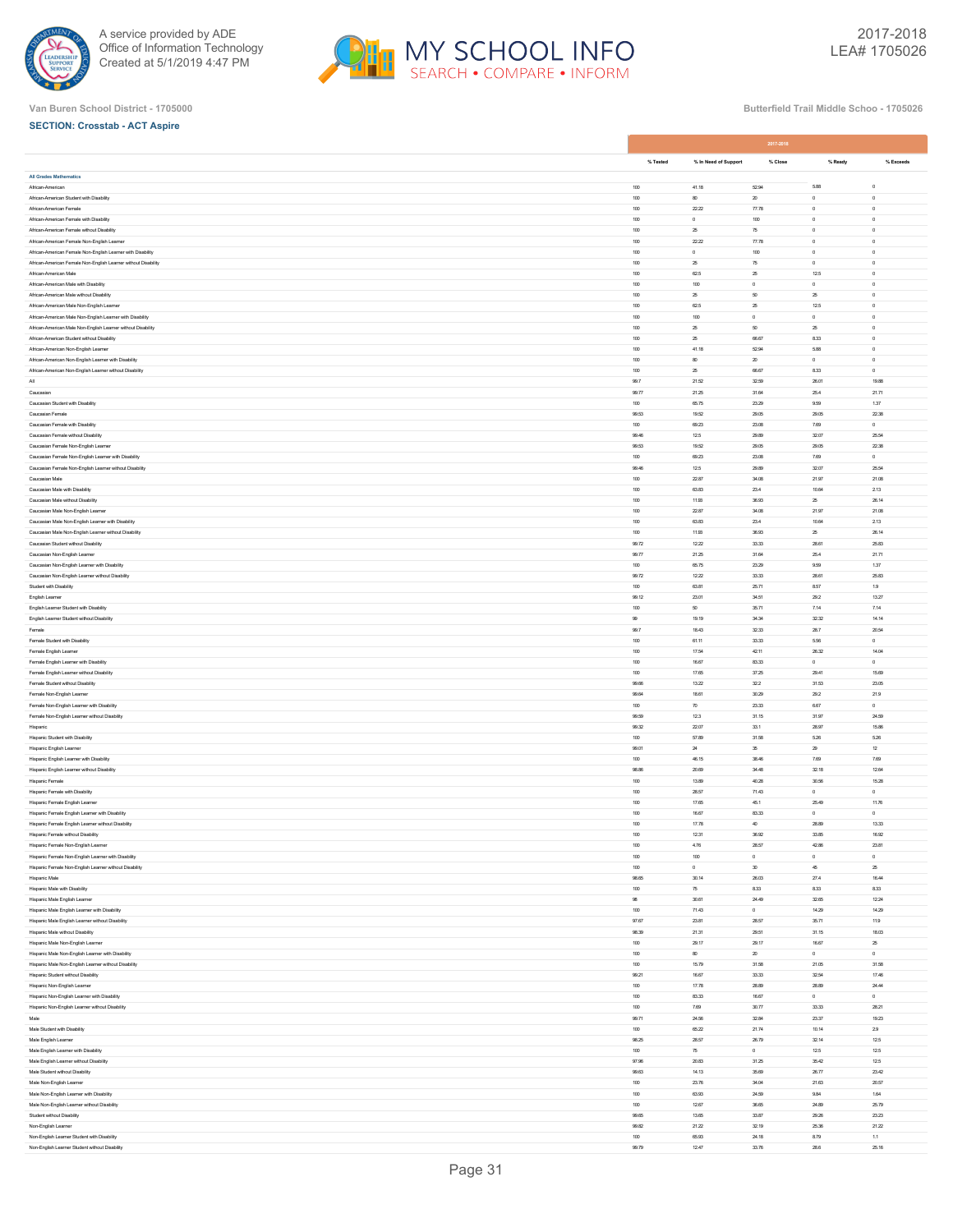

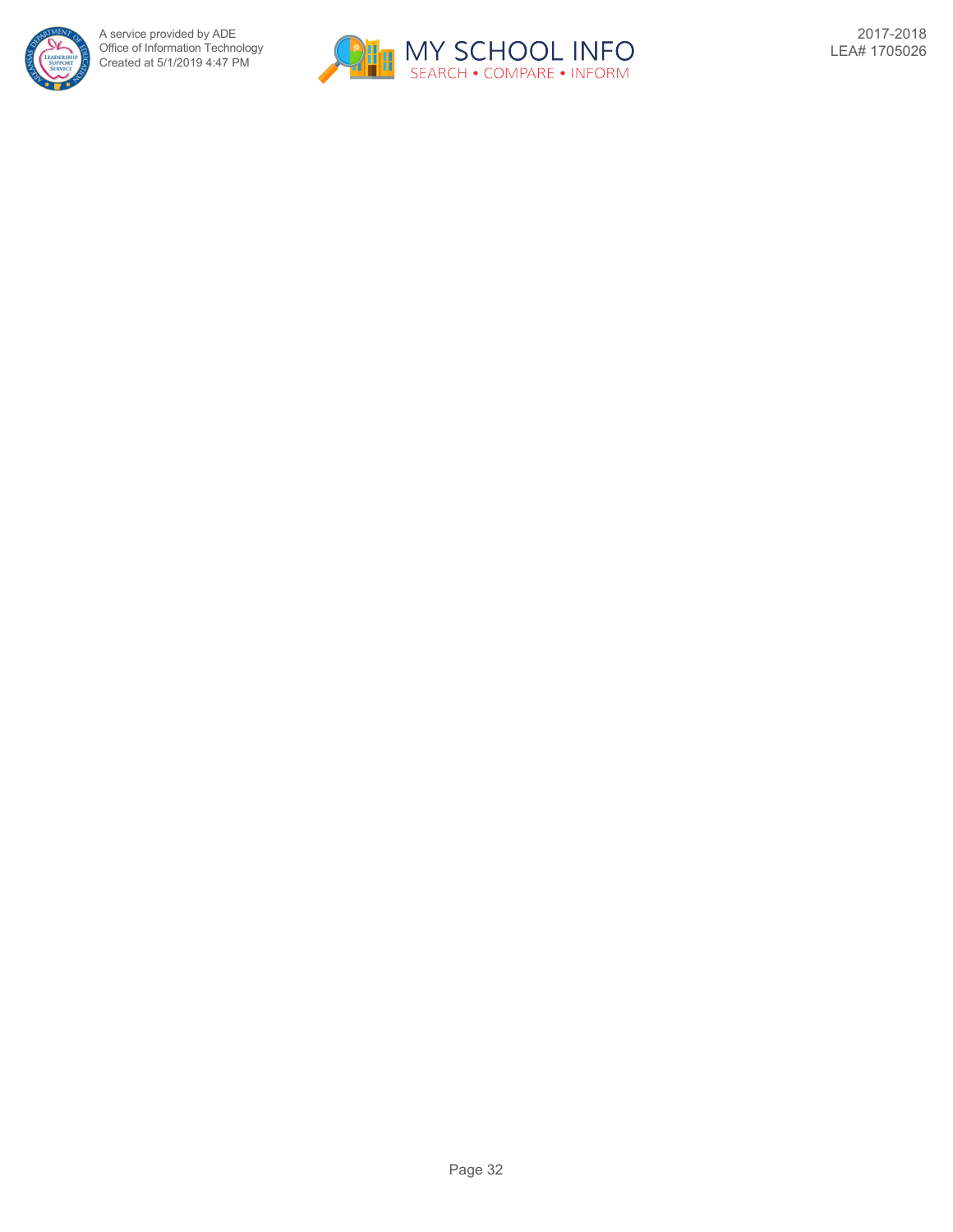



|                                                                                               |            |                      | 2017-2018        |                      |                      |
|-----------------------------------------------------------------------------------------------|------------|----------------------|------------------|----------------------|----------------------|
|                                                                                               | % Tested   | % In Need of Support | % Close          | % Ready              | % Exceeds            |
|                                                                                               |            |                      |                  |                      |                      |
| Grade 6 Literacy<br>African-American                                                          | 100        | 66.67                | 16.67            | 16.67                | $\,$ 0               |
| African-American Student with Disability                                                      | 100        | 100                  | $\,$ 0           | $\,$ 0 $\,$          | $\,$ 0 $\,$          |
| African-American Female                                                                       | 100        | 66.67                | 33.33            | $\circ$              | $\circ$              |
| African-American Female with Disability                                                       | 100        | 100                  | $\circ$          | $\circ$              | $\circ$              |
| African-American Female without Disability                                                    | 100        | 60                   | $_{50}$          | $\,0\,$              | $\,$ 0 $\,$          |
| African-American Female Non-English Learner                                                   | 100        | 66.67                | 33.33            | $\circ$              | $\circ$              |
| African-American Female Non-English Learner with Disability                                   | 100        | 100                  | $\,$ 0           | $\,$ 0               | $\,$ 0               |
| African-American Female Non-English Learner without Disability                                | 100        | $_{50}$              | $_{\rm 50}$      | $\,0\,$              | $\,$ 0 $\,$          |
| African-American Male                                                                         | 100        | 66.67                | $\,$ 0 $\,$      | 33.33                | $\,$ 0 $\,$          |
| African-American Male with Disability                                                         | 100        | 100                  | $\,$ 0           | $\circ$              | $\,0\,$              |
| African-American Male without Disability                                                      | 100        | $\circ$              | $\circ$          | 100                  | $\circ$              |
| African-American Male Non-English Learner                                                     | 100        | 66.67                | $\,$ 0 $\,$      | 33.33                | $\,$ 0 $\,$          |
| African-American Male Non-English Learner with Disability                                     | 100        | 100                  | $\,$ 0 $\,$      | $\,$ 0               | $\,0\,$              |
| African-American Male Non-English Learner without Disability                                  | 100        | $\circ$              | $\,$ 0 $\,$      | 100                  | $\circ$              |
| African-American Student without Disability                                                   | 100        | 33.33                | 33.33            | 33.33                | $\,$ 0 $\,$          |
| African-American Non-English Learner                                                          | 100        | 66.67                | 16.67            | 16.67                | $\circ$              |
| African-American Non-English Learner with Disability                                          | 100        | 100                  | $\circ$          | $\circ$              | $\circ$              |
| African-American Non-English Learner without Disability<br>All                                | 100        | 33.33                | 33.33<br>18.94   | 33.33<br>22.03       | $\,$ 0 $\,$          |
|                                                                                               | 100        | 37.89                |                  |                      | 21.15                |
| Caucasian<br>Caucasian Student with Disability                                                | 100<br>100 | 38.69<br>96          | 16.06<br>$\sim$  | 21.9<br>$\,0\,$      | 23.36<br>$\,$ 0 $\,$ |
| Caucasian Female                                                                              | 100        | 25.33                | $20\,$           | 25.33                | 29.33                |
| Caucasian Female with Disability                                                              | 100        | 100                  | $\,$ 0           | $\circ$              | $\,$ 0               |
| Caucasian Female without Disability                                                           | 100        | 15.15                | 22.73            | 28.79                | 33.33                |
| Caucasian Female Non-English Learner                                                          | 100        | 25.33                | $20\,$           | 25.33                | 29.33                |
| Caucasian Female Non-English Learner with Disability                                          | 100        | 100                  | $\,$ 0           | $\circ$              | $\circ$              |
| Caucasian Female Non-English Learner without Disability                                       | 100        | 15.15                | 22.73            | 28.79                | 33.33                |
| Caucasian Male                                                                                | 100        | 54.84                | 11.29            | 17.74                | 16.13                |
| Caucasian Male with Disability                                                                | 100        | 93.75                | 6.25             | $\circ$              | $\circ$              |
| Caucasian Male without Disability                                                             | 100        | 41.3                 | 13.04            | 23.91                | 21.74                |
| Caucasian Male Non-English Learner                                                            | 100        | 54.84                | 11.29            | 17.74                | 16.13                |
| Caucasian Male Non-English Learner with Disability                                            | 100        | 93.75                | 6.25             | $\circ$              | $\circ$              |
| Caucasian Male Non-English Learner without Disability                                         | 100        | 41.3                 | 13.04            | 23.91                | 21.74                |
| Caucasian Student without Disability                                                          | 100        | 25.89                | 18.75            | 26.79                | 28.57                |
| Caucasian Non-English Learner                                                                 | 100        | 38.69                | 16.06            | 21.9                 | 23.36                |
| Caucasian Non-English Learner with Disability                                                 | 100        | 96                   | $\sim$           | $\circ$              | $\circ$              |
| Caucasian Non-English Learner without Disability                                              | 100        | 25.89                | 18.75            | 26.79                | 28.57                |
| Student with Disability                                                                       | 100        | 97.5                 | 25               | $\circ$              | $\circ$              |
| English Learner                                                                               | 100        | 48.65                | 21.62            | 16.22                | 13.51                |
| English Learner Student with Disability                                                       | 100        | 100                  | $\,$ 0           | $\,0\,$              | $\,$ 0 $\,$          |
| English Learner Student without Disability                                                    | 100        | 36.67                | 26.67            | $\rm{20}$            | 16.67                |
| Female                                                                                        | 100<br>100 | 26.83<br>100         | 22.76<br>$\circ$ | 24.39<br>$^{\circ}$  | 26.02<br>$^{\circ}$  |
| Female Student with Disability<br>Female English Learner                                      | 100        | 60                   | 11.11            | 22.22                | 16.67                |
| Female English Learner with Disability                                                        | 100        | 100                  | $\,0\,$          | $\circ$              | $\circ$              |
| Female English Learner without Disability                                                     | 100        | 30.77                | 15.38            | 30.77                | 23.08                |
| Female Student without Disability                                                             | 100        | 15.89                | 26.17            | 28.04                | 29.91                |
| Female Non-English Learner                                                                    | 100        | 22.86                | 24.76            | 24.76                | 27.62                |
| Female Non-English Learner with Disability                                                    | 100        | 100                  | $\,$ 0 $\,$      | $\circ$              | $\circ$              |
| Female Non-English Learner without Disability                                                 | 100        | 13.83                | 27.66            | 27.66                | 30.85                |
| Hispanic                                                                                      | 100        | 37.74                | 20.75            | 26.42                | 15.09                |
| Hispanic Student with Disability                                                              | 100        | 100                  | $\circ$          | $\circ$              | $\circ$              |
| Hispanic English Learner                                                                      | 100        | 48.48                | 24.24            | 15.15                | 12.12                |
| Hispanic English Learner with Disability                                                      | 100        | 100                  | $\circ$          | $\circ$              | $\circ$              |
| Hispanic English Learner without Disability                                                   | 100        | 34.62                | 30.77            | 19.23                | 15.38                |
| Hispanic Female                                                                               | 100        | 39.29                | 17.86            | $2\!$                | 17.86                |
| Hispanic Female with Disability                                                               | 100        | 100                  | $\,$ 0 $\,$      | $\,$ 0 $\,$          | $\,$ 0 $\,$          |
| Hispanic Female English Learner                                                               | 100        | 52.94                | 11.76            | 17.65                | 17.65                |
| Hispanic Female English Learner with Disability                                               | 100        | 100                  | $\circ$          | $^{\circ}$           | $\circ$              |
| Hispanic Female English Learner without Disability                                            | 100<br>100 | 33.33<br>22.73       | 16.67<br>22.73   | 25<br>31.82          | $\rm{25}$<br>22.73   |
| Hispanic Female without Disability<br>Hispanic Female Non-English Learner                     | 100        | 18.18                | 27.27            | 36.36                | 18.18                |
| Hispanic Female Non-English Learner with Disability                                           | 100        | 100                  | $\,$ 0 $\,$      | $\,$ 0 $\,$          | $\,$ 0 $\,$          |
| Hispanic Female Non-English Learner without Disability                                        | 100        | 10 <sub>10</sub>     | 30               | 40                   | $20\,$               |
| Hispanic Male                                                                                 | 100        | 36                   | $24\,$           | 28                   | $12\,$               |
| Hispanic Male with Disability                                                                 | 100        | 100                  | $\,$ 0           | $\,$ 0 $\,$          | $\,$ 0 $\,$          |
| Hispanic Male English Learner                                                                 | 100        | 43.75                | 37.5             | 12.5                 | 6.25                 |
| Hispanic Male English Learner with Disability                                                 | 100        | 100                  | $\,$ 0 $\,$      | $\circ$              | $\circ$              |
| Hispanic Male English Learner without Disability                                              |            |                      | 42.86            | 14.29                | 7.14                 |
|                                                                                               | 100        | 35.71                |                  | 31.82                | 13.64                |
| Hispanic Male without Disability                                                              | 100        | 27.27                | 27.27            |                      | 22.22                |
| Hispanic Male Non-English Learner                                                             | 100        | $22\,22$             | $\,$ 0 $\,$      | 55.56                |                      |
| Hispanic Male Non-English Learner with Disability                                             | 100        | 100                  | $\,$ 0           | $\,0\,$              | $\,$ 0 $\,$          |
| Hispanic Male Non-English Learner without Disability                                          | 100        | 12.5                 | $\,$ 0 $\,$      | 62.5                 | $\rm{25}$            |
| Hispanic Student without Disability                                                           | 100        | $\rm{z}\rm{s}$       | $\rm{2S}$        | 31.82                | 18.18                |
| Hispanic Non-English Learner                                                                  | 100        | $20\,$               | 15               | 45                   | 20                   |
| Hispanic Non-English Learner with Disability                                                  | 100        | 100                  | $\,$ 0 $\,$      | $\,$ 0 $\,$          | $\,$ 0 $\,$          |
| Hispanic Non-English Learner without Disability                                               | 100        | 11.11                | 16.67            | 50                   | 22.22                |
| Male                                                                                          | 100        | 50.96                | 14.42            | 19.23                | 15.38                |
| Male Student with Disability                                                                  | 100        | 95.83                | $4.17\,$         | $\,$ 0 $\,$          | $\,$ 0 $\,$          |
| Male English Learner                                                                          | 100        | 47.37                | 31.58            | 10.53                | 10.53                |
| Male English Learner with Disability                                                          | 100        | 100                  | $\circ$          | $\circ$              | $\circ$              |
| Male English Learner without Disability<br>Male Student without Disability                    | 100<br>100 | 41.18<br>37.5        | 35.29<br>17.5    | 11.76<br>25          | 11.76<br>20          |
| Male Non-English Learner                                                                      | 100        | 51.76                | 10.59            | 21.18                | 16.47                |
| Male Non-English Learner with Disability                                                      | 100        | 95.45                | 4.55             | $\,0\,$              | $\,$ 0 $\,$          |
| Male Non-English Learner without Disability                                                   | 100        | 36.51                | 12.7             | 28.57                | 22.22                |
| Student without Disability                                                                    | 100        | 25.13                | 22.46            | 26.74                | 25.67                |
| Non-English Learner                                                                           | 100        | 35.79                | 18.42            | 23.16                | 22.63                |
| Non-English Learner Student with Disability<br>Non-English Learner Student without Disability | 100<br>100 | 96.97<br>22.93       | 3.03<br>21.66    | $\,$ 0 $\,$<br>28.03 | $\,$ 0 $\,$<br>27.39 |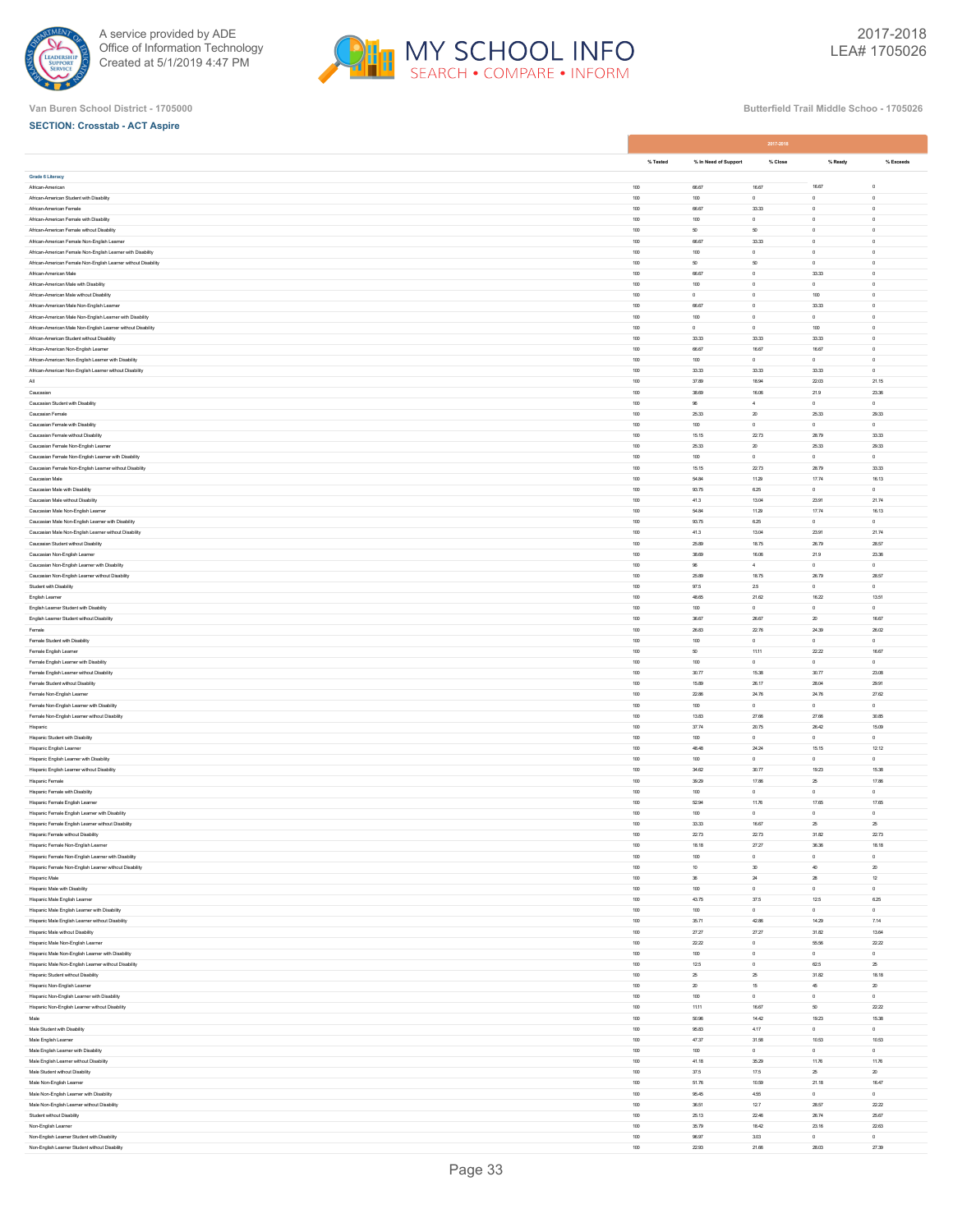

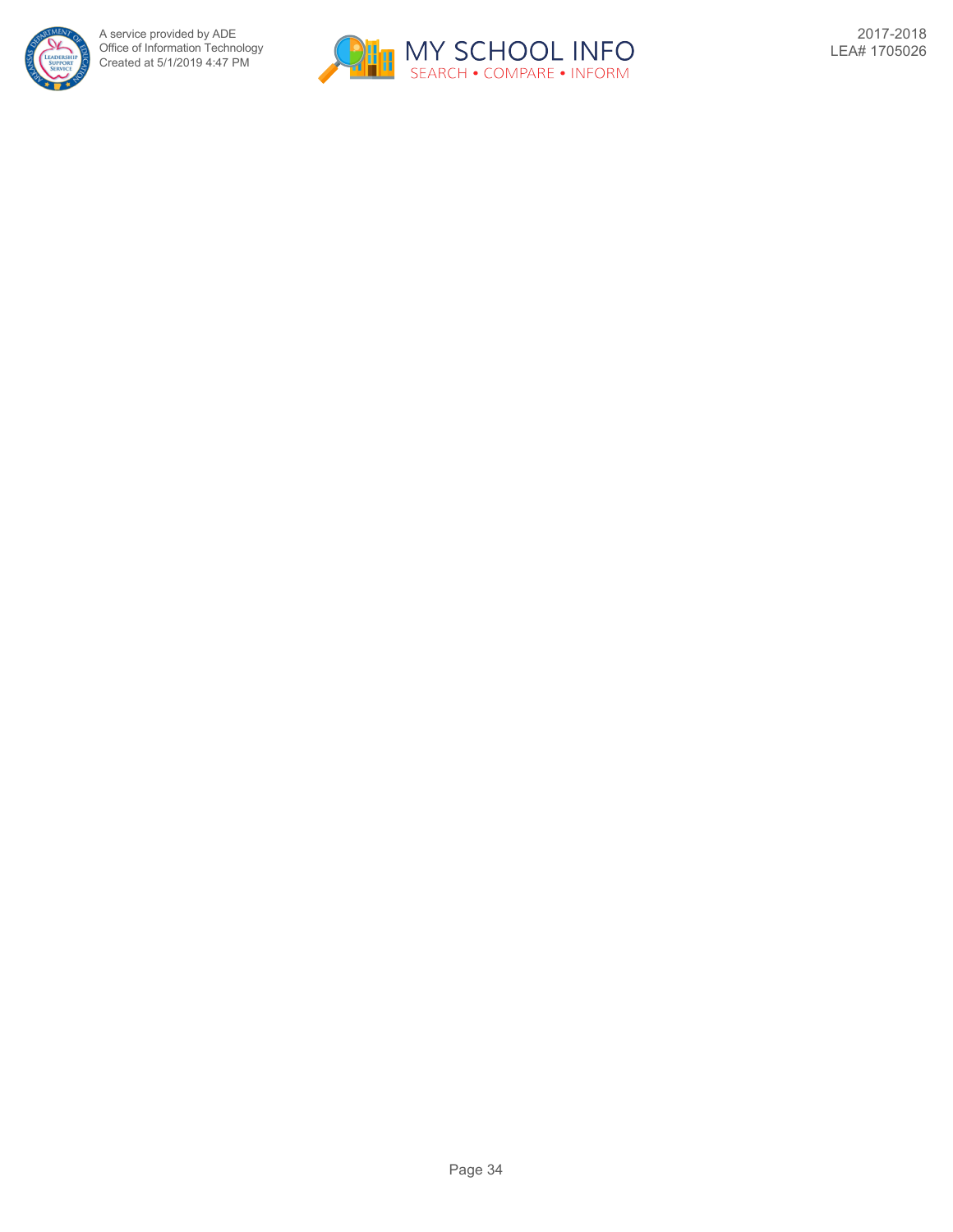



|                                                                                    |                 |                      | 2017-2018            |                      |                          |
|------------------------------------------------------------------------------------|-----------------|----------------------|----------------------|----------------------|--------------------------|
|                                                                                    | % Tested        | % In Need of Support | % Close              | % Ready              | % Exceeds                |
|                                                                                    |                 |                      |                      |                      |                          |
| Grade 7 Literacy<br>African-American                                               | 100             | 80                   | $\,$ 0 $\,$          | $\rm 20$             | $\,$ 0                   |
| African-American Student with Disability                                           | 100             | 100                  | $\,$ 0 $\,$          | $\,$ 0 $\,$          | $\,$ 0 $\,$              |
| African-American Female                                                            | 100             | 66.67                | $\circ$              | 33.33                | $\circ$                  |
| African-American Female with Disability                                            | $\cdots$        | $\cdots$             | $\cdots$             | $\cdots$             | $\cdots$                 |
| African-American Female without Disability                                         | 100             | 66.67                | $\,$ 0               | 33.33                | $\,$ 0 $\,$              |
| African-American Female Non-English Learner                                        | 100             | 66.67                | $\circ$              | 33.33                | $\circ$                  |
| African-American Female Non-English Learner with Disability                        |                 |                      | $\cdots$             |                      | $\cdots$                 |
| African-American Female Non-English Learner without Disability                     | 100             | 66.67                | $\,$ 0               | 33.33                | $\,$ 0 $\,$              |
| African-American Male                                                              | 100             | 100                  | $\,$ 0 $\,$          | $\,$ 0 $\,$          | $\,$ 0 $\,$              |
| African-American Male with Disability                                              | 100             | 100                  | $\,$ 0               | $\circ$              | $\,0\,$                  |
| African-American Male without Disability                                           | 100             | 100                  | $\circ$              | $^{\circ}$           | $\circ$                  |
| African-American Male Non-English Learner                                          | 100             | 100                  | $\,$ 0 $\,$          | $\circ$              | $\,$ 0 $\,$              |
| African-American Male Non-English Learner with Disability                          | 100             | 100                  | $\,$ 0 $\,$          | $\,$ 0               | $\,0\,$                  |
| African-American Male Non-English Learner without Disability                       | 100             | 100                  | $\,$ 0 $\,$          | $\circ$              | $\circ$                  |
| African-American Student without Disability                                        | 100             | $75\,$               | $\,$ 0               | 25                   | $\,$ 0 $\,$              |
| African-American Non-English Learner                                               | 100             | 80                   | $\,$ 0 $\,$          | $20\,$               | $\circ$                  |
| African-American Non-English Learner with Disability                               | 100             | 100                  | $\,$ 0 $\,$          | $\circ$              | $\circ$                  |
| African-American Non-English Learner without Disability<br>All                     | 100<br>100      | $75\,$<br>39.91      | $\,$ 0<br>17.98      | 25<br>18.42          | $\,$ 0 $\,$<br>23.68     |
| Caucasian                                                                          | 100             | 36.81                | 20.25                | 17.18                | 25.77                    |
| Caucasian Student with Disability                                                  | 100             | 80.65                | 9.68                 | 6.45                 | 3.23                     |
| Caucasian Female                                                                   | 100             | 32.84                | 19.4                 | 16.42                | 31.34                    |
| Caucasian Female with Disability                                                   | 100             | 92.31                | $\,$ 0 $\,$          | 7.69                 | $\,$ 0                   |
| Caucasian Female without Disability                                                | 100             | 18.52                | 24.07                | 18.52                | 38.89                    |
| Caucasian Female Non-English Learner                                               | 100             | 32.84                | 19.4                 | 16.42                | 31.34                    |
| Caucasian Female Non-English Learner with Disability                               | 100             | 92.31                | $\,$ 0               | 7.69                 | $\,0\,$                  |
| Caucasian Female Non-English Learner without Disability                            | 100             | 18.52                | 24.07                | 18.52                | 38.89                    |
| Caucasian Male                                                                     | 100             | 39.58                | 20.83                | 17.71                | 21.88                    |
| Caucasian Male with Disability                                                     | 100             | 72.22                | 16.67                | 5.56                 | 5.56                     |
| Caucasian Male without Disability                                                  | 100             | 32.05                | 21.79                | 20.51                | 25.64                    |
| Caucasian Male Non-English Learner                                                 | 100             | 39.58                | 20.83                | 17.71                | 21.88                    |
| Caucasian Male Non-English Learner with Disability                                 | 100             | 72.22                | 16.67                | 5.56                 | 5.56                     |
| Caucasian Male Non-English Learner without Disability                              | 100             | 32.05                | 21.79                | 20.51                | 25.64                    |
| Caucasian Student without Disability                                               | 100             | 26.52                | 22.73                | 19.7                 | 31.06                    |
| Caucasian Non-English Learner                                                      | 100             | 36.81                | 20.25                | 17.18                | 25.77                    |
| Caucasian Non-English Learner with Disability                                      | 100             | 80.65                | 9.68                 | 6.45                 | 3.23                     |
| Caucasian Non-English Learner without Disability                                   | 100             | 26.52                | 22.73                | 19.7                 | 31.06                    |
| Student with Disability                                                            | 100             | 82.5                 | $7.5\,$              | 7.5                  | $2.5\,$                  |
| English Learner                                                                    | 100             | 48.48                | 9.09                 | 24.24                | 18.18                    |
| English Learner Student with Disability                                            | 100<br>100      | 66.67<br>46.67       | $\,$ 0<br>$10$       | 33.33<br>23.33       | $\,$ 0 $\,$<br>$\rm{20}$ |
| English Learner Student without Disability                                         | 100             | 34.34                | 17.17                | $20.2\,$             | 28.28                    |
| Female<br>Female Student with Disability                                           | 100             | 92.86                | $\circ$              | 7.14                 | $^{\circ}$               |
| Female English Learner                                                             | 100             | 47.37                | 5.26                 | 26.32                | 21.05                    |
| Female English Learner with Disability                                             |                 |                      |                      |                      |                          |
| Female English Learner without Disability                                          | 100             | 47.37                | 5.26                 | 26.32                | 21.05                    |
| Female Student without Disability                                                  | 100             | 24.71                | $\rm{20}$            | 22.35                | 32.94                    |
| Female Non-English Learner                                                         | 100             | 31.25                | $20\,$               | 18.75                | $30\,$                   |
| Female Non-English Learner with Disability                                         | 100             | 92.86                | $\,$ 0 $\,$          | 7.14                 | $\circ$                  |
| Female Non-English Learner without Disability                                      | 100             | 18.18                | 24.24                | 21.21                | 36.36                    |
| Hispanic                                                                           | 100             | 45.65                | 10.87                | 23.91                | 19.57                    |
| Hispanic Student with Disability                                                   | 100             | 85.71                | $\circ$              | 14.29                | $\circ$                  |
| Hispanic English Learner                                                           | 100             | 53.57                | 7.14                 | 28.57                | 10.71                    |
| Hispanic English Learner with Disability                                           | 100             | 66.67                | $\circ$              | 33.33                | $\circ$                  |
| Hispanic English Learner without Disability                                        | 100             | $_{\rm S2}$          | $\boldsymbol{8}$     | $\rm 28$             | $^{\rm 12}$              |
| Hispanic Female                                                                    | 100             | 39.13                | 8.7                  | 34.78                | 17.39                    |
| Hispanic Female with Disability                                                    | $\cdots$        | $\sim$               | $\ddotsc$            | $\cdots$             |                          |
| Hispanic Female English Learner<br>Hispanic Female English Learner with Disability | 100<br>$\cdots$ | 56.25<br>$\cdots$    | $6.25\,$<br>$\cdots$ | 31.25<br>$\ddotsc$   | 6.25<br>$\cdots$         |
| Hispanic Female English Learner without Disability                                 | 100             | 56.25                | 6.25                 | 31.25                | 6.25                     |
| Hispanic Female without Disability                                                 | 100             | 39.13                | 87                   | 34.78                | 17.39                    |
| Hispanic Female Non-English Learner                                                | 100             | $\circ$              | 14.29                | 42.86                | 42.86                    |
| Hispanic Female Non-English Learner with Disability                                |                 | $\ddot{\phantom{0}}$ | $\ddot{\phantom{0}}$ | $\ddotsc$            | $\ddotsc$                |
| Hispanic Female Non-English Learner without Disability                             | 100             | $\circ$              | 14.29                | 42.86                | 42.86                    |
| Hispanic Male                                                                      | 100             | 62.17                | 13.04                | 13.04                | 21.74                    |
| Hispanic Male with Disability                                                      | 100             | 85.71                | $\,$ 0               | 14.29                | $\,$ 0 $\,$              |
| Hispanic Male English Learner                                                      | 100             | 60                   | 8.33                 | 25                   | 16.67                    |
| Hispanic Male English Learner with Disability                                      | 100             | 66.67                | $\,$ 0 $\,$          | 33.33                | $\circ$                  |
| Hispanic Male English Learner without Disability                                   | 100             | 44.44                | 11.11                | 22.22                | 22.22                    |
| Hispanic Male without Disability                                                   | 100             | 37.5                 | 18.75                | 12.5                 | 31.25                    |
| Hispanic Male Non-English Learner                                                  | 100             | 54.55                | 18.18                | $\,$ 0               | 27.27                    |
| Hispanic Male Non-English Learner with Disability                                  | 100             | 100                  | $\,$ 0               | $\,0\,$              | $\,$ 0 $\,$              |
| Hispanic Male Non-English Learner without Disability                               | 100             | 28.57                | 28.57                | $\,$ 0 $\,$          | 42.86                    |
| Hispanic Student without Disability                                                | 100             | 38.46                | 12.82                | 25.64                | 23.08                    |
| Hispanic Non-English Learner                                                       | 100             | 33.33                | 16.67                | 16.67                | 33.33                    |
| Hispanic Non-English Learner with Disability                                       | 100<br>100      | 100<br>14.29         | $\,$ 0 $\,$<br>21.43 | $\,$ 0 $\,$<br>21.43 | $\,$ 0 $\,$<br>42.86     |
| Hispanic Non-English Learner without Disability<br>Male                            | 100             | 44.19                | 18.6                 | 17.05                | 20.16                    |
| Male Student with Disability                                                       | 100             | 76.92                | 11.54                | 7.69                 | 3.85                     |
| Male English Learner                                                               | 100             | 60                   | 14.29                | 21.43                | 14.29                    |
| Male English Learner with Disability                                               | 100             | 66.67                | $\,$ 0 $\,$          | 33.33                | $\circ$                  |
| Male English Learner without Disability                                            | 100             | 45.45                | 18.18                | 18.18                | 18.18                    |
| Male Student without Disability                                                    | 100             | 35.92                | 20.39                | 19.42                | 24.27                    |
| Male Non-English Learner                                                           | 100             | 43.48                | 19.13                | 16.52                | 20.87                    |
| Male Non-English Learner with Disability                                           | 100             | 78.26                | 13.04                | 4.35                 | 4.35                     |
| Male Non-English Learner without Disability                                        | 100             | 34.78                | 20.65                | 19.57                | 25                       |
| Student without Disability                                                         | 100             | 30.85                | 20.21                | 20.74                | 28.19                    |
| Non-English Learner                                                                | 100             | 38.46                | 19.49                | 17.44                | 24.62                    |
| Non-English Learner Student with Disability                                        | 100             | 83.78                | 8.11                 | 5.41                 | $2.7\,$                  |
| Non-English Learner Student without Disability                                     | 100             | 27.85                | 22.15                | 20.25                | 29.75                    |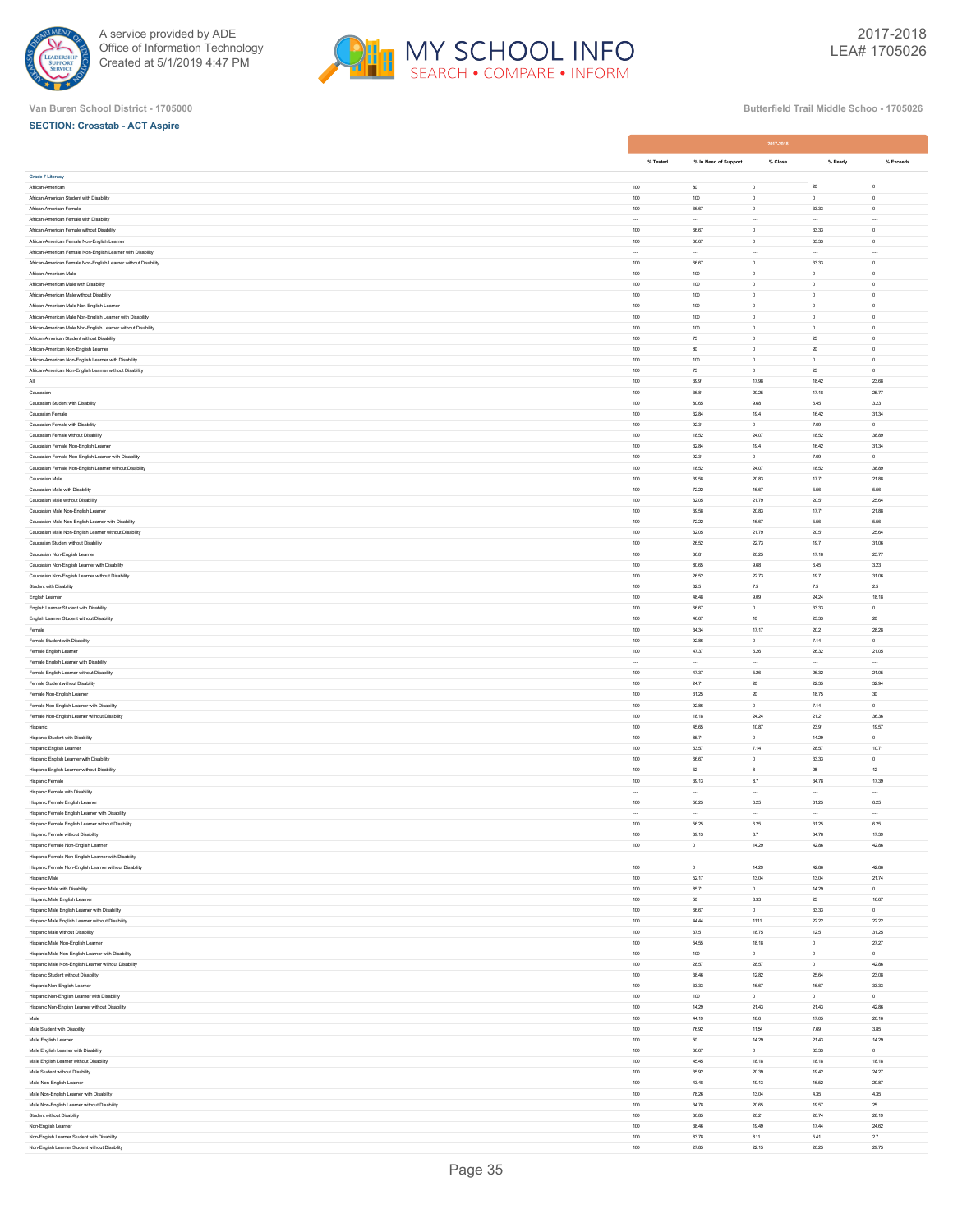

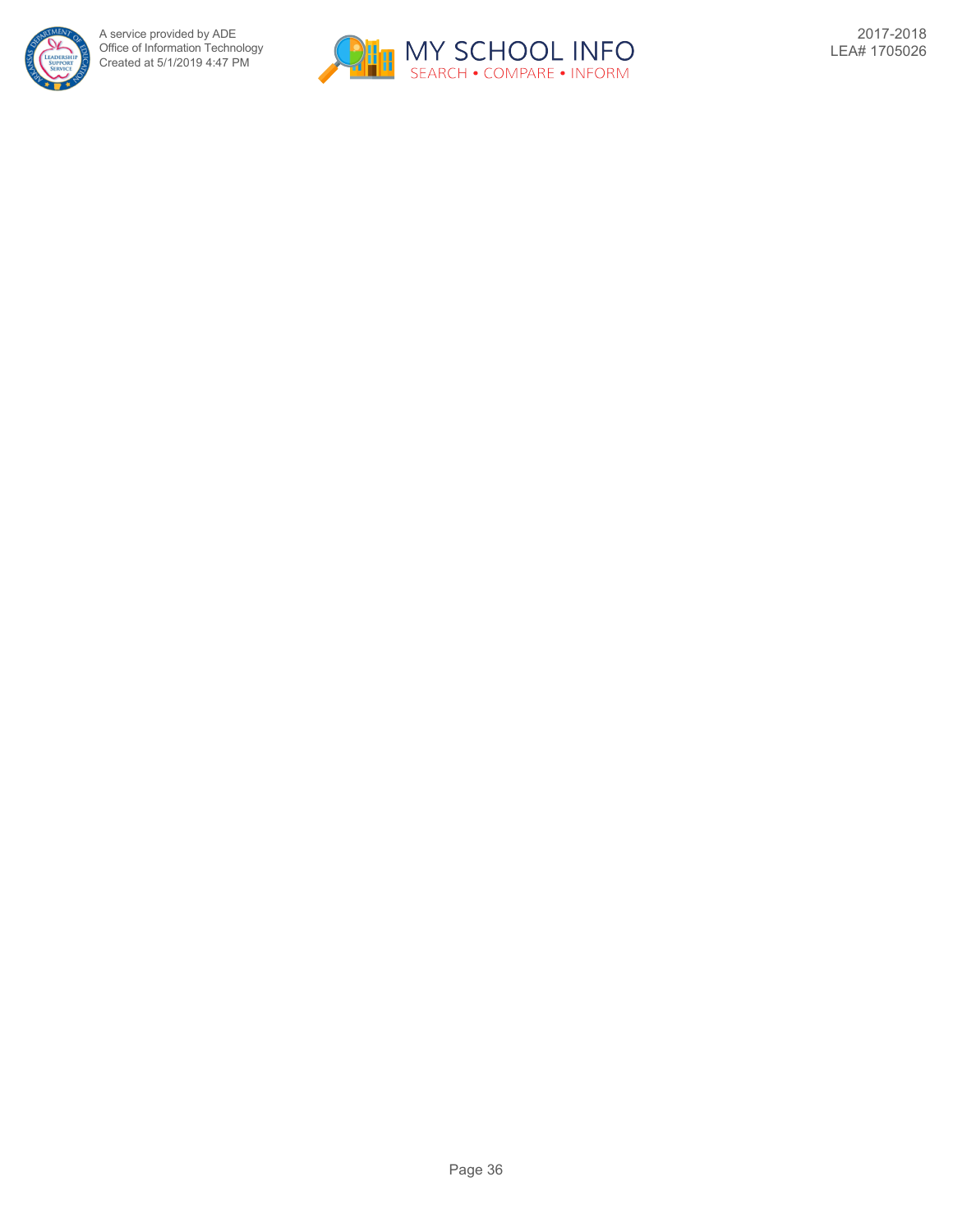



|                                                                                                   |                 |                      | 2017-2018           |                      |                          |
|---------------------------------------------------------------------------------------------------|-----------------|----------------------|---------------------|----------------------|--------------------------|
|                                                                                                   | $\%$ Tested     | % In Need of Support | % Close             | % Ready              | $%$ Exceeds              |
|                                                                                                   |                 |                      |                     |                      |                          |
| <b>Grade 8 Literacy</b>                                                                           |                 |                      |                     |                      |                          |
| African-American                                                                                  | 100             | 83.33                | $\circ$             | 16.67                | $\circ$                  |
| African-American Student with Disability                                                          | 100             | 100                  | $\,$ 0              | $\circ$              | $\circ$                  |
| African-American Female                                                                           | $100\,$         | 66.67                | $\,$ 0<br>$\ddotsc$ | 33.33<br>$\ddotsc$   | $\,$ 0 $\,$<br>$\ddotsc$ |
| African-American Female with Disability                                                           | $\sim$          | i.                   |                     |                      |                          |
| African-American Female without Disability                                                        | 100             | 66.67                | $\circ$             | 33.33                | $\circ$                  |
| African-American Female Non-English Learner                                                       | $100\,$         | 66.67                | $\,$ 0              | 33.33                | $\,$ 0 $\,$              |
| African-American Female Non-English Learner with Disability                                       | $\cdots$        | $\sim$               | $\ddotsc$           | $\ddot{\phantom{a}}$ | $\cdots$                 |
| African-American Female Non-English Learner without Disability                                    | 100             | 66.67                | $\,$ 0              | 33.33                | $\circ$                  |
| African-American Male                                                                             | 100             | 100                  | $\,$ 0              | $\,0\,$              | $\,0\,$                  |
| African-American Male with Disability                                                             | 100             | 100                  | $\circ$             | $\circ$              | $\circ$                  |
| African-American Male without Disability                                                          | $100\,$         | 100                  | $\,$ 0 $\,$         | $\circ$              | $\,$ 0                   |
| African-American Male Non-English Learner                                                         | 100             | 100                  | $\,$ 0              | $\,0\,$              | $\,0\,$                  |
| African-American Male Non-English Learner with Disability                                         | 100             | 100                  | $\,$ 0              | $\circ$              | $\,$ 0 $\,$              |
| African-American Male Non-English Learner without Disability                                      | $100\,$         | 100                  | $\,$ 0 $\,$         | $\circ$              | $\,$ 0                   |
| African-American Student without Disability                                                       | 100             | 80                   | $\,$ 0              | $20\,$               | $\circ$                  |
| African-American Non-English Learner                                                              | 100             | 83.33                | $\,$ 0              | 16.67                | $\,$ 0 $\,$              |
| African-American Non-English Learner with Disability                                              | 100             | 100                  | $\circ$             | $\circ$              | $\circ$                  |
| African-American Non-English Learner without Disability                                           | 100             | 80                   | $\circ$             | 20                   | $\circ$                  |
| $AII$                                                                                             | 99.07           | 34.27                | 28.17               | 19.72                | 17.84                    |
| Caucasian                                                                                         | 99.25           | 31.06                | 28.79               | 21.21                | 18.94                    |
| Caucasian Student with Disability                                                                 | 100             | 94.12                | $\,$ 0              | 5.88                 | $\circ$                  |
| Caucasian Female                                                                                  | 98.53           | 17.91                | 35.82               | 22.39                | 23.88                    |
| Caucasian Female with Disability                                                                  | 100             | 100                  | $\circ$             | $\circ$              | $\circ$                  |
| Caucasian Female without Disability                                                               | 98.44           | 12.7                 | 38.1                | 23.81                | 25.4                     |
| Caucasian Female Non-English Learner                                                              | 98.53           | 17.91                | 35.82               | 22.39                | 23.88                    |
| Caucasian Female Non-English Learner with Disability                                              | 100             | 100                  | $\circ$             | $\circ$              | $\circ$                  |
| Caucasian Female Non-English Learner without Disability                                           | 98.44           | 12.7                 | 38.1                | 23.81                | 25.4                     |
| Caucasian Male                                                                                    | 100             | 44.62                | 21.54               | 20                   | 13.85                    |
| Caucasian Male with Disability                                                                    | 100             | 92.31                | $\,$ 0 $\,$         | 7.69                 | $\,$ 0 $\,$              |
| Caucasian Male without Disability                                                                 | $100\,$         | 32.69                | 26.92               | 23.08                | 17.31                    |
| Caucasian Male Non-English Learner                                                                | 100             | 44.62                | 21.54               | 20                   | 13.85                    |
| Caucasian Male Non-English Learner with Disability                                                | 100             | 92.31                | $\,$ 0              | 7.69                 | $\,$ 0 $\,$              |
| Caucasian Male Non-English Learner without Disability                                             | 100             | 32.69                | 26.92               | 23.08                | 17.31                    |
|                                                                                                   | 99.14           | 21.74                | 33.04               | 23.48                | 21.74                    |
| Caucasian Student without Disability<br>Caucasian Non-English Learner                             | 99.25           | 31.06                | 28.79               | 21.21                | 18.94                    |
|                                                                                                   |                 |                      |                     |                      |                          |
| Caucasian Non-English Learner with Disability                                                     | 100             | 94.12                | $\circ$             | 5.88                 | $\circ$                  |
| Caucasian Non-English Learner without Disability                                                  | 99.14           | 21.74                | 33.04               | 23.48                | 21.74                    |
| Student with Disability                                                                           | $100\,$         | $96\,$               | $\,$ 0              | $\,$ 4 $\,$          | $\,$ 0 $\,$              |
| English Learner                                                                                   | 97.73           | 30.23                | 30.23               | 20.93                | 18.6                     |
| English Learner Student with Disability                                                           | 100             | 100                  | $\circ$             | $\circ$              | $\circ$                  |
| English Learner Student without Disability                                                        | 97.5            | 23.08                | 33.33               | 23.08                | 20.51                    |
| Female                                                                                            | 99.08           | 20.37                | 33.33               | 22.22                | 24.07                    |
| Female Student with Disability                                                                    | $100\,$         | 100                  | $\,$ 0              | $\circ$              | $\,$ 0                   |
|                                                                                                   |                 |                      |                     |                      |                          |
| Female English Learner                                                                            | 100             | 15 <sub>15</sub>     | $\rm{2S}$           | $30\,$               | $30\,$                   |
| Female English Learner with Disability                                                            | 100             | 100                  | $\,$ 0              | $\,$ 0 $\,$          | $\,$ 0 $\,$              |
| Female English Learner without Disability                                                         | $100\,$         | 10.53                | 26.32               | 31.58                | 31.58                    |
| Female Student without Disability                                                                 | 99.03           | 15.69                | 35.29               | 23.53                | 25.49                    |
| Female Non-English Learner                                                                        | 98.88           | 21.59                | 35.23               | 20.45                | 22.73                    |
| Female Non-English Learner with Disability                                                        | 100             | 100                  | $\circ$             | $\circ$              | $\circ$                  |
| Female Non-English Learner without Disability                                                     | 98.81           | 16.87                | 37.35               | 21.69                | 24.1                     |
| Hispanic                                                                                          | 97.87           | 30.43                | 34.78               | 19.57                | 15.22                    |
| Hispanic Student with Disability                                                                  | 100             | 100                  | $\circ$             | $\circ$              | $\circ$                  |
| Hispanic English Learner                                                                          | 97.5            | 28.21                | 33.33               | 20.51                | 17.95                    |
|                                                                                                   |                 |                      |                     |                      |                          |
| Hispanic English Learner with Disability<br>Hispanic English Learner without Disability           | $100\,$<br>97.3 | 100<br>22.22         | $\,$ 0<br>36.11     | $\,$ 0 $\,$<br>22.22 | $\,$ 0 $\,$<br>19.44     |
| Hispanic Female                                                                                   | 100             | 9.52                 | 33.33               | 28.57                | 28.57                    |
| Hispanic Female with Disability                                                                   | 100             | 100                  | $\,$ 0              | $\,0\,$              | $\circ$                  |
| Hispanic Female English Learner                                                                   | 100             | 11.11                | 27.78               | 27.78                | 33.33                    |
| Hispanic Female English Learner with Disability                                                   | $100\,$         | 100                  | $\,$ 0              | $\circ$              | $\circ$                  |
| Hispanic Female English Learner without Disability                                                | 100             | 5.88                 | 29.41               | 29.41                | 35.29                    |
| Hispanic Female without Disability                                                                | 100             | $\sqrt{5}$           | $36\,$              | $30\,$               | $30\,$                   |
| Hispanic Female Non-English Learner                                                               | $100\,$         | $\,$ 0               | 66.67               | 33.33                | $\,0\,$                  |
| Hispanic Female Non-English Learner with Disability                                               | $\cdots$        | $\cdots$             | $\cdots$            | $\cdots$             | $\cdots$                 |
|                                                                                                   | 100             | $\,$ 0 $\,$          | 66.67               | 33.33                | $\circ$                  |
| Hispanic Female Non-English Learner without Disability                                            |                 | 48                   | 36                  | $12$                 | $\sim$                   |
| Hispanic Male<br>Hispanic Male with Disability                                                    | 96.15<br>100    | 100                  | $\circ$             | $\circ$              | $\circ$                  |
|                                                                                                   |                 |                      |                     |                      |                          |
| Hispanic Male English Learner                                                                     | 95.45           | 42.86                | 38.1<br>$\circ$     | 14.29<br>$\circ$     | 4.76<br>$\circ$          |
| Hispanic Male English Learner with Disability<br>Hispanic Male English Learner without Disability | 100<br>95       | 100                  |                     |                      |                          |
|                                                                                                   |                 | 36.84                | 42.11               | 15.79                | 5.26                     |
| Hispanic Male without Disability                                                                  | 95.83           | 43.48<br>75          | 39.13               | 13.04<br>$\circ$     | 4.35<br>$\circ$          |
| Hispanic Male Non-English Learner                                                                 | 100             |                      | $\rm{2S}$           |                      |                          |
| Hispanic Male Non-English Learner with Disability                                                 |                 | $\cdots$             | $\cdots$            | $\cdots$             | $\cdots$                 |
| Hispanic Male Non-English Learner without Disability                                              | 100             | 75                   | $_{\rm 25}$         | $\,0\,$              | $\,0\,$                  |
| Hispanic Student without Disability                                                               | 97.73           | 25.58                | 37.21               | 20.93                | 16.28                    |
| Hispanic Non-English Learner                                                                      | $100\,$         | 42.86                | 42.86               | 14.29                | $\,0\,$                  |
| Hispanic Non-English Learner with Disability                                                      | $\cdots$        | $\sim$               | $\sim$              | $\ddotsc$            | $\sim$                   |
| Hispanic Non-English Learner without Disability                                                   | 100             | 42.86                | 42.86               | 14.29                | $\,$ 0 $\,$              |
| Male                                                                                              | 99.06           | 48.57                | 22.86               | 17.14                | 11.43                    |
| Male Student with Disability                                                                      | 100             | 94.74                | $\circ$             | 5.26                 | $\circ$                  |
| Male English Learner                                                                              | 95.83           | 43.48                | 34.78               | 13.04                | 8.7                      |
| Male English Learner with Disability                                                              | 100             | 100                  | $\,0\,$             | $\circ$              | $\,$ 0                   |
| Male English Learner without Disability                                                           | 95.24           | 35                   | 40                  | 15                   | 10 <sup>°</sup>          |
| Male Student without Disability                                                                   | 98.85           | 38.37                | 27.91               | 19.77                | 13.95                    |
| Male Non-English Learner                                                                          | 100             | 60                   | 19.51               | 18.29                | 12.2                     |
| Male Non-English Learner with Disability                                                          | 100             | 93.75                | $\,$ 0              | 6.25                 | $\,$ 0 $\,$              |
| Male Non-English Learner without Disability                                                       | $100\,$         | 39.39                | 24.24               | 21.21                | 15.15                    |
| Student without Disability                                                                        | 98.95           | 26.06                | 31.91               | 21.81                | 20.21                    |
| Non-English Learner                                                                               | 99.42           | 35.29                | 27.65               | 19.41                | 17.65                    |
| Non-English Learner Student with Disability<br>Non-English Learner Student without Disability     | 100<br>99.33    | 95.24<br>26.85       | $\circ$<br>31.54    | 4.76<br>21.48        | $\,0\,$<br>20.13         |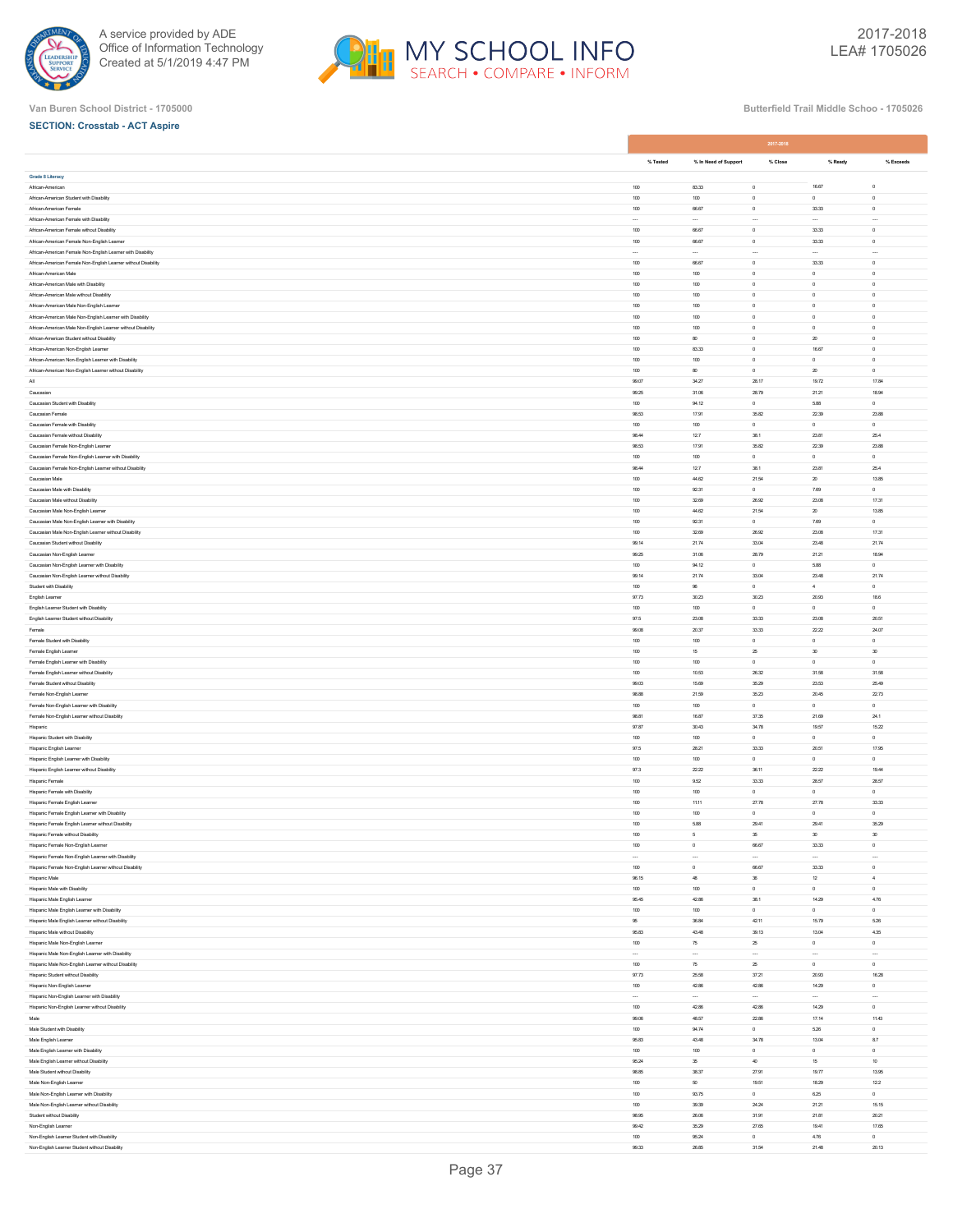

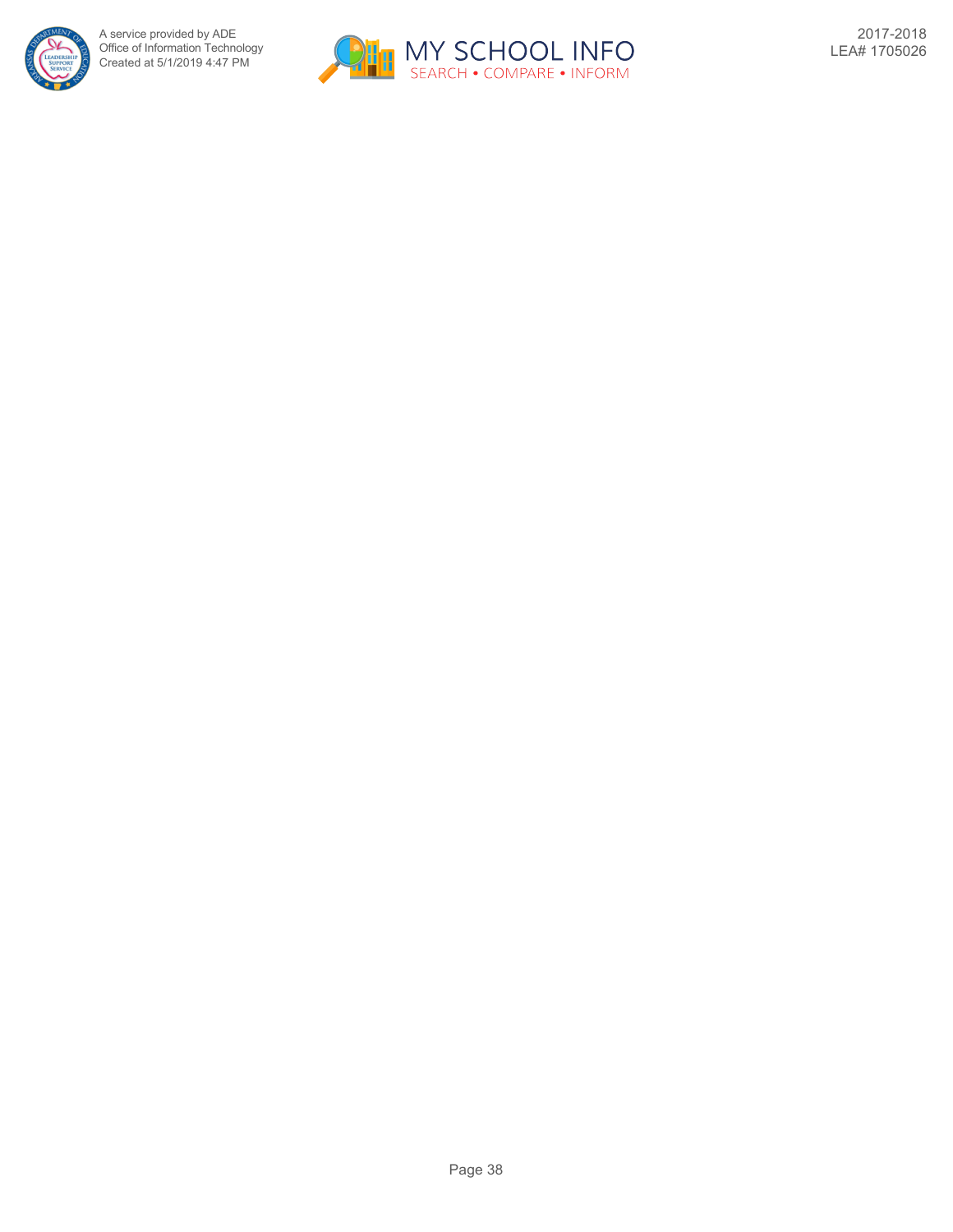



|                                                                                               |                  |                      | 2017-2018               |                  |                      |
|-----------------------------------------------------------------------------------------------|------------------|----------------------|-------------------------|------------------|----------------------|
|                                                                                               | $%$ Tested       | % In Need of Support | % Close                 | % Ready          | % Exceeds            |
| <b>All Grades Literacy</b>                                                                    |                  |                      |                         |                  |                      |
| African-American                                                                              | $100\,$          | 76.47                | 5.88                    | 17.65            | $\,$ 0 $\,$          |
| African-American Student with Disability                                                      | 100              | 100                  | $\,$ 0 $\,$             | $\circ$          | $\circ$              |
| African-American Female                                                                       | 100              | 66.67                | 11.11                   | 22.22            | $\,$ 0 $\,$          |
| African-American Female with Disability                                                       | $100\,$          | 100                  | $\,$ 0                  | $\circ$          | $\,0\,$              |
| African-American Female without Disability                                                    | 100              | 62.5                 | 12.5                    | 25               | $\circ$              |
| African-American Female Non-English Learner                                                   | 100              | 66.67                | 11.11                   | 22.22<br>$\circ$ | $\circ$              |
| African-American Female Non-English Learner with Disability                                   | 100<br>100       | 100<br>62.5          | $\,0\,$<br>125          | 25               | $\,$ 0<br>$\circ$    |
| African-American Female Non-English Learner without Disability<br>African-American Male       | 100              | 87.5                 | $\,$ 0 $\,$             | 12.5             | $\,$ 0 $\,$          |
| African-American Male with Disability                                                         | 100              | 100                  | $\,$ 0 $\,$             | $\circ$          | $\circ$              |
| African-American Male without Disability                                                      | 100              | 75                   | $\,$ 0 $\,$             | 25               | $\circ$              |
| African-American Male Non-English Learner                                                     | $100\,$          | $87.5\,$             | $\,$ 0 $\,$             | 12.5             | $\,$ 0               |
| African-American Male Non-English Learner with Disability                                     | 100              | 100                  | $\circ$                 | $\circ$          | $\circ$              |
| African-American Male Non-English Learner without Disability                                  | 100              | $75\,$               | $\,$ 0 $\,$             | 25               | $\,$ 0 $\,$          |
| African-American Student without Disability                                                   | 100              | 66.67                | 8.33                    | 25               | $\,$ 0 $\,$          |
| African-American Non-English Learner                                                          | 100              | 76.47                | 5.88                    | 17.65            | $\circ$              |
| African-American Non-English Learner with Disability                                          | $100\,$          | 100                  | $\,$ 0                  | $\circ$          | $\,0\,$              |
| African-American Non-English Learner without Disability<br>$\mathsf{All}$                     | 100<br>99.7      | 66.67<br>37.43       | 8.33<br>21.56           | 25<br>20.06      | $\,$ 0 $\,$<br>20.96 |
| Caucasian                                                                                     | 99.77            | 35.65                | 21.53                   | 19.91            | 22.92                |
| Caucasian Student with Disability                                                             | 100              | 89.04                | 5.48                    | 4.11             | 1.37                 |
| Caucasian Female                                                                              | 99.52            | 25.36                | 24.88                   | 21.53            | 28.23                |
| Caucasian Female with Disability                                                              | 100              | 96.15                | $\,$ 0 $\,$             | 3.85             | $\,$ 0               |
| Caucasian Female without Disability                                                           | 99.46            | 15.3                 | 28.42                   | 24.04            | 32.24                |
| Caucasian Female Non-English Learner                                                          | 99.52            | 25.36                | 24.88                   | 21.53            | 28.23                |
| Caucasian Female Non-English Learner with Disability                                          | 100              | 96.15                | $\circ$                 | 3.85             | $\circ$              |
| Caucasian Female Non-English Learner without Disability                                       | 99.46            | 15.3                 | 28.42                   | 24.04            | 32.24                |
| Caucasian Male                                                                                | $100\,$<br>100   | 45.29<br>85.11       | 18.39<br>8.51           | 18.39<br>4.26    | 17.94<br>2.13        |
| Caucasian Male with Disability<br>Caucasian Male without Disability                           | 100              | 34.66                | 21.02                   | 22.16            | 22.16                |
| Caucasian Male Non-English Learner                                                            | 100              | 45.29                | 18.39                   | 18.39            | 17.94                |
| Caucasian Male Non-English Learner with Disability                                            | 100              | 85.11                | 8.51                    | 4.26             | 2.13                 |
| Caucasian Male Non-English Learner without Disability                                         | $100\,$          | 34.66                | 21.02                   | 22.16            | 22.16                |
| Caucasian Student without Disability                                                          | 99.72            | 24.79                | 24.79                   | 23.12            | 27.3                 |
| Caucasian Non-English Learner                                                                 | 99.77            | 35.65                | 21.53                   | 19.91            | 22.92                |
| Caucasian Non-English Learner with Disability                                                 | $100\,$          | 89.04                | 5.48                    | 4.11             | 1.37                 |
| Caucasian Non-English Learner without Disability                                              | 99.72            | 24.79                | 24.79                   | 23.12            | 27.3                 |
| Student with Disability                                                                       | 100              | 91.43                | 3.81                    | 3.81             | 0.95                 |
| English Learner                                                                               | 99.12<br>100     | 41.59<br>92.86       | 21.24<br>$\,$ 0 $\,$    | 20.35<br>7.14    | 16.81<br>$\circ$     |
| English Learner Student with Disability<br>English Learner Student without Disability         | $99\,$           | 34.34                | 24.24                   | 22.22            | 19.19                |
| Female                                                                                        | 99.7             | 26.97                | 24.55                   | 22.42            | 26.06                |
| Female Student with Disability                                                                | 100              | 97.22                | $\,$ 0 $\,$             | 2.78             | $\circ$              |
| Female English Learner                                                                        | $100\,$          | 36.84                | 14.04                   | 26.32            | 22.81                |
| Female English Learner with Disability                                                        | 100              | 100                  | $\circ$                 | $\circ$          | $\circ$              |
| Female English Learner without Disability                                                     | 100              | 29.41                | 15.69                   | 29.41            | 25.49                |
| Female Student without Disability                                                             | 99.66            | 18.37                | 27.55                   | 24.83            | 29.25                |
| Female Non-English Learner                                                                    | 99.64            | 24.91                | 26.74                   | 21.61            | 26.74                |
| Female Non-English Learner with Disability                                                    | $100\,$          | 96.67                | $\,$ 0                  | $3.33\,$         | $\,0\,$              |
| Female Non-English Learner without Disability<br>Hispanic                                     | 99.59<br>99.32   | 16.05<br>37.93       | 30.04<br>22.07          | 23.87<br>23.45   | 30.04<br>16.55       |
| Hispanic Student with Disability                                                              | $100\,$          | 94.74                | $\,$ 0 $\,$             | $_{\rm 5.26}$    | $\circ$              |
| Hispanic English Learner                                                                      | 99.01            | 42                   | 23                      | $21\,$           | $^{\rm 14}$          |
| Hispanic English Learner with Disability                                                      | 100              | 92.31                | $\,$ 0 $\,$             | 7.69             | $\,$ 0 $\,$          |
| Hispanic English Learner without Disability                                                   | 98.86            | 34.48                | 26.44                   | 22.99            | 16.09                |
| Hispanic Female                                                                               | 100              | 30.56                | 19.44                   | 29.17            | 20.83                |
| Hispanic Female with Disability                                                               | $100\,$          | 100                  | $\,$ 0 $\,$             | $\,$ 0 $\,$      | $\,$ 0 $\,$          |
| Hispanic Female English Learner                                                               | 100              | 39.22                | 15.69                   | 25.49            | 19.61                |
| Hispanic Female English Learner with Disability                                               | 100              | 100                  | $\,$ 0 $\,$             | $\circ$          | $\circ$              |
| Hispanic Female English Learner without Disability<br>Hispanic Female without Disability      | $100\,$<br>100   | 31.11<br>23.08       | 17.78<br>21.54          | 28.89<br>32.31   | 22.22<br>23.08       |
| Hispanic Female Non-English Learner                                                           | 100              | 9.52                 | 28.57                   | 38.1             | 23.81                |
| Hispanic Female Non-English Learner with Disability                                           | 100              | 100                  | $\,$ 0 $\,$             | $\circ$          | $\circ$              |
| Hispanic Female Non-English Learner without Disability                                        | 100              | $\mathsf{s}$         | 30                      | 40               | $_{\rm 2S}$          |
| Hispanic Male                                                                                 | 98.65            | 45.21                | 24.66                   | 17.81            | 12.33                |
| Hispanic Male with Disability                                                                 | 100              | 91.67                | $\,$ 0                  | 8.33             | $\,$ 0 $\,$          |
| Hispanic Male English Learner                                                                 |                  | 44.9                 | 30.61                   | 16.33            | 8.16                 |
| Hispanic Male English Learner with Disability                                                 | 98               |                      | $\,0\,$                 | 14.29            | $\circ$              |
|                                                                                               | $100\,$          | 85.71                |                         | 16.67            | 9.52                 |
| Hispanic Male English Learner without Disability                                              | 97.67            | 38.1                 | 35.71                   |                  | 14.75                |
| Hispanic Male without Disability                                                              | 98.39            | 36.07                | 29.51                   | 19.67            |                      |
| Hispanic Male Non-English Learner                                                             | 100              | 45.83                | 12.5                    | 20.83            | 20.83                |
| Hispanic Male Non-English Learner with Disability                                             | 100              | 100                  | $\,$ 0 $\,$             | $\circ$          | $\circ$              |
| Hispanic Male Non-English Learner without Disability                                          | $100\,$<br>99.21 | 31.58<br>29.37       | 15.79<br>25.4           | 26.32<br>26.19   | 26.32<br>19.05       |
| Hispanic Student without Disability<br>Hispanic Non-English Learner                           | 100              | 28.89                | $20\,$                  | 28.89            | 22.22                |
| Hispanic Non-English Learner with Disability                                                  | $100\,$          | 100                  | $\,$ 0 $\,$             | $\,$ 0 $\,$      | $\,$ 0 $\,$          |
| Hispanic Non-English Learner without Disability                                               | 100              | 17.95                | 23.08                   | 33.33            | 25.64                |
| Male                                                                                          | 99.71            | 47.63                | 18.64                   | 17.75            | 15.98                |
| Male Student with Disability                                                                  | 100              | 88.41                | 5.8                     | 4.35             | 1,45                 |
| Male English Learner                                                                          | 98.25            | 46.43                | 28.57                   | 14.29            | 10.71                |
| Male English Learner with Disability                                                          | $100\,$          | $87.5\,$             | $\,$ 0                  | $12.5\,$         | $\circ$              |
| Male English Learner without Disability                                                       | 97.96            | 39.58                | 33.33                   | 14.58            | 12.5                 |
| Male Student without Disability                                                               | 99.63            | 37.17                | 21.93                   | 21.19            | 19.7                 |
| Male Non-English Learner<br>Male Non-English Learner with Disability                          | $100\,$<br>100   | 47.87<br>88.52       | 16.67<br>6.56           | 18.44<br>3.28    | 17.02<br>1.64        |
| Male Non-English Learner without Disability                                                   | 100              | 36.65                | 19.46                   | 22.62            | 21.27                |
| Student without Disability                                                                    | 99.65            | 27.35                | 24.87                   | 23.09            | 24.69                |
| Non-English Learner                                                                           | 99.82            | 36.58                | 21.62                   | 20               | 21.8                 |
| Non-English Learner Student with Disability<br>Non-English Learner Student without Disability | $100\,$<br>99.78 | 91.21<br>25.86       | $4.4\,$<br>$\mathbf{z}$ | $3.3\,$<br>23.28 | $1.1\,$<br>25.86     |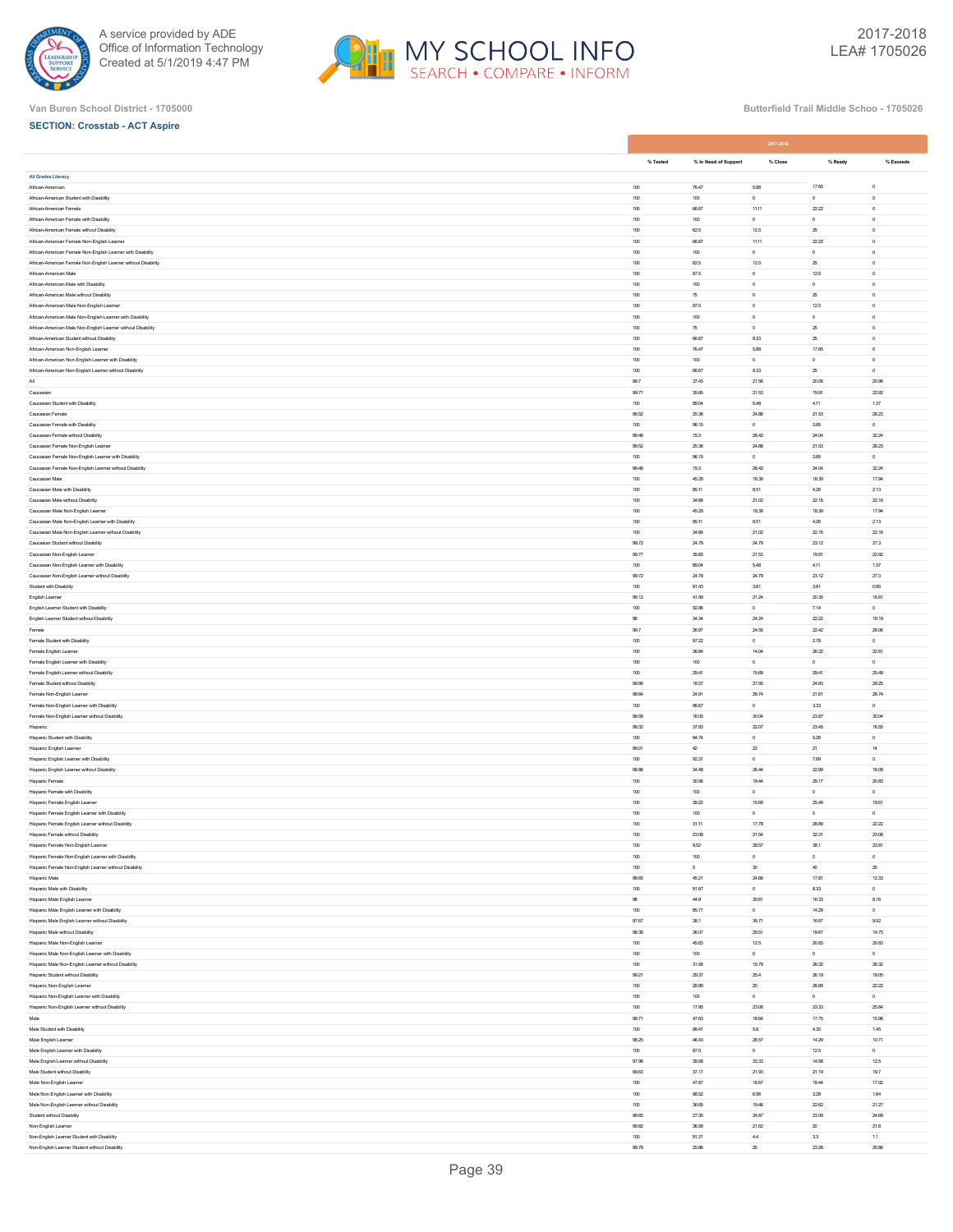

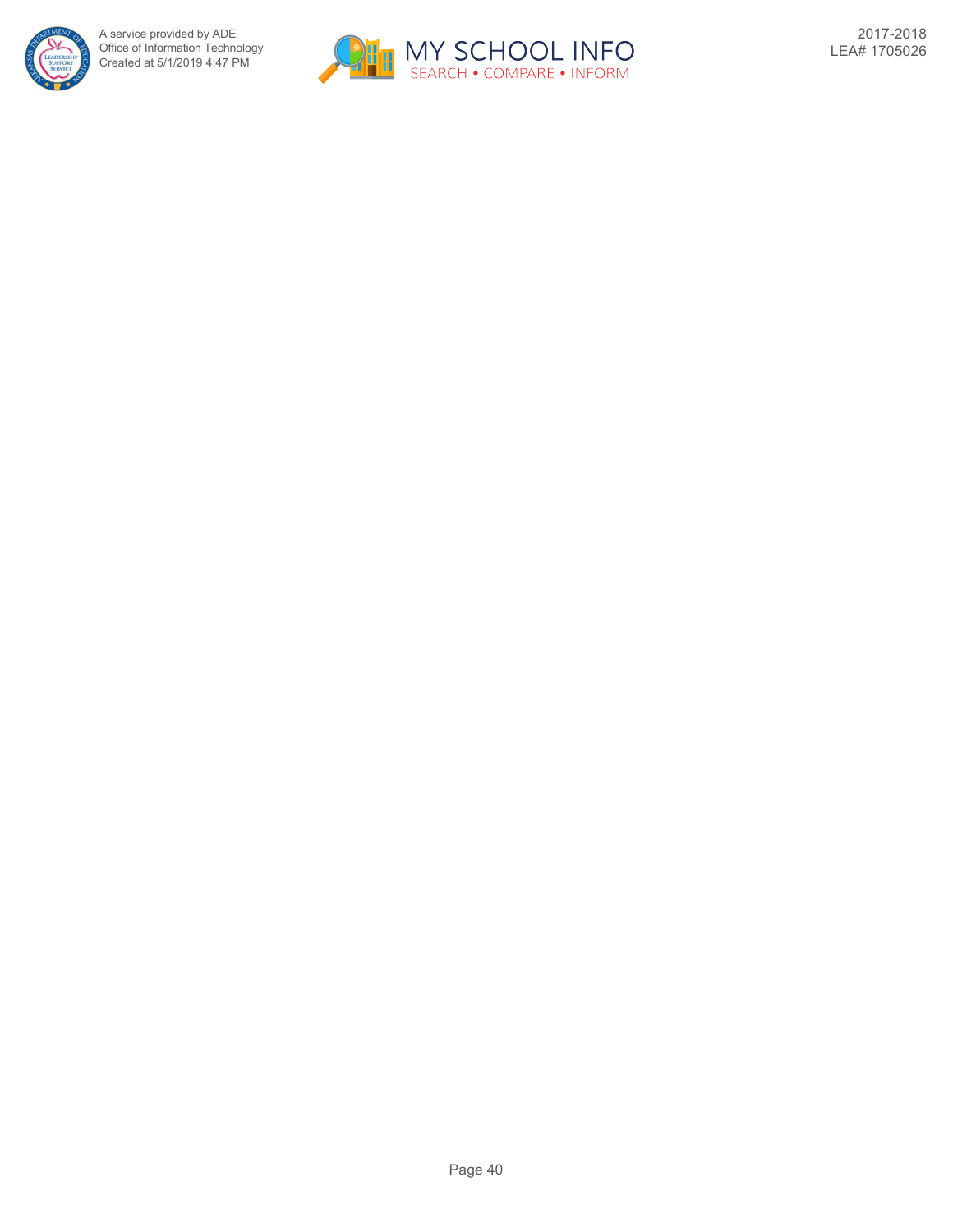



|                                                                                               |            |                      | 2017-2018            |                      |                      |
|-----------------------------------------------------------------------------------------------|------------|----------------------|----------------------|----------------------|----------------------|
|                                                                                               | % Tested   | % In Need of Support | % Close              | % Ready              | % Exceeds            |
|                                                                                               |            |                      |                      |                      |                      |
| Grade 6 Science<br>African-American                                                           | 100        | 66.67                | 16.67                | 16.67                | $\,$ 0               |
| African-American Student with Disability                                                      | 100        | 100                  | $\,$ 0               | $\,$ 0 $\,$          | $\,$ 0 $\,$          |
| African-American Female                                                                       | 100        | 66.67                | 33.33                | $\circ$              | $\circ$              |
| African-American Female with Disability                                                       | 100        | 100                  | $\circ$              | $\circ$              | $\circ$              |
| African-American Female without Disability                                                    | 100        | 60                   | $_{50}$              | $\,0\,$              | $\,$ 0 $\,$          |
| African-American Female Non-English Learner                                                   | 100        | 66.67                | 33.33                | $\circ$              | $\circ$              |
| African-American Female Non-English Learner with Disability                                   | 100        | 100                  | $\,$ 0               | $\,$ 0               | $\,$ 0               |
| African-American Female Non-English Learner without Disability                                | 100        | $_{50}$              | $_{\rm 50}$          | $\,0\,$              | $\,$ 0 $\,$          |
| African-American Male                                                                         | 100        | 66.67                | $\,$ 0 $\,$          | 33.33                | $\,$ 0 $\,$          |
| African-American Male with Disability                                                         | 100        | 100                  | $\,$ 0               | $\,$ 0               | $\,0\,$              |
| African-American Male without Disability                                                      | 100        | $\circ$              | $\circ$              | 100                  | $\circ$              |
| African-American Male Non-English Learner                                                     | 100        | 66.67                | $\,$ 0 $\,$          | 33.33                | $\,$ 0 $\,$          |
| African-American Male Non-English Learner with Disability                                     | 100        | 100                  | $\,$ 0 $\,$          | $\,$ 0               | $\,0\,$              |
| African-American Male Non-English Learner without Disability                                  | 100        | $\circ$              | $\,$ 0 $\,$          | 100                  | $\circ$              |
| African-American Student without Disability                                                   | 100        | 33.33                | 33.33                | 33.33                | $\,$ 0 $\,$          |
| African-American Non-English Learner                                                          | 100        | 66.67                | 16.67                | 16.67                | $\circ$              |
| African-American Non-English Learner with Disability                                          | 100        | 100                  | $\circ$              | $\circ$              | $\circ$              |
| African-American Non-English Learner without Disability                                       | 100        | 33.33                | 33.33                | 33.33                | $\,$ 0               |
| All                                                                                           | 100        | 40.79                | 21.05                | 23.68                | 14.47                |
| Caucasian                                                                                     | 100        | 42.75                | 19.57                | 21.01                | 16.67                |
| Caucasian Student with Disability                                                             | 100        | 88                   | 12                   | $\,0\,$              | $\,$ 0 $\,$          |
| Caucasian Female                                                                              | 100        | 35.53                | 22.37                | 27.63                | 14.47                |
| Caucasian Female with Disability                                                              | 100        | 88.89                | 11.11                | $\circ$              | $\,$ 0               |
| Caucasian Female without Disability                                                           | 100        | 28.36                | 23.88                | 31.34                | 16.42                |
| Caucasian Female Non-English Learner                                                          | 100        | 35.53                | 22.37                | 27.63                | 14.47                |
| Caucasian Female Non-English Learner with Disability                                          | 100        | 88.89                | 11,11<br>23.88       | $\circ$              | $\circ$<br>16.42     |
| Caucasian Female Non-English Learner without Disability<br>Caucasian Male                     | 100<br>100 | 28.36<br>51.61       | 16.13                | 31.34<br>12.9        | 19.35                |
| Caucasian Male with Disability                                                                | 100        | 87.5                 | 12.5                 | $\circ$              | $\circ$              |
| Caucasian Male without Disability                                                             | 100        | 39.13                | 17.39                | 17.39                | 26.09                |
| Caucasian Male Non-English Learner                                                            | 100        | 51.61                | 16.13                | 12.9                 | 19.35                |
| Caucasian Male Non-English Learner with Disability                                            | 100        | 87.5                 | 12.5                 | $\circ$              | $\circ$              |
| Caucasian Male Non-English Learner without Disability                                         | 100        | 39.13                | 17.39                | 17.39                | 26.09                |
| Caucasian Student without Disability                                                          | 100        | 32.74                | 21.24                | 25.66                | 20.35                |
| Caucasian Non-English Learner                                                                 | 100        | 42.75                | 19.57                | 21.01                | 16.67                |
| Caucasian Non-English Learner with Disability                                                 | 100        | 88                   | $12\,$               | $\circ$              | $\circ$              |
| Caucasian Non-English Learner without Disability                                              | 100        | 32.74                | 21.24                | 25.66                | 20.35                |
| Student with Disability                                                                       | 100        | 90                   | 7.5                  | 2.5                  | $\circ$              |
| English Learner                                                                               | 100        | 43.24                | 24.32                | 27.03                | 5.41                 |
| English Learner Student with Disability                                                       | 100        | 85.71                | $\,$ 0               | 14.29                | $\,$ 0 $\,$          |
| English Learner Student without Disability                                                    | 100        | 33.33                | 30                   | $30\,$               | 6.67                 |
| Female                                                                                        | 100        | 35.48                | 24.19                | 24.19                | 16.13                |
| Female Student with Disability                                                                | 100        | 87.5                 | 6.25                 | 6.25                 | $^{\circ}$           |
| Female English Learner                                                                        | 100        | 44.44                | 22.22                | 22.22                | 11.11                |
| Female English Learner with Disability                                                        | 100        | 80                   | $\circ$              | $20\,$               | $\circ$              |
| Female English Learner without Disability                                                     | 100        | 30.77                | 30.77                | 23.08                | 15.38                |
| Female Student without Disability                                                             | 100        | 27.78                | 26.85                | 26.85                | 18.52                |
| Female Non-English Learner                                                                    | 100        | 33.96                | 24.53                | 24.53                | 16.98                |
| Female Non-English Learner with Disability                                                    | 100        | 90.91                | 9.09                 | $\circ$              | $\circ$              |
| Female Non-English Learner without Disability                                                 | 100        | 27.37                | 26.32                | 27.37                | 18.95                |
| Hispanic                                                                                      | 100        | 39.62                | 24.53                | 28.3                 | 7.55                 |
| Hispanic Student with Disability                                                              | 100        | 88.89                | $\circ$              | 11.11                | $\circ$              |
| Hispanic English Learner                                                                      | 100        | 42.42                | 27.27                | 24.24                | 6.06                 |
| Hispanic English Learner with Disability                                                      | 100        | 85.71                | $\circ$              | 14.29                | $\circ$              |
| Hispanic English Learner without Disability                                                   | 100        | 30.77                | 34.62                | 26.92                | 7.69                 |
| Hispanic Female                                                                               | 100        | 46.43                | 28.57                | 14.29                | 10.71                |
| Hispanic Female with Disability                                                               | 100        | 83.33                | $\,$ 0 $\,$          | 16.67                | $\,$ 0 $\,$          |
| Hispanic Female English Learner                                                               | 100        | 47.06                | 23.53                | 17.65                | 11.76                |
| Hispanic Female English Learner with Disability                                               | 100        | 80                   | $\circ$              | 20                   | $\circ$              |
| Hispanic Female English Learner without Disability                                            | 100        | 33.33                | 33.33                | 16.67                | 16.67                |
| Hispanic Female without Disability                                                            | 100        | 36.36                | 36.36                | 13.64<br>9.09        | 13.64                |
| Hispanic Female Non-English Learner<br>Hispanic Female Non-English Learner with Disability    | 100<br>100 | 45.45<br>100         | 36.36<br>$\,$ 0 $\,$ | $\,$ 0 $\,$          | 9.09<br>$\,$ 0 $\,$  |
| Hispanic Female Non-English Learner without Disability                                        | 100        | 40                   | 40                   | 10                   | 10                   |
| Hispanic Male                                                                                 | 100        | $\infty$             | $20\,$               | $\overline{44}$      | $\sqrt{4}$           |
| Hispanic Male with Disability                                                                 | 100        | 100                  | $\,$ 0               | $\,$ 0 $\,$          | $\,$ 0 $\,$          |
| Hispanic Male English Learner                                                                 | 100        | 37.5                 | 31.25                | 31.25                | $\circ$              |
| Hispanic Male English Learner with Disability                                                 | 100        | 100                  | $\,$ 0 $\,$          | $\circ$              | $\circ$              |
| Hispanic Male English Learner without Disability                                              | 100        | 28.57                | 35.71                | 35.71                | $\circ$              |
| Hispanic Male without Disability                                                              | 100        | 22.73                | 22.73                | 50                   | 4.55                 |
| Hispanic Male Non-English Learner                                                             | 100        | $22\,22$             | $\,$ 0 $\,$          | 66.67                | 11.11                |
| Hispanic Male Non-English Learner with Disability                                             | 100        | 100                  | $\,$ 0               | $\,0\,$              | $\,$ 0 $\,$          |
| Hispanic Male Non-English Learner without Disability                                          | 100        | 12.5                 | $\,$ 0 $\,$          | $75\,$               | 12.5                 |
| Hispanic Student without Disability                                                           | 100        | 29.55                | 29.55                | 31.82                | 9.09                 |
| Hispanic Non-English Learner                                                                  | 100        | $35\,$               | 20                   | 35                   | 10 <sup>°</sup>      |
| Hispanic Non-English Learner with Disability                                                  | 100        | 100                  | $\,$ 0 $\,$          | $\,$ 0 $\,$          | $\,$ 0 $\,$          |
| Hispanic Non-English Learner without Disability                                               | 100        | 27.78                | 22.22                | 38.89                | 11.11                |
| Male                                                                                          | 100        | 47.12                | 17.31                | 23.08                | 12.5                 |
| Male Student with Disability                                                                  |            |                      | 8.33                 | $\,$ 0 $\,$          | $\,$ 0 $\,$          |
| Male English Learner                                                                          | 100        | 91.67                |                      |                      | $\circ$              |
|                                                                                               | 100        | 42.11                | 26.32                | 31.58                |                      |
| Male English Learner with Disability                                                          | 100        | 100                  | $\circ$              | $\circ$              | $\circ$              |
| Male English Learner without Disability                                                       | 100        | 35.29                | 29.41                | 35.29                | $\,$ 0 $\,$          |
| Male Student without Disability                                                               | 100        | 33.75                | 20                   | 30                   | 16.25                |
| Male Non-English Learner                                                                      | 100        | 48.24                | 15.29                | 21.18                | 15.29                |
| Male Non-English Learner with Disability                                                      | 100        | 90.91                | 9.09                 | $\,0\,$              | $\,$ 0 $\,$          |
| Male Non-English Learner without Disability                                                   | 100        | 33.33                | 17.46                | 28.57                | 20.63                |
| Student without Disability                                                                    | 100        | 30.32                | 23.94                | 28.19                | 17.55                |
| Non-English Learner                                                                           | 100        | 40.31                | 20.42                | 23.04                | 16.23                |
| Non-English Learner Student with Disability<br>Non-English Learner Student without Disability | 100<br>100 | 90.91<br>29.75       | 9.09<br>22.78        | $\,$ 0 $\,$<br>27.85 | $\,$ 0 $\,$<br>19.62 |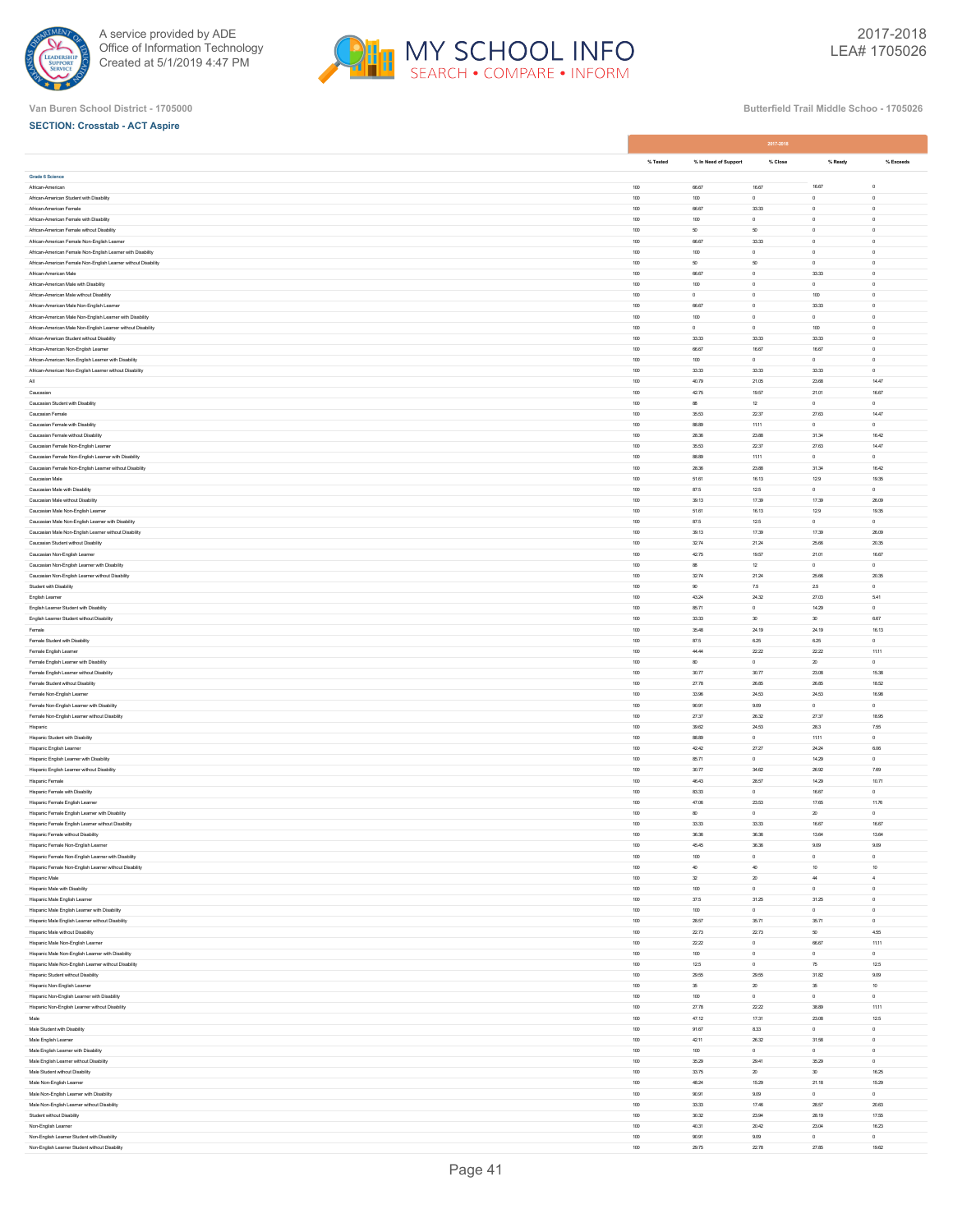

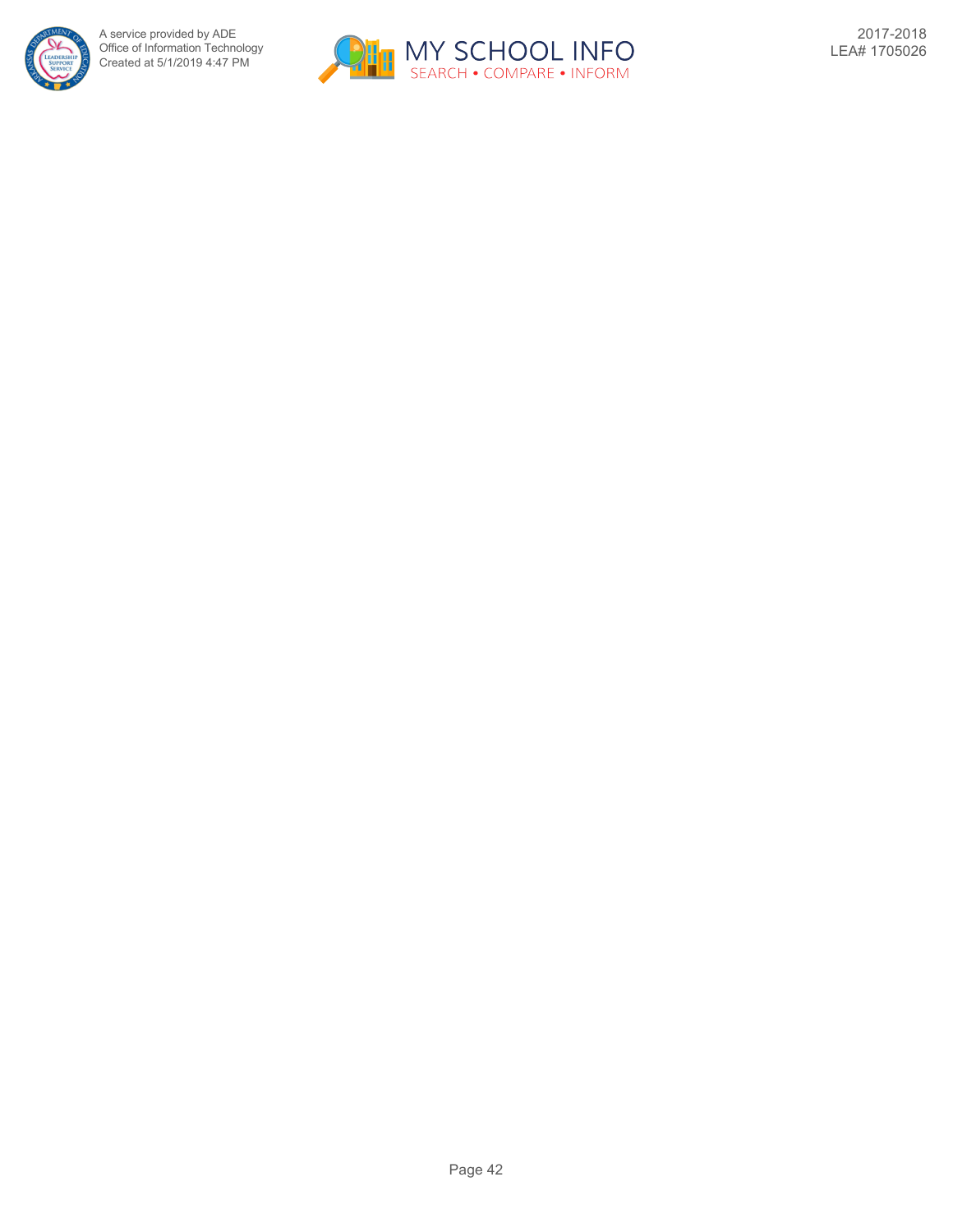



|                                                                                         |            |                      | 2017-2018            |                        |                            |
|-----------------------------------------------------------------------------------------|------------|----------------------|----------------------|------------------------|----------------------------|
|                                                                                         | % Tested   | % In Need of Support | % Close              | % Ready                | % Exceeds                  |
| Grade 7 Science                                                                         |            |                      |                      |                        |                            |
| African-American                                                                        | 100        | 60                   | 40                   | $\,$ 0                 | $\,$ 0                     |
| African-American Student with Disability                                                | 100        | 100                  | $\,$ 0               | $\,$ 0 $\,$            | $\,$ 0 $\,$                |
| African-American Female                                                                 | 100        | 66.67                | 33.33                | $\circ$                | $\circ$                    |
| African-American Female with Disability                                                 | $\cdots$   | $\cdots$             | $\cdots$             | $\cdots$               | $\cdots$                   |
| African-American Female without Disability                                              | 100        | 66.67                | 33.33                | $\,0\,$                | $\,$ 0 $\,$                |
| African-American Female Non-English Learner                                             | 100        | 66.67                | 33.33                | $\circ$                | $\circ$                    |
| African-American Female Non-English Learner with Disability                             |            | 66.67                | 33.33                | $\ddot{\phantom{0}}$   | $\cdots$                   |
| African-American Female Non-English Learner without Disability<br>African-American Male | 100<br>100 | 60                   | 60                   | $\,0\,$<br>$\,$ 0 $\,$ | $\,$ 0 $\,$<br>$\,$ 0 $\,$ |
| African-American Male with Disability                                                   | 100        | 100                  | $\,$ 0               | $\,0\,$                | $\,0\,$                    |
| African-American Male without Disability                                                | 100        | $\circ$              | 100                  | $^{\circ}$             | $\circ$                    |
| African-American Male Non-English Learner                                               | 100        | $_{50}$              | $_{50}$              | $\,$ 0                 | $\,$ 0 $\,$                |
| African-American Male Non-English Learner with Disability                               | 100        | 100                  | $\,0\,$              | $\,$ 0                 | $\,0\,$                    |
| African-American Male Non-English Learner without Disability                            | 100        | $\circ$              | 100                  | $\circ$                | $\circ$                    |
| African-American Student without Disability                                             | 100        | $_{50}$              | $_{50}$              | $\,$ 0 $\,$            | $\,$ 0 $\,$                |
| African-American Non-English Learner                                                    | 100        | 60                   | $40\,$               | $\circ$                | $\circ$                    |
| African-American Non-English Learner with Disability                                    | 100        | 100                  | $\,$ 0 $\,$          | $\circ$                | $\circ$                    |
| African-American Non-English Learner without Disability<br>All                          | 100<br>100 | $_{50}$<br>40.79     | $_{\rm 50}$<br>17.98 | $\,$ 0<br>19.74        | $\,$ 0 $\,$<br>21.49       |
| Caucasian                                                                               | 100        | 38.65                | 16.56                | 20.86                  | 23.93                      |
| Caucasian Student with Disability                                                       | 100        | 93.55                | $\,$ 0               | $\,0\,$                | 6.45                       |
| Caucasian Female                                                                        | 100        | 35.82                | 19.4                 | 23.88                  | 20.9                       |
| Caucasian Female with Disability                                                        | 100        | 100                  | $\,$ 0               | $\,$ 0                 | $\,$ 0                     |
| Caucasian Female without Disability                                                     | 100        | 20.37                | 24.07                | 29.63                  | 25.93                      |
| Caucasian Female Non-English Learner                                                    | 100        | 35.82                | 19.4                 | 23.88                  | 20.9                       |
| Caucasian Female Non-English Learner with Disability                                    | 100        | 100                  | $\,$ 0               | $\circ$                | $\circ$                    |
| Caucasian Female Non-English Learner without Disability                                 | 100        | 20.37                | 24.07                | 29.63                  | 25.93                      |
| Caucasian Male                                                                          | 100        | 40.63                | 14.58                | 18.75                  | 26.04                      |
| Caucasian Male with Disability                                                          | 100        | 88.89                | $\circ$              | $\circ$                | 11.11                      |
| Caucasian Male without Disability<br>Caucasian Male Non-English Learner                 | 100<br>100 | 29.49<br>40.63       | 17.95<br>14.58       | 23.08<br>18.75         | 29.49<br>26.04             |
| Caucasian Male Non-English Learner with Disability                                      | 100        | 88.89                | $\,0\,$              | $\circ$                | 11.11                      |
| Caucasian Male Non-English Learner without Disability                                   | 100        | 29.49                | 17.95                | 23.08                  | 29.49                      |
| Caucasian Student without Disability                                                    | 100        | 25.76                | 20.45                | 25.76                  | 28.03                      |
| Caucasian Non-English Learner                                                           | 100        | 38.65                | 16.56                | 20.86                  | 23.93                      |
| Caucasian Non-English Learner with Disability                                           | 100        | 93.55                | $\,$ 0 $\,$          | $\circ$                | 6.45                       |
| Caucasian Non-English Learner without Disability                                        | 100        | 25.76                | 20.45                | 25.76                  | 28.03                      |
| Student with Disability                                                                 | 100        | 92.5                 | $\circ$              | $\circ$                | 7.5                        |
| English Learner                                                                         | 100        | 39.39                | 27.27                | 15.15                  | 18.18                      |
| English Learner Student with Disability                                                 | 100        | 66.67                | $\,$ 0               | $\,0\,$                | 33.33                      |
| English Learner Student without Disability                                              | 100        | 36.67                | 30                   | 16.67                  | 16.67                      |
| Female                                                                                  | 100        | 37.37<br>100         | 21.21<br>$\circ$     | 22.22                  | 19.19                      |
| Female Student with Disability<br>Female English Learner                                | 100<br>100 | 42.11                | 21.05                | $^{\circ}$<br>15.79    | $^{\circ}$<br>21.05        |
| Female English Learner with Disability                                                  |            |                      |                      |                        |                            |
| Female English Learner without Disability                                               | 100        | 42.11                | 21.05                | 15.79                  | 21.05                      |
| Female Student without Disability                                                       | 100        | 27.06                | 24.71                | 25.88                  | 22.35                      |
| Female Non-English Learner                                                              | 100        | 36.25                | 21.25                | 23.75                  | 18.75                      |
| Female Non-English Learner with Disability                                              | 100        | 100                  | $\,$ 0 $\,$          | $\circ$                | $\circ$                    |
| Female Non-English Learner without Disability                                           | 100        | 22.73                | 25.76                | 28.79                  | 22.73                      |
| Hispanic                                                                                | 100        | 45.65                | 19.57                | 21.74                  | 13.04                      |
| Hispanic Student with Disability                                                        | 100        | 85.71                | $\circ$              | $\circ$                | 14.29                      |
| Hispanic English Learner                                                                | 100<br>100 | 46.43<br>66.67       | $\rm{2S}$<br>$\circ$ | 17.86<br>$\circ$       | 10.71<br>33.33             |
| Hispanic English Learner with Disability<br>Hispanic English Learner without Disability | 100        | $_{\rm 44}$          | 28                   | $\rm 20$               | 8                          |
| Hispanic Female                                                                         | 100        | 39.13                | 26.09                | 26.09                  | 8.7                        |
| Hispanic Female with Disability                                                         | $\cdots$   | $\sim$               | $\sim$               | $\sim$                 | $\cdots$                   |
| Hispanic Female English Learner                                                         | 100        | $_{\rm 50}$          | $\rm{2S}$            | 18.75                  | 6.25                       |
| Hispanic Female English Learner with Disability                                         | $\cdots$   | $\cdots$             | $\cdots$             | $\ddotsc$              | $\cdots$                   |
| Hispanic Female English Learner without Disability                                      | 100        | 60                   | $\rm{2S}$            | 18.75                  | 6.25                       |
| Hispanic Female without Disability                                                      | 100        | 39.13                | 26.09                | 26.09                  | 8.7                        |
| Hispanic Female Non-English Learner                                                     | 100        | 14.29                | 28.57                | 42.86                  | 14.29                      |
| Hispanic Female Non-English Learner with Disability                                     |            | $\ddot{\phantom{0}}$ | $\ddot{\phantom{0}}$ | $\ddotsc$              | ä,                         |
| Hispanic Female Non-English Learner without Disability<br>Hispanic Male                 | 100<br>100 | 14.29<br>62.17       | 28.57<br>13.04       | 42.86<br>17.39         | 14.29<br>17.39             |
| Hispanic Male with Disability                                                           | 100        | 85.71                | $\,$ 0               | $\,$ 0 $\,$            | 14.29                      |
| Hispanic Male English Learner                                                           | 100        | 41.67                | 25                   | 16.67                  | 16.67                      |
| Hispanic Male English Learner with Disability                                           | 100        | 66.67                | $\,$ 0 $\,$          | $\circ$                | 33.33                      |
| Hispanic Male English Learner without Disability                                        | 100        | 33.33                | 33.33                | 22.22                  | 11.11                      |
| Hispanic Male without Disability                                                        | 100        | 37.5                 | 18.75                | 25                     | 18.75                      |
| Hispanic Male Non-English Learner                                                       | 100        | 63.64                | $\,$ 0 $\,$          | 18.18                  | 18.18                      |
| Hispanic Male Non-English Learner with Disability                                       | 100        | 100                  | $\,$ 0               | $\,0\,$                | $\,$ 0 $\,$                |
| Hispanic Male Non-English Learner without Disability                                    | 100        | 42.86                | $\,$ 0 $\,$          | 28.57                  | 28.57                      |
| Hispanic Student without Disability                                                     | 100<br>100 | 38.46<br>44.44       | 23.08<br>11.11       | 25.64<br>27.78         | 12.82<br>16.67             |
| Hispanic Non-English Learner<br>Hispanic Non-English Learner with Disability            | 100        | 100                  | $\,$ 0 $\,$          | $\,$ 0 $\,$            | $\,$ 0 $\,$                |
| Hispanic Non-English Learner without Disability                                         | 100        | 28.57                | 14.29                | 35.71                  | 21.43                      |
| Male                                                                                    | 100        | 43.41                | 15.5                 | 17.83                  | 23.26                      |
| Male Student with Disability                                                            | 100        | 88.46                | $\,$ 0               | $\,$ 0 $\,$            | 11.54                      |
| Male English Learner                                                                    | 100        | 35.71                | 35.71                | 14.29                  | 14.29                      |
| Male English Learner with Disability                                                    | 100        | 66.67                | $\circ$              | $\circ$                | 33.33                      |
| Male English Learner without Disability                                                 | 100        | 27.27                | 45.45                | 18.18                  | 9.09                       |
| Male Student without Disability                                                         | 100        | 32.04                | 19.42                | 22.33                  | 26.21                      |
| Male Non-English Learner                                                                | 100        | 44.35                | 13.04                | 18.26                  | 24.35                      |
| Male Non-English Learner with Disability                                                | 100        | 91.3                 | $\,$ 0               | $\,0\,$                | 8.7                        |
| Male Non-English Learner without Disability<br>Student without Disability               | 100<br>100 | 32.61<br>29.79       | 16.3<br>21.81        | 22.83<br>23.94         | 28.26<br>24.47             |
| Non-English Learner                                                                     | 100        | 41.03                | 16.41                | 20.51                  | 22.05                      |
| Non-English Learner Student with Disability                                             | 100        | 94.59                | $\,$ 0 $\,$          | $\,$ 0 $\,$            | 5.41                       |
| Non-English Learner Student without Disability                                          | 100        | 28.48                | 20.25                | 25.32                  | 25.95                      |
|                                                                                         |            |                      |                      |                        |                            |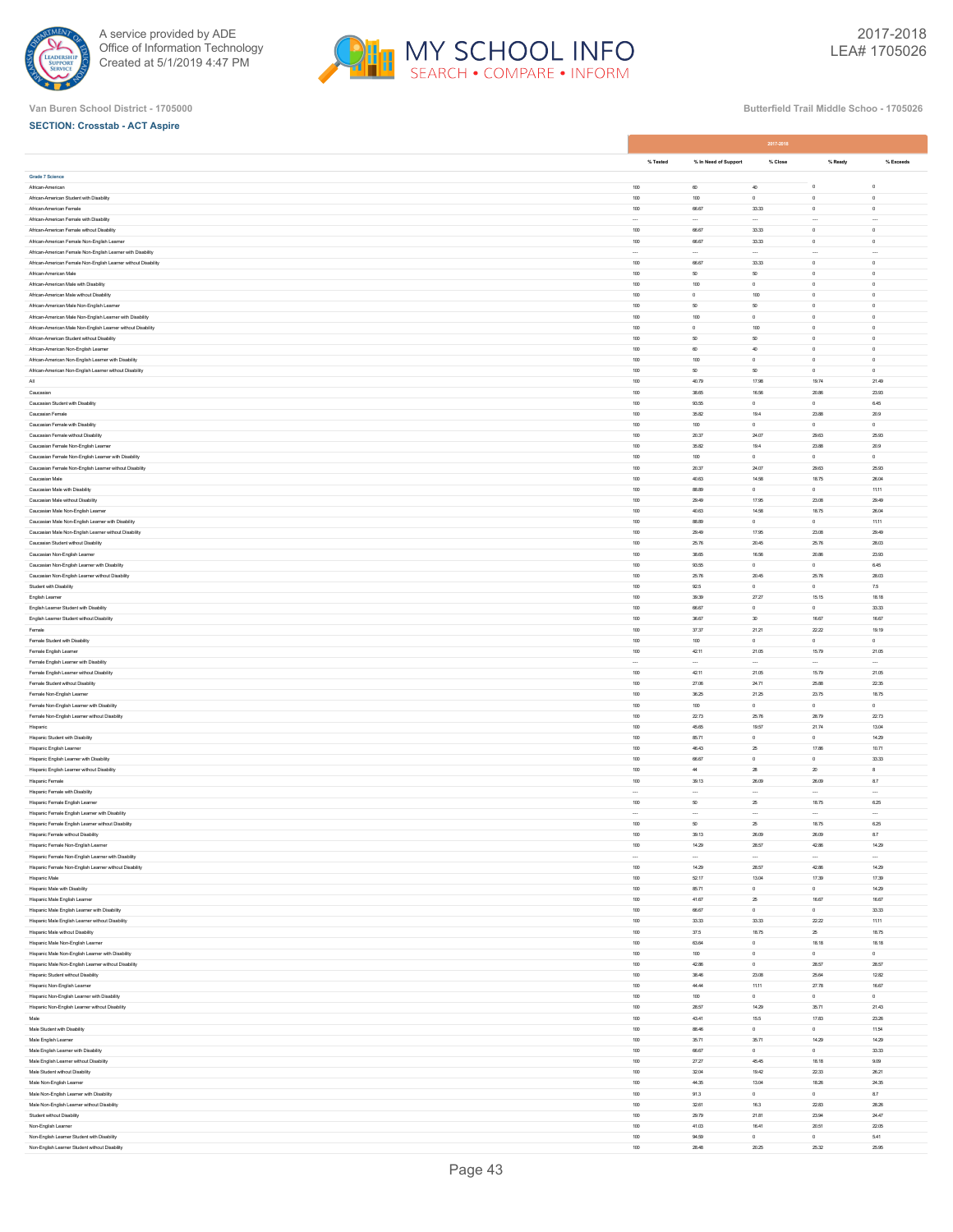

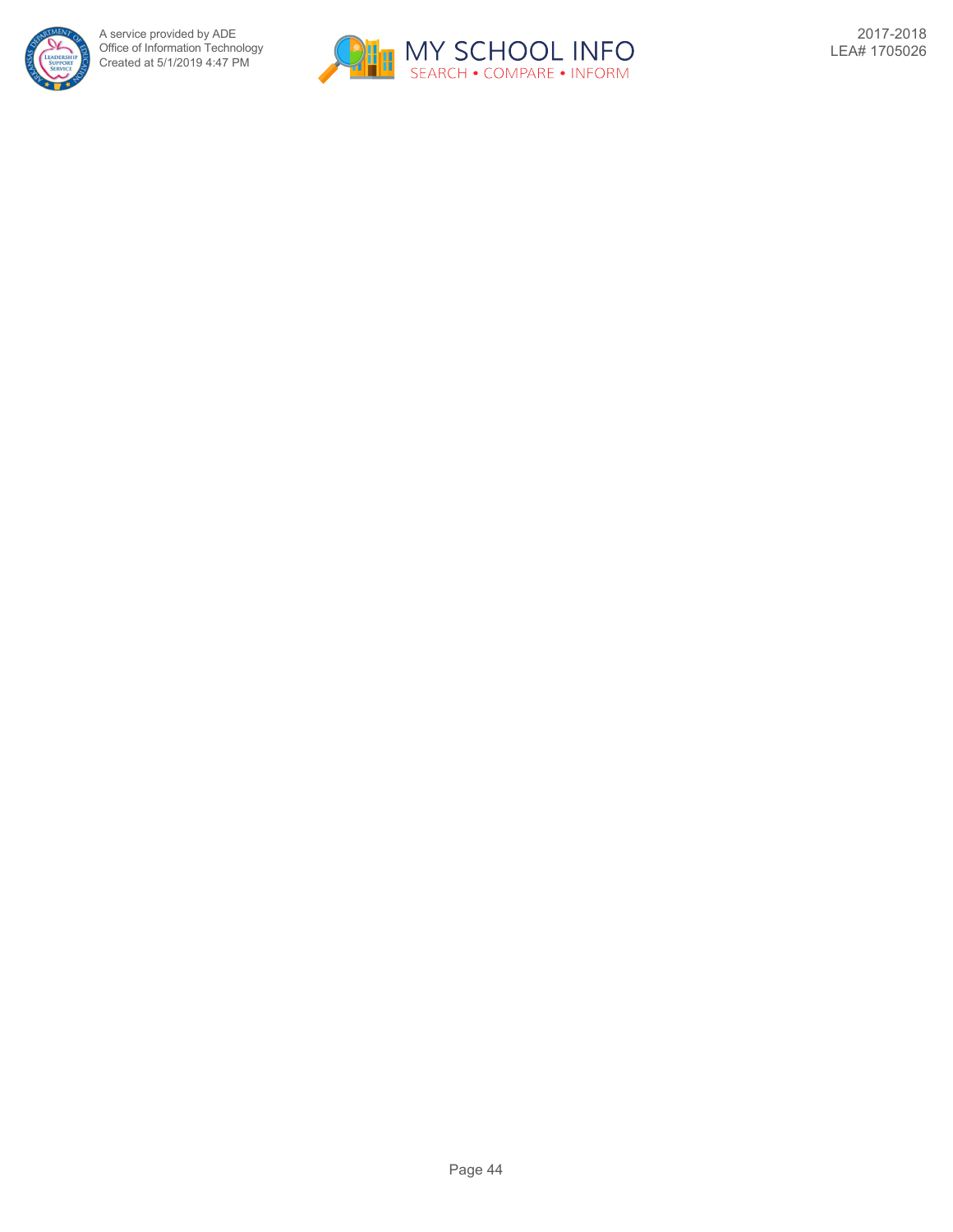



|                                                                                                                               |              |                      | 2017-2018             |                  |                       |
|-------------------------------------------------------------------------------------------------------------------------------|--------------|----------------------|-----------------------|------------------|-----------------------|
|                                                                                                                               | % Tested     | % In Need of Support | % Close               | % Ready          | % Exceeds             |
| Grade 8 Science                                                                                                               |              |                      |                       |                  |                       |
| African-American                                                                                                              | 100          | 83.33                | $\,$ 0 $\,$           | 16.67            | $\,$ 0 $\,$           |
| African-American Student with Disability                                                                                      | 100          | 100                  | $\,$ 0                | $\,0\,$          | $\,$ 0 $\,$           |
| African-American Female                                                                                                       | 100          | 66.67                | $\,$ 0 $\,$           | 33.33            | $\,$ 0 $\,$           |
| African-American Female with Disability                                                                                       |              |                      | $\ddot{\phantom{a}}$  |                  | $\ddot{\phantom{0}}$  |
| African-American Female without Disability                                                                                    | 100          | 66.67                | $\circ$               | 33.33            | $\circ$               |
| African-American Female Non-English Learner                                                                                   | 100<br>      | 66.67                | $\,$ 0 $\,$<br>$\sim$ | 33.33            | $\circ$<br>$\sim$     |
| African-American Female Non-English Learner with Disability<br>African-American Female Non-English Learner without Disability | 100          | 66.67                | $\,$ 0 $\,$           | 33.33            | $\circ$               |
| African-American Male                                                                                                         | 100          | 100                  | $\,$ 0                | $\,$ 0 $\,$      | $\,$ 0 $\,$           |
| African-American Male with Disability                                                                                         | 100          | 100                  | $\,$ 0 $\,$           | $\circ$          | $\circ$               |
| African-American Male without Disability                                                                                      | 100          | 100                  | $\,$ 0 $\,$           | $\,$ 0           | $\circ$               |
| African-American Male Non-English Learner                                                                                     | 100          | 100                  | $\,$ 0                | $\,$ 0           | $\,$ 0                |
| African-American Male Non-English Learner with Disability                                                                     | 100          | 100                  | $\circ$               | $\circ$          | $\circ$               |
| African-American Male Non-English Learner without Disability                                                                  | 100          | 100                  | $\,$ 0 $\,$           | $\circ$          | $\circ$               |
| African-American Student without Disability                                                                                   | 100          | 80                   | $\,$ 0                | $20\,$           | $\,$ 0 $\,$           |
| African-American Non-English Learner                                                                                          | 100          | 83.33                | $\circ$               | 16.67            | $\circ$               |
| African-American Non-English Learner with Disability                                                                          | 100<br>100   | 100<br>80            | $\,$ 0 $\,$<br>$\,$ 0 | $\,$ 0<br>$20\,$ | $\,$ 0<br>$\,$ 0 $\,$ |
| African-American Non-English Learner without Disability<br>$\mathsf{All}$                                                     | 99.53        | 46.26                | 24.3                  | 18.69            | 10.75                 |
| Caucasian                                                                                                                     | 100          | 45.11                | 22.56                 | 18.05            | 14.29                 |
| Caucasian Student with Disability                                                                                             | 100          | 82.35                | 11.76                 | 5.88             | $\circ$               |
| Caucasian Female                                                                                                              | 100          | 39.71                | 26.47                 | 17.65            | 16.18                 |
| Caucasian Female with Disability                                                                                              | 100          | 75                   | $_{\rm 25}$           | $\circ$          | $\circ$               |
| Caucasian Female without Disability                                                                                           | 100          | 37.5                 | 26.56                 | 18.75            | 17.19                 |
| Caucasian Female Non-English Learner                                                                                          | 100          | 39.71                | 26.47                 | 17.65            | 16.18                 |
| Caucasian Female Non-English Learner with Disability                                                                          | 100          | 75                   | $_{\rm 25}$           | $\circ$          | $\circ$               |
| Caucasian Female Non-English Learner without Disability                                                                       | 100          | 37.5                 | 26.56                 | 18.75            | 17.19                 |
| Caucasian Male<br>Caucasian Male with Disability                                                                              | 100<br>100   | 50.77<br>84.62       | 18.46<br>7.69         | 18.46<br>7.69    | 12.31<br>$\circ$      |
| Caucasian Male without Disability                                                                                             | 100          | 42.31                | 21.15                 | 21.15            | 15.38                 |
| Caucasian Male Non-English Learner                                                                                            | 100          | 50.77                | 18.46                 | 18.46            | 12.31                 |
| Caucasian Male Non-English Learner with Disability                                                                            | 100          | 84.62                | 7.69                  | 7.69             | $\circ$               |
| Caucasian Male Non-English Learner without Disability                                                                         | 100          | 42.31                | 21.15                 | 21.15            | 15.38                 |
| Caucasian Student without Disability                                                                                          | 100          | 39.66                | 24.14                 | 19.83            | 16.38                 |
| Caucasian Non-English Learner                                                                                                 | 100          | 45.11                | 22.56                 | 18.05            | 14.29                 |
| Caucasian Non-English Learner with Disability                                                                                 | 100          | 82.35                | 11.76                 | 5.88             | $\circ$               |
| Caucasian Non-English Learner without Disability                                                                              | 100          | 39.66                | 24.14                 | 19.83            | 16.38                 |
| Student with Disability                                                                                                       | 100          | 84                   | 12                    | $\,$ 4 $\,$      | $\,$ 0 $\,$           |
| English Learner<br>English Learner Student with Disability                                                                    | 97.73<br>100 | 41.86<br>100         | 25.58<br>$\circ$      | 25.58<br>$\circ$ | 6.98<br>$\circ$       |
| English Learner Student without Disability                                                                                    | $97.5\,$     | 35.9                 | 28.21                 | 28.21            | 7.69                  |
| Female                                                                                                                        | 100          | 39.45                | 26.61                 | 22.02            | 11.93                 |
| Female Student with Disability                                                                                                | 100          | 66.67                | 33.33                 | $\circ$          | $\circ$               |
| Female English Learner                                                                                                        | 100          | $_{\rm 30}$          | $\rm{2S}$             | $40\,$           | $\,$ 5 $\,$           |
| Female English Learner with Disability                                                                                        | 100          | 100                  | $\circ$               | $\circ$          | $\circ$               |
| Female English Learner without Disability                                                                                     | 100          | 26.32                | 26.32                 | 42.11            | 5.26                  |
| Female Student without Disability                                                                                             | 100          | 37.86                | 26.21                 | 23.3             | 12.62                 |
| Female Non-English Learner<br>Female Non-English Learner with Disability                                                      | 100<br>100   | 41.57<br>$_{60}$     | 26.97<br>$40\,$       | 17.98<br>$\,$ 0  | 13.48<br>$\,0\,$      |
| Female Non-English Learner without Disability                                                                                 | 100          | 40.48                | 26.19                 | 19.05            | 14.29                 |
| Hispanic                                                                                                                      | 97.87        | 41.3                 | 32.61                 | 19.57            | 6.52                  |
| Hispanic Student with Disability                                                                                              | 100          | 100                  | $\,$ 0                | $\circ$          | $\circ$               |
| Hispanic English Learner                                                                                                      | 97.5         | 41.03                | 28.21                 | 23.08            | 7.69                  |
| Hispanic English Learner with Disability                                                                                      | 100          | 100                  | $\,$ 0 $\,$           | $\,$ 0 $\,$      | $\,$ 0 $\,$           |
| Hispanic English Learner without Disability                                                                                   | 97.3         | 36.11                | 30.56                 | 25               | 8.33                  |
| Hispanic Female                                                                                                               | 100          | 28.57                | 33.33                 | 33.33            | 4.76                  |
| Hispanic Female with Disability                                                                                               | 100          | 100                  | $\,$ 0 $\,$           | $\,$ 0 $\,$      | $\,$ 0 $\,$           |
| Hispanic Female English Learner                                                                                               | 100<br>100   | 27.78<br>100         | 27.78<br>$\,$ 0 $\,$  | 38.89<br>$\,$ 0  | 5.56<br>$\circ$       |
| Hispanic Female English Learner with Disability                                                                               |              |                      |                       | 41.18            | 5.88                  |
| Hispanic Female English Learner without Disability<br>Hispanic Female without Disability                                      | 100<br>100   | 23.53<br>25          | 29.41<br>35           | 35               | 5                     |
| Hispanic Female Non-English Learner                                                                                           | 100          | 33.33                | 66.67                 | $\circ$          | $\circ$               |
| Hispanic Female Non-English Learner with Disability                                                                           | $\cdots$     | $\sim$               | $\sim$                | $\sim$           | $\sim$                |
| Hispanic Female Non-English Learner without Disability                                                                        | 100          | 33.33                | 66.67                 | $\circ$          | $\circ$               |
| Hispanic Male                                                                                                                 | 96.15        | $\mathsf{S2}$        | $_{32}$               | 8                | $\bf8$                |
| Hispanic Male with Disability                                                                                                 | 100          | 100                  | $\,$ 0                | $\,0\,$          | $\,$ 0 $\,$           |
| Hispanic Male English Learner                                                                                                 | 95.45        | 52.38                | 28.57                 | 9.52             | 9.52                  |
| Hispanic Male English Learner with Disability                                                                                 | 100<br>95    | 100<br>47.37         | $\,$ 0<br>31.58       | $\circ$<br>10.53 | $\,0\,$<br>10.53      |
| Hispanic Male English Learner without Disability<br>Hispanic Male without Disability                                          | 95.83        | 47.83                | 34.78                 | 8.7              | 8.7                   |
| Hispanic Male Non-English Learner                                                                                             | 100          | 60                   | 50                    | $\circ$          | $\circ$               |
| Hispanic Male Non-English Learner with Disability                                                                             | $\cdots$     | $\sim$               | $\cdots$              | $\cdots$         | $\cdots$              |
| Hispanic Male Non-English Learner without Disability                                                                          | 100          | $_{\rm 50}$          | $_{\rm 50}$           | $\,$ 0 $\,$      | $\,$ 0 $\,$           |
| Hispanic Student without Disability                                                                                           | 97.73        | 37.21                | 34.88                 | 20.93            | 6.98                  |
| Hispanic Non-English Learner                                                                                                  | 100          | 42.86                | 57.14                 | $\circ$          | $\circ$               |
| Hispanic Non-English Learner with Disability                                                                                  | $\cdots$     | $\ddotsc$            | $\ddot{\phantom{0}}$  |                  | $\ddotsc$             |
| Hispanic Non-English Learner without Disability                                                                               | 100          | 42.86                | 57.14                 | $\circ$          | $\circ$               |
| Male                                                                                                                          | 99.06        | 53.33                | 21.9                  | 15.24            | 9.52                  |
| Male Student with Disability                                                                                                  | 100          | 89.47                | 5.26                  | 5.26             | $\,$ 0 $\,$           |
| Male English Learner<br>Male English Learner with Disability                                                                  | 95.83<br>100 | 62.17<br>100         | 26.09<br>$\,$ 0       | 13.04<br>$\circ$ | 8.7<br>$\,0\,$        |
| Male English Learner without Disability                                                                                       | 95.24        | 45                   | 30                    | 15               | 10                    |
| Male Student without Disability                                                                                               | 98.85        | 45.35                | 25.58                 | 17.44            | 11.63                 |
| Male Non-English Learner                                                                                                      | 100          | 53.66                | 20.73                 | 15.85            | 9.76                  |
| Male Non-English Learner with Disability                                                                                      | 100          | 87.5                 | 6.25                  | 6.25             | $\circ$               |
| Male Non-English Learner without Disability                                                                                   | 100          | 45.45                | 24.24                 | 18.18            | 12.12                 |
| Student without Disability                                                                                                    | 99.47        | 41.27                | 25.93                 | 20.63            | 12.17                 |
| Non-English Learner                                                                                                           | 100          | 47.37                | 23.98                 | 16.96            | 11.7                  |
| Non-English Learner Student with Disability                                                                                   | 100          | 80.95                | 14.29                 | $4.76\,$         | $\,$ 0 $\,$           |
| Non-English Learner Student without Disability                                                                                | 100          | 42.67                | 25.33                 | 18.67            | 13.33                 |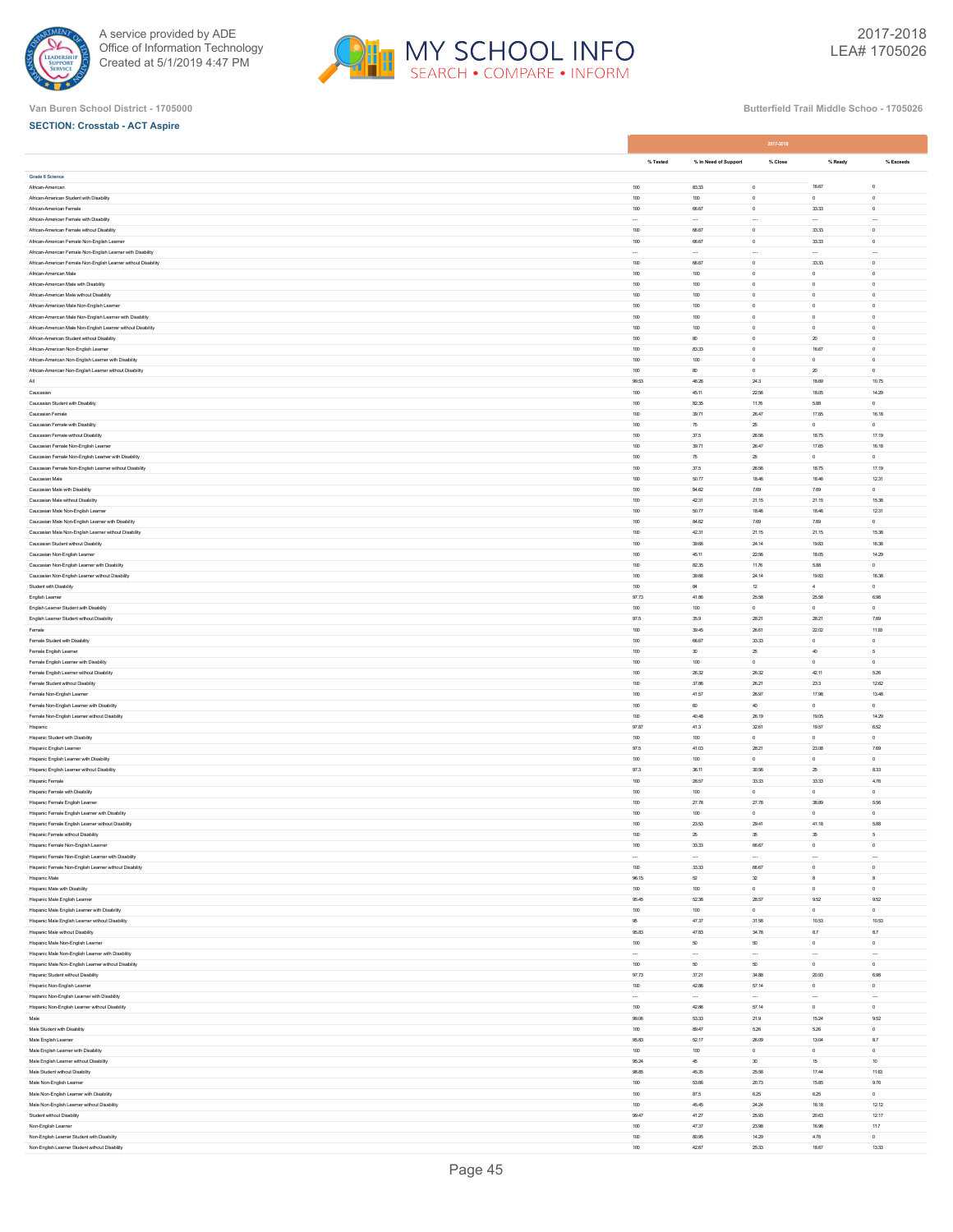

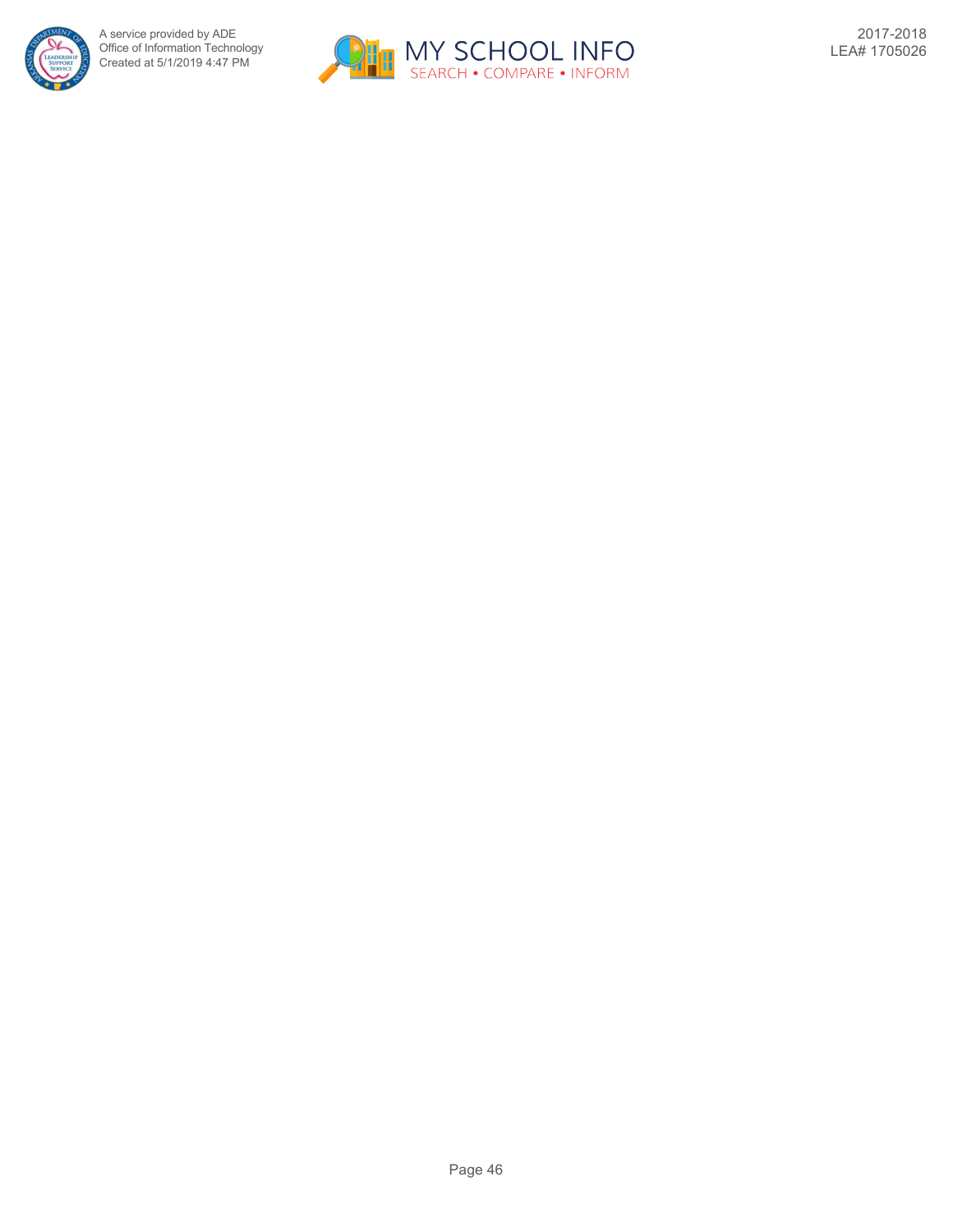



|                                                                                                             |              |                      | 2017-2018             |                      |                        |
|-------------------------------------------------------------------------------------------------------------|--------------|----------------------|-----------------------|----------------------|------------------------|
|                                                                                                             | % Tested     | % In Need of Support | % Close               | % Ready              | % Exceeds              |
| All Grades Science                                                                                          |              |                      |                       |                      |                        |
| African-American                                                                                            | 100          | 70.59                | 17.65                 | 11.76                | $\,$ 0 $\,$            |
| African-American Student with Disability                                                                    | 100          | 100                  | $\,$ 0                | $\,0\,$              | $\,$ 0 $\,$            |
| African-American Female                                                                                     | 100          | 66.67                | 22.22                 | 11.11                | $\,$ 0 $\,$            |
| African-American Female with Disability                                                                     | 100          | 100                  | $\,$ 0                | $\circ$              | $\,0\,$                |
| African-American Female without Disability                                                                  | 100          | 62.5                 | 25                    | 12.5                 | $\circ$                |
| African-American Female Non-English Learner<br>African-American Female Non-English Learner with Disability  | 100<br>100   | 66.67<br>100         | 22.22<br>$\,0\,$      | 11.11<br>$\,$ 0      | $\circ$<br>$\,0\,$     |
| African-American Female Non-English Learner without Disability                                              | 100          | 62.5                 | $\rm{2S}$             | 12.5                 | $\circ$                |
| African-American Male                                                                                       | 100          | $75\,$               | 12.5                  | 12.5                 | $\,$ 0 $\,$            |
| African-American Male with Disability                                                                       | 100          | 100                  | $\,$ 0 $\,$           | $\circ$              | $\circ$                |
| African-American Male without Disability                                                                    | 100          | $_{50}$              | $\rm{2S}$             | 25                   | $\circ$                |
| African-American Male Non-English Learner                                                                   | 100          | $7\!$                | $12.5$                | 12.5                 | $\,$ 0                 |
| African-American Male Non-English Learner with Disability                                                   | 100          | 100                  | $\circ$               | $^{\circ}$           | $\circ$                |
| African-American Male Non-English Learner without Disability<br>African-American Student without Disability | 100          | $_{50}$              | $\rm{2S}$             | 25<br>16.67          | $\circ$                |
| African-American Non-English Learner                                                                        | 100<br>100   | 58.33<br>70.59       | $\rm{2S}$<br>17.65    | 11.76                | $\,$ 0 $\,$<br>$\circ$ |
| African-American Non-English Learner with Disability                                                        | 100          | 100                  | $\,$ 0                | $\circ$              | $\,$ 0                 |
| African-American Non-English Learner without Disability                                                     | 100          | 58.33                | $_{\rm 25}$           | 16.67                | $\,$ 0 $\,$            |
| $\mathsf{All}$                                                                                              | 99.85        | 42.54                | 21.04                 | 20.75                | 15.67                  |
| Caucasian                                                                                                   | 100          | 41.94                | 19.35                 | 20.05                | 18.66                  |
| Caucasian Student with Disability                                                                           | 100          | 89.04                | 6.85                  | 1.37                 | 2.74                   |
| Caucasian Female                                                                                            | 100          | 36.97                | 22.75                 | 23.22                | 17.06                  |
| Caucasian Female with Disability                                                                            | 100          | 92.31                | 7.69                  | $\circ$              | $\circ$                |
| Caucasian Female without Disability                                                                         | 100          | 29.19                | 24.86                 | 26.49                | 19.46                  |
| Caucasian Female Non-English Learner<br>Caucasian Female Non-English Learner with Disability                | 100<br>100   | 36.97<br>92.31       | 22.75<br>7.69         | 23.22<br>$\circ$     | 17.06<br>$\circ$       |
| Caucasian Female Non-English Learner without Disability                                                     | 100          | 29.19                | 24.86                 | 26.49                | 19.46                  |
| Caucasian Male                                                                                              | 100          | 46.64                | 16.14                 | 17.04                | 20.18                  |
| Caucasian Male with Disability                                                                              | 100          | 87.23                | 6.38                  | 2.13                 | 4.26                   |
| Caucasian Male without Disability                                                                           | 100          | 35.8                 | 18.75                 | 21.02                | 24.43                  |
| Caucasian Male Non-English Learner                                                                          | 100          | 46.64                | 16.14                 | 17.04                | 20.18                  |
| Caucasian Male Non-English Learner with Disability                                                          | 100          | 87.23                | 6.38                  | 2.13                 | 4.26                   |
| Caucasian Male Non-English Learner without Disability                                                       | 100          | $35.8\,$             | 18.75                 | 21.02                | 24.43                  |
| Caucasian Student without Disability<br>Caucasian Non-English Learner                                       | 100<br>100   | 32.41<br>41.94       | 21.88<br>19.35        | 23.82<br>20.05       | 21.88<br>18.66         |
| Caucasian Non-English Learner with Disability                                                               | 100          | 89.04                | $6.85\,$              | 1.37                 | 2.74                   |
| Caucasian Non-English Learner without Disability                                                            | 100          | 32.41                | 21.88                 | 23.82                | 21.88                  |
| Student with Disability                                                                                     | 100          | 89.52                | 5.71                  | 1.9                  | 2.86                   |
| English Learner                                                                                             | 99.12        | 41.59                | 25.66                 | 23.01                | 9.73                   |
| English Learner Student with Disability                                                                     | 100          | 85.71                | $\circ$               | 7.14                 | 7.14                   |
| English Learner Student without Disability                                                                  | $99$         | 35.35                | 29.29                 | 25.25                | 10.1                   |
| Female                                                                                                      | 100          | 37.35                | 24.1                  | 22.89                | 15.66                  |
| Female Student with Disability                                                                              | 100          | 88.89                | 8.33                  | 2.78                 | $\circ$                |
| Female English Learner                                                                                      | 100<br>100   | $38.6\,$<br>83.33    | 22.81<br>$\circ$      | 26.32<br>16.67       | 12.28<br>$\circ$       |
| Female English Learner with Disability<br>Female English Learner without Disability                         | 100          | 33.33                | 25.49                 | 27.45                | 13.73                  |
| Female Student without Disability                                                                           | 100          | 31.08                | 26.01                 | 25.34                | 17.57                  |
| Female Non-English Learner                                                                                  | 100          | 37.09                | 24.36                 | 22.18                | 16.36                  |
| Female Non-English Learner with Disability                                                                  | 100          | $90\,$               | $10$                  | $\circ$              | $\,0\,$                |
| Female Non-English Learner without Disability                                                               | 100          | 30.61                | 26.12                 | 24.9                 | 18.37                  |
| Hispanic                                                                                                    | 99.32        | 42.07                | 25.52                 | 23.45                | 8.97                   |
| Hispanic Student with Disability                                                                            | 100          | 89.47                | $\,$ 0                | $_{\rm 5.26}$        | 5.26                   |
| Hispanic English Learner                                                                                    | 99.01<br>100 | 43<br>84.62          | $27\,$<br>$\,$ 0 $\,$ | $\mathbf{z}$<br>7.69 | 8<br>7.69              |
| Hispanic English Learner with Disability<br>Hispanic English Learner without Disability                     | 98.86        | 36.78                | 31.03                 | 24.14                | 8.05                   |
| Hispanic Female                                                                                             | 100          | 38.89                | 29.17                 | 23.61                | 8.33                   |
| Hispanic Female with Disability                                                                             | 100          | 85.71                | $\,$ 0 $\,$           | 14.29                | $\,$ 0 $\,$            |
| Hispanic Female English Learner                                                                             | 100          | 41.18                | 25.49                 | 25.49                | 7.84                   |
| Hispanic Female English Learner with Disability                                                             | 100          | 83.33                | $\,$ 0 $\,$           | 16.67                | $\circ$                |
| Hispanic Female English Learner without Disability                                                          | 100          | 35.56                | 28.89                 | 26.67                | 8.89                   |
| Hispanic Female without Disability                                                                          | 100          | 33.85                | 32.31                 | 24.62                | 9.23                   |
| Hispanic Female Non-English Learner<br>Hispanic Female Non-English Learner with Disability                  | 100<br>100   | 33.33<br>100         | 38.1<br>$\,$ 0 $\,$   | 19.05<br>$\circ$     | 9.52<br>$\circ$        |
| Hispanic Female Non-English Learner without Disability                                                      | 100          | 30                   | 40                    | $20\,$               | 10 <sub>10</sub>       |
| Hispanic Male                                                                                               | 98.65        | 45.21                | 21.92                 | 23.29                | 9.59                   |
| Hispanic Male with Disability                                                                               | 100          | 91.67                | $\,$ 0                | $\,0\,$              | 8.33                   |
| Hispanic Male English Learner                                                                               | 98           | 44.9                 | 28.57                 | 18.37                | 8.16                   |
| Hispanic Male English Learner with Disability                                                               | 100          | 85.71                | $\,$ 0                | $\circ$              | 14.29                  |
| Hispanic Male English Learner without Disability                                                            | 97.67        | 38.1                 | 33.33                 | 21.43                | 7.14                   |
| Hispanic Male without Disability                                                                            | 98.39        | 36.07                | 26.23                 | 27.87                | 9.84                   |
| Hispanic Male Non-English Learner<br>Hispanic Male Non-English Learner with Disability                      | 100<br>100   | 45.83<br>100         | 8.33<br>$\circ$       | 33.33<br>$^{\circ}$  | 12.5<br>$\circ$        |
| Hispanic Male Non-English Learner without Disability                                                        | 100          | 31.58                | 10.53                 | 42.11                | 15.79                  |
| Hispanic Student without Disability                                                                         | 99.21        | 34.92                | 29.37                 | 26.19                | 9.52                   |
| Hispanic Non-English Learner                                                                                | 100          | 40                   | 22.22                 | 26.67                | 11.11                  |
| Hispanic Non-English Learner with Disability                                                                | 100          | 100                  | $\,$ 0 $\,$           | $\,$ 0 $\,$          | $\,$ 0 $\,$            |
| Hispanic Non-English Learner without Disability                                                             | 100          | 30.77                | 25.64                 | 30.77                | 12.82                  |
| Male                                                                                                        | 99.71        | 47.63                | 18.05                 | 18.64                | 15.68                  |
| Male Student with Disability                                                                                | 100          | 89.86                | 4.35                  | 1.45                 | 4.35                   |
| Male English Learner<br>Male English Learner with Disability                                                | 98.25<br>100 | 44.64<br>$87.5\,$    | 28.57<br>$\,$ 0       | 19.64<br>$\,$ 0      | 7.14<br>12.5           |
| Male English Learner without Disability                                                                     | 97.96        | 37.5                 | 33.33                 | 22.92                | 6.25                   |
| Male Student without Disability                                                                             | 99.63        | 36.8                 | 21.56                 | 23.05                | 18.59                  |
| Male Non-English Learner                                                                                    | 100          | 48.23                | 15.96                 | 18.44                | 17.38                  |
| Male Non-English Learner with Disability                                                                    | 100          | 90.16                | 4.92                  | 1.64                 | 3.28                   |
| Male Non-English Learner without Disability                                                                 | 100          | 36.65                | 19                    | 23.08                | 21.27                  |
| Student without Disability                                                                                  | 99.82        | 33.81                | 23.89                 | 24.25                | 18.05                  |
| Non-English Learner                                                                                         | 100          | 42.73                | 20.11                 | 20.29                | 16.88                  |
| Non-English Learner Student with Disability                                                                 | 100          | 90.11<br>33.48       | $6.59\,$<br>22.75     | $1.1\,$<br>24.03     | $\bf{22}$<br>19.74     |
| Non-English Learner Student without Disability                                                              | 100          |                      |                       |                      |                        |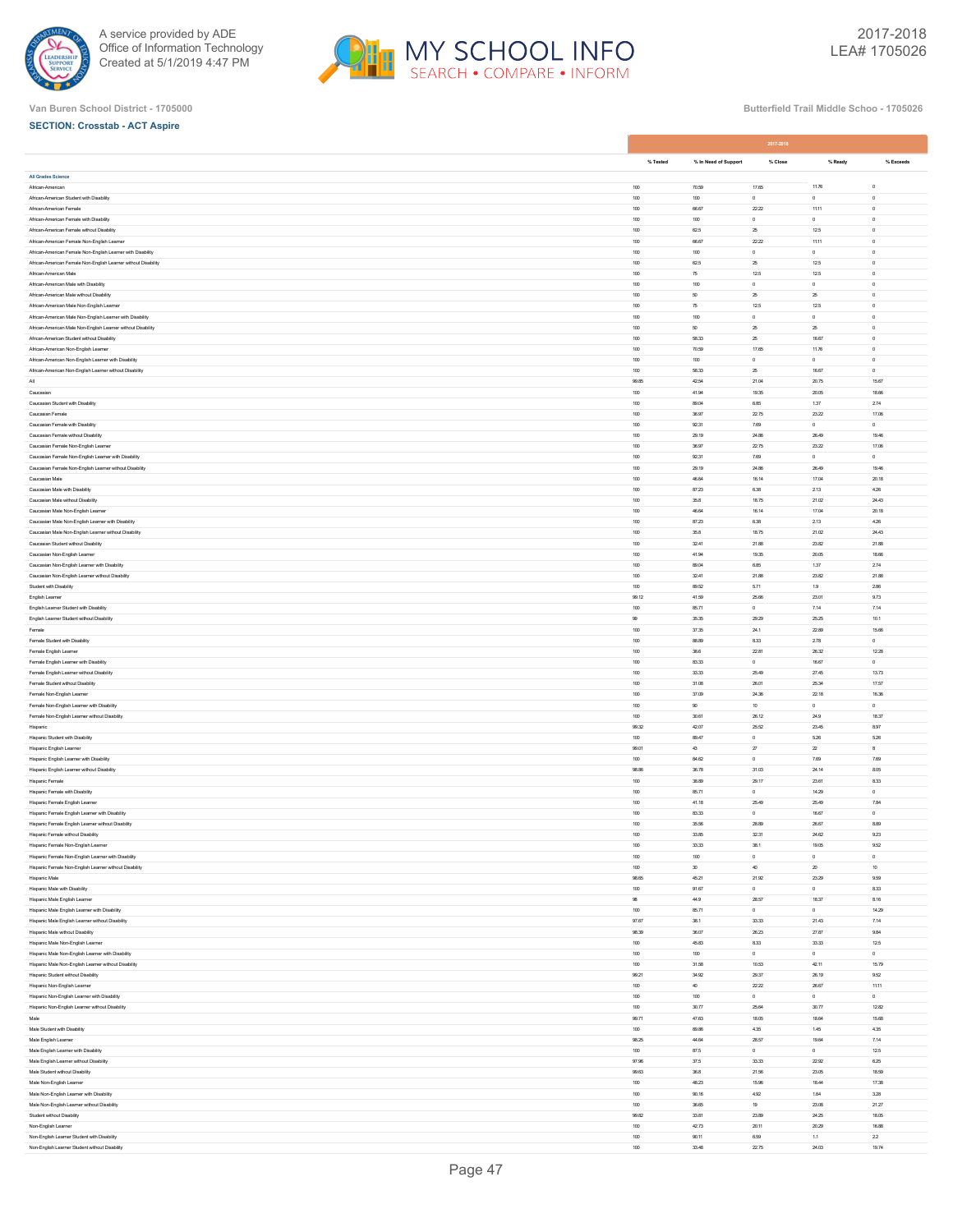

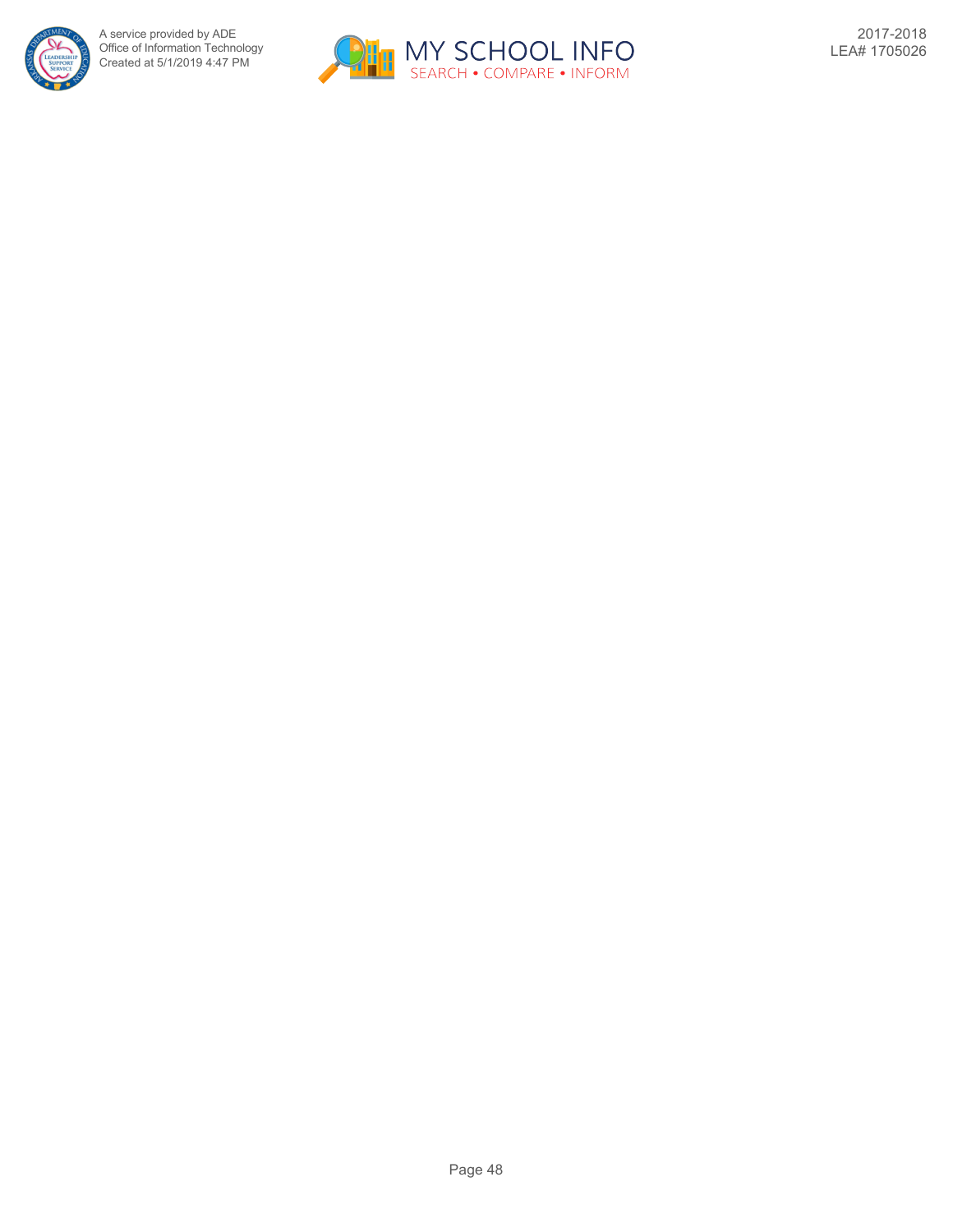

**SECTION: Crosstab - Graduation Rates**



**Van Buren School District - 1705000 Butterfield Trail Middle Schoo - 1705026**



Four Year Graduation Rates are not available.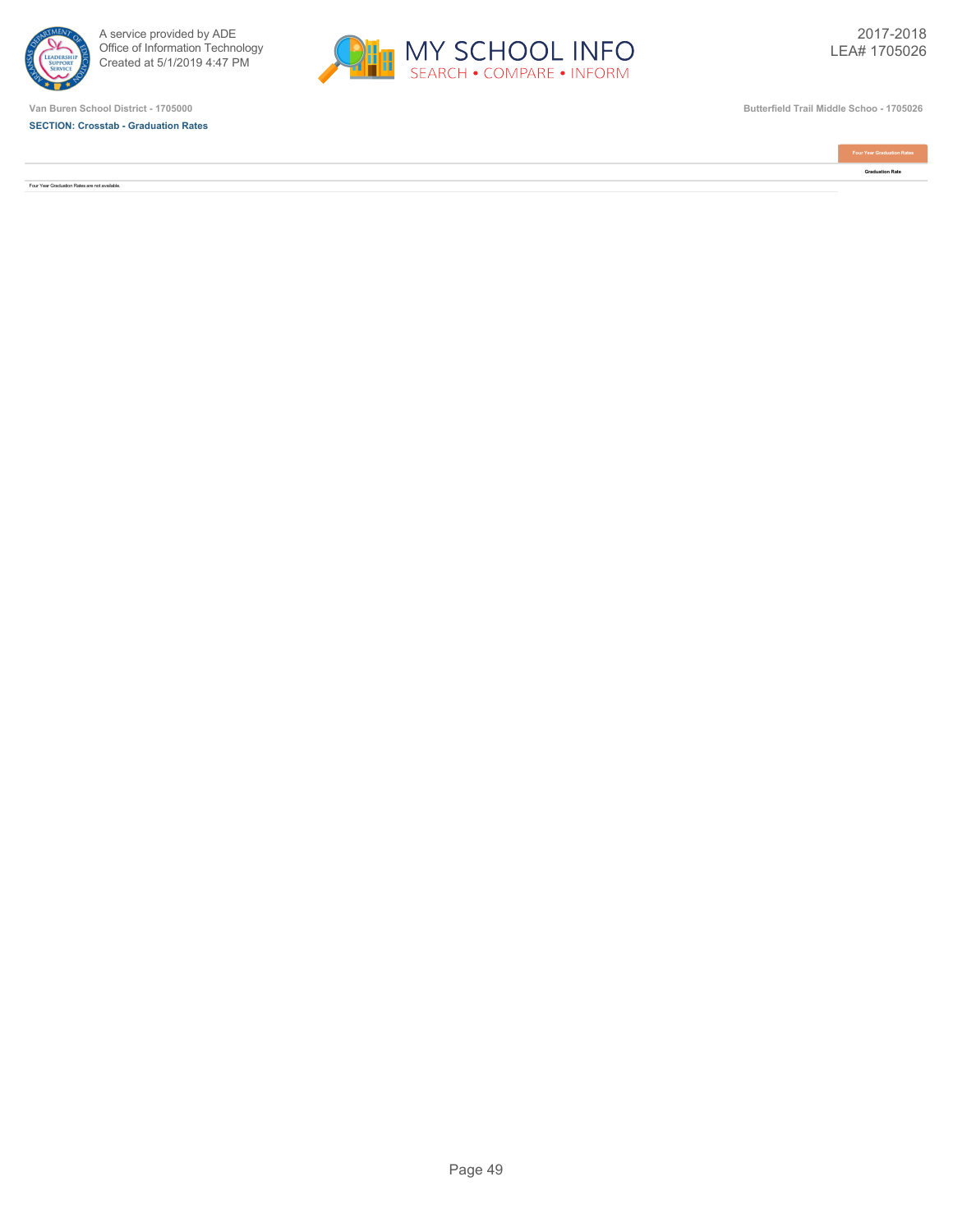

**SECTION: Crosstab - Graduation Rates**